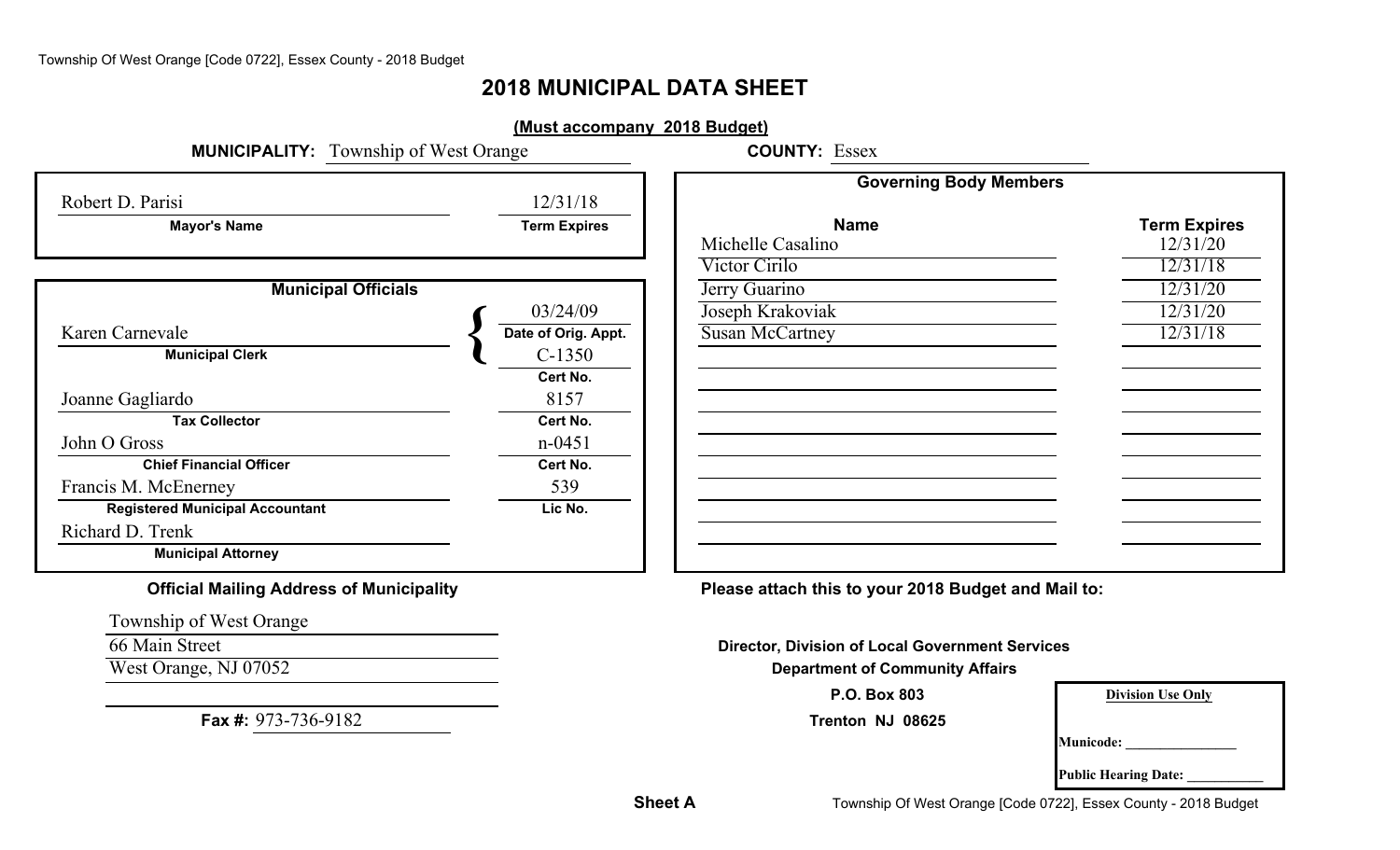# **2018 MUNICIPAL BUDGET**

| Municipal Budget of the Township                                                                                                                                                                                                                                                                                                                                                      |                                                                                                 |        | of West Orange                                                                                                                |                     |                                          | , County of Essex       |       |                                                            |                                |                                                                                            | for the Fiscal Year 2018.                                                                                                                                                                                                                                                                           |
|---------------------------------------------------------------------------------------------------------------------------------------------------------------------------------------------------------------------------------------------------------------------------------------------------------------------------------------------------------------------------------------|-------------------------------------------------------------------------------------------------|--------|-------------------------------------------------------------------------------------------------------------------------------|---------------------|------------------------------------------|-------------------------|-------|------------------------------------------------------------|--------------------------------|--------------------------------------------------------------------------------------------|-----------------------------------------------------------------------------------------------------------------------------------------------------------------------------------------------------------------------------------------------------------------------------------------------------|
|                                                                                                                                                                                                                                                                                                                                                                                       | It is hereby certified that the Budget and Capital budget annexed hereto and hereby made a part |        |                                                                                                                               |                     |                                          |                         |       |                                                            |                                |                                                                                            |                                                                                                                                                                                                                                                                                                     |
|                                                                                                                                                                                                                                                                                                                                                                                       |                                                                                                 |        |                                                                                                                               |                     |                                          |                         |       |                                                            |                                | Clerk                                                                                      |                                                                                                                                                                                                                                                                                                     |
| hereof is a true copy of the Budget and Capital Budget approved by resolution of the Governing Body on the                                                                                                                                                                                                                                                                            |                                                                                                 |        |                                                                                                                               |                     |                                          |                         |       |                                                            | 66 Main Street                 |                                                                                            |                                                                                                                                                                                                                                                                                                     |
| 10 <sub>th</sub><br>day of                                                                                                                                                                                                                                                                                                                                                            | April                                                                                           |        | , 2018                                                                                                                        |                     |                                          |                         |       |                                                            |                                | Address                                                                                    |                                                                                                                                                                                                                                                                                                     |
| and that public advertisement will be made in accordance with the provisions of N.J.S. 40A:4-6 and                                                                                                                                                                                                                                                                                    |                                                                                                 |        |                                                                                                                               |                     |                                          |                         |       |                                                            |                                | West Orange, NJ 07052                                                                      |                                                                                                                                                                                                                                                                                                     |
| N.J.A.C. 5:30-4.4(d).                                                                                                                                                                                                                                                                                                                                                                 |                                                                                                 |        |                                                                                                                               |                     |                                          |                         |       |                                                            |                                | <b>Address</b>                                                                             |                                                                                                                                                                                                                                                                                                     |
|                                                                                                                                                                                                                                                                                                                                                                                       | Certified by me, this 10th                                                                      |        |                                                                                                                               | day of              | April                                    |                         | ,2018 |                                                            | $(973)$ 325-4155               |                                                                                            |                                                                                                                                                                                                                                                                                                     |
|                                                                                                                                                                                                                                                                                                                                                                                       |                                                                                                 |        |                                                                                                                               |                     |                                          |                         |       |                                                            |                                | <b>Phone Number</b>                                                                        |                                                                                                                                                                                                                                                                                                     |
| It is hereby certified that the approved Budget annexed hereto and hereby made a part<br>is an exact copy of the original on file with the Clerk of the Governing Body, that all additions<br>are correct, all statements contained herein are in proof and the total of anticipated revenues<br>equals the total of appropriations.<br>Certified by me, this<br>Francis M. McEnerney | 10 <sub>th</sub>                                                                                | day of | April<br>293 Eisenhower Parkway                                                                                               |                     | , 2018                                   | Certified by me, this   |       | Local Budget Law, N.J.S. 40A:4-1 et seq.<br>10th           |                                | equals the total of appropriations and the budget is in full compliance with the<br>day of | It is hereby certified that the approved Budget annexed hereto and hereby made a part<br>is an exact copy of the original on file with the Clerk of the Governing Body, that all additions<br>are correct, all statements contained herein are in proof, the total of anticipated revenues<br>April |
|                                                                                                                                                                                                                                                                                                                                                                                       | Registered Municipal Accountant                                                                 |        |                                                                                                                               | Address             |                                          |                         |       |                                                            |                                |                                                                                            |                                                                                                                                                                                                                                                                                                     |
| Livingston, NJ 07039                                                                                                                                                                                                                                                                                                                                                                  |                                                                                                 |        | $(973) 535 - 2880$                                                                                                            |                     |                                          |                         |       |                                                            | <b>Chief Financial Officer</b> |                                                                                            |                                                                                                                                                                                                                                                                                                     |
|                                                                                                                                                                                                                                                                                                                                                                                       | Address                                                                                         |        |                                                                                                                               | <b>Phone Number</b> |                                          |                         |       |                                                            |                                |                                                                                            |                                                                                                                                                                                                                                                                                                     |
|                                                                                                                                                                                                                                                                                                                                                                                       |                                                                                                 |        |                                                                                                                               |                     |                                          | DO NOT USE THESE SPACES |       |                                                            |                                |                                                                                            |                                                                                                                                                                                                                                                                                                     |
|                                                                                                                                                                                                                                                                                                                                                                                       |                                                                                                 |        |                                                                                                                               |                     |                                          |                         |       |                                                            |                                |                                                                                            |                                                                                                                                                                                                                                                                                                     |
|                                                                                                                                                                                                                                                                                                                                                                                       |                                                                                                 |        |                                                                                                                               |                     |                                          |                         |       |                                                            |                                |                                                                                            |                                                                                                                                                                                                                                                                                                     |
|                                                                                                                                                                                                                                                                                                                                                                                       |                                                                                                 |        |                                                                                                                               |                     |                                          |                         |       |                                                            |                                |                                                                                            |                                                                                                                                                                                                                                                                                                     |
|                                                                                                                                                                                                                                                                                                                                                                                       |                                                                                                 |        |                                                                                                                               |                     |                                          |                         |       |                                                            |                                |                                                                                            |                                                                                                                                                                                                                                                                                                     |
|                                                                                                                                                                                                                                                                                                                                                                                       | <b>CERTIFICATION OF ADOPTED BUDGET</b>                                                          |        |                                                                                                                               |                     | Do Not Advertise This Certification Form |                         |       |                                                            |                                |                                                                                            | <b>CERTIFICATION OF APPROVED BUDGET</b>                                                                                                                                                                                                                                                             |
| It is hereby certified that the amount to be raised by taxation for local purposes has been compared<br>with the approved Budget previously certified by me and any changes required as a condition to<br>such approval have been made. The adopted budget is certified with respect to the foregoing only.                                                                           |                                                                                                 |        |                                                                                                                               |                     |                                          |                         |       | of law, and approval is given pursuant to N.J.S. 40A:4-79. |                                |                                                                                            | It is hereby certified that the Approved Budget made part hereof complies with the requirements                                                                                                                                                                                                     |
|                                                                                                                                                                                                                                                                                                                                                                                       |                                                                                                 |        | <b>STATE OF NEW JERSEY</b><br><b>Department of Community Affairs</b><br>Director of the Division of Local Government Services |                     |                                          |                         |       |                                                            |                                | <b>STATE OF NEW JERSEY</b><br><b>Department of Community Affairs</b>                       | Director of the Division of Local Government Services                                                                                                                                                                                                                                               |
| Dated:                                                                                                                                                                                                                                                                                                                                                                                | . 2018                                                                                          | By:    |                                                                                                                               |                     |                                          | Dated:                  |       |                                                            | .2018                          | By:                                                                                        |                                                                                                                                                                                                                                                                                                     |
|                                                                                                                                                                                                                                                                                                                                                                                       |                                                                                                 |        |                                                                                                                               |                     |                                          |                         |       |                                                            |                                |                                                                                            |                                                                                                                                                                                                                                                                                                     |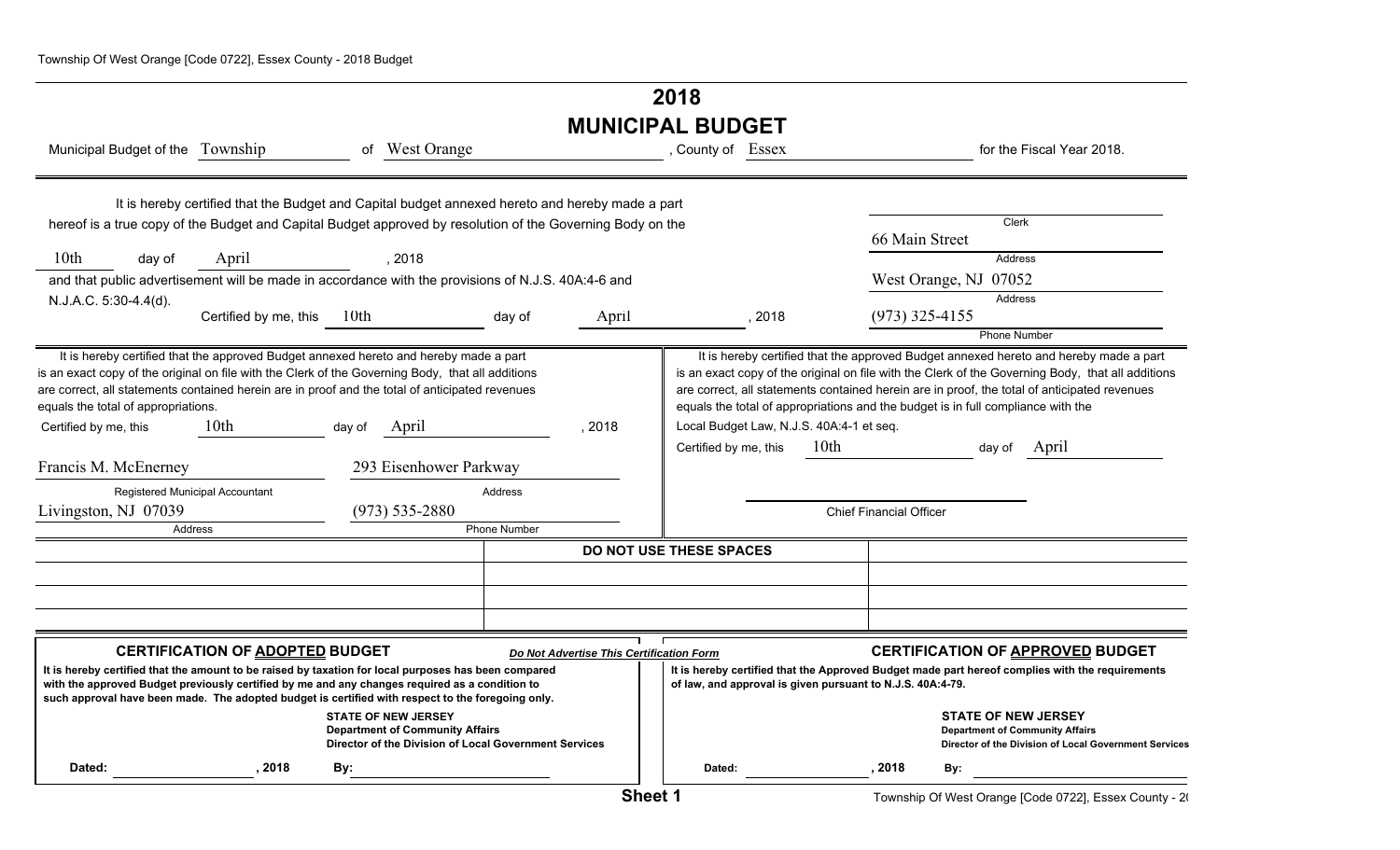# **MUNICIPAL BUDGET NOTICE**

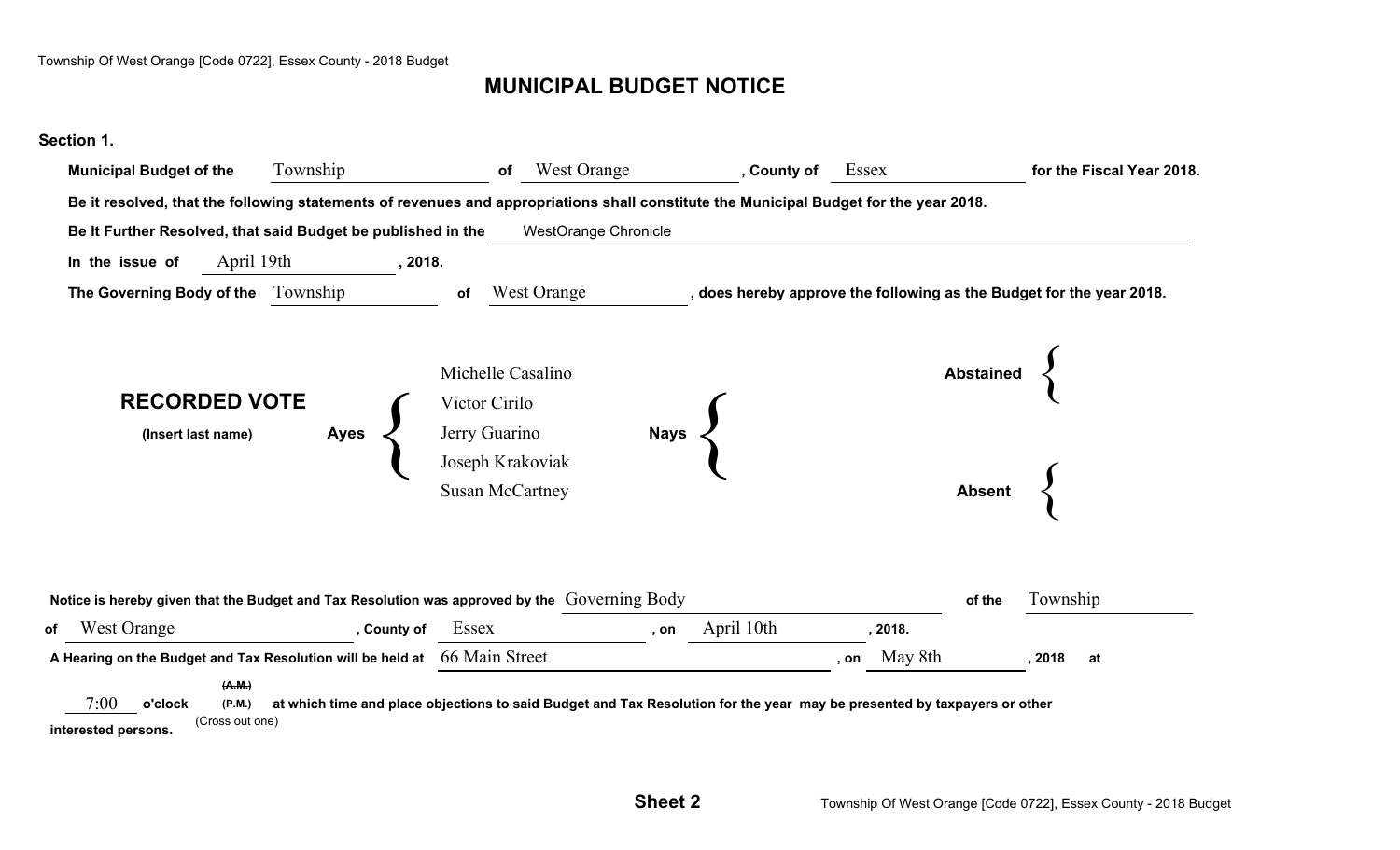#### **EXPLANATORY STATEMENT SUMMARY OF CURRENT FUND SECTION OF APPROVED BUDGET**

|                                                                                                                                                               | <b>YEAR 2018</b>    |
|---------------------------------------------------------------------------------------------------------------------------------------------------------------|---------------------|
| General Appropriations For: (Reference to item and sheet number should be omitted in advertised budget)                                                       | XXXXXXXXX.XX        |
| 1. Appropriations within "CAPS" -                                                                                                                             | <b>XXXXXXXXX.XX</b> |
| (a) Municipal Purposes {(Item H-1, Sheet 19)(N.J.S. 40A:4-45.2)}                                                                                              | 63,900,290.32       |
| 2. Appropriations excluded from "CAPS"                                                                                                                        | <b>XXXXXXXXX.XX</b> |
| (a) Municipal Purposes {(Item H-2, Sheet 28)(N.J.S. 40A:4-45.3 as amended)}                                                                                   | 15,989,458.68       |
| (b) Local School District Purposes in Municipal Budget (Item K, Sheet 29)                                                                                     | 0.00                |
| Total General Appropriations excluded from "CAPS" (Item O, Sheet 29)                                                                                          | 15,989,458.68       |
| 3. Reserve for Uncollected Taxes (Item M, Sheet 29) - Based on Estimated<br>98.53% Percent of Tax Collections                                                 | 3,320,000.00        |
| <b>Building Aid Allowance</b><br>$2018 - $$<br>0.00<br>4. Total General Appropriations (Item 9, Sheet 29)<br>for Schools-State Aid<br>$2017 - $$<br>0.00      | 83,209,749.00       |
| 5. Less: Anticipated Revenues Other Than Current Property Tax (Item 5, Sheet 11)<br>(i.e. Surplus, Miscellaneous Revenues and Receipts from Delinquent Taxes) | 27,119,260.53       |
| 6. Difference: Amounts to be Raised by Taxes for Support of Municipal Budget (as follows)                                                                     | XXXXXXXXX.XX        |
| (a) Local Tax for Municipal Purposes Including Reserve for Uncollected Taxes (Item 6(a), Sheet 11)                                                            | 54,015,331.47       |
| (b) Addition to Local District School Tax (Item 6(b), Sheet 11)                                                                                               | 0.00                |
| (c) Minimum Library Tax                                                                                                                                       | 2,075,157.00        |
|                                                                                                                                                               |                     |
|                                                                                                                                                               |                     |
|                                                                                                                                                               |                     |
|                                                                                                                                                               |                     |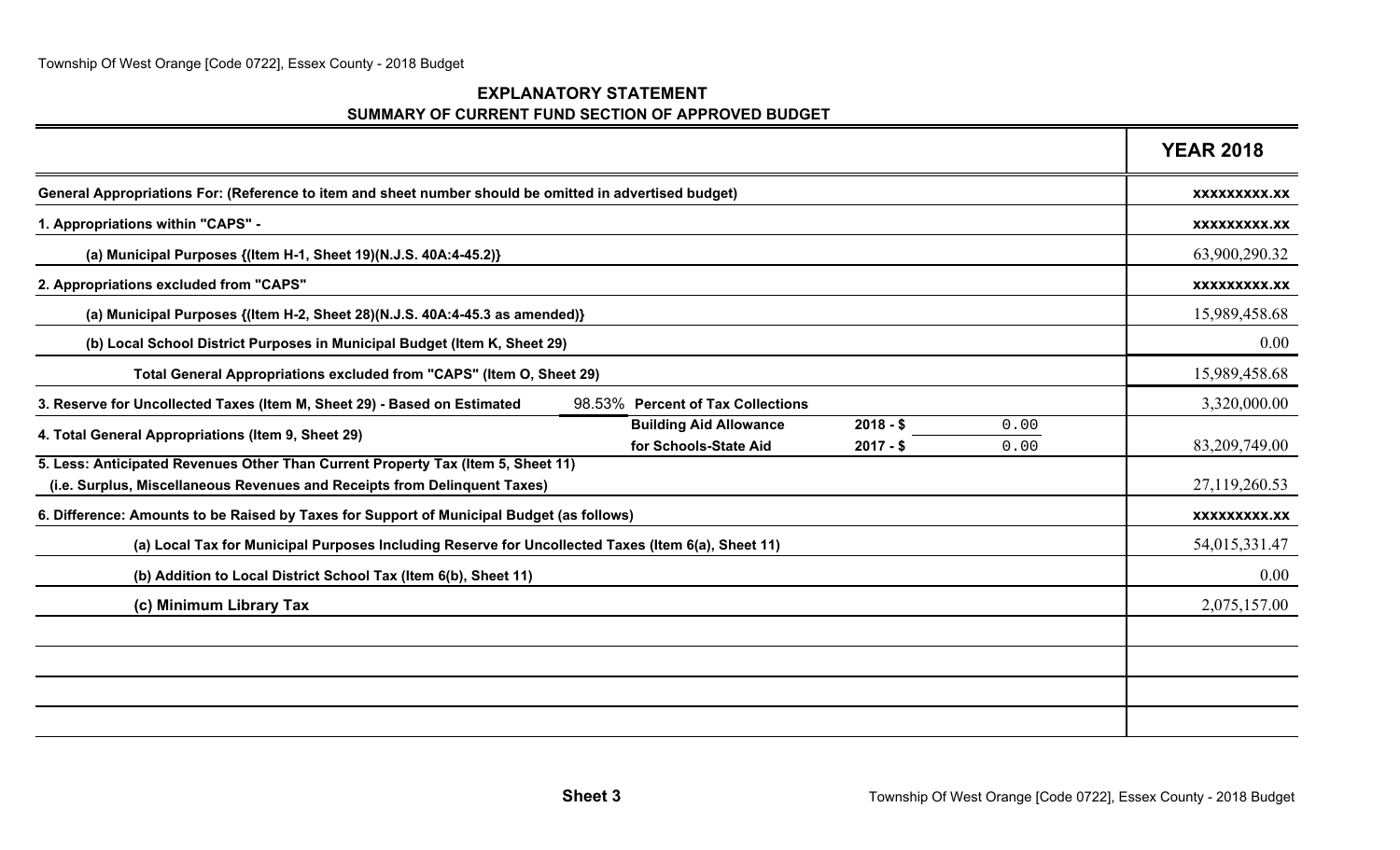## **EXPLANATORY STATEMENT - (Continued)**

#### **SUMMARY OF 2017 APPROPRIATIONS EXPENDED AND CANCELED**

|                                                | <b>General Budget</b> | <b>Water Utility</b> | Swimming Pool | Third<br><b>Utility</b><br><b>Utility</b> |                            |
|------------------------------------------------|-----------------------|----------------------|---------------|-------------------------------------------|----------------------------|
| <b>Budget Appropriations - Adopted Budget</b>  | 79,707,320.17         | 0.00                 | 299,277.00    | 0.00                                      | <b>Utility</b><br>$0.00\,$ |
| Budget Appropriations Added by N.J.S. 40A:4-87 | 0.00                  | 0.00                 | 0.00          | 0.00                                      | 0.00                       |
| <b>Emergency Appropriations</b>                | 1,200,000.00          | 0.00                 | 0.00          | 0.00                                      | 0.00                       |
| <b>Total Appropriations</b>                    | 80,907,320.17         | 0.00                 | 299,277.00    | 0.00                                      | 0.00                       |
| <b>Expenditures:</b>                           |                       |                      |               |                                           |                            |
| Paid or Charged (Including Reserve for         |                       |                      |               |                                           |                            |
| <b>Uncollected Taxes)</b>                      | 79,484,536.02         | 0.00                 | 264,115.31    | 0.00                                      | 0.00                       |
| <b>Reserved</b>                                | 1,263,445.81          | 0.00                 | 4,014.74      | 0.00                                      | 0.00                       |
| <b>Unexpended Balances Cancelled</b>           | 159,338.34            | 0.00                 | 31,146.95     | 0.00                                      | 0.00                       |
| <b>Total Expenditures and Unexpended</b>       |                       |                      |               |                                           |                            |
| <b>Balances Cancelled</b>                      | 80,907,320.17         | 0.00                 | 299,277.00    | 0.00                                      | 0.00                       |
| Overexpenditures *                             | 0.00                  | 0.00                 | 0.00          | 0.00                                      | $0.00\,$                   |

 **\* See Budget appropriation Items so marked to the right of column "Expended 2017 Reserved."**

**Explanation of Appropriations for "Other Expenses"**

**The amounts appropriated under the title of "Other Expenses" are for operating costs other than "Salaries & Wages"**

**Some of the items included in "Other Expenses" are:**

**Materials, supplies and non-bondable equipment;**

**Repairs and maintenance of buildings, equipment, roads, etc.,**

**Contractual services for garbage and trash removal, fire hydrant service, aid to volunteer fire companies, etc.;**

**Printing and advertising, utility services, Insurance and many other items essential to the services rendered by municipal government.**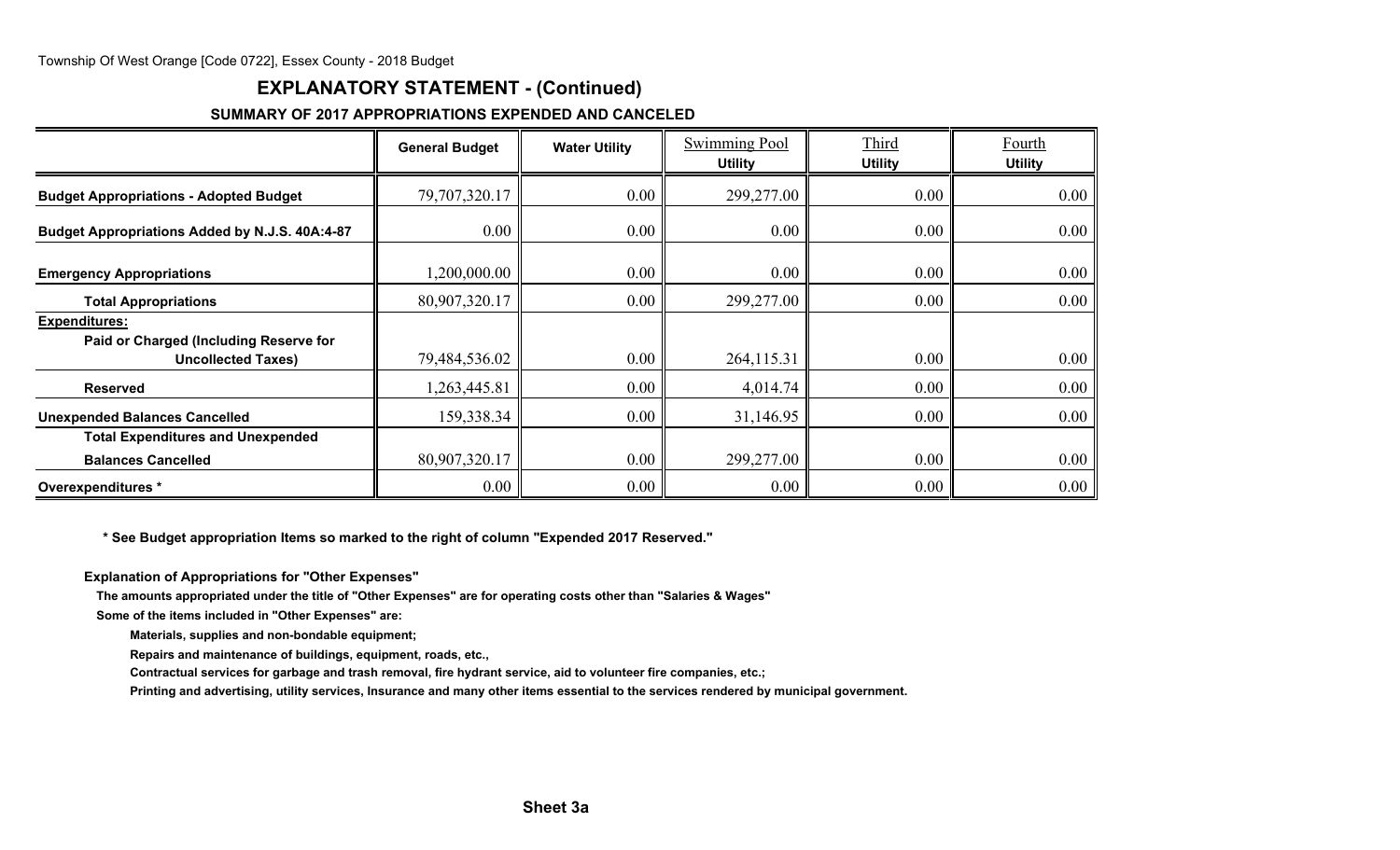| <b>EXPLANATORY STATEMENT - (Continued)</b>                                                                                                 |                                                                                                                                                                                                                                                                                                                                                                                                                                                                                                                                                                                                                                                                                                                                                                                                                                              |                                                                                                                                                                                                                                                                                                                                                                                                                                            |                                                              |  |  |  |
|--------------------------------------------------------------------------------------------------------------------------------------------|----------------------------------------------------------------------------------------------------------------------------------------------------------------------------------------------------------------------------------------------------------------------------------------------------------------------------------------------------------------------------------------------------------------------------------------------------------------------------------------------------------------------------------------------------------------------------------------------------------------------------------------------------------------------------------------------------------------------------------------------------------------------------------------------------------------------------------------------|--------------------------------------------------------------------------------------------------------------------------------------------------------------------------------------------------------------------------------------------------------------------------------------------------------------------------------------------------------------------------------------------------------------------------------------------|--------------------------------------------------------------|--|--|--|
|                                                                                                                                            |                                                                                                                                                                                                                                                                                                                                                                                                                                                                                                                                                                                                                                                                                                                                                                                                                                              | <b>BUDGET MESSAGE</b>                                                                                                                                                                                                                                                                                                                                                                                                                      |                                                              |  |  |  |
| established by law.<br>CAP to 3.5%.                                                                                                        | Chapter 89, Public Laws of 1990, as amended by Chapter 95, Public Laws of<br>1990, places limits on certain Municipal Expenditures. The limit for this year is the<br>Federal Implicit Inflator for State and and Local Government Purchases of Goods<br>and Services, determined below. The Governing Body has decided to continue to limit<br>the pertinent appropriation to an overall increase for this year asindicated below.<br>The limit is generally referred as the Appropriation "CAP", is calculated by methods<br>The Township plans to adopt a COLA Rate Ordinance, which will increase the<br>The following schedule, subject to the review and approval by the Division<br>of Local Government Services in the Department of Community affairs,<br>shows the computataion of the maximum amount of increase allowable in the | Additional $(cont)$<br>Assessed Valuation of New Construction<br>per Assessor's Certification<br><b>Total Additions</b><br>Total Allowable Appropriations Within 'CAPS"-Current Year<br>This Budget indicates that the total general appropriations for<br>municipal purposes within CAP is the sum of<br>and is within the Statutory CAP limit as indicated above.<br>The estimated tax levy for Municipal Purposes for Current           | 132,237.47<br>132,237.47<br>64,991,353.25<br>63,900,290.32   |  |  |  |
| subject to the Appropriation "CAP".<br><b>CAP CALCULATION</b><br>CAP Base Adjustment<br>Less: Exceptions<br>Amount on Which CAP is Applied | Budget for this year, over that of the previous year Adopted Budget for the appropriations<br>79,707,320.00<br>Total General Appropriations for the Previous Year<br>(17,202,446.00)<br>62,504,874.00                                                                                                                                                                                                                                                                                                                                                                                                                                                                                                                                                                                                                                        | year changes as indicated :<br>Current Year Increase(Decrease) in Appropriations<br>Current Year Increase(Decrease) in General Revenues<br>Net Increase in Amount to be Raised by Taxes<br>Subtract: Decrease in Reserve for Uncollected Taxes<br>Net Change in Amount to be Raised by Taxes                                                                                                                                               | 3,502,428.83<br>2,412,419.25<br>1,090,009.58<br>1,090,009.58 |  |  |  |
| Current Year CAP<br><b>COLA Rate Ordinance</b><br>Exceptions per N.J.S.A. 40A:4-45.3<br>Available from Banking                             | $1.0\%$<br>625,048.74<br>2.5%<br>1,562,621.85<br>Allowable Operating Appropriations before Additional<br>64,692,544.59<br>166,571.19                                                                                                                                                                                                                                                                                                                                                                                                                                                                                                                                                                                                                                                                                                         | After deliberations, by the Mayor and Township on the details of the<br>department requests, operating appropriations have been set at minimum levels<br>to continue to provide needed services. In this connection, it is pointed out that<br>a substantial portion of operating expenses are determined by contractural<br>obligations for salary and other expense elements, over which the Governing<br>Body has little or no control. |                                                              |  |  |  |
| <b>NOTE:</b>                                                                                                                               |                                                                                                                                                                                                                                                                                                                                                                                                                                                                                                                                                                                                                                                                                                                                                                                                                                              | <b>Sheet 3b</b><br>[a.k.a. Sheet3b(1)]<br>$T_{\text{cusp}}$ and $T_{\text{cusp}}$ $\sim$ $\sim$ $\sim$ $\sim$ $\sim$ $\sim$ $\sim$                                                                                                                                                                                                                                                                                                         |                                                              |  |  |  |

**MANDATORY MINIMUM BUDGET MESSAGE MUST INCLUDE A SUMMARY OF:**

Township Of West Orange [Code 0722], Essex County - 2018 Budget

**1. HOW THE 1977 "CAP" WAS CALCULATED. (Explain in words what the "CAPS" mean and show the figures.)**

**2. 2010 "CAP'" LEVY CAP WORKBOOK SUMMARY**

**3. A SUMMARY BY FUNCTION OF THE APPROPRIATIONS THAT ARE SPREAD AMONG MORE THAN ONE OFFICIAL LINE ITEM (e.g. if Police S&W appears in the regular section and also under "Operations Excluded from "CAPS" section, combine the**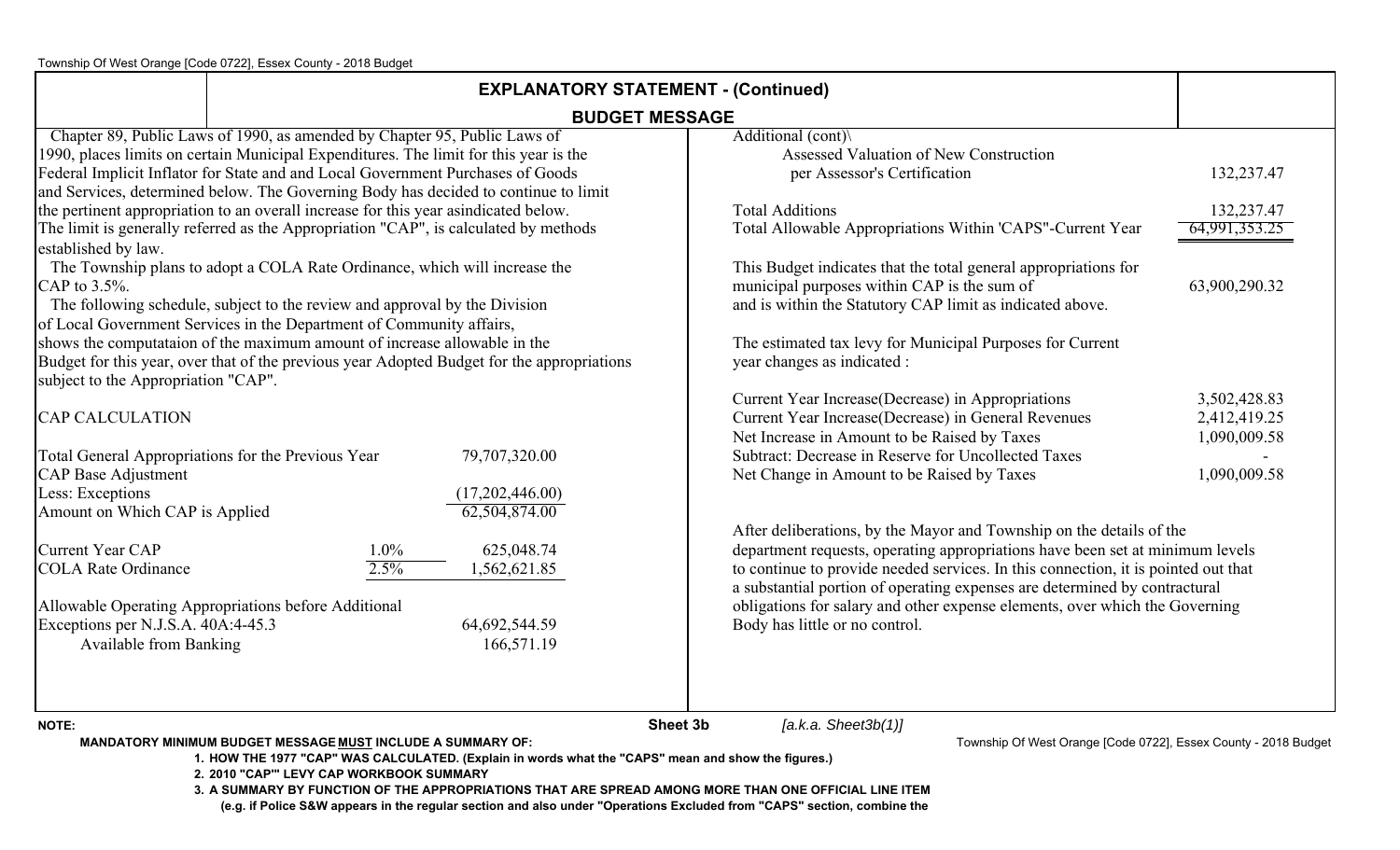| [Extra Sheet]                                                                   | <b>EXPLANATORY STATEMENT - (Continued)</b>                                                                                                                                                                                                                                                                                                                           |          |                                                |           |  |                                                                                                    |                                                                                                                                                                                                                               |                                                                                  |                           |
|---------------------------------------------------------------------------------|----------------------------------------------------------------------------------------------------------------------------------------------------------------------------------------------------------------------------------------------------------------------------------------------------------------------------------------------------------------------|----------|------------------------------------------------|-----------|--|----------------------------------------------------------------------------------------------------|-------------------------------------------------------------------------------------------------------------------------------------------------------------------------------------------------------------------------------|----------------------------------------------------------------------------------|---------------------------|
|                                                                                 |                                                                                                                                                                                                                                                                                                                                                                      |          | <b>BUDGET MESSAGE</b>                          |           |  |                                                                                                    |                                                                                                                                                                                                                               |                                                                                  |                           |
| CURRENT YEAR LEVY CAP CALCULATION                                               | Chapter 44 of the Public Laws of 2010, places limits on Municipal Tax Increases. The law<br>$(N.J.S.A. 40A:4-45.44$ through 45.47) establishes a formula that limits increases in the Local<br>Municipal Amount to be Raised by Taxation (Tax Levy) for each local unit budget. The levy CAP is<br>in addition to the existing appropriation CAP for municipalities. |          |                                                |           |  |                                                                                                    | 2015 CAP Bank Available for Banking (CY 2016 - CY 2018)<br>2016 CAP Bank Available for Banking (CY 2017 - CY 2019)<br>2017 CAP Bank Available for Banking (CY 2018 - CY 2020)<br>Total CAP Bank Available for the 2015 Budget | 1.00<br>#########<br>#########                                                   |                           |
|                                                                                 | Prior Year amount to be Raised by Taxation for Municipal Purposes                                                                                                                                                                                                                                                                                                    |          | 55,000,478.89                                  |           |  |                                                                                                    |                                                                                                                                                                                                                               |                                                                                  |                           |
| Less: Prior year adjustments<br>Less: Prior Year Minimum Library Appropriation  |                                                                                                                                                                                                                                                                                                                                                                      |          | (2,017,653.91)                                 |           |  |                                                                                                    | Maximum Allowable Amount to be Raised by Taxation<br>Amount to be Raised by Taxation for Municipal Purposes                                                                                                                   | #########<br>#########                                                           |                           |
| Plus: 2% Cap increase<br>ADJUSTED TAX LEVY PRIOR TO EXCLUSIONS                  | Net Prior Year Tax Levy for Municipal Purpose Tax for CAP Calculation                                                                                                                                                                                                                                                                                                |          | 52,982,824.98<br>1,059,656.50<br>54,042,481.48 |           |  | 2014 CAP Bank Utilized in 2018<br>2015 CAP Bank Utilized in 2018<br>2016 CAP Bank Utilized in 2018 | Total CAP Bank utilized for the 2016 Budget                                                                                                                                                                                   |                                                                                  |                           |
| Plus Exclusions<br>Less: Cancelled or Unexpended Previou Year Exclusions        |                                                                                                                                                                                                                                                                                                                                                                      |          |                                                |           |  | within the Statutory Levy CAP as indicated.                                                        | The Budget indicated that the tax levy for municipal Purposes is                                                                                                                                                              | #########                                                                        |                           |
| ADJUSTED TAX LEVY AFTER EXCLUSIONS<br><b>Additions</b>                          |                                                                                                                                                                                                                                                                                                                                                                      |          | 54,042,481.48                                  |           |  |                                                                                                    |                                                                                                                                                                                                                               |                                                                                  |                           |
| New Ratables-Increase in Valuations                                             |                                                                                                                                                                                                                                                                                                                                                                      | 13949100 |                                                |           |  |                                                                                                    |                                                                                                                                                                                                                               |                                                                                  |                           |
| Prior year Local Municipal Tax Rate (\$100)<br><b>Additional Levy Allowance</b> |                                                                                                                                                                                                                                                                                                                                                                      | 0.00948  | 132,237.47                                     |           |  |                                                                                                    | Remainimg 2015 CAP Bank Available for Banking (CY 2016 - CY 2018)<br>Remainimg 2016 CAP Bank Available for Banking (CY 2017 - CY 2019)<br>Remainimg 2017 CAP Bank Available for Banking (CY 2018 - CY 2020)                   |                                                                                  | Used/Expired<br>######### |
| Maximum Allowable Amount to be Raised by Taxation                               |                                                                                                                                                                                                                                                                                                                                                                      |          | 54,174,718.95                                  |           |  |                                                                                                    | New 2018 CAP Bank Available for Banking (CY 2019 - CY 2021)                                                                                                                                                                   |                                                                                  | #########<br>#########    |
|                                                                                 |                                                                                                                                                                                                                                                                                                                                                                      |          |                                                |           |  |                                                                                                    |                                                                                                                                                                                                                               |                                                                                  |                           |
| <b>NOTE:</b>                                                                    | <b>MANDATORY MINIMUM BUDGET MESSAGE MUST INCLUDE A SUMMARY OF:</b><br>1. HOW THE LEVY AND APPROPRIATION "CAP" WAS CALCULATED. (Explain in words what the "CAPS" mean and show the figures.)                                                                                                                                                                          |          |                                                | Sheet3b_i |  | [a.k.a. Sheet3b(2)]                                                                                |                                                                                                                                                                                                                               | [Extra Sheet]<br>Township Of West Orange [Code 0722], Essex County - 2018 Budget |                           |
|                                                                                 | 2. A SUMMARY BY FUNCTION OF THE APPROPRIATIONS THAT ARE SPREAD AMONG MORE THAN ONE OFFICIAL LINE ITEM<br>(e.g. if Police S & W appears in the regular section and also under "Operations Excluded from "CAPS"" section, combine the<br>figures for purposes of citizen understanding.)                                                                               |          |                                                |           |  |                                                                                                    |                                                                                                                                                                                                                               | (See Management section of Budget Manual)                                        |                           |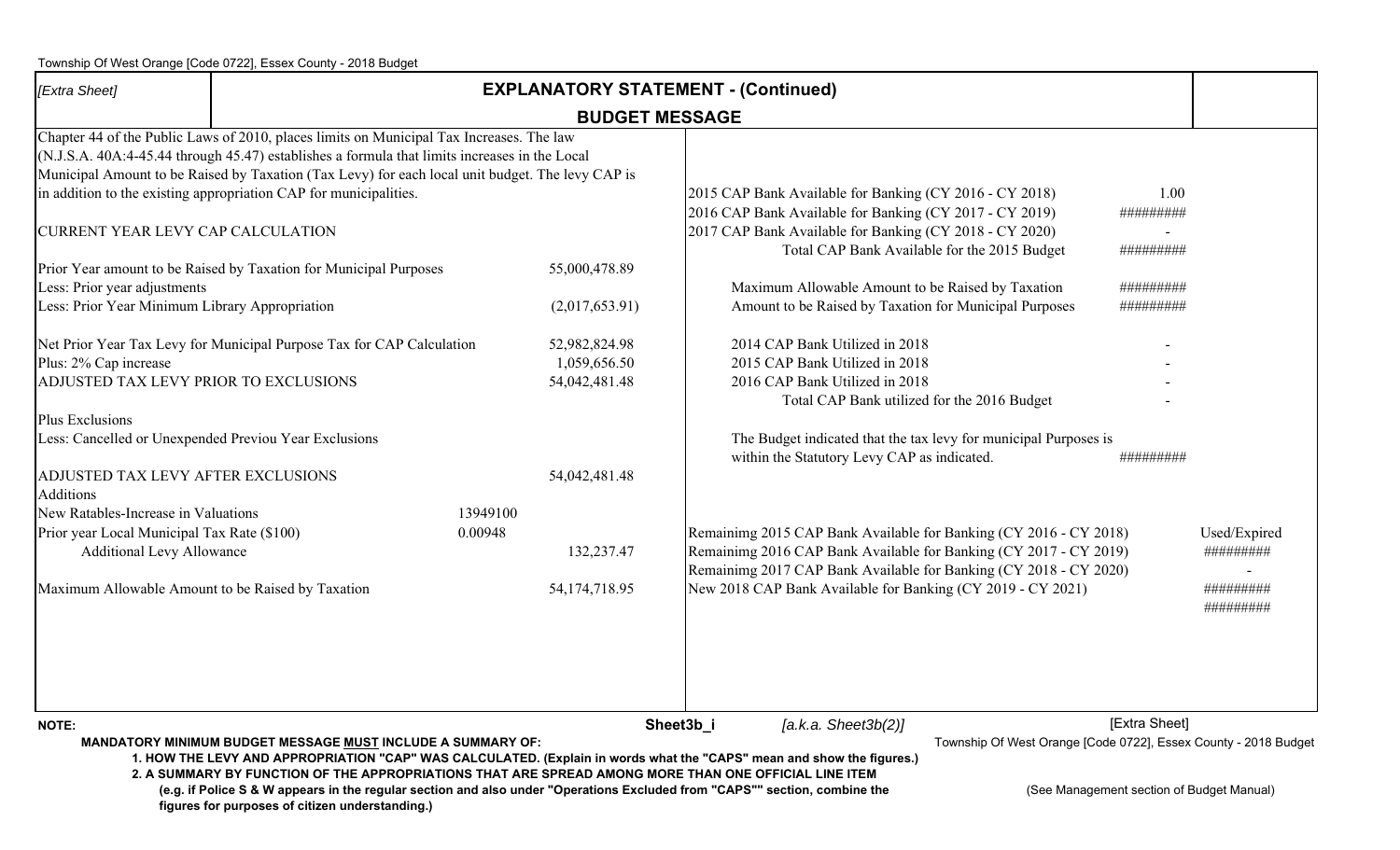## **CURRENT FUND - ANTICIPATED REVENUES**

|                                                                                            |                 | Anticipated          |                      | <b>Realized in</b>   |
|--------------------------------------------------------------------------------------------|-----------------|----------------------|----------------------|----------------------|
| <b>GENERAL REVENUES</b>                                                                    | <b>FCOA</b>     | 2018                 | 2017                 | Cash in 2017         |
| 1. Surplus Anticipated                                                                     | 08-101          | 3, 262, 227. 48      | 3,022,376.78         | 3,022,376.78         |
| 2. Surplus Anticipated with Prior Written Consent of Director of Local Government Services | 08-102          |                      |                      |                      |
| <b>Total Surplus Anticipated</b>                                                           | 08-100          | 3,262,227.48         | 3,022,376.78         | 3,022,376.78         |
| 3. Miscellaneous Revenues - Section A: Local Revenues                                      | <b>XXXXXXXX</b> | <b>XXXXXXXXXX.XX</b> | <b>XXXXXXXXXX.XX</b> | <b>XXXXXXXXXX.XX</b> |
| Licenses:                                                                                  | <b>XXXXXXXX</b> | <b>XXXXXXXXXX.XX</b> | <b>XXXXXXXXX.XX</b>  | <b>XXXXXXXXX.XX</b>  |
| Alcoholic Beverages                                                                        | 08-103          | 69,209.22            | 69,882.36            | 69,209.22            |
| Other                                                                                      | 08-104          | 50,573.00            | 58,886.00            | 50,573.00            |
| Fees and Permits                                                                           | 08-105          | 283,739.94           | 302,701.55           | 283,739.94           |
| Fines and Costs:                                                                           | <b>XXXXXXXX</b> | <b>XXXXXXXXXX.XX</b> | XXXXXXXXXX.XX        | <b>XXXXXXXXXX.XX</b> |
| <b>Municipal Court</b>                                                                     | 08-110          | 581,817.44           | 634,267.09           | 581,817.44           |
| Other                                                                                      | 08-109          |                      |                      |                      |
| Interest and Costs on Taxes                                                                | 08-112          | 787,097.48           | 973,837.00           | 787,097.48           |
| Interest and Costs on Assessments                                                          | 08-115          |                      |                      |                      |
| <b>Parking Meters</b>                                                                      | 08-111          | 13,027.29            | 18,886.45            | 13,027.29            |
| Interest on Investments and Deposits                                                       | 08-113          | 43,747.92            | 30,535.83            | 43,747.92            |
| <b>Anticipated Utility Operating Surplus</b>                                               | 08-114          |                      |                      |                      |
|                                                                                            |                 |                      |                      |                      |
|                                                                                            |                 |                      |                      |                      |
|                                                                                            |                 |                      |                      |                      |
|                                                                                            |                 |                      |                      |                      |
|                                                                                            |                 |                      |                      |                      |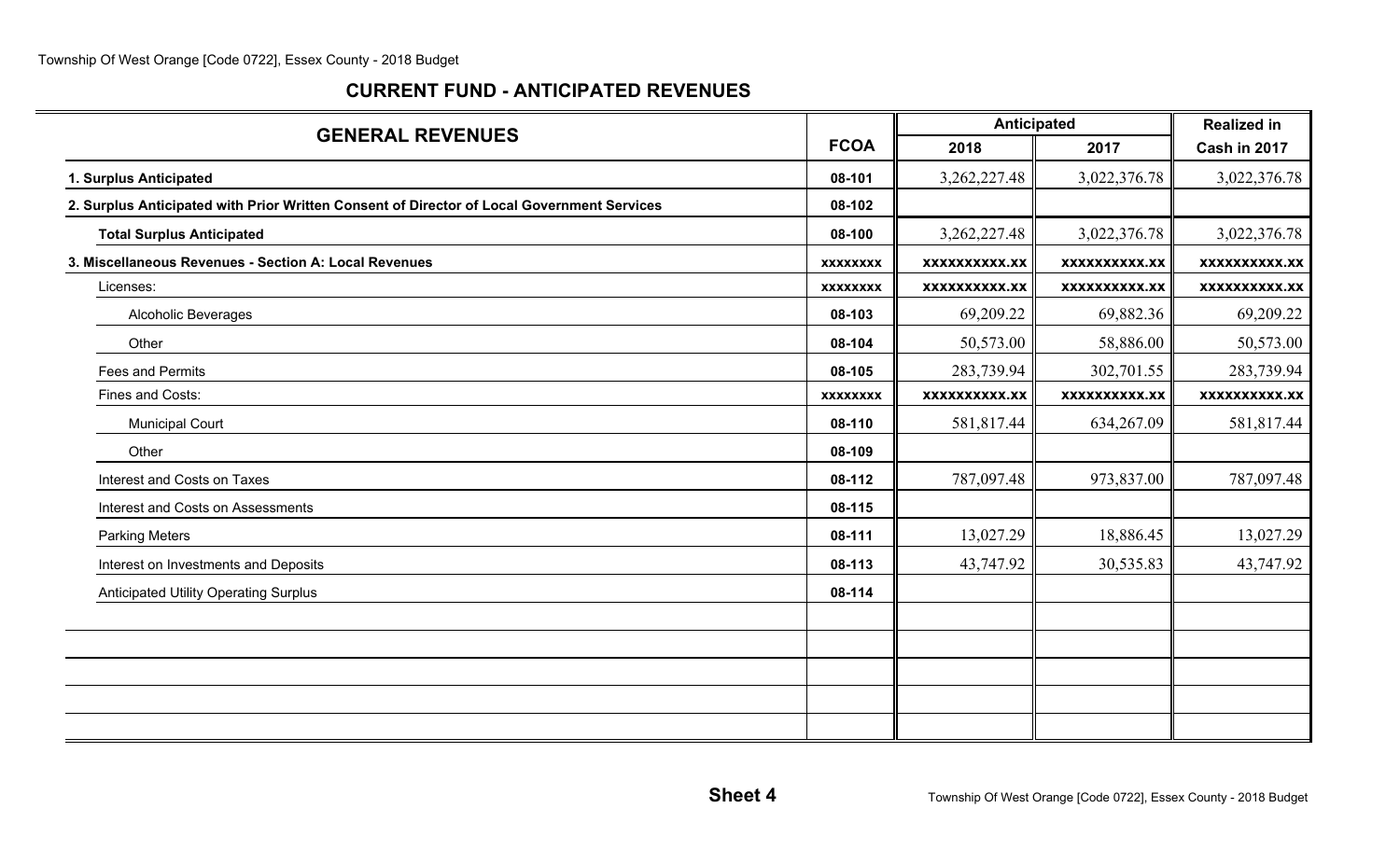| <b>GENERAL REVENUES</b>                                                          |             |              | Anticipated  |              |
|----------------------------------------------------------------------------------|-------------|--------------|--------------|--------------|
|                                                                                  | <b>FCOA</b> | 2018         | 2017         | Cash in 2017 |
| 3. Miscellaneous Revenues - Section A: Local Revenues (Continued):               |             |              |              |              |
| Payments in Lieu of Taxes                                                        |             |              |              |              |
| West Orange Senior Citizen Housing                                               | 08-100      | 117,900.00   | 117,900.00   | 117,900.00   |
| Eagle Rock Senior Citizen Housing                                                | 08-100      | 100,762.82   | 118,115.50   | 100,762.82   |
| Jewish Federation Plaza                                                          | 08-100      | 60,407.00    | 60,407.00    | 60,407.00    |
| Woodland Valley                                                                  | 08-100      | 27,463.50    | 30,341.10    | 27,463.50    |
| St. Barnabas                                                                     | 08-100      | 289,233.00   | 292,991.88   | 289,233.00   |
| Sewer User Charges                                                               | 08-100      | 7,225,389.92 | 6,886,119.87 | 7,225,389.92 |
|                                                                                  |             |              |              |              |
|                                                                                  |             |              |              |              |
|                                                                                  |             |              |              |              |
|                                                                                  |             |              |              |              |
|                                                                                  |             |              |              |              |
|                                                                                  |             |              |              |              |
|                                                                                  |             |              |              |              |
|                                                                                  |             |              |              |              |
|                                                                                  |             |              |              |              |
|                                                                                  |             |              |              |              |
|                                                                                  |             |              |              |              |
|                                                                                  |             |              |              |              |
|                                                                                  |             |              |              |              |
| Total Section A: Local Revenue - Includes Total of "Group 3." items from Sheet 4 | 08-001      | 9,650,368.53 | 9,594,871.63 | 9,650,368.53 |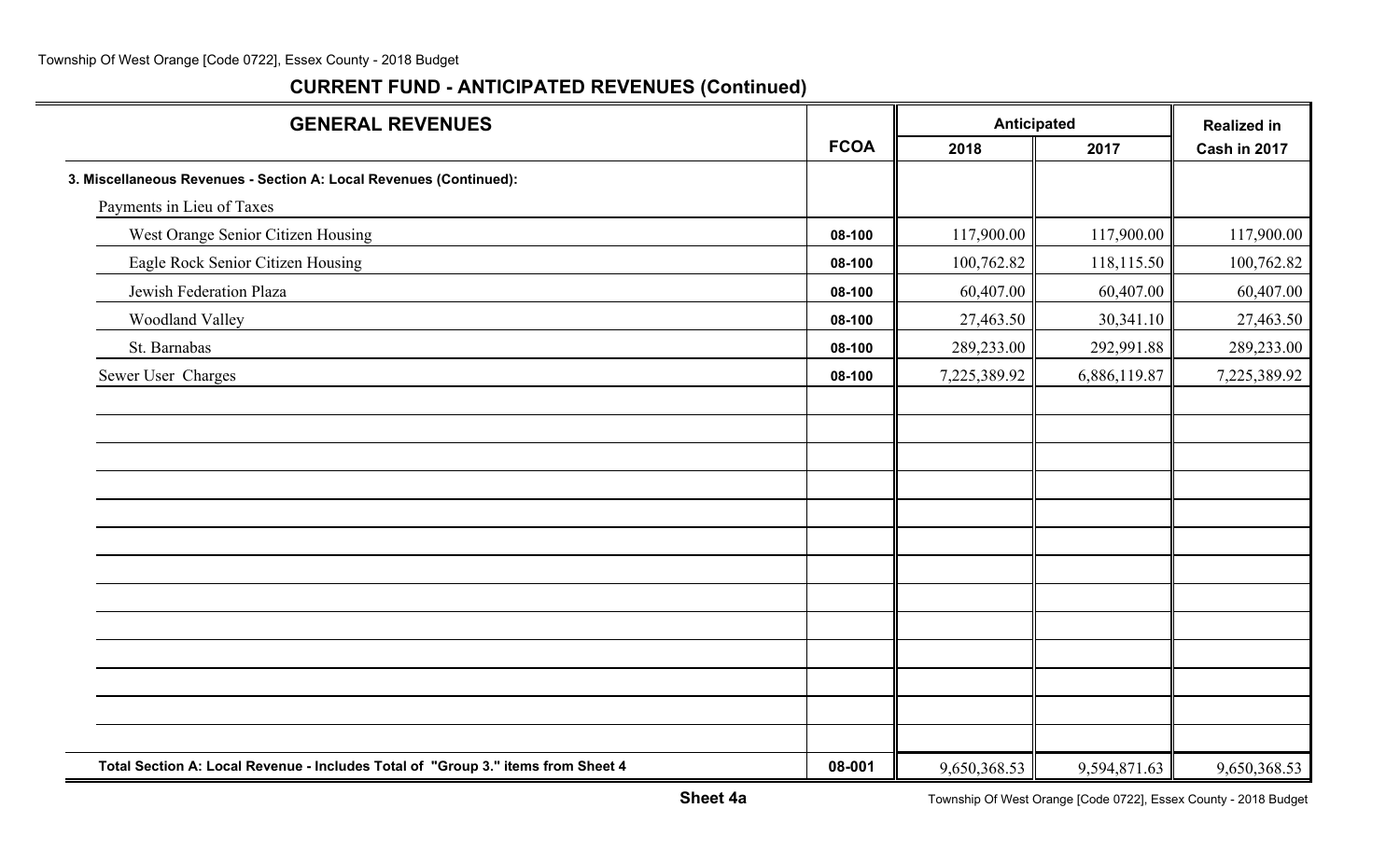| <b>GENERAL REVENUES</b>                                                            |             | Anticipated  |              | <b>Realized in</b> |
|------------------------------------------------------------------------------------|-------------|--------------|--------------|--------------------|
|                                                                                    | <b>FCOA</b> | 2018         | 2017         | Cash in 2017       |
| 3. Miscellaneous Revenues - Section B: State Aid Without Offsetting Appropriations |             |              |              |                    |
| Legislative Initiative Municipal Block Grant                                       | 09-201      |              |              |                    |
| Extraordinary Aid (N.J.S.A. 52:27D-118.35)                                         | 09-204      |              |              |                    |
| Consolidated Municipal Property Tax Relief Aid                                     | 09-200      |              |              |                    |
| Energy Receipts Tax (P.L. 1997, Chapters 162 & 167)                                | 09-202      | 4,691,252.00 | 4,691,252.00 | 4,691,252.00       |
| Supplemental Energy Receipts Tax                                                   | 09-203      |              |              |                    |
| Municipal Property Tax Assistance                                                  | 09-212      |              |              |                    |
| Municipal Homeland Security Assistance Aid                                         | 09-208      |              |              |                    |
| Garden State Trust                                                                 | 09-210      |              |              |                    |
| Reserve: Watershed Moratorium Offset Aid                                           | 09-207      |              |              |                    |
| Watershed Moratorium Offset Aid                                                    | 09-207      | 5,217.00     | 5,217.00     | 5,217.00           |
|                                                                                    |             |              |              |                    |
|                                                                                    |             |              |              |                    |
|                                                                                    |             |              |              |                    |
|                                                                                    |             |              |              |                    |
|                                                                                    |             |              |              |                    |
|                                                                                    |             |              |              |                    |
| <b>Total Section B: State Aid Without Offsetting Appropriations</b>                | 09-001      | 4,696,469.00 | 4,696,469.00 | 4,696,469.00       |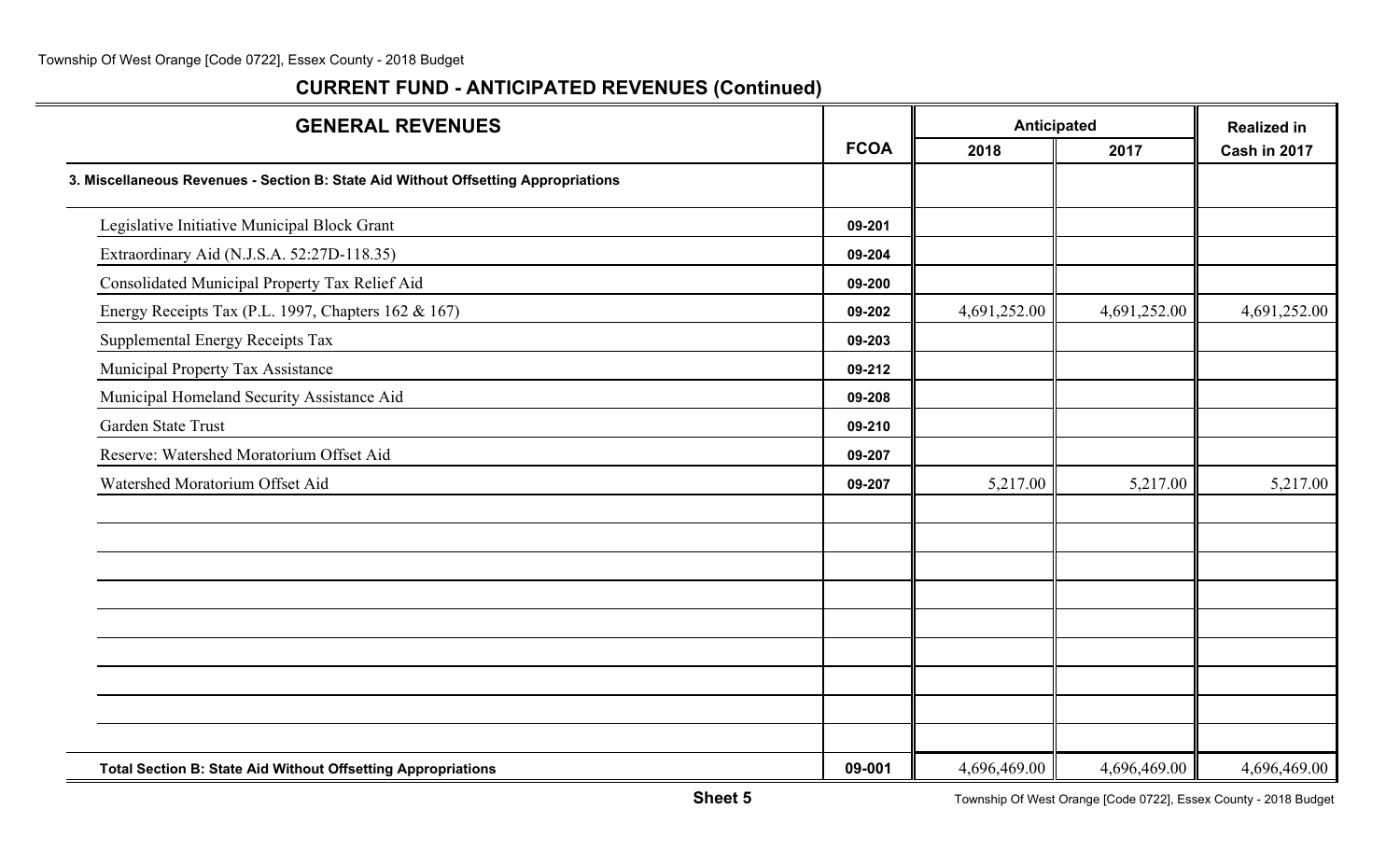| <b>GENERAL REVENUES</b>                                                                                                        |               | Anticipated          | <b>Realized in</b>   |                      |
|--------------------------------------------------------------------------------------------------------------------------------|---------------|----------------------|----------------------|----------------------|
|                                                                                                                                | <b>FCOA</b>   | 2018                 | 2017                 | Cash in 2017         |
| 3. Miscellaneous Revenues - Section C: Dedicated Uniform Construction Code Fees                                                |               |                      |                      |                      |
| Offset with Appropriations (N.J.S. 40A:4-36 and N.J.A.C. 5:23-4.17)                                                            | <b>XXXXXX</b> | <b>XXXXXXXXXX.XX</b> | <b>XXXXXXXXXX.XX</b> | <b>XXXXXXXXXX.XX</b> |
| <b>Uniform Construction Code Fees</b>                                                                                          | 08-160        | 724,360.00           | 972,242.00           | 724,360.00           |
|                                                                                                                                |               |                      |                      |                      |
|                                                                                                                                |               |                      |                      |                      |
|                                                                                                                                |               |                      |                      |                      |
|                                                                                                                                |               |                      |                      |                      |
|                                                                                                                                |               |                      |                      |                      |
|                                                                                                                                |               |                      |                      |                      |
| Special Item of General Revenue Anticipated with Prior Written                                                                 |               |                      |                      |                      |
| <b>Consent of Director of Local Government Services:</b>                                                                       | <b>XXXXXX</b> | <b>XXXXXXXXXX.XX</b> | <b>XXXXXXXXXX.XX</b> | <b>XXXXXXXXXX.XX</b> |
| Additional Dedicated Uniform Construction Code Fees offset with Appropriations<br>(N.J.S. 40A:4-45.3h and N.J.S.A. 5:23-4.17): | <b>XXXXXX</b> | <b>XXXXXXXXXX.XX</b> | XXXXXXXXXX.XX        | XXXXXXXXX.XX         |
| <b>Uniform Construction Code Fees</b>                                                                                          | 08-160        |                      |                      |                      |
|                                                                                                                                |               |                      |                      |                      |
|                                                                                                                                |               |                      |                      |                      |
|                                                                                                                                |               |                      |                      |                      |
|                                                                                                                                |               |                      |                      |                      |
|                                                                                                                                |               |                      |                      |                      |
|                                                                                                                                |               |                      |                      |                      |
|                                                                                                                                |               |                      |                      |                      |
| Total Section C: Dedicated Uniform Construction Code Fees Offset with Appropriations                                           | 08-002        | 724,360.00           | 972,242.00           | 724,360.00           |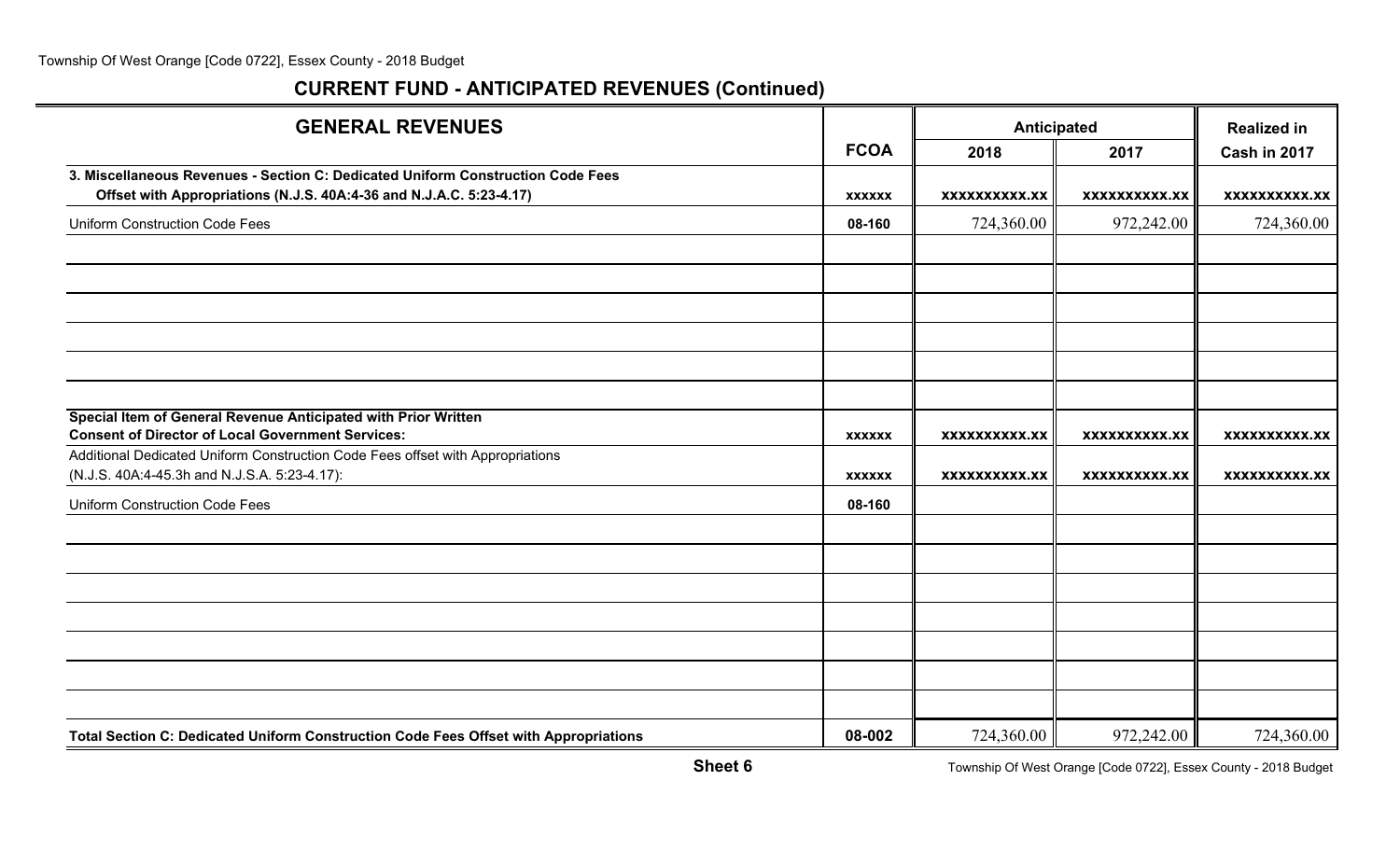| <b>GENERAL REVENUES</b>                                                                                                                                                                                                          |               |              | Anticipated  |                     |
|----------------------------------------------------------------------------------------------------------------------------------------------------------------------------------------------------------------------------------|---------------|--------------|--------------|---------------------|
|                                                                                                                                                                                                                                  | <b>FCOA</b>   | 2018         | 2017         | Cash in 2017        |
| 3. Miscellaneous Revenues - Section D: Special Items of General Revenue Anticipated with<br>Prior Written Consent of the Director of Local Government Services -<br><b>Shared Service Agreements Offset With Appropriations:</b> | <b>XXXXXX</b> | XXXXXXXXX.XX | XXXXXXXXX.XX | <b>XXXXXXXXX.XX</b> |
| School Board Election (N.J.S.A. 19:60-12)                                                                                                                                                                                        | 11-120        |              |              |                     |
| Borough of Roseland-Tax Assessor                                                                                                                                                                                                 | 11-150        |              |              |                     |
| Essex Fells ILSA                                                                                                                                                                                                                 |               | 10,474.00    | 10,474.00    | 10,500.44           |
|                                                                                                                                                                                                                                  |               |              |              |                     |
|                                                                                                                                                                                                                                  |               |              |              |                     |
|                                                                                                                                                                                                                                  |               |              |              |                     |
|                                                                                                                                                                                                                                  |               |              |              |                     |
|                                                                                                                                                                                                                                  |               |              |              |                     |
|                                                                                                                                                                                                                                  |               |              |              |                     |
|                                                                                                                                                                                                                                  |               |              |              |                     |
|                                                                                                                                                                                                                                  |               |              |              |                     |
|                                                                                                                                                                                                                                  |               |              |              |                     |
|                                                                                                                                                                                                                                  |               |              |              |                     |
|                                                                                                                                                                                                                                  |               |              |              |                     |
|                                                                                                                                                                                                                                  |               |              |              |                     |
|                                                                                                                                                                                                                                  |               |              |              |                     |
|                                                                                                                                                                                                                                  |               |              |              |                     |
|                                                                                                                                                                                                                                  |               |              |              |                     |
| Total Section D: Interlocal Municipal Service Agreements Offset With Appropriations                                                                                                                                              | 11-001        | 10,474.00    | 10,474.00    | 10,500.44           |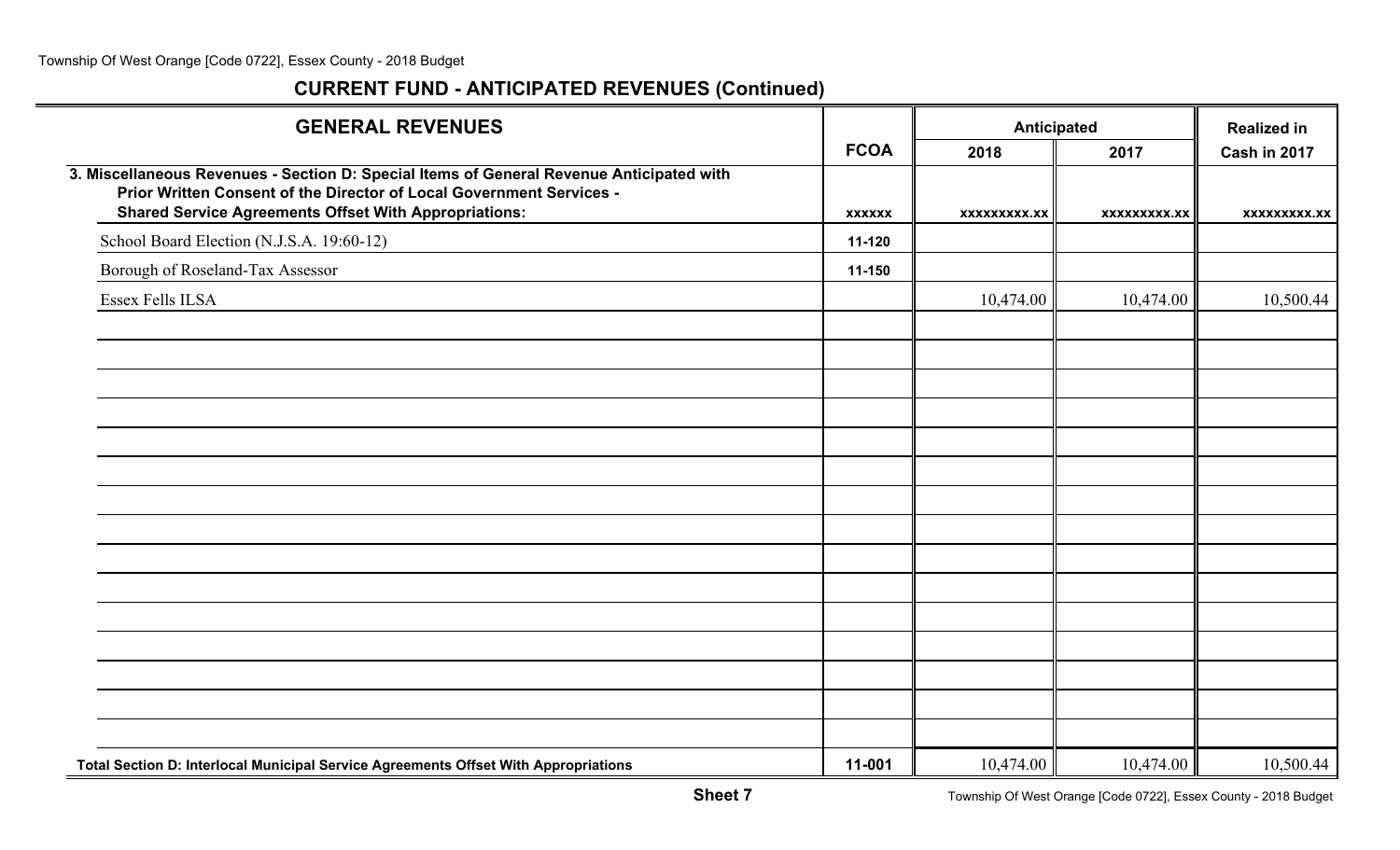| <b>GENERAL REVENUES</b>                                                                                                                                                                                                               |               |                     | Anticipated         | <b>Realized in</b> |
|---------------------------------------------------------------------------------------------------------------------------------------------------------------------------------------------------------------------------------------|---------------|---------------------|---------------------|--------------------|
|                                                                                                                                                                                                                                       | <b>FCOA</b>   | 2018                | 2017                | Cash in 2017       |
| 3. Miscellaneous Revenues - Section E: Special Items of General Revenue Anticipated<br>with Prior Written Consent of Director of Local Government Services - Additional<br>Revenue Offset with Appropriations (N.J.S.A. 40A:4-45.3h): | <b>XXXXXX</b> | XXXXXXXXX.XX        | <b>XXXXXXXXX.XX</b> | XXXXXXXXX.XX       |
|                                                                                                                                                                                                                                       |               |                     |                     |                    |
|                                                                                                                                                                                                                                       |               |                     |                     |                    |
|                                                                                                                                                                                                                                       |               |                     |                     |                    |
|                                                                                                                                                                                                                                       |               |                     |                     |                    |
|                                                                                                                                                                                                                                       |               |                     |                     |                    |
|                                                                                                                                                                                                                                       |               |                     |                     |                    |
|                                                                                                                                                                                                                                       |               |                     |                     |                    |
|                                                                                                                                                                                                                                       |               |                     |                     |                    |
|                                                                                                                                                                                                                                       |               |                     |                     |                    |
|                                                                                                                                                                                                                                       |               |                     |                     |                    |
|                                                                                                                                                                                                                                       |               |                     |                     |                    |
|                                                                                                                                                                                                                                       |               |                     |                     |                    |
|                                                                                                                                                                                                                                       |               |                     |                     |                    |
|                                                                                                                                                                                                                                       |               |                     |                     |                    |
|                                                                                                                                                                                                                                       |               |                     |                     |                    |
|                                                                                                                                                                                                                                       |               |                     |                     |                    |
|                                                                                                                                                                                                                                       |               |                     |                     |                    |
| Total Section E: Special Item of General Revenue Anticipated with Prior Written Consent                                                                                                                                               | <b>XXXXXX</b> | <b>XXXXXXXXX.XX</b> | <b>XXXXXXXXX.XX</b> | xxxxxxxxx.xx       |
| of Director of Local Government Services - Additional Revenues<br>[Sheet Not Used]                                                                                                                                                    | 08-003        | 0.00                | 0.00                | $0.00\,$           |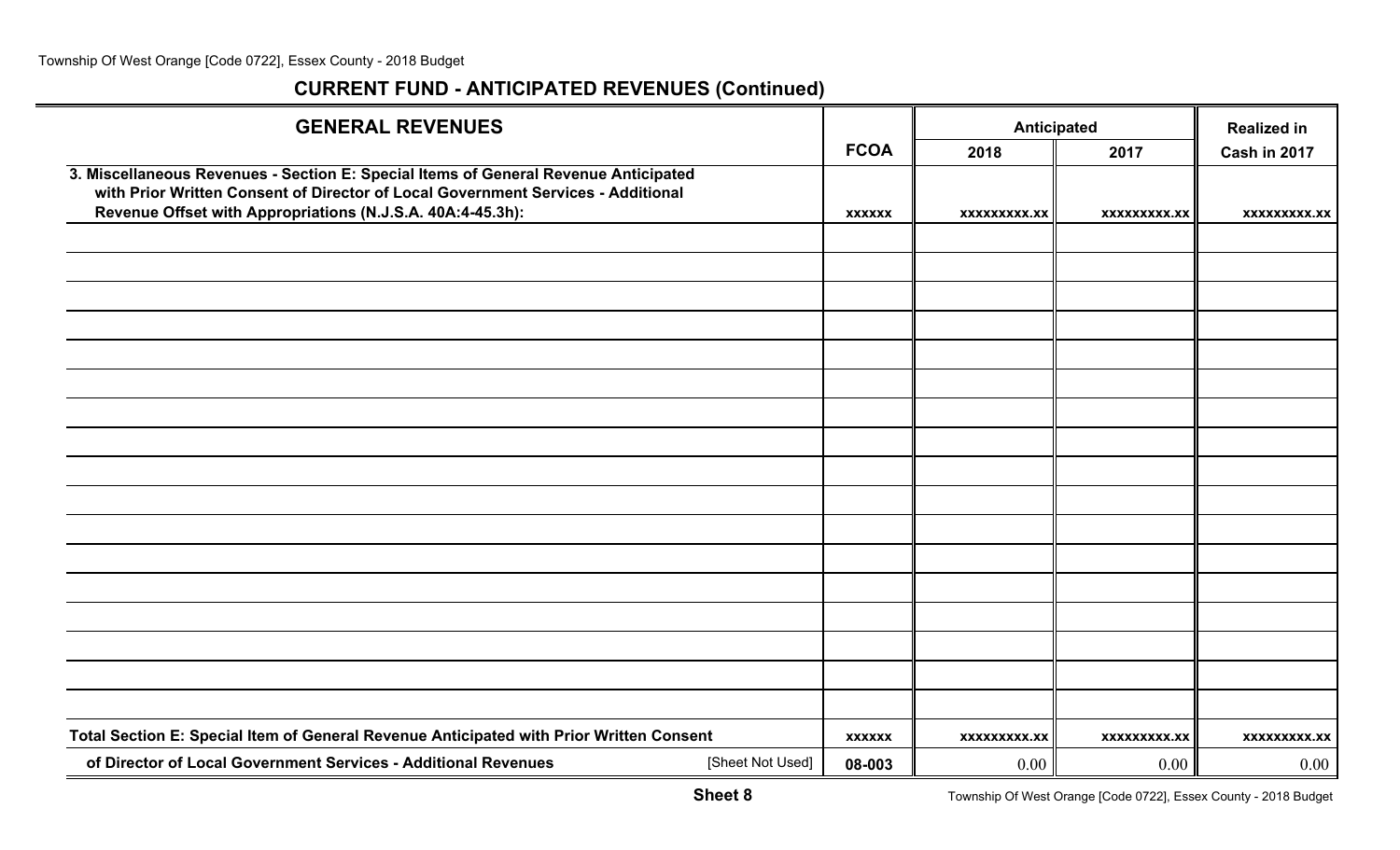| <b>GENERAL REVENUES</b>                                                                                                                                                                                                        |               | Anticipated  |              | <b>Realized in</b>  |
|--------------------------------------------------------------------------------------------------------------------------------------------------------------------------------------------------------------------------------|---------------|--------------|--------------|---------------------|
|                                                                                                                                                                                                                                | <b>FCOA</b>   | 2018         | 2017         | Cash in 2017        |
| 3. Miscellaneous Revenues - Section F: Special Items of General Revenue Anticipated with<br>Prior Written Consent of Director of Local Government Services - Public and<br><b>Private Revenues Offset with Appropriations:</b> | <b>XXXXXX</b> | XXXXXXXXX.XX | XXXXXXXXX.XX | <b>XXXXXXXXX.XX</b> |
| Partners for Health                                                                                                                                                                                                            |               | 0.00         | 10,000.00    | 10,000.00           |
| N.J. Transportation Trust Fund Authority Act                                                                                                                                                                                   | 10-865        | 820,000.00   |              |                     |
| Recycling Tonnange Grant Appropriated Reserves                                                                                                                                                                                 | 10-701        | 52,524.21    | 48,705.00    | 48,705.00           |
| Drunk Driving Enforcement Fund                                                                                                                                                                                                 | 10-745        | 10,890.00    | 18,667.28    | 18,667.28           |
| <b>Clean Communities Program Appropriated Reserves</b>                                                                                                                                                                         | 10-770        | 76,506.14    | 90,053.54    | 90,053.54           |
| Click-It-Or-Ticket                                                                                                                                                                                                             | 10-702        | 5,500.00     | 5,500.00     | 5,500.00            |
| Municipal Alliance on Alcoholism and Drug Abuse                                                                                                                                                                                | 10-703        | 59,800.00    | 59,202.00    | 59,202.00           |
| U zdrive, U Text, U Pay                                                                                                                                                                                                        | 10-704        | 5,500.00     | 5,500.00     | 5,500.00            |
| Community Stewardship Incentive Grant-Forestry                                                                                                                                                                                 | 10-705        | 30,000.00    |              |                     |
| COPS grant                                                                                                                                                                                                                     | 10-706        | 500,000.00   |              |                     |
| Body Armor Replacement Fund                                                                                                                                                                                                    |               | 8,293.48     | 8,279.27     | 8,279.27            |
| Body Armor Replacement Fund Appropriated Reserves                                                                                                                                                                              |               |              |              |                     |
| NJ Transit-Community Shuttle Grant                                                                                                                                                                                             | 10-713        |              |              |                     |
| Edward Byrne Memorial Justice Assistance Grant Appropriated Reserves                                                                                                                                                           | 10-738        |              |              |                     |
| Hazard Mitigation Grant                                                                                                                                                                                                        | 10-739        |              |              |                     |
| NJ DEP-No Net Loss Tree Planting Project                                                                                                                                                                                       | 10-725        |              |              |                     |
| Essex County Division on Aging-Title III -Older Americans Act                                                                                                                                                                  | 10-709        | 16,127.00    | 16,127.00    | 16,127.00           |
| <b>SAFER Grant Appropriated Reserves</b>                                                                                                                                                                                       |               |              |              |                     |
| <b>Historical Preservation Grant</b>                                                                                                                                                                                           |               | 0.00         | 15,000.00    | 15,000.00           |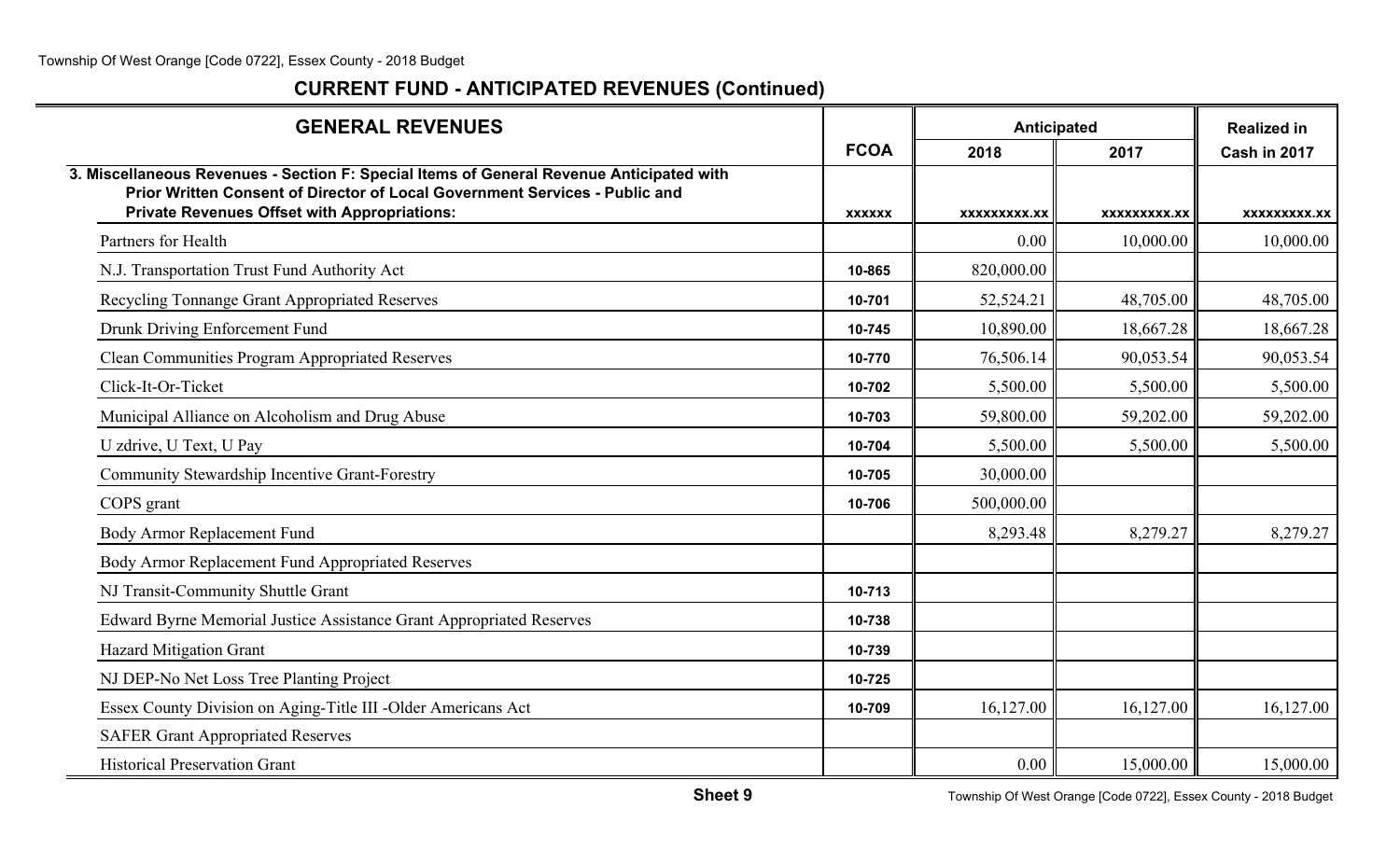| <b>GENERAL REVENUES</b>                                                                                                                                                                                                             |               | Anticipated         |              | <b>Realized in</b>  |
|-------------------------------------------------------------------------------------------------------------------------------------------------------------------------------------------------------------------------------------|---------------|---------------------|--------------|---------------------|
|                                                                                                                                                                                                                                     | <b>FCOA</b>   | 2018                | 2017         | Cash in 2017        |
| 3. Miscellaneous Revenues - Section F: Special Items of General Revenue Anticipated with<br>Prior Written Consent of Director of Local Government Services - Public and<br>Private Revenues Offset with Appropriations (continued): | <b>XXXXXX</b> | XXXXXXXXX.XX        | XXXXXXXXX.XX | XXXXXXXXX.XX        |
| Hazardous Discharge Grant                                                                                                                                                                                                           |               |                     | 77,238.00    | 77,238.00           |
| NJACCCHO Grant                                                                                                                                                                                                                      | 10-710        | 0.00                | 1,450.00     | 1,450.00            |
| NJ HEALTHY COMMUNITIES                                                                                                                                                                                                              |               | 20,000.00           |              |                     |
| <b>NJ Prevention Network</b>                                                                                                                                                                                                        |               | 1,500.00            |              |                     |
| <b>NJ ROID GRANT</b>                                                                                                                                                                                                                |               | 8,720.00            |              |                     |
| ESSEX COUNTY ARTS COUNCIL GRANT                                                                                                                                                                                                     | 10-748        | 2,000.00            |              |                     |
| <b>ANJEC Grant</b>                                                                                                                                                                                                                  | 10-727        |                     |              |                     |
| <b>ANJEC Grant Appropriated Reserves</b>                                                                                                                                                                                            | 10-716        |                     |              |                     |
| <b>Green Acres Grant</b>                                                                                                                                                                                                            | 10-742        | 45,525.00           |              |                     |
| County of Essex-Delinquency Prevention Grant                                                                                                                                                                                        | 10-743        | 18,563.00           | 18,563.00    | 18,563.00           |
| County of Essex-ILEA Grant                                                                                                                                                                                                          | 10-743        |                     |              |                     |
| <b>Bullet Proof Vest Program Grant</b>                                                                                                                                                                                              |               | 10,967.67           | 4,400.00     | 4,400.00            |
| Driver Sober, Get Pu; lled Over                                                                                                                                                                                                     | 10-746        | 5,500.00            |              |                     |
| <b>EMMA Fire Grant</b>                                                                                                                                                                                                              |               | 2,000.00            |              |                     |
| Drive SOBER Labor Day                                                                                                                                                                                                               | 10-708        | 5,500.00            |              |                     |
| NJ Dept. of Law and Public Safety-Pedestrian Safety Grant                                                                                                                                                                           | 10-717        | 15,000.00           |              |                     |
| NJ Clean Energy Program                                                                                                                                                                                                             |               |                     |              |                     |
| Total Section F: Special Item of General Revenue Anticipated with Prior Written                                                                                                                                                     | <b>XXXXXX</b> | <b>XXXXXXXXX.XX</b> | XXXXXXXXX.XX | <b>XXXXXXXXX.XX</b> |
| <b>Consent of Director of Local Government Services - Public and Private Revenues</b>                                                                                                                                               | 10-001        | 1,720,416.50        | 378,685.09   | 378,685.09          |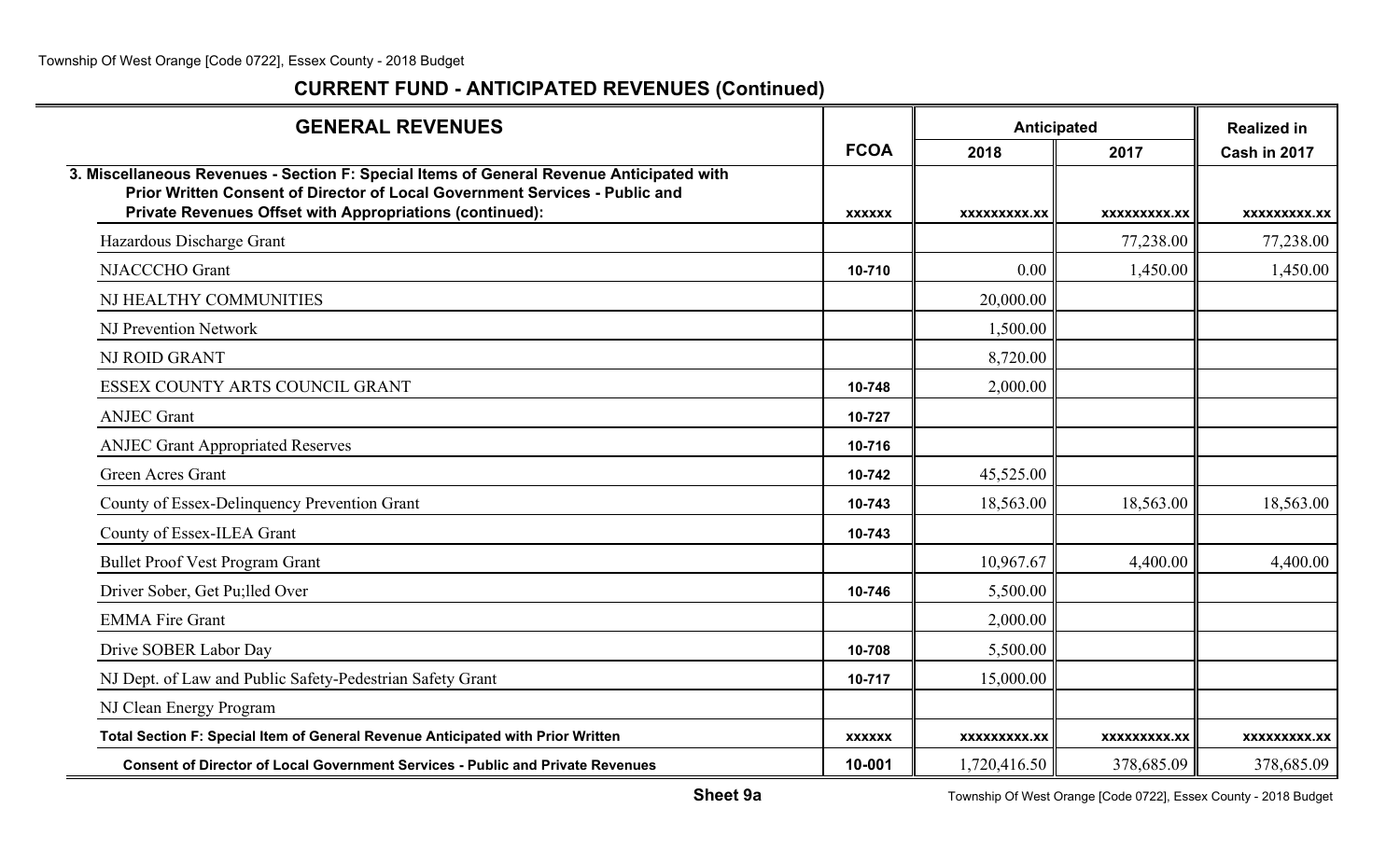| <b>GENERAL REVENUES</b>                                                                                                                                                              |               | Anticipated  |              | <b>Realized in</b> |
|--------------------------------------------------------------------------------------------------------------------------------------------------------------------------------------|---------------|--------------|--------------|--------------------|
|                                                                                                                                                                                      | <b>FCOA</b>   | 2018         | 2017         | Cash in 2017       |
| 3. Miscellaneous Revenues - Section G: Special Items of General Revenue Anticipated with<br>Prior Written Consent of Director of Local Government Services - Other Special<br>Items: | <b>XXXXXX</b> | XXXXXXXXX.XX | XXXXXXXXX.XX | XXXXXXXXX.XX       |
| Utility Operating Surplus of Prior Year                                                                                                                                              | 08-116        |              |              |                    |
| Uniform Fire Safety Act                                                                                                                                                              | 08-106        | 66,542.49    | 69,491.52    | 66,542.49          |
| General Capital Fund Balance                                                                                                                                                         | 08-180        | 257,946.03   | 341,899.41   | 341,899.41         |
| Reimbursement Reserve-Joint Maintenance Outlet Sewer                                                                                                                                 | 08-100        |              |              |                    |
| <b>Supplemental Sewer Fees</b>                                                                                                                                                       | 08-100        | 33,482.86    | 59,544.00    | 33,482.86          |
| Comcast Cable TV                                                                                                                                                                     | 08-100        | 670,746.50   | 660,936.52   | 670,746.50         |
| Reserve for Tax Appeals                                                                                                                                                              | 08-100        |              |              |                    |
| <b>Ground Leases</b>                                                                                                                                                                 | 08-100        | 136,030.15   | 127,133.50   | 136,030.15         |
| Hotel Tax                                                                                                                                                                            | 08-100        | 493,797.83   | 505,490.98   | 493,797.83         |
| <b>Community Development Fund Balance</b>                                                                                                                                            | 08-100        |              |              |                    |
| Open Space Trust Fund-Debt Service Payments                                                                                                                                          | 08-100        | 12,922.60    | 12,922.60    | 12,922.60          |
| <b>Medical Transport Billing Services</b>                                                                                                                                            | 08-100        | 1,395,358.94 | 1,316,679.78 | 1,395,358.94       |
| Reserve to Pay Debt Service                                                                                                                                                          | 08-100        | 90,598.63    | 89,627.81    | 89,627.81          |
| <b>Assessment Trust Fund Balance</b>                                                                                                                                                 | 08-100        | 331,613.70   | 15,165.93    | 315,165.93         |
| Rental-Environmental Center                                                                                                                                                          | 08-100        |              |              |                    |
| Reserve for Parking Garage                                                                                                                                                           | 08-100        |              |              |                    |
| <b>Trust Fund Balance</b>                                                                                                                                                            | 08-100        | 105,210.26   |              |                    |
| Swim Pool Fund Balance                                                                                                                                                               | 08-100        | 50,000.00    |              |                    |
| <b>Board of Education Reserve</b>                                                                                                                                                    | 08-100        |              | 1.50         | 1.50               |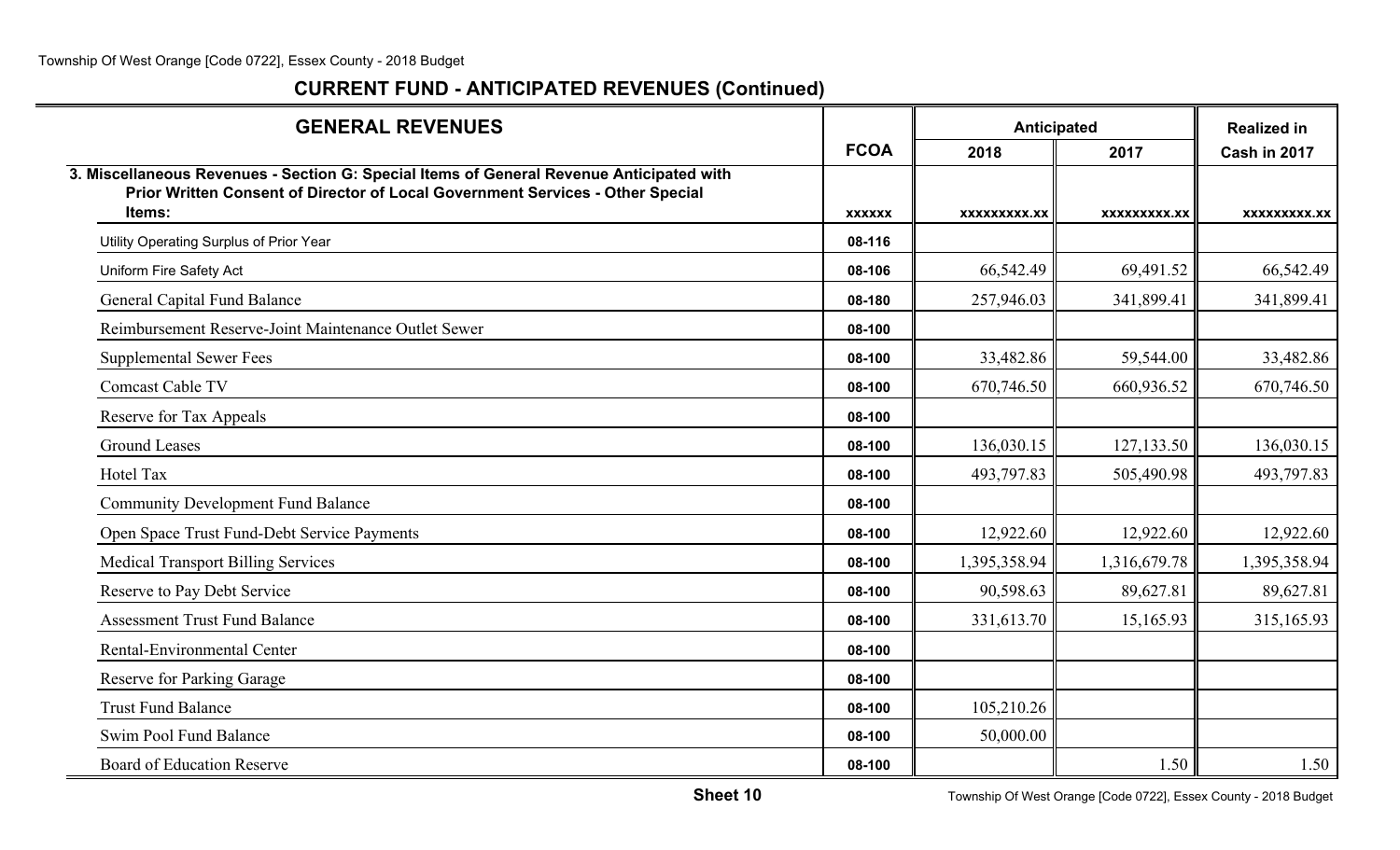| <b>GENERAL REVENUES</b>                                                                                                                                                                          |               | Anticipated         |                     | <b>Realized in</b>  |
|--------------------------------------------------------------------------------------------------------------------------------------------------------------------------------------------------|---------------|---------------------|---------------------|---------------------|
|                                                                                                                                                                                                  | <b>FCOA</b>   | 2018                | 2017                | Cash in 2017        |
| 3. Miscellaneous Revenues - Section G: Special Items of General Revenue Anticipated with<br>Prior Written Consent of Director of Local Government Services - Other Special<br>Items (continued): | <b>XXXXXX</b> | <b>XXXXXXXXX.XX</b> | <b>XXXXXXXXX.XX</b> | <b>XXXXXXXXX.XX</b> |
|                                                                                                                                                                                                  |               |                     |                     |                     |
| <b>Deferred Sewer Revenues</b>                                                                                                                                                                   |               |                     |                     |                     |
| Extra Duty Admin Fee                                                                                                                                                                             |               | 183,597.68          | 251,944.47          | 183,597.68          |
|                                                                                                                                                                                                  |               |                     |                     |                     |
|                                                                                                                                                                                                  |               |                     |                     |                     |
|                                                                                                                                                                                                  |               |                     |                     |                     |
|                                                                                                                                                                                                  |               |                     |                     |                     |
|                                                                                                                                                                                                  |               |                     |                     |                     |
|                                                                                                                                                                                                  |               |                     |                     |                     |
|                                                                                                                                                                                                  |               |                     |                     |                     |
|                                                                                                                                                                                                  |               |                     |                     |                     |
|                                                                                                                                                                                                  |               |                     |                     |                     |
|                                                                                                                                                                                                  |               |                     |                     |                     |
|                                                                                                                                                                                                  |               |                     |                     |                     |
|                                                                                                                                                                                                  |               |                     |                     |                     |
|                                                                                                                                                                                                  |               |                     |                     |                     |
|                                                                                                                                                                                                  |               |                     |                     |                     |
|                                                                                                                                                                                                  |               |                     |                     |                     |
| Total Section G: Special Item of General Revenue Anticipated with Prior Written                                                                                                                  | <b>XXXXXX</b> | <b>XXXXXXXXX.XX</b> | <b>XXXXXXXXX.XX</b> | <b>XXXXXXXXX.XX</b> |
| <b>Consent of Director of Local Government Services - Other Special Items</b>                                                                                                                    | 08-004        | 3,827,847.67        | 3,450,838.02        | 3,739,173.70        |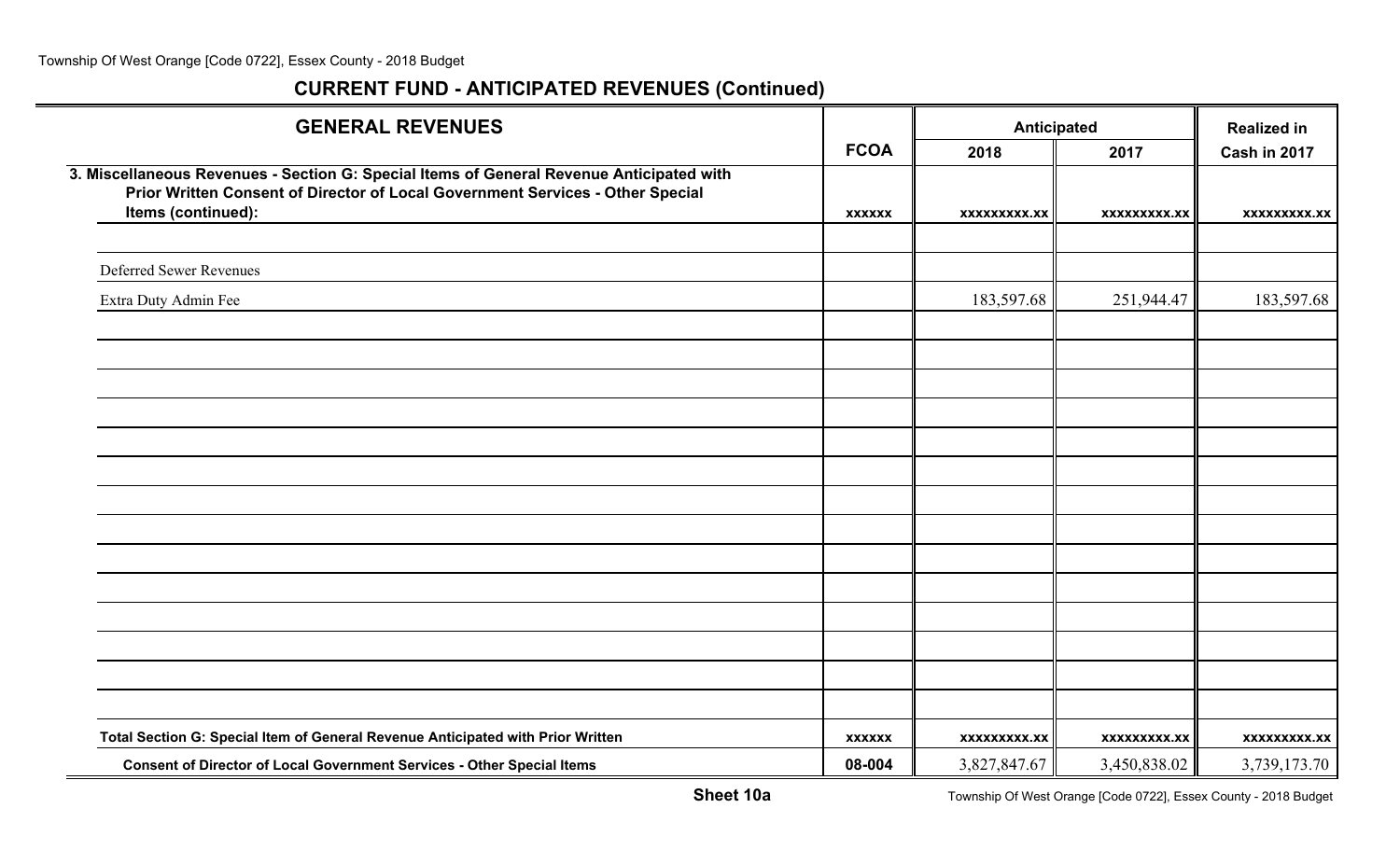| <b>GENERAL REVENUES</b>                                                                                                                                                                                 |               | Anticipated         |                     | <b>Realized in</b>  |
|---------------------------------------------------------------------------------------------------------------------------------------------------------------------------------------------------------|---------------|---------------------|---------------------|---------------------|
|                                                                                                                                                                                                         | <b>FCOA</b>   | 2018                | 2017                | Cash in 2017        |
| <b>SUMMARY OF REVENUES</b>                                                                                                                                                                              | <b>XXXXXX</b> | <b>XXXXXXXXX.XX</b> | <b>XXXXXXXXX.XX</b> | <b>XXXXXXXXX.XX</b> |
| 1. Surplus Anticipated (Sheet 4, #1)                                                                                                                                                                    | 08-101        | 3, 262, 227. 48     | 3,022,376.78        | 3,022,376.78        |
| 2. Surplus Anticipated with Prior Written Consent of Director of Local Government Services (Sheet 4, #2)                                                                                                | 08-102        | 0.00                | 0.00                | 0.00                |
| 3. Miscellaneous Revenues:                                                                                                                                                                              | <b>XXXXXX</b> | <b>XXXXXXXXX.XX</b> | <b>XXXXXXXXX.XX</b> | <b>XXXXXXXXX.XX</b> |
| Total Section A: Local Revenues                                                                                                                                                                         | 08-001        | 9,650,368.53        | 9,594,871.63        | 9,650,368.53        |
| Total Section B: State Aid Without Offsetting Appropriations                                                                                                                                            | 09-001        | 4,696,469.00        | 4,696,469.00        | 4,696,469.00        |
| Total Section C: Dedicated Uniform Construction Code Fees Offset with Appropriations                                                                                                                    | 08-002        | 724,360.00          | 972,242.00          | 724,360.00          |
| Special Items of General Revenue Anticipated with Prior Written Consent of<br>Total Section D:<br>Director of Local Government Service-Shared Services Agreements                                       | 11-001        | 10,474.00           | 10,474.00           | 10,500.44           |
| Special Items of General Revenue Anticipated with Prior Written Consent of<br>Total Section E:<br>Director of Local Government Services - Additional Revenues Offset with Appropriations                | 08-003        | 0.00                | 0.00                | 0.00                |
| Special Items of General Revenue Anticipated with Prior Written Consent of<br><b>Total Section F:</b><br>Director of Local Government Services - Public and Private Revenues Offset with Appropriations | 10-001        | 1,720,416.50        | 378,685.09          | 378,685.09          |
| Special Items of General Revenue Anticipated with Prior Written Consent of<br><b>Total Section G:</b><br>Director of Local Government Services - Other Special Items                                    | 08-004        | 3,827,847.67        | 3,450,838.02        | 3,739,173.70        |
| <b>Total Miscellaneous Revenues</b>                                                                                                                                                                     | 13-099        | 20,629,935.70       | 19, 103, 579. 74    | 19,199,556.76       |
| 4. Receipts from Delinquent Taxes                                                                                                                                                                       | 15-499        | 3,227,097.35        | 2,580,884.76        | 2,588,270.20        |
| 5. Subtotal General Revenues (Items 1,2,3 and 4)                                                                                                                                                        | 13-199        | 27,119,260.53       | 24,706,841.28       | 24,810,203.74       |
| 6. Amount to be Raised by Taxes for Support of Municipal Budget:                                                                                                                                        | <b>XXXXXX</b> |                     |                     |                     |
| a) Local Tax for Municipal Purposes Including Reserve for Uncollected Taxes                                                                                                                             | 07-190        | 54,015,331.47       | 52,982,824.98       | <b>XXXXXXXXX.XX</b> |
| b) Addition to Local District School Tax                                                                                                                                                                | 07-191        |                     |                     | <b>XXXXXXXXX.XX</b> |
| c) Minimum Library Tax                                                                                                                                                                                  | 07-192        | 2,075,157.00        | 2,017,653.91        |                     |
| Total Amount to be Raised by Taxes for Support of Municipal Budget                                                                                                                                      | 07-199        | 56,090,488.47       | 55,000,478.89       |                     |
| 7. Total General Revenues                                                                                                                                                                               | 13-299        | 83,209,749.00       | 79,707,320.17       | 24,810,203.74       |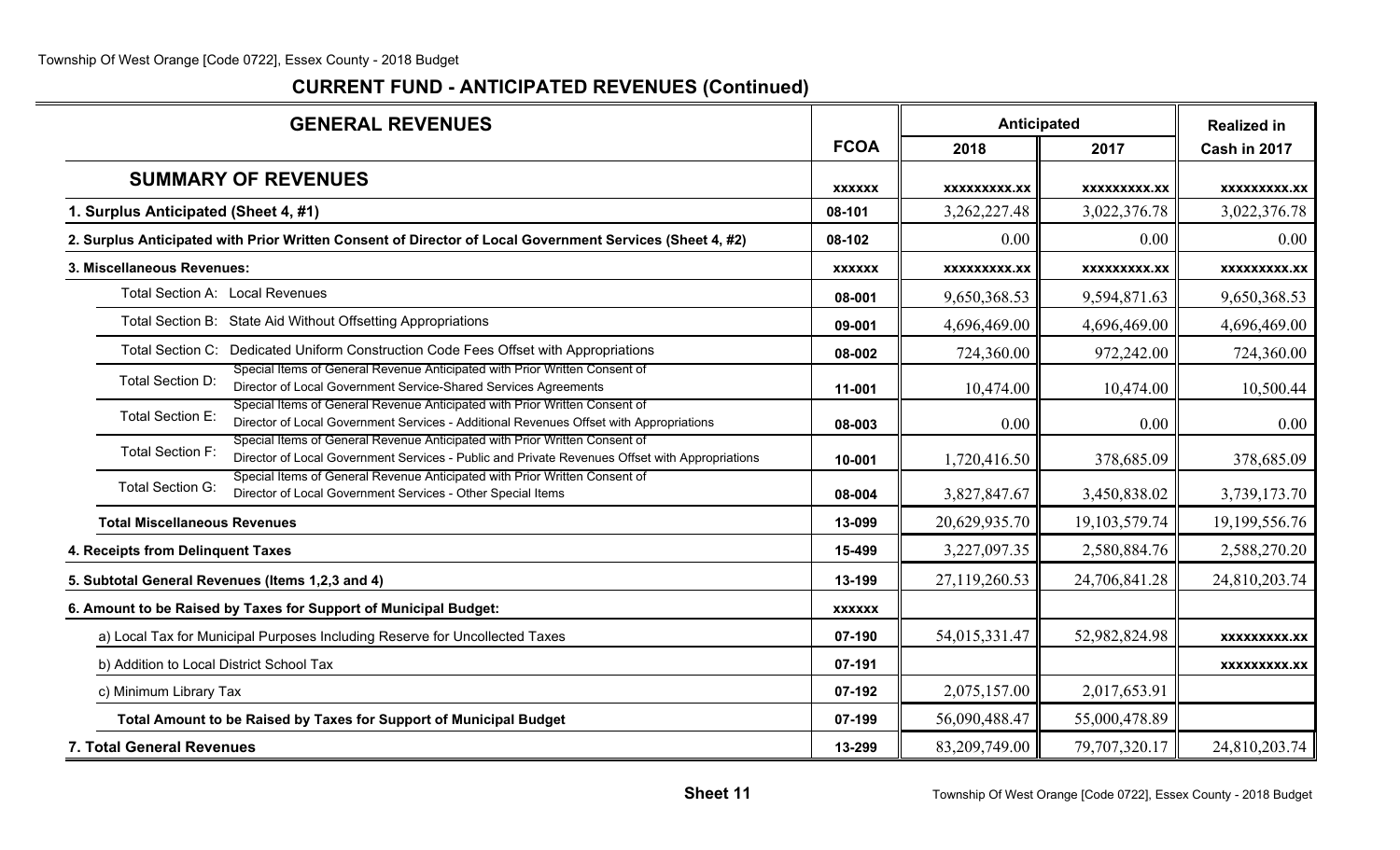| <b>8. GENERAL APPROPRIATIONS</b>     |             |            | Appropriated |                                   |                                               | Expended 2017      |                 |
|--------------------------------------|-------------|------------|--------------|-----------------------------------|-----------------------------------------------|--------------------|-----------------|
|                                      |             |            |              | for 2017 By                       | Total for 2017                                |                    |                 |
| (A) Operations - within "CAPS"       | <b>FCOA</b> | for 2018   | for 2017     | <b>Emergency</b><br>Appropriation | <b>As Modified By</b><br><b>All Transfers</b> | Paid or<br>Charged | <b>Reserved</b> |
| EXECUTIVE AND LEGISLATIVE DEPARTMENT |             |            |              |                                   | $\cdots$                                      |                    |                 |
| Office of the Mayor and Agencies     |             |            |              |                                   | $\ddotsc$                                     |                    | $\cdots$        |
| Office of the Mayor                  |             |            |              |                                   | $\ddotsc$                                     |                    | $\cdots$        |
| Salaries and Wages                   | 20-110-1    | 103,126.00 | 103,125.54   |                                   | 103,125.88                                    | 103,125.88         | $\cdots$        |
| Other Expenses                       | 20-110-2    | 21,446.00  | 21,446.00    |                                   | 1,818.00                                      | 614.63             | 1,203.37        |
| Public Information Officer           |             |            |              |                                   |                                               |                    |                 |
| Other Expenses                       | 20-110-2    |            | 595.00       |                                   | 595.00                                        | 518.20             | 76.80           |
| Governing Body                       |             |            |              |                                   | $\ddot{\phantom{0}}$                          |                    | $\cdots$        |
| Town Council                         |             |            |              |                                   |                                               |                    | $\cdots$        |
| Salaries and Wages                   | 20-110-1    | 62,435.00  | 62,435.00    |                                   | 62,435.10                                     | 62,435.10          | $\cdots$        |
| <b>Advertising Expenses</b>          | 20-110-2    |            |              |                                   |                                               |                    |                 |
| Other Expenses                       | 20-110-2    | 32,400.00  | 32,400.00    |                                   | 32,400.00                                     | 15,711.31          | 16,688.69       |
| Alcoholic Beverage Control           |             |            |              |                                   | $\cdots$                                      |                    | $\cdots$        |
| Salaries and Wages                   | 20-120-1    |            | 700.00       |                                   | 700.00                                        | 700.00             |                 |
| Other Expenses                       | 20-120-2    |            | 250.00       |                                   | 250.00                                        | 198.00             | 52.00           |
| <b>Litigation Expenses</b>           |             |            |              |                                   |                                               |                    | $\cdots$        |
| Other Expenses                       | 20-155-2    | 275,000.00 | 275,000.00   |                                   | 190,611.97                                    | 190,146.97         | 465.00          |
| Office of the Township Clerk         |             |            |              |                                   | $\ddotsc$                                     |                    | $\cdots$        |
| Township Clerk                       |             |            |              |                                   | $\ddots$                                      |                    | $\cdots$        |
| Salaries and Wages                   | 20-120-1    | 200,780.00 | 191,313.86   |                                   | 190,118.17                                    | 190,118.17         |                 |
| Other Expenses                       | 20-120-2    | 21,250.00  | 2,000.00     |                                   | 2,000.00                                      | 226.99             | 1,773.01        |
| Elections                            |             |            |              |                                   | $\ddotsc$                                     |                    | $\cdots$        |
| Salaries and Wages                   | 20-120-1    |            | 4,000.00     |                                   | 2,922.19                                      | 2,922.19           | $\cdots$        |
| Other Expenses                       | 20-120-2    |            | 19,000.00    |                                   | 19,787.30                                     | 19,787.30          | $\cdots$        |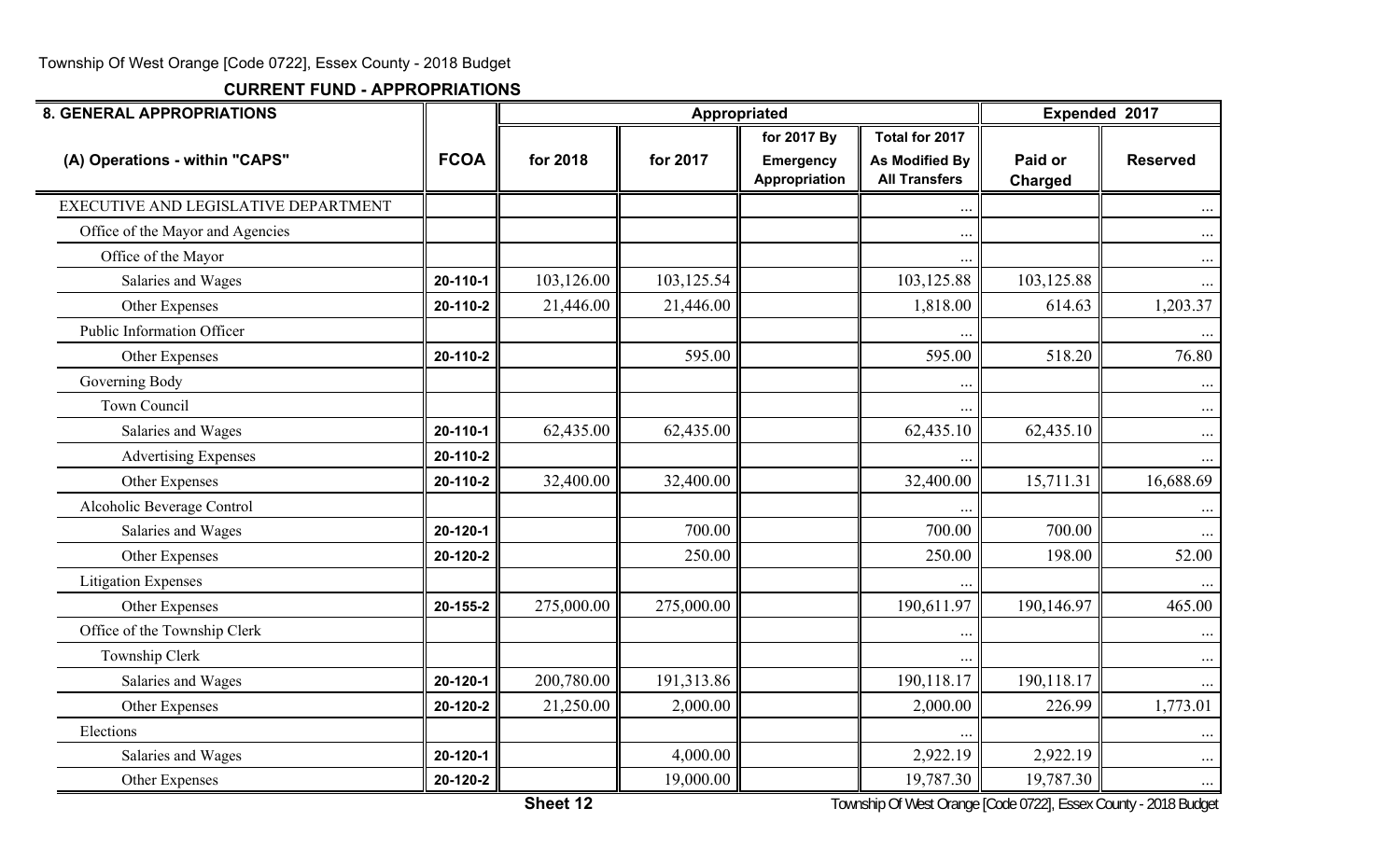**CURRENT FUND - APPROPRIATIONS**

| <b>8. GENERAL APPROPRIATIONS</b>          |             |            | Appropriated |                                   |                                               | Expended 2017      |                 |
|-------------------------------------------|-------------|------------|--------------|-----------------------------------|-----------------------------------------------|--------------------|-----------------|
|                                           |             |            |              | for 2017 By                       | Total for 2017                                |                    |                 |
| (A) Operations - within "CAPS" - (cont'd) | <b>FCOA</b> | for 2018   | for 2017     | <b>Emergency</b><br>Appropriation | <b>As Modified By</b><br><b>All Transfers</b> | Paid or<br>Charged | <b>Reserved</b> |
| Office of the Township Attorney           |             |            |              |                                   |                                               |                    | $\cdots$        |
| Township Attorney                         |             |            |              |                                   |                                               |                    | $\ldots$        |
| Salaries and Wages                        | 20-155-1    | 53,000.00  | 42,500.00    |                                   | 42,500.12                                     | 42,500.12          | $\ldots$        |
| Other Expenses                            | 20-155-2    | 92,940.00  | 92,940.00    |                                   | 79,641.20                                     | 79,641.20          | $\cdots$        |
| Human Relations Commission                |             |            |              |                                   |                                               |                    | $\cdots$        |
| Other Expenses                            | 20-110-2    |            | 5,100.00     |                                   | 5,100.00                                      | 4,593.33           | 506.67          |
| <b>Statutory Agencies</b>                 |             |            |              |                                   |                                               |                    | $\cdots$        |
| Planning Board                            |             |            |              |                                   |                                               |                    | $\cdots$        |
| Salaries and Wages                        | 21-180-1    | 0.00       | 5,250.00     |                                   | 5,250.36                                      | 5,250.36           | $\cdots$        |
| Other Expenses                            | 21-180-2    | 50,400.00  | 10,400.00    |                                   | 10,400.00                                     | 2,041.98           | 8,358.02        |
| Board of Adjustment                       |             |            |              |                                   |                                               |                    | $\cdots$        |
| Salaries and Wages                        | 21-185-1    | 0.00       | 5,250.00     |                                   | 5,250.00                                      | 5,250.00           | $\cdots$        |
| Other Expenses                            | 21-185-2    | 4,530.00   | 4,530.00     |                                   | 4,530.00                                      | 1,246.65           | 3,283.35        |
| <b>Support for Commissions</b>            |             |            |              |                                   |                                               |                    | $\cdots$        |
| Other Expenses                            | 20-110-2    | 56,429.00  |              |                                   | $\ddots$                                      |                    | $\cdots$        |
| Waste Management                          |             |            |              |                                   | $\cdots$                                      |                    | $\cdots$        |
| Salaries and Wages                        | 26-305-1    |            |              |                                   |                                               |                    | $\cdots$        |
| Other Expenses                            | 26-305-2    | 417,180.93 | 417,180.93   |                                   | 307,662.92                                    | 302,787.37         | 4,875.55        |
| Municipal Court                           |             |            |              |                                   |                                               |                    |                 |
| Salaries and Wages                        | 43-490-1    | 349,068.00 | 332,566.39   |                                   | 306,469.29                                    | 306,469.29         | $\cdots$        |
| Other Expenses                            | 43-490-2    | 31,300.00  | 31,300.00    |                                   | 31,300.00                                     | 24,302.71          | 6,997.29        |
| Public Defender (P.L. 1997, C.256)        |             |            |              |                                   |                                               |                    | $\cdots$        |
| Salaries and Wages                        | 43-495-1    |            |              |                                   | $\cdot$ .                                     |                    | $\cdots$        |
| Other Expenses                            | 43-495-2    | 24,200.00  | 24,200.00    |                                   | 24,200.00                                     | 17,600.00          | 6,600.00        |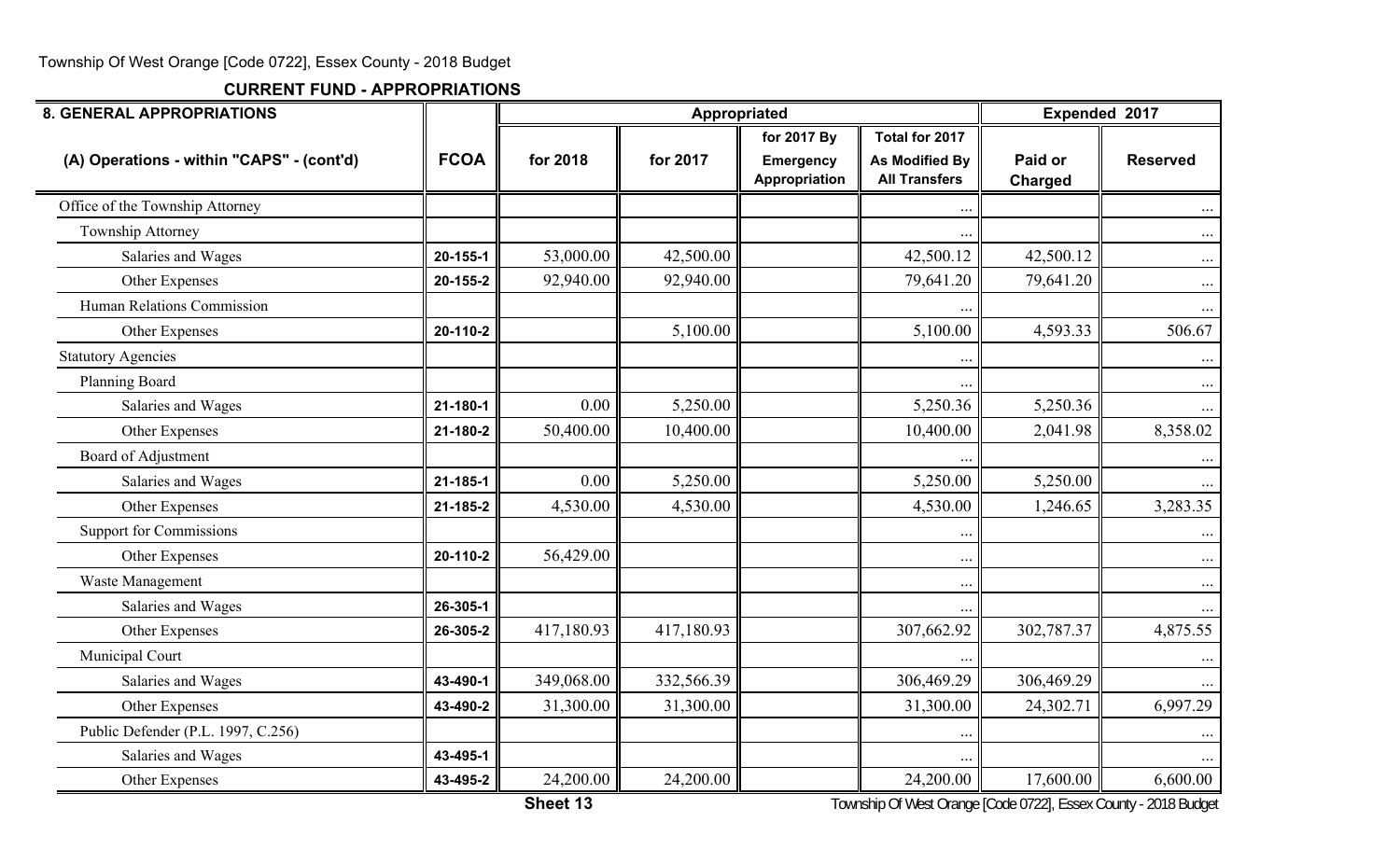**CURRENT FUND - APPROPRIATIONS**

| Total for 2017<br>for 2017 By<br><b>FCOA</b><br>(A) Operations - within "CAPS" - (cont'd)<br>for 2018<br>for 2017<br><b>As Modified By</b><br>Paid or<br><b>Reserved</b><br><b>Emergency</b><br>Appropriation<br><b>All Transfers</b><br><b>Charged</b><br>Open Space Recreation and Environmental Commission<br>$\ddotsc$<br>$(N.J.S.A. 40:56A-1)$<br>150.00<br>150.00<br>Other Expenses<br>27-335-2<br>Rent Leveling Board<br>$\cdot \cdot$<br>Salaries and Wages<br>22-195-1<br>$\cdots$<br>75.00<br>75.00<br>Other Expenses<br>22-195-2<br>TOTAL EXECUTIVE AND LEGISLATIVE DEPT.<br>$\ddotsc$<br>$\ddots$<br>DEPT. OF ADMINISTRATION AND FINANCE<br>$\ddots$<br>Office of the Business Administrator<br>$\ddots$<br>Director<br>$\cdots$<br>269,004.00<br>266,604.40<br>266,604.40<br>266,556.72<br>Salaries and Wages<br>20-100-1<br>173,200.00<br>173,200.00<br>173,200.00<br>121,185.26<br>Other Expenses<br>20-100-2<br>Administration of Township Owned Property<br>3,500.00<br>3,168.00<br>3,500.00<br>3,500.00<br>Other Expenses<br>26-312-2<br>Division of Administration<br><b>Central Purchasing</b><br>$\ddotsc$<br>169,677.00<br>170,792.55<br>170,792.55<br>Salaries and Wages<br>169,676.82<br>20-100-1<br>38,400.00<br>38,400.00<br>38,400.00<br>30,264.57<br>Other Expenses<br>20-100-2<br><b>Central Printing and Supplies</b><br>$\ddots$<br>Salaries and Wages<br>20-100-1<br>6,700.00<br>6,700.00<br>9,052.15<br>8,909.56<br>20-100-2<br>Other Expenses<br>Central Telephone | <b>8. GENERAL APPROPRIATIONS</b> |  | Appropriated | Expended 2017 |           |
|------------------------------------------------------------------------------------------------------------------------------------------------------------------------------------------------------------------------------------------------------------------------------------------------------------------------------------------------------------------------------------------------------------------------------------------------------------------------------------------------------------------------------------------------------------------------------------------------------------------------------------------------------------------------------------------------------------------------------------------------------------------------------------------------------------------------------------------------------------------------------------------------------------------------------------------------------------------------------------------------------------------------------------------------------------------------------------------------------------------------------------------------------------------------------------------------------------------------------------------------------------------------------------------------------------------------------------------------------------------------------------------------------------------------------------------------------------------------------------------------------|----------------------------------|--|--------------|---------------|-----------|
|                                                                                                                                                                                                                                                                                                                                                                                                                                                                                                                                                                                                                                                                                                                                                                                                                                                                                                                                                                                                                                                                                                                                                                                                                                                                                                                                                                                                                                                                                                      |                                  |  |              |               |           |
|                                                                                                                                                                                                                                                                                                                                                                                                                                                                                                                                                                                                                                                                                                                                                                                                                                                                                                                                                                                                                                                                                                                                                                                                                                                                                                                                                                                                                                                                                                      |                                  |  |              |               |           |
|                                                                                                                                                                                                                                                                                                                                                                                                                                                                                                                                                                                                                                                                                                                                                                                                                                                                                                                                                                                                                                                                                                                                                                                                                                                                                                                                                                                                                                                                                                      |                                  |  |              |               |           |
|                                                                                                                                                                                                                                                                                                                                                                                                                                                                                                                                                                                                                                                                                                                                                                                                                                                                                                                                                                                                                                                                                                                                                                                                                                                                                                                                                                                                                                                                                                      |                                  |  |              |               |           |
|                                                                                                                                                                                                                                                                                                                                                                                                                                                                                                                                                                                                                                                                                                                                                                                                                                                                                                                                                                                                                                                                                                                                                                                                                                                                                                                                                                                                                                                                                                      |                                  |  |              |               | 150.00    |
|                                                                                                                                                                                                                                                                                                                                                                                                                                                                                                                                                                                                                                                                                                                                                                                                                                                                                                                                                                                                                                                                                                                                                                                                                                                                                                                                                                                                                                                                                                      |                                  |  |              |               |           |
|                                                                                                                                                                                                                                                                                                                                                                                                                                                                                                                                                                                                                                                                                                                                                                                                                                                                                                                                                                                                                                                                                                                                                                                                                                                                                                                                                                                                                                                                                                      |                                  |  |              |               | $\cdots$  |
|                                                                                                                                                                                                                                                                                                                                                                                                                                                                                                                                                                                                                                                                                                                                                                                                                                                                                                                                                                                                                                                                                                                                                                                                                                                                                                                                                                                                                                                                                                      |                                  |  |              |               | 75.00     |
|                                                                                                                                                                                                                                                                                                                                                                                                                                                                                                                                                                                                                                                                                                                                                                                                                                                                                                                                                                                                                                                                                                                                                                                                                                                                                                                                                                                                                                                                                                      |                                  |  |              |               |           |
|                                                                                                                                                                                                                                                                                                                                                                                                                                                                                                                                                                                                                                                                                                                                                                                                                                                                                                                                                                                                                                                                                                                                                                                                                                                                                                                                                                                                                                                                                                      |                                  |  |              |               | $\cdots$  |
|                                                                                                                                                                                                                                                                                                                                                                                                                                                                                                                                                                                                                                                                                                                                                                                                                                                                                                                                                                                                                                                                                                                                                                                                                                                                                                                                                                                                                                                                                                      |                                  |  |              |               |           |
|                                                                                                                                                                                                                                                                                                                                                                                                                                                                                                                                                                                                                                                                                                                                                                                                                                                                                                                                                                                                                                                                                                                                                                                                                                                                                                                                                                                                                                                                                                      |                                  |  |              |               | $\cdots$  |
|                                                                                                                                                                                                                                                                                                                                                                                                                                                                                                                                                                                                                                                                                                                                                                                                                                                                                                                                                                                                                                                                                                                                                                                                                                                                                                                                                                                                                                                                                                      |                                  |  |              |               | $\cdots$  |
|                                                                                                                                                                                                                                                                                                                                                                                                                                                                                                                                                                                                                                                                                                                                                                                                                                                                                                                                                                                                                                                                                                                                                                                                                                                                                                                                                                                                                                                                                                      |                                  |  |              |               | $\cdots$  |
|                                                                                                                                                                                                                                                                                                                                                                                                                                                                                                                                                                                                                                                                                                                                                                                                                                                                                                                                                                                                                                                                                                                                                                                                                                                                                                                                                                                                                                                                                                      |                                  |  |              |               | 52,014.74 |
|                                                                                                                                                                                                                                                                                                                                                                                                                                                                                                                                                                                                                                                                                                                                                                                                                                                                                                                                                                                                                                                                                                                                                                                                                                                                                                                                                                                                                                                                                                      |                                  |  |              |               |           |
|                                                                                                                                                                                                                                                                                                                                                                                                                                                                                                                                                                                                                                                                                                                                                                                                                                                                                                                                                                                                                                                                                                                                                                                                                                                                                                                                                                                                                                                                                                      |                                  |  |              |               | 332.00    |
|                                                                                                                                                                                                                                                                                                                                                                                                                                                                                                                                                                                                                                                                                                                                                                                                                                                                                                                                                                                                                                                                                                                                                                                                                                                                                                                                                                                                                                                                                                      |                                  |  |              |               |           |
|                                                                                                                                                                                                                                                                                                                                                                                                                                                                                                                                                                                                                                                                                                                                                                                                                                                                                                                                                                                                                                                                                                                                                                                                                                                                                                                                                                                                                                                                                                      |                                  |  |              |               | $\cdots$  |
|                                                                                                                                                                                                                                                                                                                                                                                                                                                                                                                                                                                                                                                                                                                                                                                                                                                                                                                                                                                                                                                                                                                                                                                                                                                                                                                                                                                                                                                                                                      |                                  |  |              |               |           |
|                                                                                                                                                                                                                                                                                                                                                                                                                                                                                                                                                                                                                                                                                                                                                                                                                                                                                                                                                                                                                                                                                                                                                                                                                                                                                                                                                                                                                                                                                                      |                                  |  |              |               | 8,135.43  |
|                                                                                                                                                                                                                                                                                                                                                                                                                                                                                                                                                                                                                                                                                                                                                                                                                                                                                                                                                                                                                                                                                                                                                                                                                                                                                                                                                                                                                                                                                                      |                                  |  |              |               | $\ddots$  |
|                                                                                                                                                                                                                                                                                                                                                                                                                                                                                                                                                                                                                                                                                                                                                                                                                                                                                                                                                                                                                                                                                                                                                                                                                                                                                                                                                                                                                                                                                                      |                                  |  |              |               |           |
|                                                                                                                                                                                                                                                                                                                                                                                                                                                                                                                                                                                                                                                                                                                                                                                                                                                                                                                                                                                                                                                                                                                                                                                                                                                                                                                                                                                                                                                                                                      |                                  |  |              |               | 142.59    |
|                                                                                                                                                                                                                                                                                                                                                                                                                                                                                                                                                                                                                                                                                                                                                                                                                                                                                                                                                                                                                                                                                                                                                                                                                                                                                                                                                                                                                                                                                                      |                                  |  |              |               |           |
| 256,000.00<br>214,881.52<br>256,000.00<br>256,000.00<br>Other Expenses<br>31-430-2                                                                                                                                                                                                                                                                                                                                                                                                                                                                                                                                                                                                                                                                                                                                                                                                                                                                                                                                                                                                                                                                                                                                                                                                                                                                                                                                                                                                                   |                                  |  |              |               | 41,118.48 |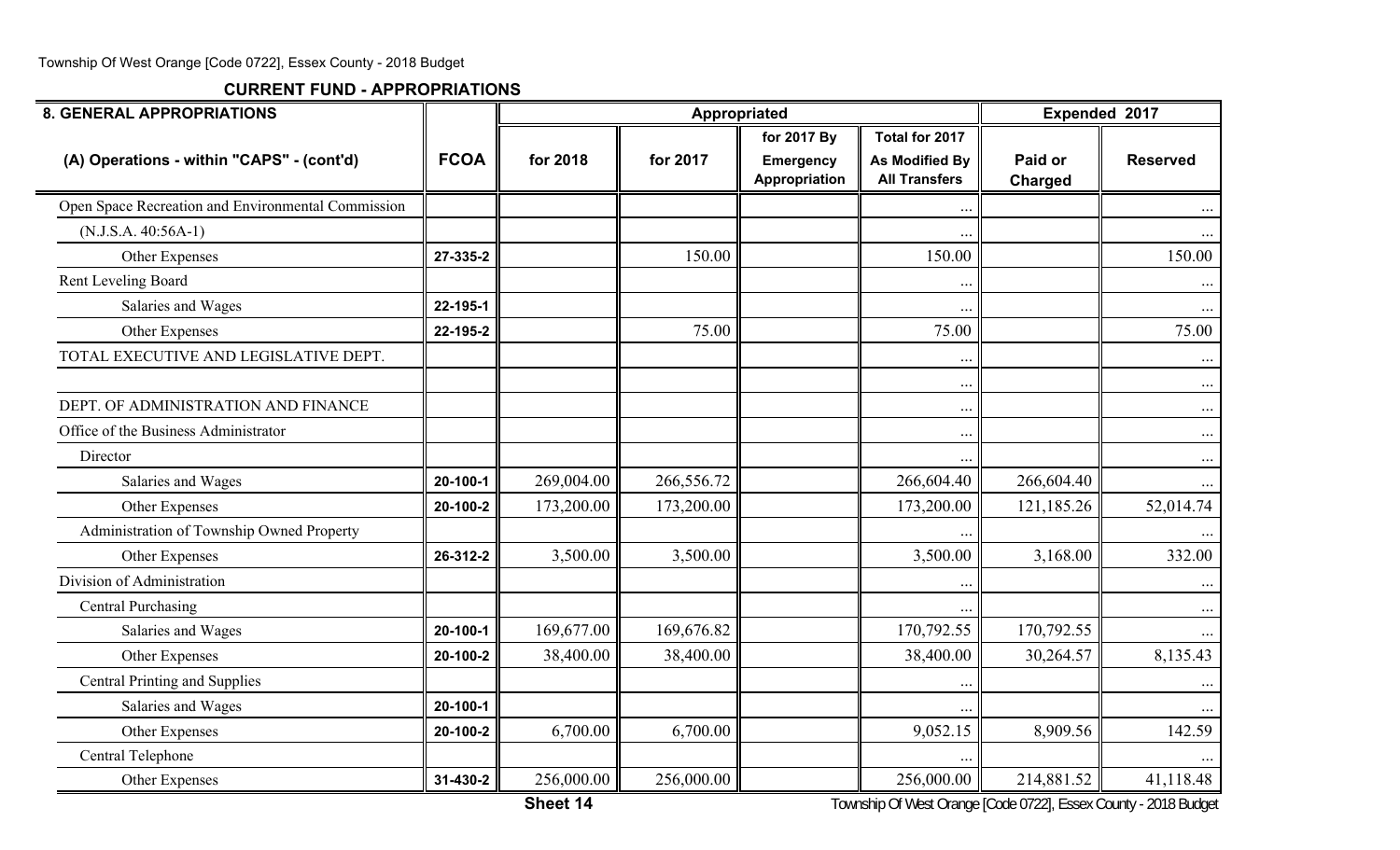| <b>8. GENERAL APPROPRIATIONS</b>           |             |               | Appropriated  |                                   |                                               | Expended 2017             |                 |
|--------------------------------------------|-------------|---------------|---------------|-----------------------------------|-----------------------------------------------|---------------------------|-----------------|
|                                            |             |               |               | for 2017 By                       | Total for 2017                                |                           |                 |
| (A) Operations - within "CAPS" - (cont'd)  | <b>FCOA</b> | for 2018      | for 2017      | <b>Emergency</b><br>Appropriation | <b>As Modified By</b><br><b>All Transfers</b> | Paid or<br><b>Charged</b> | <b>Reserved</b> |
| Central Insurance                          |             |               |               |                                   |                                               |                           |                 |
| <b>Unemployment Compensation Insurance</b> | 23-225-2    | 80,000.00     | 80,000.00     |                                   | 80,000.00                                     | 80,000.00                 |                 |
| Insurance Administration S&W               | 23-210-1    | 0.00          | 2,400.00      |                                   | 2,400.00                                      | 2,400.00                  | $\cdots$        |
| <b>General Liability</b>                   | 23-210-2    | 857,873.00    | 832,423.00    |                                   | 900,000.00                                    | 900,000.00                | $\cdots$        |
| <b>Workers Compensation</b>                | 23-215-2    | 500,000.00    | 500,000.00    |                                   | 500,000.00                                    | 500,000.00                |                 |
| <b>Employee Group Health</b>               | 23-220-2    | 13,649,731.89 | 12,916,062.95 |                                   | 13,584,187.78                                 | 13,419,539.85             | 164,647.93      |
| <b>Negotiation Reserve</b>                 |             |               |               |                                   | $\bullet$ .                                   |                           |                 |
|                                            |             |               |               |                                   | $\bullet$ .                                   |                           |                 |
| <b>Central Mailing Service</b>             |             |               |               |                                   | $\ddotsc$                                     |                           |                 |
| Other Expenses                             | 20-100-2    | 73,750.00     | 73,750.00     |                                   | 73,750.00                                     | 65,667.73                 | 8,082.27        |
| Township Physician                         |             |               |               |                                   | $\ddot{\phantom{0}}$                          |                           |                 |
| Salaries and Wages                         | 20-100-1    |               |               |                                   |                                               |                           |                 |
| Other Expenses                             | 20-100-2    | 9,365.00      | 9,365.00      |                                   | 9,365.00                                      | 1,126.00                  | 8,239.00        |
| Division of Treasury                       |             |               |               |                                   |                                               |                           |                 |
| Collector's Office                         |             |               |               |                                   |                                               |                           | $\cdots$        |
| Salaries and Wages                         | 20-145-1    | 231,795.00    | 214,533.84    |                                   | 219,406.08                                    | 219,406.08                | $\cdots$        |
| Other Expenses                             | 20-145-2    | 20,900.00     | 20,900.00     |                                   | 23,267.25                                     | 23, 267. 25               | $\cdots$        |
| Township Treasurer                         |             |               |               |                                   |                                               |                           |                 |
| Other Expenses                             | 20-130-2    | 9,900.00      | 9,900.00      |                                   | 9,900.00                                      | 2,888.92                  | 7,011.08        |
| Division of Accounts and Control           |             |               |               |                                   |                                               |                           |                 |
| Comptroller's Office                       |             |               |               |                                   |                                               |                           | $\cdots$        |
| Salaries and Wages                         | 20-130-1    | 580,267.00    | 574,898.38    |                                   | 563,757.19                                    | 563,757.19                |                 |
| Other Expenses                             | 20-130-2    | 189,285.00    | 189,285.00    |                                   | 201,716.30                                    | 182,058.21                | 19,658.09       |
| TOTAL DEPARTMENT OF ADMINISTRATION AND     |             |               |               |                                   | $\cdots$                                      |                           | $\cdots$        |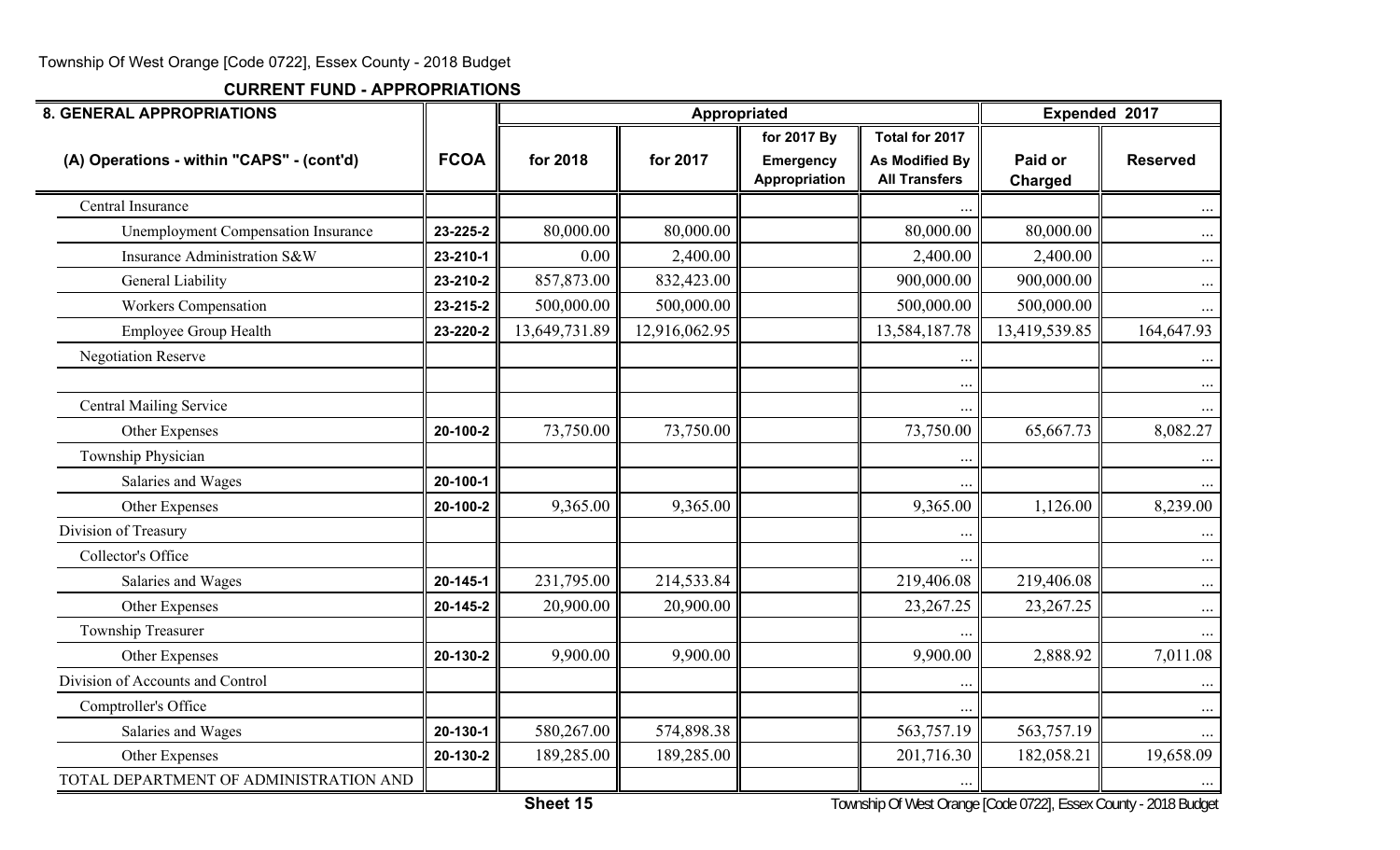| <b>8. GENERAL APPROPRIATIONS</b>          |             |            | Appropriated |                                   |                                               | Expended 2017      |                 |
|-------------------------------------------|-------------|------------|--------------|-----------------------------------|-----------------------------------------------|--------------------|-----------------|
|                                           |             |            |              | for 2017 By                       | Total for 2017                                |                    |                 |
| (A) Operations - within "CAPS" - (cont'd) | <b>FCOA</b> | for 2018   | for 2017     | <b>Emergency</b><br>Appropriation | <b>As Modified By</b><br><b>All Transfers</b> | Paid or<br>Charged | <b>Reserved</b> |
| DEPARTMENT OF PLANNING AND DEVELOPMENT    |             |            |              |                                   | $\ddots$                                      |                    |                 |
| Director                                  |             |            |              |                                   | $\ddotsc$                                     |                    | $\cdots$        |
| <b>Planning Department</b>                |             |            |              |                                   | $\ddotsc$                                     |                    | $\cdots$        |
| Salaries and Wages                        | 21-180-1    | 114,980.00 | 114,983.00   |                                   | 115,400.41                                    | 115,400.41         | $\cdots$        |
| Other Expenses                            | 21-180-2    | 32,045.00  | 32,045.00    |                                   | 32,045.00                                     | 26,102.95          | 5,942.05        |
| Housing Code Enforcement                  |             |            |              |                                   |                                               |                    | $\cdots$        |
| Salaries and Wages                        | 22-195-1    | 263,972.00 | 282,960.23   |                                   | 245,676.91                                    | 245,676.91         | $\cdots$        |
| Other Expenses                            | 22-195-2    | 5,725.00   | 5,725.00     |                                   | 5,725.00                                      | 1,269.23           | 4,455.77        |
| Historic Preservation Commission          |             |            |              |                                   | $\ddots$                                      |                    | $\cdots$        |
| (N.J.S.A. 40A:55D-107)                    |             |            |              |                                   | $\ddotsc$                                     |                    | $\cdots$        |
| Other Expenses                            | 20-175-2    |            | 5,500.00     |                                   | 5,500.00                                      | 103.60             | 5,396.40        |
| Arts Council                              |             |            |              |                                   |                                               |                    |                 |
| Other Expenses                            | 20-170-2    |            | 1,500.00     |                                   | 1,500.00                                      | 621.25             | 878.75          |
| Downtown West Orange Alliance             |             |            |              |                                   | $\ddot{\phantom{0}}$                          |                    |                 |
| Salaries and Wages                        | 20-170-1    |            |              |                                   | $\ddotsc$                                     |                    | $\cdots$        |
| Other Expenses                            | 20-170-2    |            | 42,509.00    |                                   | 42,509.00                                     | 40,873.48          | 1,635.52        |
| <b>Energy Commission</b>                  |             |            |              |                                   |                                               |                    |                 |
| Other Expenses                            | 20-170-2    |            | 1,000.00     |                                   | 1,000.00                                      | 50.00              | 950.00          |
| TOTAL DEPARTMENT OF PLANNING AND          |             |            |              |                                   | $\ddotsc$                                     |                    | $\cdots$        |
| <b>DEVELOPMENT</b>                        |             |            |              |                                   | $\ddotsc$                                     |                    | $\cdots$        |
|                                           |             |            |              |                                   | $\cdots$                                      |                    | $\cdots$        |
|                                           |             |            |              |                                   | $\ddots$                                      |                    | $\cdots$        |
|                                           |             |            |              |                                   | $\cdots$                                      |                    | $\cdots$        |
|                                           |             |            |              |                                   | $\ldots$                                      |                    | $\cdots$        |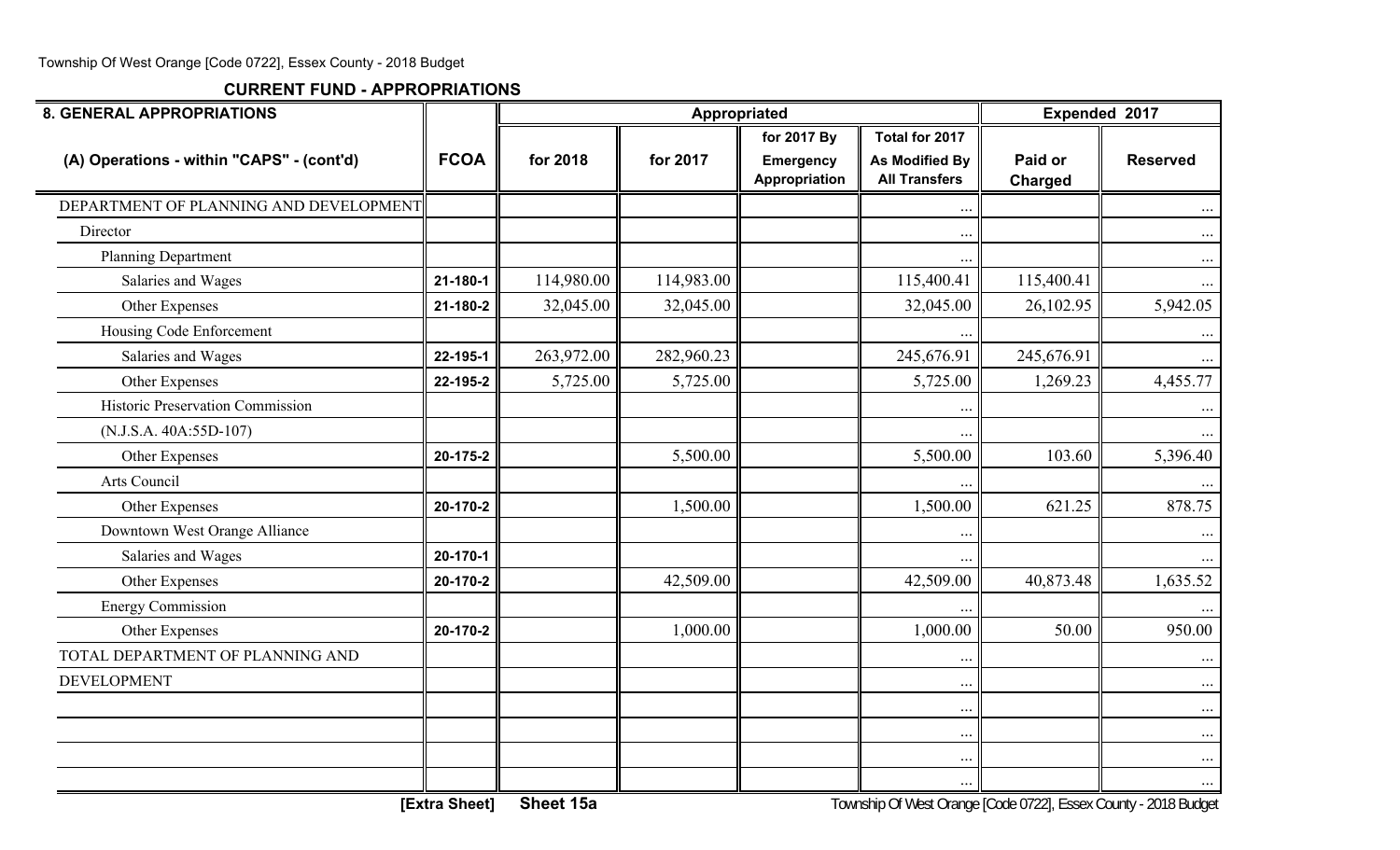| <b>8. GENERAL APPROPRIATIONS</b>            |               |               |               | Appropriated                      |                                                                 | Expended 2017             |                      |
|---------------------------------------------|---------------|---------------|---------------|-----------------------------------|-----------------------------------------------------------------|---------------------------|----------------------|
|                                             |               |               |               | for 2017 By                       | Total for 2017                                                  |                           |                      |
| (A) Operations - within "CAPS" - (cont'd)   | <b>FCOA</b>   | for 2018      | for 2017      | <b>Emergency</b><br>Appropriation | <b>As Modified By</b><br><b>All Transfers</b>                   | Paid or<br><b>Charged</b> | <b>Reserved</b>      |
| DEPARTMENT OF ASSESSMENT                    |               |               |               |                                   |                                                                 |                           | $\cdots$             |
| Assessor's Office                           |               |               |               |                                   |                                                                 |                           | $\cdots$             |
| Salaries and Wages                          | 20-150-1      | 264,855.00    | 253,853.55    |                                   | 253,855.16                                                      | 253,855.16                | $\cdots$             |
| Other Expenses                              | 20-150-2      | 10,600.00     | 10,600.00     |                                   | 10,600.00                                                       | 213.38                    | 10,386.62            |
| TOTAL DEPARTMENT OF ASSESSMENT              | 25-240-2      |               |               |                                   | $\ddots$                                                        |                           | $\cdots$             |
| DEPARTMENT OF POLICE                        |               |               |               |                                   | $\ddotsc$<br>$\ddotsc$                                          |                           | $\cdots$<br>$\cdots$ |
| Division of Police                          |               |               |               |                                   |                                                                 |                           | $\ldots$             |
| Salaries and Wages                          | 25-240-1      | 12,540,188.00 | 12,652,929.94 |                                   | 12,351,446.10                                                   | 12,351,446.10             | $\cdots$             |
| Uniform Allowance                           | 25-240-2      | 0.00          | 99,200.00     |                                   | 99,200.00                                                       | 96,900.00                 | 2,300.00             |
| Other Expenses                              | 25-240-2      | 484,845.31    | 420,824.00    |                                   | 449,251.66                                                      | 406,428.75                | 42,822.91            |
| TOTAL DEPARTMENT OF POLICE                  |               |               |               |                                   |                                                                 |                           | $\cdots$             |
|                                             |               |               |               |                                   | $\ddots$                                                        |                           | $\cdots$             |
| <b>DEPARTMENT OF FIRE</b>                   |               |               |               |                                   | $\ddotsc$                                                       |                           | $\cdots$             |
| Division of Fire                            |               |               |               |                                   | $\ddots$                                                        |                           | $\cdots$             |
| Salaries and Wages                          | 25-265-1      | 9,924,889.00  | 9,858,408.80  |                                   | 10,081,883.61                                                   | 10,071,472.12             | 10,411.49            |
| Other Expenses                              | 25-265-2      | 132,800.00    | 132,800.00    |                                   | 132,800.00                                                      | 111,234.41                | 21,565.59            |
| Other Expenses Uniforms                     | 25-265-3      | 0.00          | 74,400.00     |                                   | 74,400.00                                                       | 69,800.00                 | 4,600.00             |
| Uniform Fire Safety Act (C. 383, P.L. 1983) |               |               |               |                                   |                                                                 |                           | $\cdots$             |
| Salaries and Wages                          | 25-265-1      | 28,250.00     | 28,250.00     |                                   | 28,250.00                                                       | 28,250.00                 | $\cdots$             |
| Other Expenses                              | 25-265-2      | 38,530.00     | 38,530.00     |                                   | 38,530.00                                                       | 34,712.99                 | 3,817.01             |
| <b>Emergency Management Service</b>         |               |               |               |                                   |                                                                 |                           |                      |
| Salaries and Wages                          | 25-252-1      | 5,445.00      | 4,950.00      |                                   | 4,950.00                                                        | 4,950.00                  | $\cdots$             |
| Other Expenses                              | 25-252-2      | 10,800.00     | 5,800.00      |                                   | 5,800.00                                                        | 3,370.48                  | 2,429.52             |
|                                             | [Extra Sheet] | Sheet 15b     |               |                                   | Township Of West Orange [Code 0722], Essex County - 2018 Budget |                           |                      |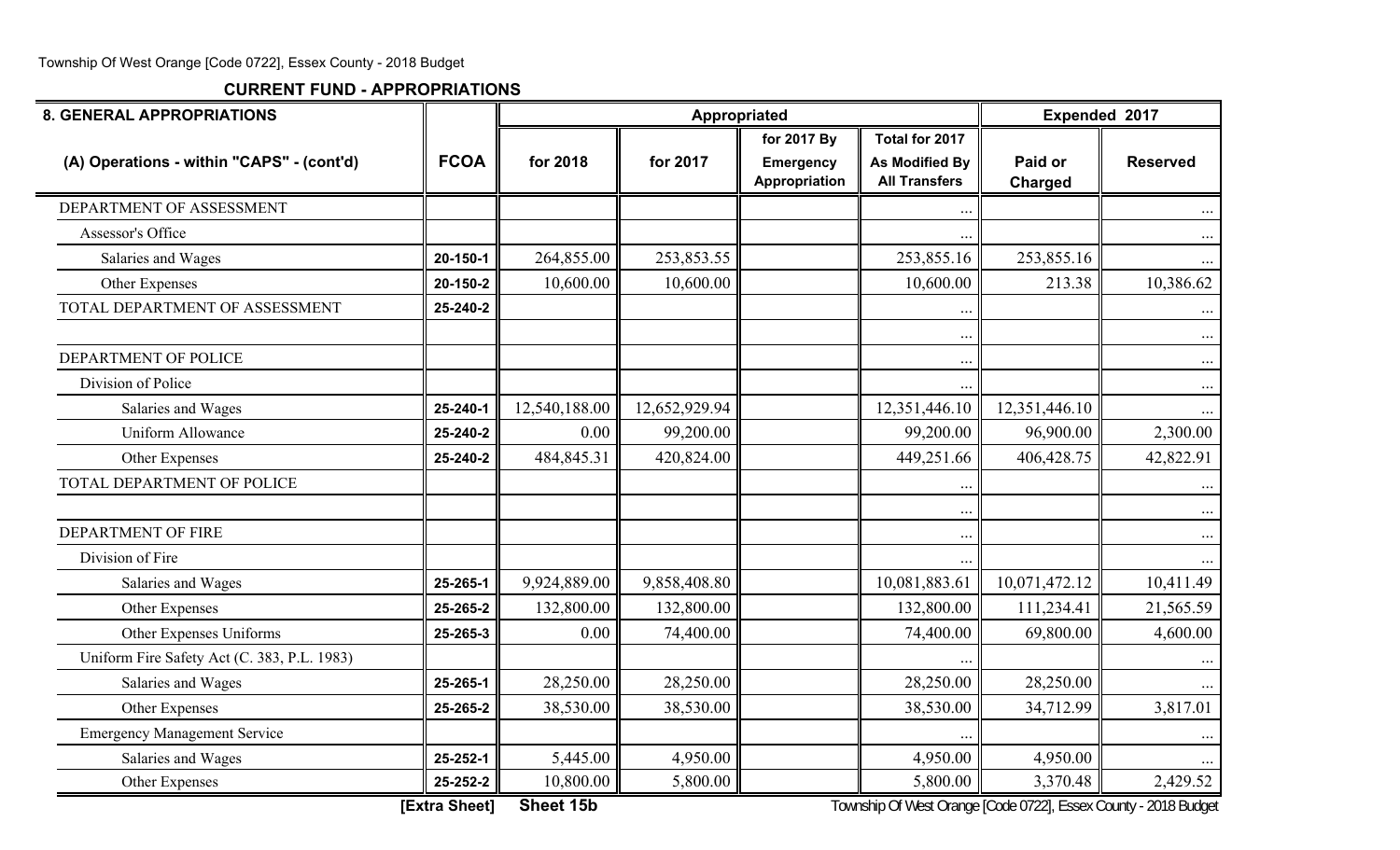| <b>8. GENERAL APPROPRIATIONS</b>            |               |              |              | Appropriated                      |                                               | Expended 2017                                                   |                 |
|---------------------------------------------|---------------|--------------|--------------|-----------------------------------|-----------------------------------------------|-----------------------------------------------------------------|-----------------|
|                                             |               |              |              | for 2017 By                       | Total for 2017                                |                                                                 |                 |
| (A) Operations - within "CAPS" - (cont'd)   | <b>FCOA</b>   | for 2018     | for 2017     | <b>Emergency</b><br>Appropriation | <b>As Modified By</b><br><b>All Transfers</b> | Paid or<br>Charged                                              | <b>Reserved</b> |
| DEPARTMENT OF PUBLIC WORKS                  |               |              |              |                                   |                                               |                                                                 |                 |
| Division of Engineering                     |               |              |              |                                   |                                               |                                                                 | $\cdots$        |
| Office of the Township Engineer             |               |              |              |                                   |                                               |                                                                 | $\ldots$        |
| Salaries and Wages                          | 20-165-1      | 512,720.00   | 494,752.91   |                                   | 498,402.71                                    | 498,402.71                                                      | $\cdots$        |
| Other Expenses                              | 20-165-2      | 12,500.00    | 12,500.00    |                                   | 12,500.00                                     | 962.23                                                          | 11,537.77       |
| Division of Building and Property           |               |              |              |                                   |                                               |                                                                 |                 |
| Public Building Operations and Maintenance  |               |              |              |                                   |                                               |                                                                 |                 |
| Other Expenses                              | 26-310-2      | 395,100.00   | 395,100.00   |                                   | 398,239.02                                    | 361,171.26                                                      | 37,067.76       |
| Shade Tree Care and Pruning                 |               |              |              |                                   |                                               |                                                                 |                 |
| Other Expenses                              | 26-300-2      | 70,250.00    | 70,250.00    |                                   | 70,250.00                                     | 51,209.78                                                       | 19,040.22       |
| Parking Facilities, Maintenance and Repairs |               |              |              |                                   |                                               |                                                                 |                 |
| Salaries and Wages                          | 26-300-1      | 0.00         | 2,200.00     |                                   | 768.00                                        | 768.00                                                          |                 |
| Other Expenses                              | 26-300-2      | 2,970.00     | 2,970.00     |                                   | 2,970.00                                      | 545.00                                                          | 2,425.00        |
| Division of Public Works                    |               |              |              |                                   |                                               |                                                                 |                 |
| Salaries and Wages                          | 26-290-1      | 2,505,631.00 | 2,415,054.69 |                                   | 2,450,399.59                                  | 2,450,399.59                                                    | $\cdots$        |
| Division of Street Services                 |               |              |              |                                   |                                               |                                                                 | $\cdots$        |
| Street Service, Cleaning and Drainage       |               |              |              |                                   |                                               |                                                                 |                 |
| Salt, Chloride and Plowing                  | 26-290-2      | 800,000.00   | 800,000.00   |                                   | 736,579.00                                    | 619,126.79                                                      | 117,452.21      |
| Other Expenses                              | 26-290-2      | 48,600.00    | 48,600.00    |                                   | 48,600.00                                     | 20,614.68                                                       | 27,985.32       |
| <b>Street Repairs</b>                       |               |              |              |                                   |                                               |                                                                 |                 |
| Other Expenses                              | 26-290-2      | 70,350.00    | 70,350.00    |                                   | 70,350.00                                     | 31,801.96                                                       | 38,548.04       |
| <b>Street Services and Traffic</b>          |               |              |              |                                   |                                               |                                                                 |                 |
| Other Expenses                              | 26-300-2      | 13,100.00    | 13,100.00    |                                   | 13,100.00                                     | 9,878.43                                                        | 3,221.57        |
|                                             | [Extra Sheet] | Sheet 15c    |              |                                   |                                               | Township Of West Orange [Code 0722], Essex County - 2018 Budget |                 |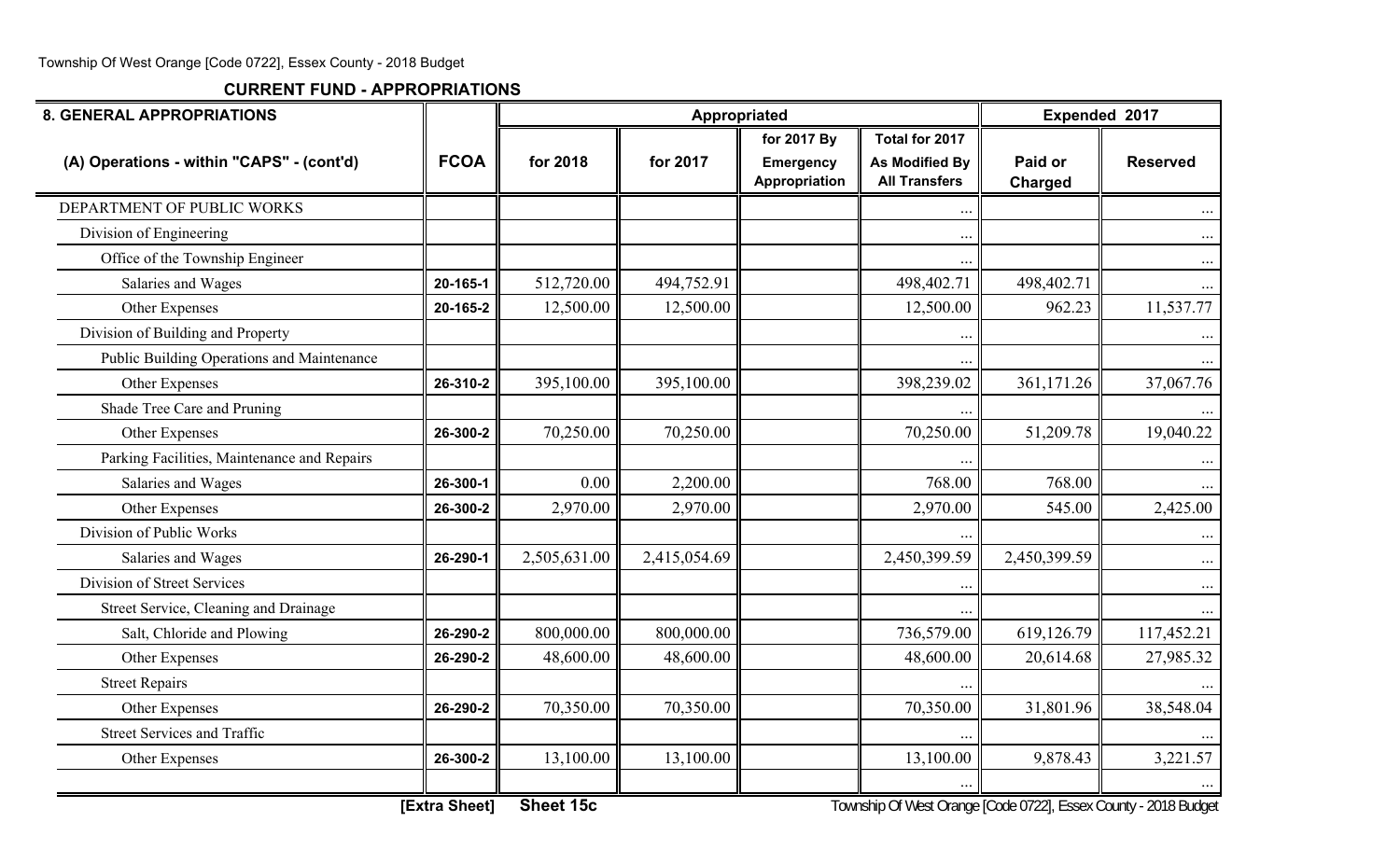| <b>8. GENERAL APPROPRIATIONS</b>                  |               |            | Appropriated |                                   |                                               | Expended 2017                                                   |                 |
|---------------------------------------------------|---------------|------------|--------------|-----------------------------------|-----------------------------------------------|-----------------------------------------------------------------|-----------------|
|                                                   |               |            |              | for 2017 By                       | Total for 2017                                |                                                                 |                 |
| (A) Operations - within "CAPS" - (cont'd)         | <b>FCOA</b>   | for 2018   | for 2017     | <b>Emergency</b><br>Appropriation | <b>As Modified By</b><br><b>All Transfers</b> | Paid or<br>Charged                                              | <b>Reserved</b> |
| Division of Sewers and Sanitation                 |               |            |              |                                   |                                               |                                                                 |                 |
| Sanitation and General Township Service Force     |               |            |              |                                   |                                               |                                                                 | $\cdots$        |
| Other Expenses                                    | 26-305-2      | 6,100.00   | 6,100.00     |                                   | 6,100.00                                      | 4,226.84                                                        | 1,873.16        |
| Central Automotive                                |               |            |              |                                   |                                               |                                                                 |                 |
| Other Expenses                                    | 26-315-2      | 498,500.00 | 540,500.00   |                                   | 548,947.80                                    | 433,982.84                                                      | 114,964.96      |
| Sewage and Pumping Stations                       |               |            |              |                                   |                                               |                                                                 |                 |
| Other Expenses                                    | 26-300-2      | 65,800.00  | 65,800.00    |                                   | 65,800.00                                     | 36,630.72                                                       | 29,169.28       |
| TOTAL DEPARTMENT OF PUBLIC WORKS                  |               |            |              |                                   | $\cdot$ .                                     |                                                                 | $\cdots$        |
|                                                   |               |            |              |                                   | $\ddotsc$                                     |                                                                 | $\cdots$        |
| DEPARTMENT OF HEALTH AND WELFARE                  |               |            |              |                                   | $\cdots$                                      |                                                                 | $\cdots$        |
| Division of Health                                |               |            |              |                                   | $\cdots$                                      |                                                                 | $\cdots$        |
| Dental Health Program and Child Health Clinic     |               |            |              |                                   | $\ddotsc$                                     |                                                                 | $\cdots$        |
| Salaries and Wages                                | 27-330-1      |            |              |                                   | $\cdots$                                      |                                                                 | $\ldots$        |
| Other Expenses                                    | 27-330-2      |            |              |                                   | $\ddotsc$                                     |                                                                 | $\cdots$        |
| <b>General Health Services</b>                    |               |            |              |                                   |                                               |                                                                 | $\cdots$        |
| Salaries and Wages                                | 27-330-1      | 618,996.00 | 581,018.93   |                                   | 575,355.93                                    | 575,355.93                                                      | $\cdots$        |
| Other Expenses                                    | 27-330-2      | 26,397.00  | 25,972.00    |                                   | 25,972.00                                     | 19,487.88                                                       | 6,484.12        |
| Senior Citizen's Transportation Program           |               |            |              |                                   | $\ddotsc$                                     |                                                                 | $\cdots$        |
| Salaries and Wages                                | 28-370-1      | 203,954.00 | 199,481.60   |                                   | 195,760.81                                    | 195,760.81                                                      | $\cdots$        |
| Other Expenses                                    | 28-370-2      | 950.00     | 950.00       |                                   | 950.00                                        | 545.66                                                          | 404.34          |
| Aid to Health Care Facilities (N.J.S.A. 44:5-2 as |               |            |              |                                   |                                               |                                                                 | $\cdots$        |
| Amended)                                          |               |            |              |                                   |                                               |                                                                 | $\cdots$        |
| Other Expenses                                    | 27-360-2      | 1,500.00   | 1,500.00     |                                   | 1,500.00                                      | 1,500.00                                                        | $\cdots$        |
|                                                   | [Extra Sheet] | Sheet 15d  |              |                                   |                                               | Township Of West Orange [Code 0722], Essex County - 2018 Budget | $\cdots$        |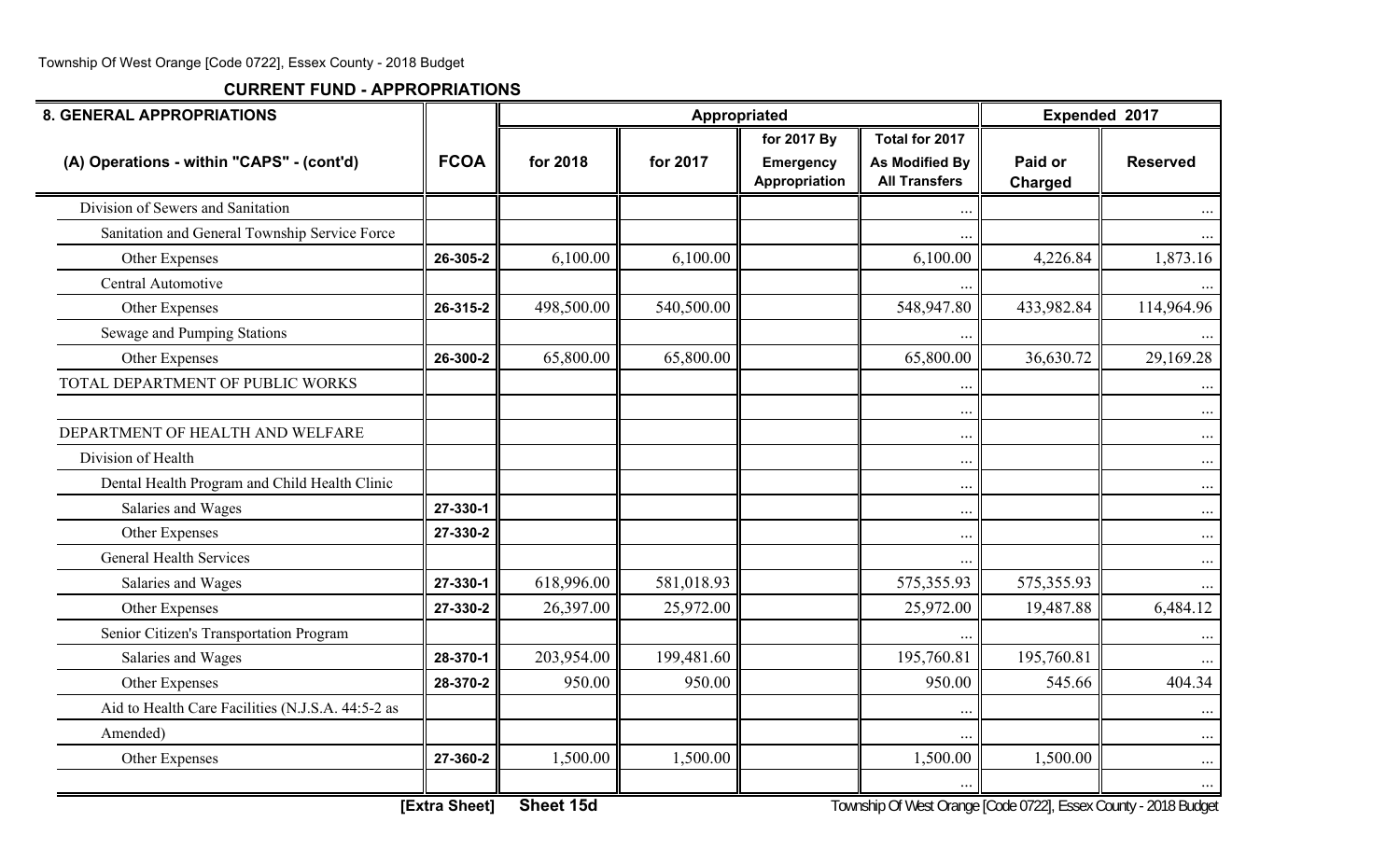| <b>8. GENERAL APPROPRIATIONS</b>                  |               |            |            | Appropriated                      |                                                                 | Expended 2017             |                 |
|---------------------------------------------------|---------------|------------|------------|-----------------------------------|-----------------------------------------------------------------|---------------------------|-----------------|
|                                                   |               |            |            | for 2017 By                       | Total for 2017                                                  |                           |                 |
| (A) Operations - within "CAPS" - (cont'd)         | <b>FCOA</b>   | for 2018   | for 2017   | <b>Emergency</b><br>Appropriation | <b>As Modified By</b><br><b>All Transfers</b>                   | Paid or<br><b>Charged</b> | <b>Reserved</b> |
| Division of Welfare                               |               |            |            |                                   |                                                                 |                           |                 |
| <b>Administration of Public Assistance</b>        |               |            |            |                                   |                                                                 |                           | $\cdots$        |
| Salaries and Wages                                | 27-345-1      | 140,213.00 | 140,213.14 |                                   | 139,212.58                                                      | 139,212.58                | $\cdots$        |
| Other Expenses                                    | 27-345-2      | 5,050.00   | 5,050.00   |                                   | 5,050.00                                                        | 474.10                    | 4,575.90        |
| Animal Control                                    |               |            |            |                                   |                                                                 |                           | $\cdots$        |
| Salaries and Wages                                | 27-340-1      | 122,408.00 | 122,406.20 |                                   | 122,406.20                                                      | 122,406.20                | $\cdots$        |
| Other Expenses                                    | 27-340-2      | 3,175.00   | 3,175.00   |                                   | 3,175.00                                                        | 3,175.00                  | $\cdots$        |
| Podiatry Clinic                                   |               |            |            |                                   |                                                                 |                           | $\cdots$        |
| Salaries and Wages                                | 27-330-1      |            |            |                                   |                                                                 |                           | $\cdots$        |
| Other Expenses                                    | 27-330-2      | 9,500.00   | 9,500.00   |                                   | 9,500.00                                                        | 4,179.63                  | 5,320.37        |
| Senior Citizen Health Center                      |               |            |            |                                   |                                                                 |                           | $\cdots$        |
| Salaries and Wages                                | 27-330-1      | 187,393.00 | 188,160.39 |                                   | 180,274.30                                                      | 180,274.30                |                 |
| Other Expenses                                    | 27-330-2      | 4,775.00   | 4,775.00   |                                   | 4,775.00                                                        | 2,433.43                  | 2,341.57        |
| Health Day                                        |               |            |            |                                   |                                                                 |                           | $\cdots$        |
| Other Expenses                                    | 27-330-2      |            |            |                                   | $\ddots$                                                        |                           | $\cdots$        |
| Meals on Wheels-Contractural                      |               |            |            |                                   | $\ddotsc$                                                       |                           | $\cdots$        |
| Other Expenses                                    | 27-360-2      |            |            |                                   | $\ddotsc$                                                       |                           | $\cdots$        |
| Borough of Essex Fells Health Services-Interlocal |               |            |            |                                   | $\ddots$                                                        |                           | $\cdots$        |
| Contract                                          |               |            |            |                                   | $\ddots$                                                        |                           | $\cdots$        |
| Salaries and Wages                                | 42-330-1      |            |            |                                   | $\cdots$                                                        |                           | $\cdots$        |
| Child Health Clinic                               |               |            |            |                                   |                                                                 |                           | $\cdots$        |
| Salaries and Wages                                | 27-330-1      | 0.00       | 3,000.00   |                                   | 3,000.00                                                        | 3,000.00                  | $\cdots$        |
| Other Expenses                                    | 27-330-2      | 4,150.00   | 4,150.00   |                                   | 4,150.00                                                        | 3,434.87                  | 715.13          |
| Retired Citizens Program                          | 27-330-2      | 20,850.00  | 20,850.00  |                                   | 20,850.00                                                       | 14,877.37                 | 5,972.63        |
|                                                   | [Extra Sheet] | Sheet 15e  |            |                                   | Township Of West Orange [Code 0722], Essex County - 2018 Budget |                           |                 |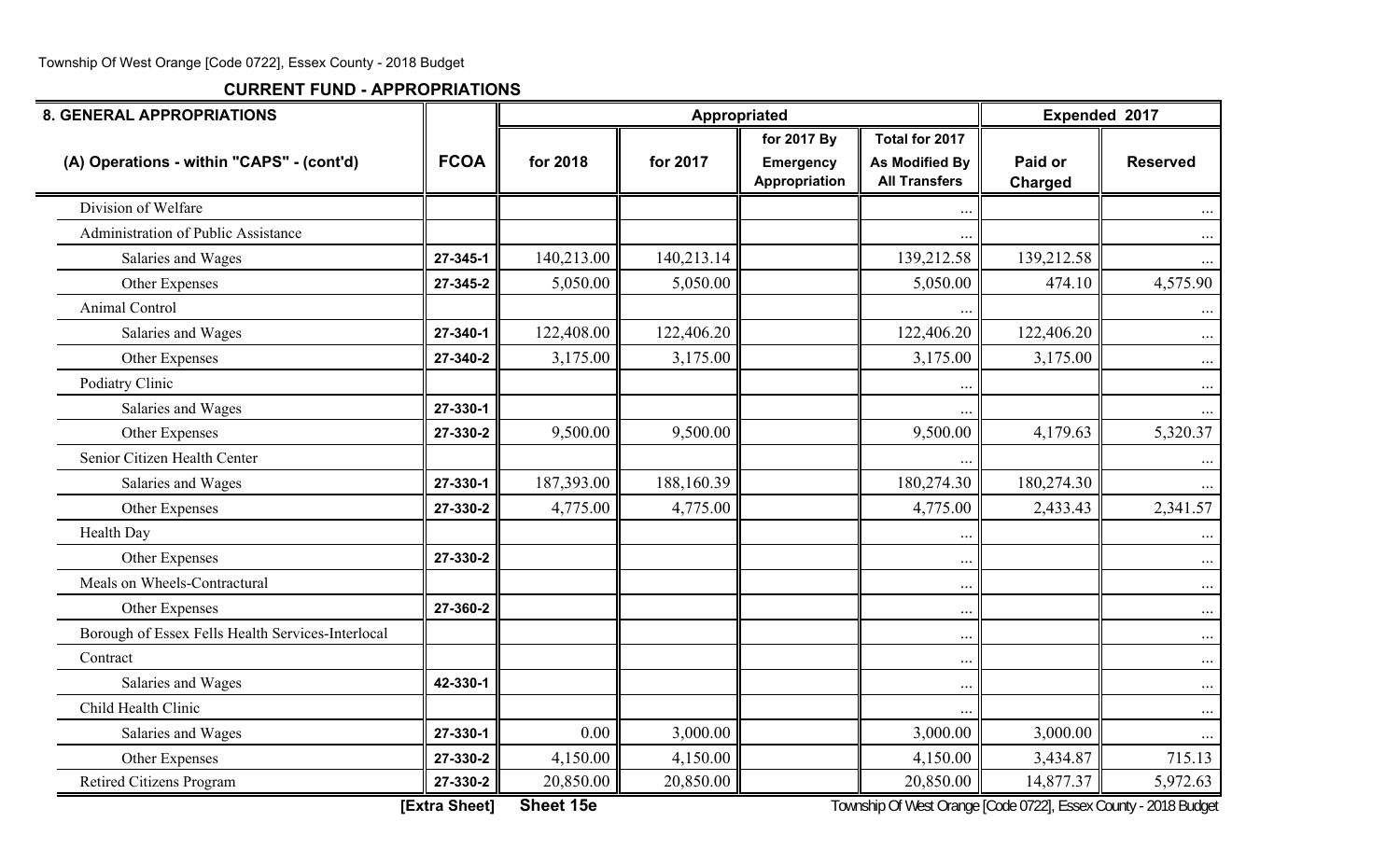| <b>8. GENERAL APPROPRIATIONS</b>                     |             |              | Appropriated |                                   |                                               | Expended 2017             |                 |  |
|------------------------------------------------------|-------------|--------------|--------------|-----------------------------------|-----------------------------------------------|---------------------------|-----------------|--|
|                                                      |             |              |              | for 2017 By                       | Total for 2017                                |                           |                 |  |
| (A) Operations - within "CAPS" - (cont'd)            | <b>FCOA</b> | for 2018     | for 2017     | <b>Emergency</b><br>Appropriation | <b>As Modified By</b><br><b>All Transfers</b> | Paid or<br><b>Charged</b> | <b>Reserved</b> |  |
| Right to Know Program (P.L. 1983, Ch. 315)           |             |              |              |                                   | $\ddotsc$                                     |                           |                 |  |
| Salaries and Wages                                   | 27-330-1    |              |              |                                   |                                               |                           |                 |  |
| Other Expenses                                       | 27-330-2    | 0.00         | 425.00       |                                   | 425.00                                        | 245.63                    | 179.37          |  |
| Garbage and Trash Removal Contract                   |             |              |              |                                   | $\ddotsc$                                     |                           |                 |  |
| Other Expenses                                       | 26-305-2    | 3,041,365.00 | 3,041,365.00 |                                   | 2,854,534.21                                  | 2,854,249.21              | 285.00          |  |
| TOTAL DEPARTMENT OF HEALTH AND WELFARE               |             |              |              |                                   | $\ddots$                                      |                           | $\cdots$        |  |
|                                                      |             |              |              |                                   | $\cdots$                                      |                           | $\cdots$        |  |
| DEPARTMENT OF RECREATION                             |             |              |              |                                   | $\ddotsc$                                     |                           | $\cdots$        |  |
| Community Services, Recreational and Civic Contracts |             |              |              |                                   |                                               |                           | $\cdots$        |  |
| Other Expenses                                       | 28-370-2    | 76,250.00    | 76,250.00    |                                   | 76,250.00                                     | 57,000.00                 | 19,250.00       |  |
| Parks and Playgrounds                                |             |              |              |                                   |                                               |                           |                 |  |
| Salaries and Wages                                   | 28-370-1    | 652,832.00   | 623,077.52   |                                   | 588,653.81                                    | 588,653.81                | $\cdots$        |  |
| Other Expenses                                       | 28-370-2    | 151,740.00   | 140,940.00   |                                   | 140,940.00                                    | 118,676.26                | 22, 263. 74     |  |
| Programs for Retired Citizens                        |             |              |              |                                   | $\ddotsc$                                     |                           |                 |  |
| Salaries and Wages                                   | 28-370-1    |              |              |                                   | $\ldots$                                      |                           | $\cdots$        |  |
| Other Expenses                                       | 28-370-2    |              |              |                                   | $\ldots$                                      |                           | $\cdots$        |  |
| Celebration of Public Events, Anniversary or Holiday |             |              |              |                                   | $\cdots$                                      |                           |                 |  |
| Other Expenses                                       | 30-420-2    | 55,600.00    | 53,100.00    |                                   | 53,100.00                                     | 49,475.18                 | 3,624.82        |  |
|                                                      |             |              |              |                                   | $\ddotsc$                                     |                           | $\cdots$        |  |
|                                                      |             |              |              |                                   | $\ddotsc$                                     |                           | $\cdots$        |  |
|                                                      |             |              |              |                                   | $\ldots$                                      |                           | $\cdots$        |  |
| TOTAL DEPARTMENT OF RECREATION                       |             |              |              |                                   | $\cdots$                                      |                           | $\cdots$        |  |
|                                                      |             |              |              |                                   | $\ddots$                                      |                           | $\cdots$        |  |
|                                                      |             |              |              |                                   | $\cdots$                                      |                           | $\cdots$        |  |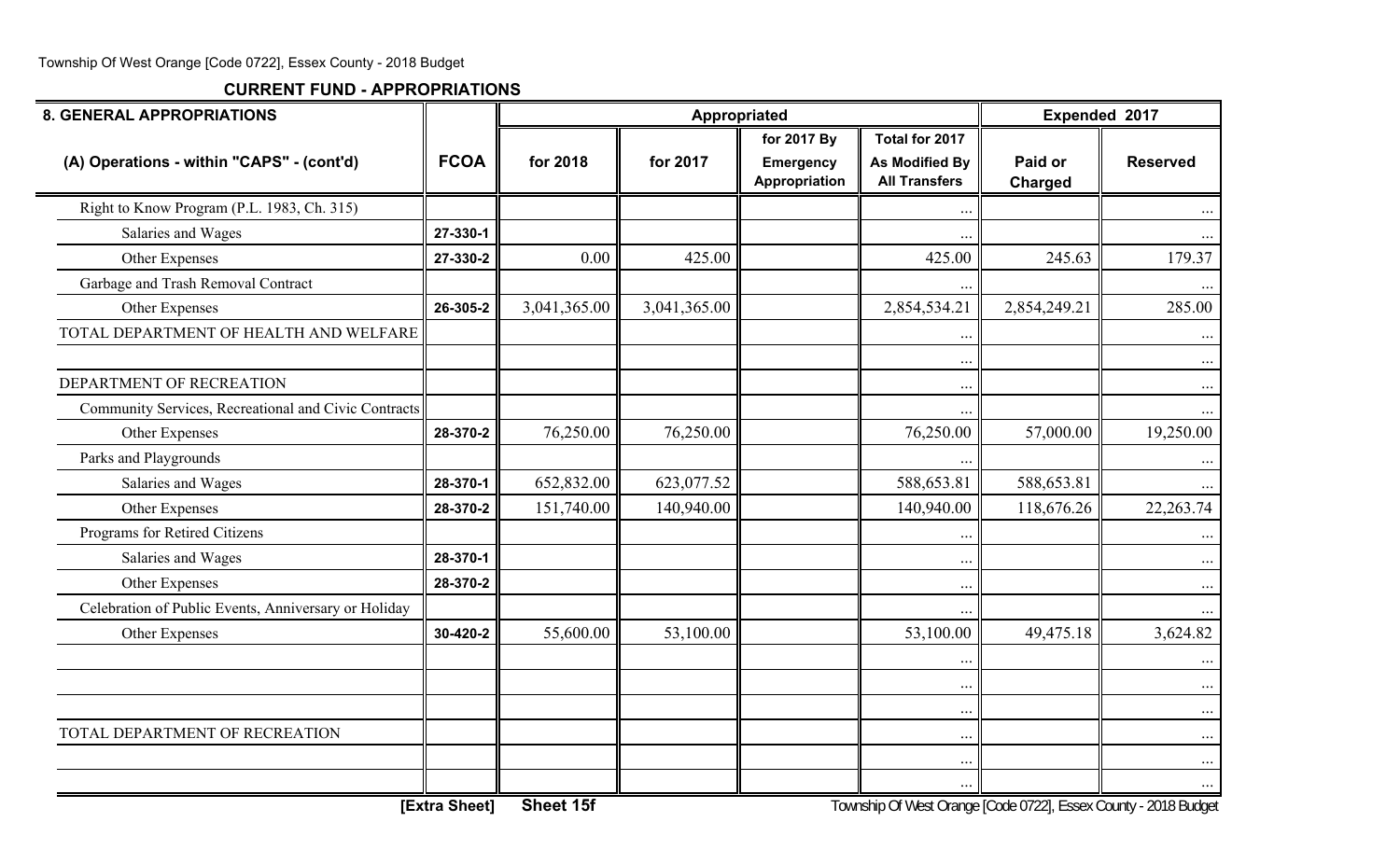| <b>8. GENERAL APPROPRIATIONS</b>                                               |               |                     | Appropriated        |                                                  |                                                                 | Expended 2017             |                     |  |
|--------------------------------------------------------------------------------|---------------|---------------------|---------------------|--------------------------------------------------|-----------------------------------------------------------------|---------------------------|---------------------|--|
| (A) Operations - within "CAPS" - (continued)                                   | <b>FCOA</b>   | for 2018            | for 2017            | for 2017 By<br><b>Emergency</b><br>Appropriation | Total for 2017<br><b>As Modified By</b><br><b>All Transfers</b> | Paid or<br><b>Charged</b> | <b>Reserved</b>     |  |
| <b>Uniform Construction Code-</b><br><b>Appropriations Offset by Dedicated</b> | <b>XXXXXX</b> | xxxxxxxxx.xx        | <b>XXXXXXXXX.XX</b> | <b>XXXXXXXXX.XX</b>                              | <b>XXXXXXXXX.XX</b>                                             | <b>XXXXXXXXX.XX</b>       | <b>XXXXXXXXX.XX</b> |  |
| Revenues (N.J.A.C. 5:23-4.17)<br><b>State Uniform Constuction Code</b>         | <b>XXXXXX</b> | <b>XXXXXXXXX.XX</b> | <b>XXXXXXXXX.XX</b> | <b>XXXXXXXXX.XX</b>                              | <b>XXXXXXXXX.XX</b>                                             | <b>XXXXXXXXX.XX</b>       | <b>XXXXXXXXX.XX</b> |  |
| <b>Construction Official</b>                                                   | 22-195        |                     |                     |                                                  | $\ddots$                                                        |                           |                     |  |
| <b>Salaries and Wages</b>                                                      | 22-195-1      | 632,274.00          | 591,019.43          |                                                  | 568,016.47                                                      | 568,016.47                | 0.00                |  |
| <b>Other Expenses</b>                                                          | 22-195-2      | 99,700.00           | 99,700.00           |                                                  | 99,700.00                                                       | 67,878.24                 | 31,821.76           |  |
| TOTAL UNIFORM CONSTRUCTION CODE                                                |               |                     |                     |                                                  |                                                                 |                           |                     |  |
|                                                                                |               |                     |                     |                                                  | $\cdots$<br>$\ddots$                                            |                           |                     |  |
|                                                                                |               |                     |                     |                                                  | $\cdots$                                                        |                           |                     |  |
|                                                                                |               |                     |                     |                                                  | $\cdots$                                                        |                           |                     |  |
|                                                                                |               |                     |                     |                                                  | $\ddots$                                                        |                           |                     |  |
|                                                                                |               |                     |                     |                                                  | $\cdots$                                                        |                           |                     |  |
|                                                                                |               |                     |                     |                                                  | $\cdots$                                                        |                           |                     |  |
|                                                                                |               |                     |                     |                                                  | $\ddots$                                                        |                           |                     |  |
|                                                                                |               |                     |                     |                                                  | $\cdots$                                                        |                           |                     |  |
|                                                                                |               |                     |                     |                                                  | $\cdots$                                                        |                           |                     |  |
|                                                                                |               |                     |                     |                                                  | $\cdots$                                                        |                           |                     |  |
|                                                                                |               |                     |                     |                                                  | $\cdots$                                                        |                           |                     |  |
|                                                                                |               |                     |                     |                                                  | $\cdots$                                                        |                           |                     |  |
|                                                                                |               |                     |                     |                                                  | $\cdots$                                                        |                           |                     |  |
|                                                                                |               |                     |                     |                                                  | $\cdots$                                                        |                           |                     |  |
|                                                                                |               |                     |                     |                                                  | $\cdots$                                                        |                           |                     |  |
|                                                                                |               |                     |                     |                                                  | $\ldots$                                                        |                           |                     |  |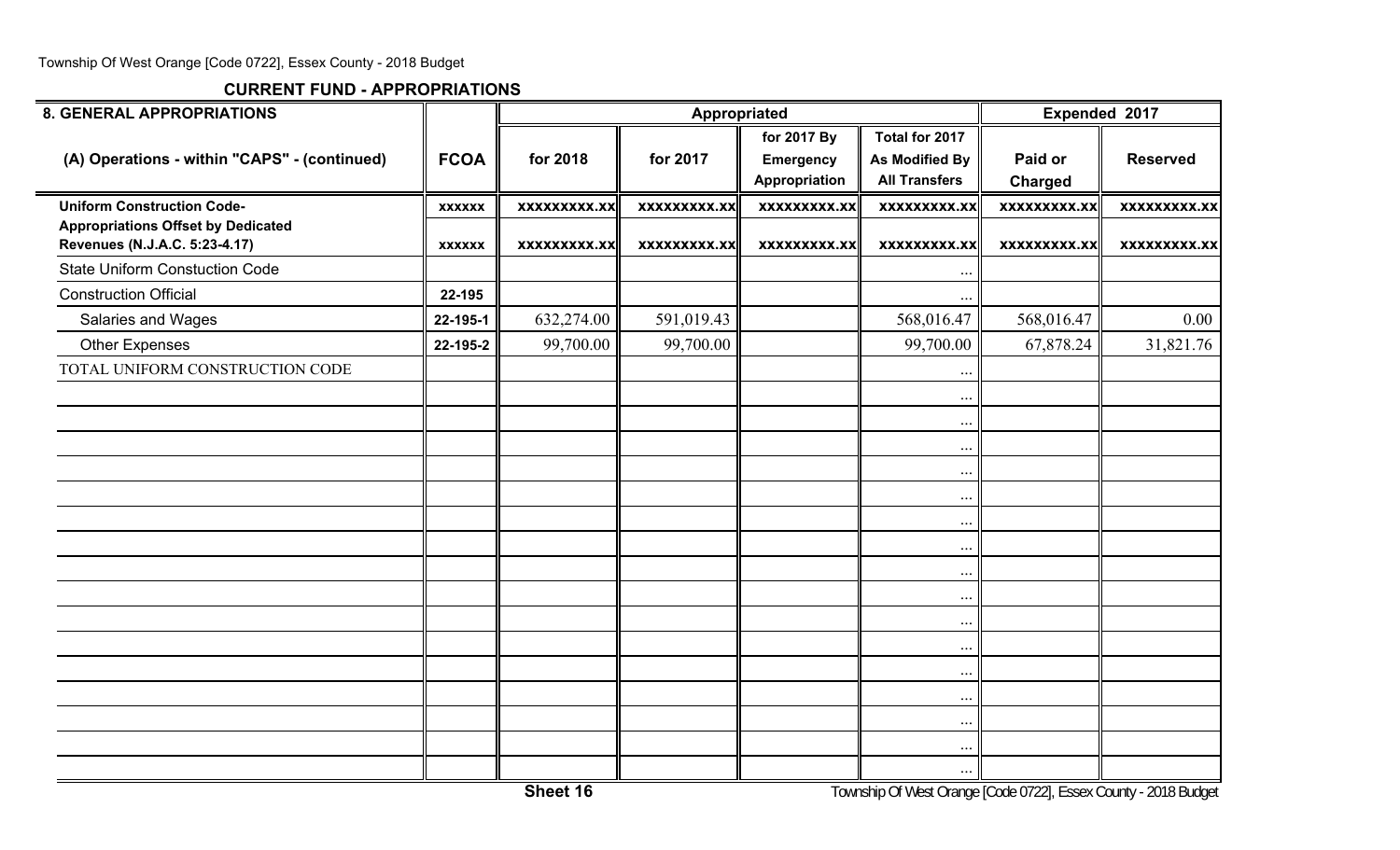**CURRENT FUND - APPROPRIATIONS**

| <b>8. GENERAL APPROPRIATIONS</b>                              |                |               |                     | Appropriated                                     |                                                                 | Expended 2017             |                 |
|---------------------------------------------------------------|----------------|---------------|---------------------|--------------------------------------------------|-----------------------------------------------------------------|---------------------------|-----------------|
| (A) Operations - within "CAPS" - (continued)                  | <b>FCOA</b>    | for 2018      | for 2017            | for 2017 By<br><b>Emergency</b><br>Appropriation | Total for 2017<br><b>As Modified By</b><br><b>All Transfers</b> | Paid or<br><b>Charged</b> | <b>Reserved</b> |
| <b>UNCLASSIFIED:</b>                                          | <b>XXXXXX</b>  | XXXXXXXXX.XX  | <b>XXXXXXXXX.XX</b> | XXXXXXXXX.XX                                     | XXXXXXXXX.XX                                                    | <b>XXXXXXXXX.XX</b>       | XXXXXXXXX.XX    |
| <b>UNCLASSIFIED</b>                                           |                |               |                     |                                                  |                                                                 |                           |                 |
| Utilities                                                     |                |               |                     |                                                  |                                                                 |                           |                 |
| Gasoline                                                      | 31-430-2       | 413,460.00    | 413,460.00          |                                                  | 325,527.35                                                      | 287,037.25                | 38,490.10       |
| Fuel Oil                                                      | 31-430-2       |               |                     |                                                  |                                                                 |                           |                 |
| Electricity                                                   | 31-430-2       | 545,000.00    | 515,000.00          |                                                  | 546,729.72                                                      | 546,729.72                | 0.00            |
| <b>Street Lighting</b>                                        | 31-430-2       | 650,000.00    | 650,000.00          |                                                  | 650,000.00                                                      | 633,135.68                | 16,864.32       |
| Fire Hydrant Service                                          | 31-430-2       | 650,000.00    | 650,000.00          |                                                  | 576,116.21                                                      | 471,303.81                | 104,812.40      |
| Water                                                         | 31-430-2       | 46,000.00     | 46,000.00           |                                                  | 46,000.00                                                       | 39,589.36                 | 6,410.64        |
| Membership-NJ League of Municipalities                        | 20-100-2       | 3,696.00      | 3,696.00            |                                                  | 3,696.00                                                        | 3,290.00                  | 406.00          |
| Challenge Grant Bus Shuttle                                   | 28-370-2       | 278,148.00    | 220,000.00          |                                                  | 220,000.00                                                      | 217,110.65                | 2,889.35        |
| <b>Compensated Absence Liability</b>                          | $31 - 441 - 1$ | 5,000.00      | 5,000.00            | 1,200,000.00                                     | 1,205,000.00                                                    | 1,205,000.00              | 0.00            |
| <b>Medical Transport Billing Service</b>                      | 31-441-2       | 375,000.00    | 375,000.00          |                                                  | 375,000.00                                                      | 300, 307. 15              | 74,692.85       |
|                                                               |                |               |                     |                                                  | $\ddots$                                                        |                           |                 |
|                                                               |                |               |                     |                                                  | $\cdot$ .                                                       |                           |                 |
|                                                               |                |               |                     |                                                  |                                                                 |                           |                 |
| <b>TOTAL UNCLASSIFIED</b>                                     |                |               |                     |                                                  |                                                                 |                           |                 |
| Total Operations {Item 8(A)} within "CAPS"                    | 34-199         | 56,799,754.13 | 55,839,540.76       | 1,200,000.00                                     | 57,039,540.76                                                   | 55,810,373.07             | 1,229,167.69    |
| <b>B. Contingent</b>                                          | 35-470         | 1,000.00      | 1,000.00            |                                                  | 1,000.00                                                        | 580.00                    | 420.00          |
| <b>Total Operations Including Contingent</b><br>within "CAPS" | 34-201         | 56,800,754.13 | 55,840,540.76       | 1,200,000.00                                     | 57,040,540.76                                                   | 55,810,953.07             | 1,229,587.69    |
| Detail:                                                       |                |               |                     |                                                  |                                                                 |                           |                 |
| <b>Salaries &amp; Wages</b>                                   | 34-201-1       | 30,743,152.00 | 30,710,526.88       | 1,200,000.00                                     | 31,724,043.92                                                   | 31,706,732.43             | 17,311.49       |
| <b>Other Expenses (Including Contingent)</b>                  | 34-201-2       | 26,057,602.13 | 25,130,013.88       | 0.00                                             | 25,316,496.84                                                   | 24,104,220.64             | 1,212,276.20    |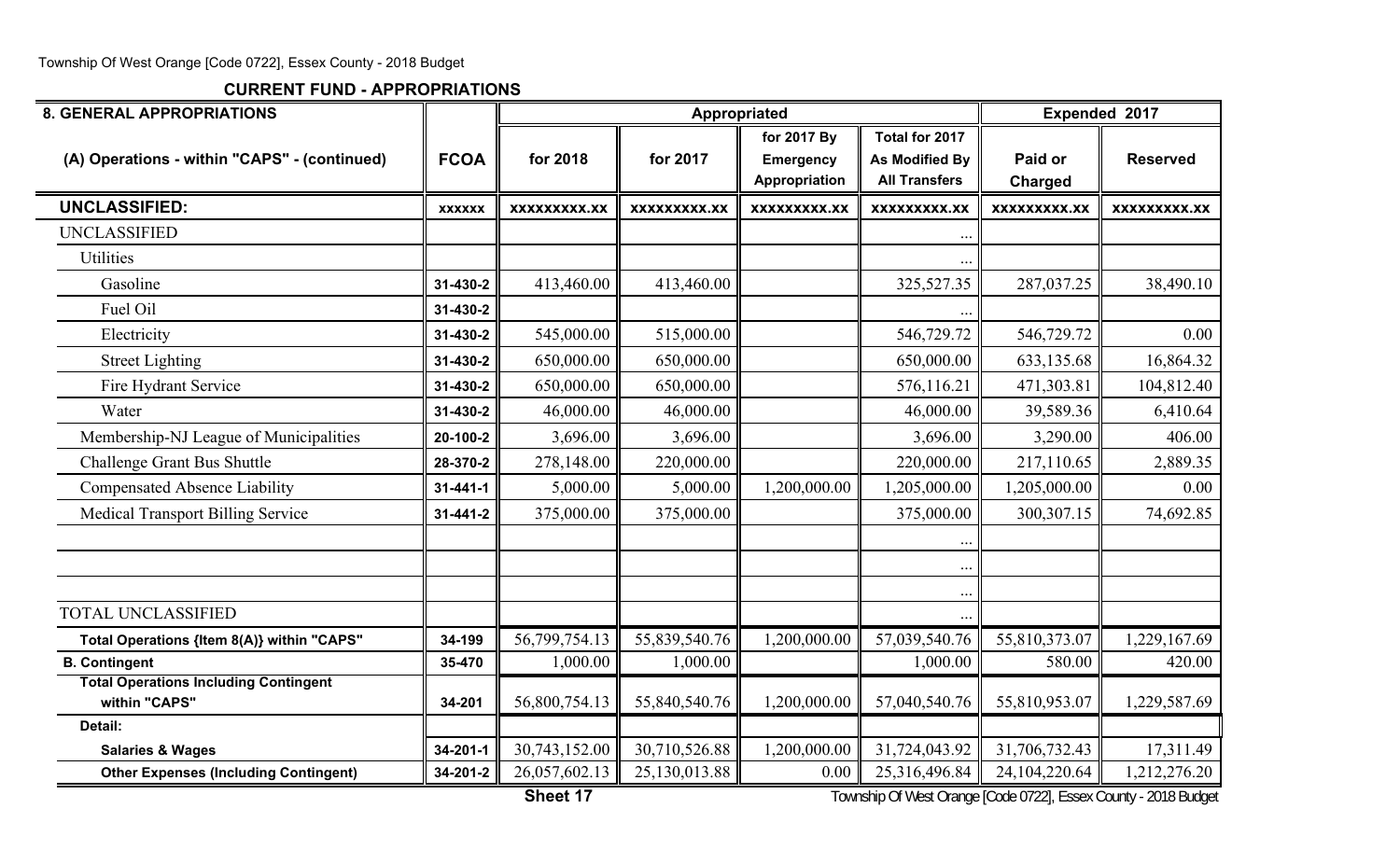| <b>8. GENERAL APPROPRIATIONS</b>                      |               |                     |              | Appropriated        |                       |                | Expended 2017       |
|-------------------------------------------------------|---------------|---------------------|--------------|---------------------|-----------------------|----------------|---------------------|
|                                                       |               |                     |              | for 2017 By         | Total for 2017        |                |                     |
|                                                       | <b>FCOA</b>   | for 2018            | for 2017     | <b>Emergency</b>    | <b>As Modified By</b> | Paid or        | <b>Reserved</b>     |
|                                                       |               |                     |              | Appropriation       | <b>All Transfers</b>  | <b>Charged</b> |                     |
| (E) Deferred Charges and Statutory Expenditures -     |               |                     |              |                     |                       |                |                     |
| <b>Municipal within "CAPS"</b>                        | <b>XXXXXX</b> | <b>XXXXXXXXX.XX</b> | XXXXXXXXX.XX | XXXXXXXXX.XX        | <b>XXXXXXXXX.XX</b>   | XXXXXXXXX.XX   | XXXXXXXXX.XX        |
| (1) DEFERRED CHARGES                                  | <b>XXXXXX</b> | <b>XXXXXXXXX.XX</b> | XXXXXXXXX.XX | XXXXXXXXX.XX        | <b>XXXXXXXXX.XX</b>   | XXXXXXXXX.XX   | XXXXXXXXX.XX        |
| <b>Emergency Authorizations</b>                       | 46-870        |                     |              | <b>XXXXXXXXX.XX</b> | $\cdot \cdot$         |                | XXXXXXXXX.XX        |
| Prior Years Bills                                     |               |                     |              | <b>XXXXXXXXX.XX</b> |                       |                | <b>XXXXXXXXX.XX</b> |
| <b>State of NJ Site Remediation Plan Review</b>       |               |                     |              | XXXXXXXXX.XX        | $\ddotsc$             |                | XXXXXXXXX.XX        |
| McManimon & Scotland - Master Plan Re-exam            |               |                     |              | XXXXXXXXX.XX        | $\ddotsc$             |                | <b>XXXXXXXXX.XX</b> |
| O'Donnell McCord, P.C. - 2011 - Tax Appeal Litigation |               |                     |              | XXXXXXXXX.XX        | $\cdot \cdot$         |                | <b>XXXXXXXXX.XX</b> |
| McManimon & Scotland - Master Plan Re-exam            |               |                     |              | <b>XXXXXXXXX.XX</b> | $\ddotsc$             |                | <b>XXXXXXXXX.XX</b> |
| South Jersey Energy                                   |               |                     |              | XXXXXXXXX.XX        | $\ddotsc$             |                | XXXXXXXXX.XX        |
|                                                       |               |                     |              | XXXXXXXXX.XX        | $\ddotsc$             |                | XXXXXXXXX.XX        |
| Inglesino, Webster, Wyciskala                         | 46-870        | 11,060.42           |              | XXXXXXXXX.XX        | $\ddots$              |                | XXXXXXXXX.XX        |
|                                                       |               |                     |              | XXXXXXXXX.XX        |                       |                | XXXXXXXXX.XX        |
|                                                       |               |                     |              | XXXXXXXXX.XX        | $\ddotsc$             |                | XXXXXXXXX.XX        |
|                                                       |               |                     |              | XXXXXXXXX.XX        | $\cdots$              |                | <b>XXXXXXXXX.XX</b> |
|                                                       |               |                     |              | XXXXXXXXX.XX        | $\ddotsc$             |                | <b>XXXXXXXXX.XX</b> |
|                                                       |               |                     |              | XXXXXXXXX.XX        | $\ddotsc$             |                | XXXXXXXXX.XX        |
|                                                       |               |                     |              | XXXXXXXXX.XX        | $\ddotsc$             |                | <b>XXXXXXXXX.XX</b> |
|                                                       |               |                     |              | XXXXXXXXX.XX        | $\ddotsc$             |                | XXXXXXXXX.XX        |
|                                                       |               |                     |              | XXXXXXXXX.XX        | $\ddotsc$             |                | <b>XXXXXXXXX.XX</b> |
|                                                       |               |                     |              | XXXXXXXXX.XX        | $\ddotsc$             |                | XXXXXXXXX.XX        |
|                                                       |               |                     |              | XXXXXXXXX.XX        | $\ddots$              |                | XXXXXXXXX.XX        |
|                                                       |               |                     |              | <b>XXXXXXXXX.XX</b> | $\cdot \cdot \cdot$   |                | <b>XXXXXXXXX.XX</b> |
|                                                       |               |                     |              | XXXXXXXXX.XX        | $\ddotsc$             |                | XXXXXXXXX.XX        |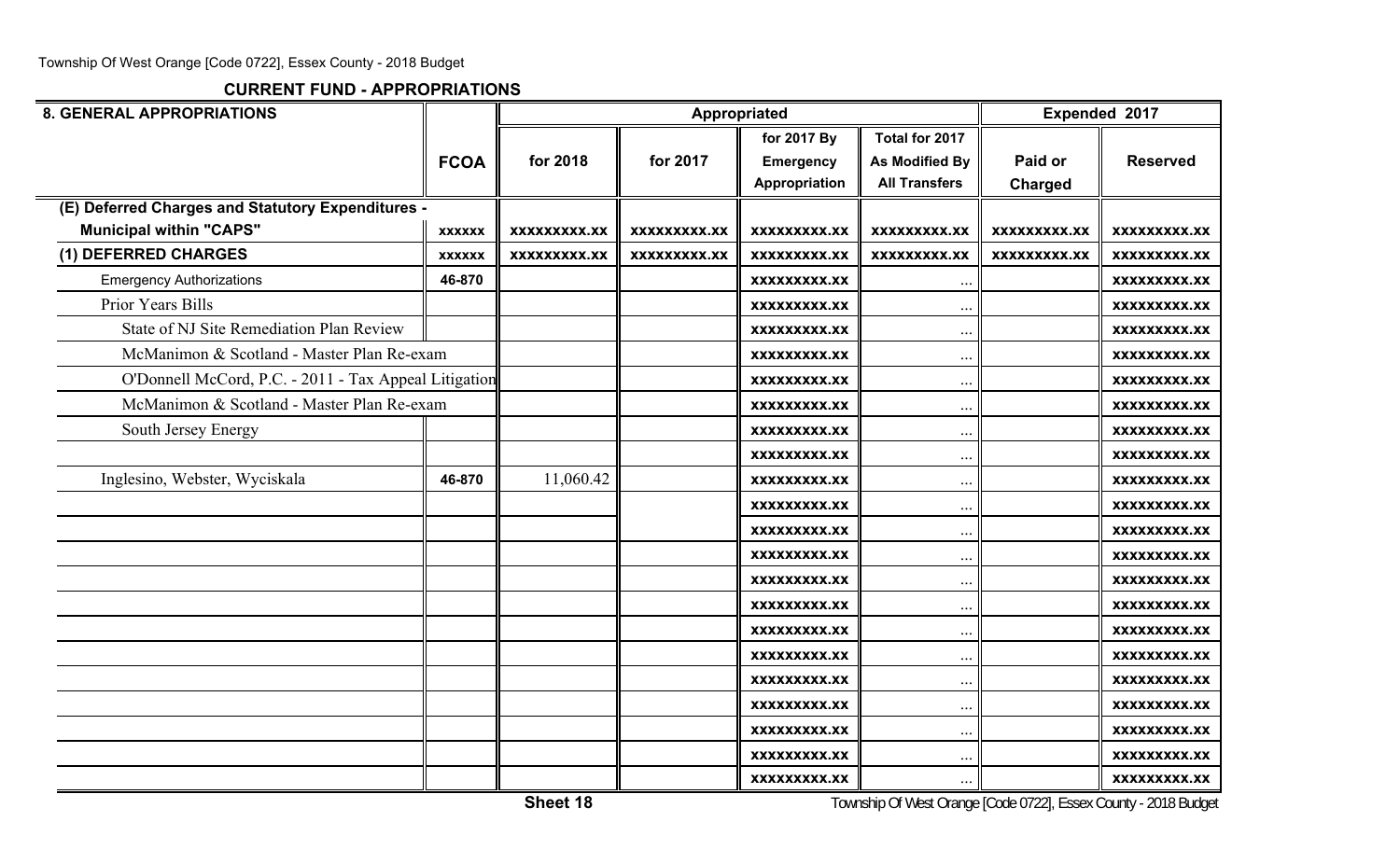| <b>8. GENERAL APPROPRIATIONS</b>                                                         |               |                     |                     | Appropriated                      |                                               | Expended 2017             |                    |  |
|------------------------------------------------------------------------------------------|---------------|---------------------|---------------------|-----------------------------------|-----------------------------------------------|---------------------------|--------------------|--|
|                                                                                          |               |                     |                     | for 2017 By                       | Total for 2017                                |                           |                    |  |
|                                                                                          | <b>FCOA</b>   | for 2018            | for 2017            | <b>Emergency</b><br>Appropriation | <b>As Modified By</b><br><b>All Transfers</b> | Paid or<br><b>Charged</b> | <b>Reserved</b>    |  |
| (E) Deferred Charges and Statutory Expenditures -<br>Municipal within "CAPS" (continued) | <b>XXXXXX</b> | XXXXXXXXX.XX        | <b>XXXXXXXXX.XX</b> | XXXXXXXXX.XX                      | <b>XXXXXXXXX.XX</b>                           | XXXXXXXXX.XX              | XXXXXXXXX.XX       |  |
| (2) STATUTORY EXPENDITURES:                                                              | <b>XXXXXX</b> | <b>XXXXXXXXX.XX</b> | <b>XXXXXXXXX.XX</b> | <b>XXXXXXXXX.XX</b>               | <b>XXXXXXXXX.XX</b>                           | XXXXXXXXX.XX              | <b>XXXXXXXX.XX</b> |  |
| Contribution to:<br>Public Employees' Retirement System                                  | 36-471        | 1,124,080.83        | 1,047,790.76        |                                   | 1,047,790.76                                  | 1,039,276.30              | 8,514.46           |  |
| Social Security System (O.A.S.I.)                                                        | 36-472        | 1,027,979.00        | 1,027,979.00        |                                   | 1,027,979.00                                  | 1,020,653.87              | 7,325.13           |  |
| <b>Consolidated Police and Firemen's</b><br>Pension Fund                                 | 36-474        |                     |                     |                                   |                                               |                           |                    |  |
| Police and Firemen's Retirement System<br>of N.J.                                        | 36-475        | 4,926,415.94        | 4,578,563.29        |                                   | 4,578,563.29                                  | 4,578,563.29              | 0.00               |  |
| Unemployment Insurance                                                                   | 23-225        |                     |                     |                                   |                                               |                           |                    |  |
| Defined Contribution Retirement Program                                                  | 36-477        | 10,000.00           | 10,000.00           |                                   | 10,000.00                                     | 10,000.00                 | 0.00               |  |
|                                                                                          |               |                     |                     |                                   | $\ddotsc$                                     |                           |                    |  |
|                                                                                          |               |                     |                     |                                   | $\ddots$                                      |                           |                    |  |
|                                                                                          |               |                     |                     |                                   | $\ddotsc$                                     |                           |                    |  |
|                                                                                          |               |                     |                     |                                   | $\cdots$                                      |                           |                    |  |
|                                                                                          |               |                     |                     |                                   | $\cdots$                                      |                           |                    |  |
|                                                                                          |               |                     |                     |                                   | $\cdots$                                      |                           |                    |  |
|                                                                                          |               |                     |                     |                                   | $\ddots$                                      |                           |                    |  |
|                                                                                          |               |                     |                     |                                   |                                               |                           |                    |  |
| <b>Total Deferred Charges and Statutory</b><br>Expenditures - Municipal within "CAPS"    | 34-209        | 7,099,536.19        | 6,664,333.05        | 0.00                              | 6,664,333.05                                  | 6,648,493.46              | 15,839.59          |  |
|                                                                                          |               |                     |                     |                                   |                                               |                           |                    |  |
| (G) Cash Deficit of Preceeding Year                                                      | 46-855        |                     |                     |                                   | $\ddotsc$                                     |                           |                    |  |
|                                                                                          |               |                     |                     |                                   |                                               |                           |                    |  |
| (H-1) Total General Appropriations for Municipal<br><b>Purposes within "CAPS"</b>        | 34-299        | 63,900,290.32       | 62,504,873.81       | 1,200,000.00                      | 63,704,873.81                                 | 62,459,446.53             | 1,245,427.28       |  |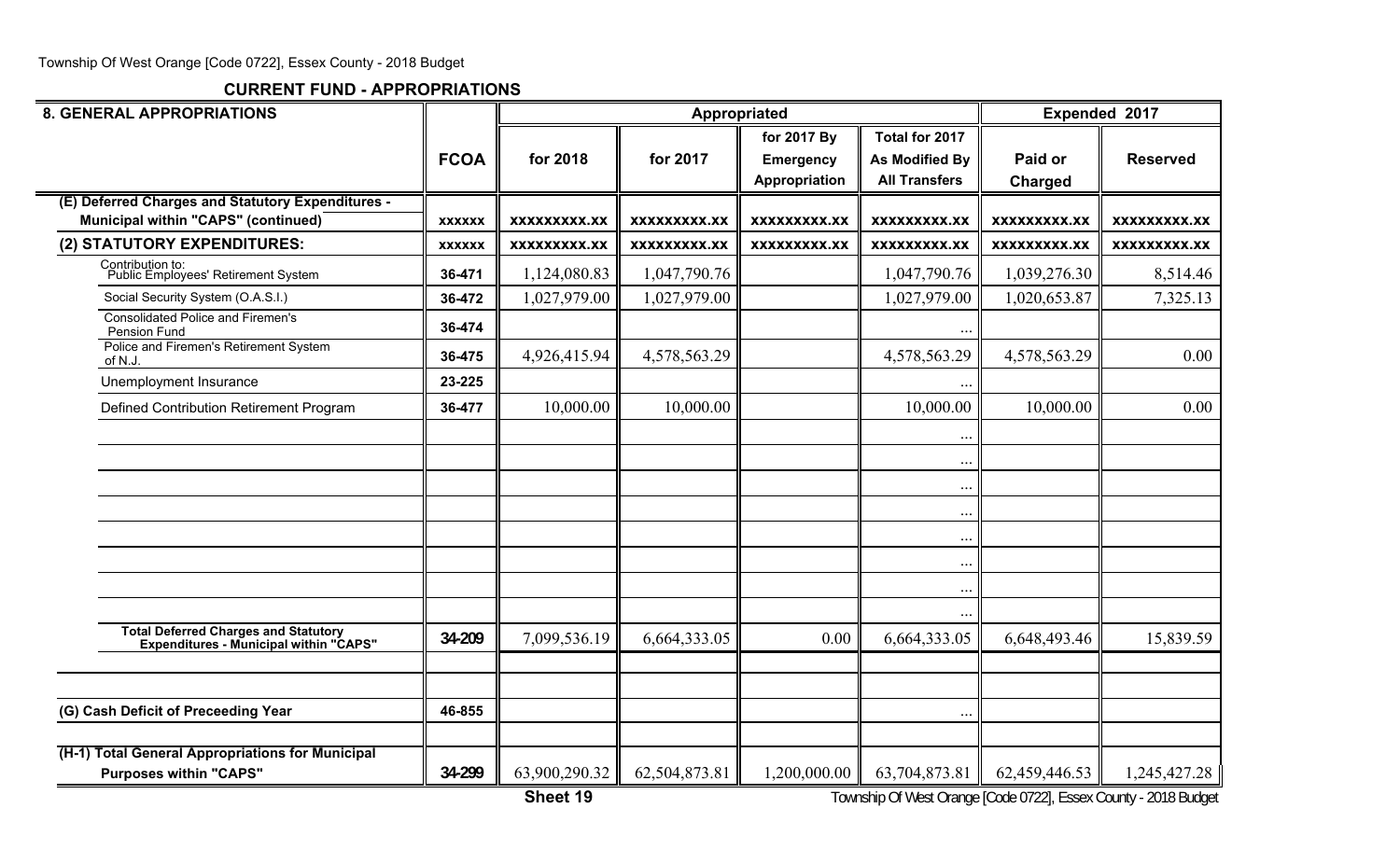| <b>8. GENERAL APPROPRIATIONS</b>                            |             |              | Appropriated |                                                  |                                                                 |                    | Expended 2017   |
|-------------------------------------------------------------|-------------|--------------|--------------|--------------------------------------------------|-----------------------------------------------------------------|--------------------|-----------------|
| (A) Operations - Excluded from "CAPS"                       | <b>FCOA</b> | for 2018     | for 2017     | for 2017 By<br><b>Emergency</b><br>Appropriation | Total for 2017<br><b>As Modified By</b><br><b>All Transfers</b> | Paid or<br>Charged | <b>Reserved</b> |
|                                                             |             |              |              |                                                  | $\ddotsc$                                                       |                    | $\cdots$        |
| Police and Firemen's Retirement System                      |             |              |              |                                                  | $\cdots$                                                        |                    | $\cdots$        |
| Public Employees Retirement System                          | 36-471-2    |              |              |                                                  | $\cdots$                                                        |                    | $\cdots$        |
| Insurance                                                   |             |              |              |                                                  | $\cdots$                                                        |                    | $\cdots$        |
| Employee Group Health                                       | 23-220-2    |              |              |                                                  | $\cdots$                                                        |                    | $\cdots$        |
| Chapter 10, P.L. 1977-Joint Outlet Sewer Maintenar 31-455-2 |             | 3,082,608.00 | 2,876,295.00 |                                                  | 2,876,295.00                                                    | 2,863,295.00       | 13,000.00       |
| Maintenance of Free Public Library (Ch. 541-82, P.L.        |             |              |              |                                                  |                                                                 |                    | $\cdots$        |
| 1985)                                                       | 29-390-2    | 2,075,157.00 | 2,017,654.00 |                                                  | 2,017,654.00                                                    | 2,017,654.00       | $\cdots$        |
| Tax Appeal Refunds                                          | 30-426-2    | 350,000.00   | 350,000.00   |                                                  | 350,000.00                                                      | 350,000.00         | $\ldots$        |
| <b>LOSAP-First Aid Pension Costs</b>                        | 30-476-2    |              |              |                                                  | $\ddotsc$                                                       |                    | $\cdots$        |
|                                                             |             |              |              |                                                  | $\ddotsc$                                                       |                    | $\cdots$        |
|                                                             |             |              |              |                                                  | $\cdots$                                                        |                    | $\cdots$        |
| Severance Pay Emergency                                     |             |              |              |                                                  | $\cdots$                                                        |                    | $\cdots$        |
|                                                             |             |              |              |                                                  | $\ddotsc$                                                       |                    | $\cdots$        |
| Tax Appeal Emergency                                        |             |              |              |                                                  | $\cdots$                                                        |                    | $\cdots$        |
|                                                             |             |              |              |                                                  | $\cdots$                                                        |                    | $\cdots$        |
|                                                             |             |              |              |                                                  | $\cdots$                                                        |                    | $\cdots$        |
|                                                             |             |              |              |                                                  | $\cdots$                                                        |                    | $\cdots$        |
|                                                             |             |              |              |                                                  | $\cdots$                                                        |                    | $\cdots$        |
|                                                             |             |              |              |                                                  | $\cdots$                                                        |                    | $\cdots$        |
|                                                             |             |              |              |                                                  | $\cdots$                                                        |                    | $\cdots$        |
|                                                             |             |              |              |                                                  | $\cdots$                                                        |                    | $\ldots$        |
|                                                             |             |              |              |                                                  | $\cdots$                                                        |                    | $\cdots$        |
|                                                             |             |              |              |                                                  | $\cdots$                                                        |                    | $\cdots$        |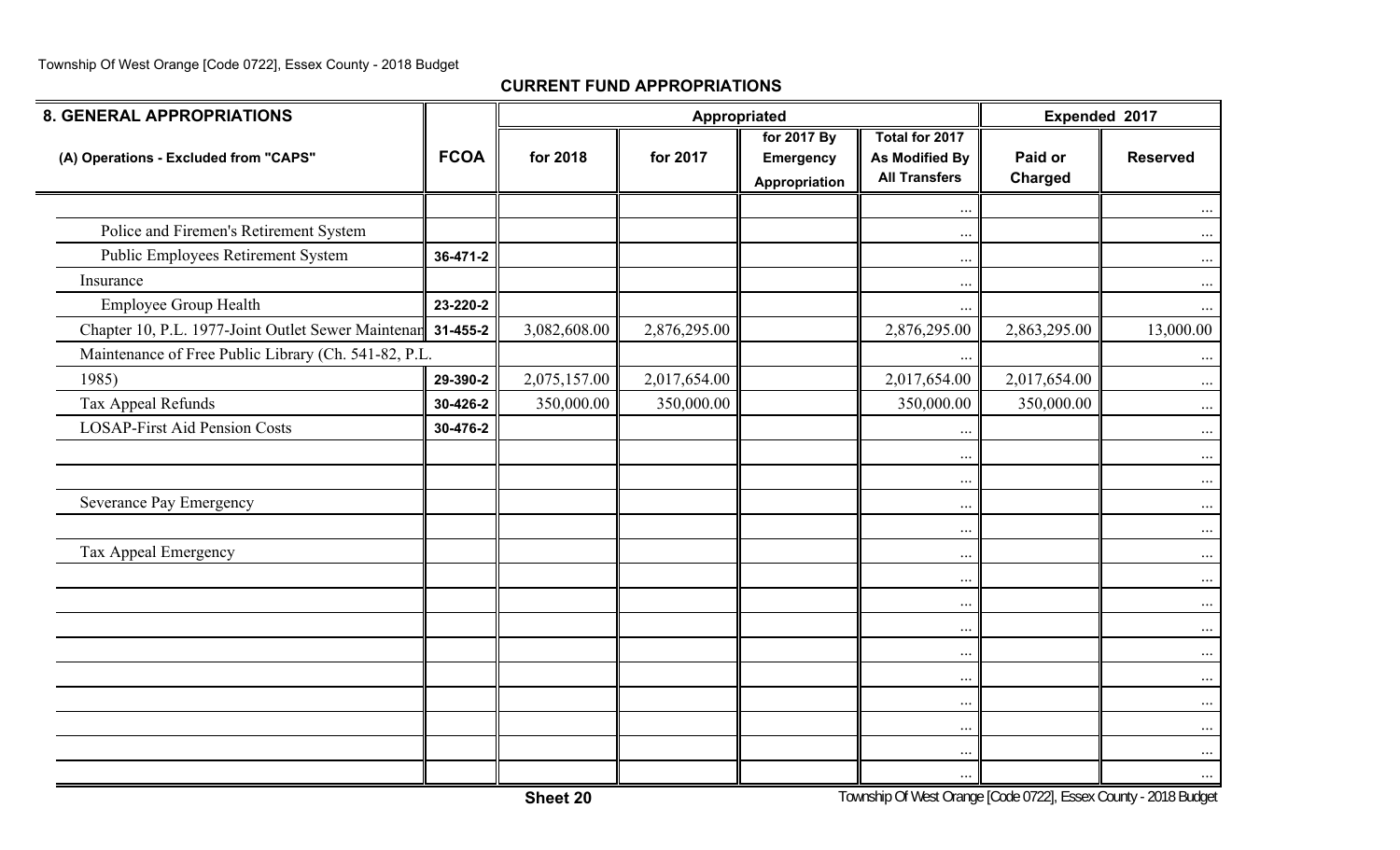| <b>8. GENERAL APPROPRIATIONS</b>                     |             |              |              | Appropriated                                     |                                                                 | Expended 2017             |                 |
|------------------------------------------------------|-------------|--------------|--------------|--------------------------------------------------|-----------------------------------------------------------------|---------------------------|-----------------|
| (A) Operations - Excluded from "CAPS"                | <b>FCOA</b> | for 2018     | for 2017     | for 2017 By<br><b>Emergency</b><br>Appropriation | Total for 2017<br><b>As Modified By</b><br><b>All Transfers</b> | Paid or<br><b>Charged</b> | <b>Reserved</b> |
|                                                      |             |              |              |                                                  | $\cdots$                                                        |                           |                 |
|                                                      |             |              |              |                                                  | $\cdots$                                                        |                           |                 |
|                                                      |             |              |              |                                                  | $\cdots$                                                        |                           |                 |
|                                                      |             |              |              |                                                  | $\ddots$                                                        |                           |                 |
|                                                      |             |              |              |                                                  | $\cdots$                                                        |                           |                 |
|                                                      |             |              |              |                                                  | $\cdots$                                                        |                           |                 |
|                                                      |             |              |              |                                                  | $\cdots$                                                        |                           |                 |
|                                                      |             |              |              |                                                  | $\ddots$                                                        |                           |                 |
|                                                      |             |              |              |                                                  | $\cdots$                                                        |                           |                 |
|                                                      |             |              |              |                                                  | $\cdots$                                                        |                           |                 |
|                                                      |             |              |              |                                                  | $\cdots$                                                        |                           |                 |
|                                                      |             |              |              |                                                  | $\cdots$                                                        |                           |                 |
|                                                      |             |              |              |                                                  | $\cdots$                                                        |                           |                 |
|                                                      |             |              |              |                                                  | $\cdots$                                                        |                           |                 |
|                                                      |             |              |              |                                                  | $\cdots$                                                        |                           |                 |
|                                                      |             |              |              |                                                  | $\cdots$                                                        |                           |                 |
|                                                      |             |              |              |                                                  | $\cdots$                                                        |                           |                 |
|                                                      |             |              |              |                                                  | $\ddotsc$                                                       |                           |                 |
|                                                      |             |              |              |                                                  | $\cdots$                                                        |                           |                 |
|                                                      |             |              |              |                                                  | $\cdots$                                                        |                           |                 |
|                                                      |             |              |              |                                                  | $\cdots$                                                        |                           |                 |
|                                                      |             |              |              |                                                  | $\cdots$                                                        |                           |                 |
|                                                      |             |              |              |                                                  | $\ddotsc$                                                       |                           |                 |
| <b>Total Other Operations - Excluded from "CAPS"</b> | 34-300      | 5,507,765.00 | 5,243,949.00 | 0.00                                             | 5,243,949.00                                                    | 5,230,949.00              | 13,000.00       |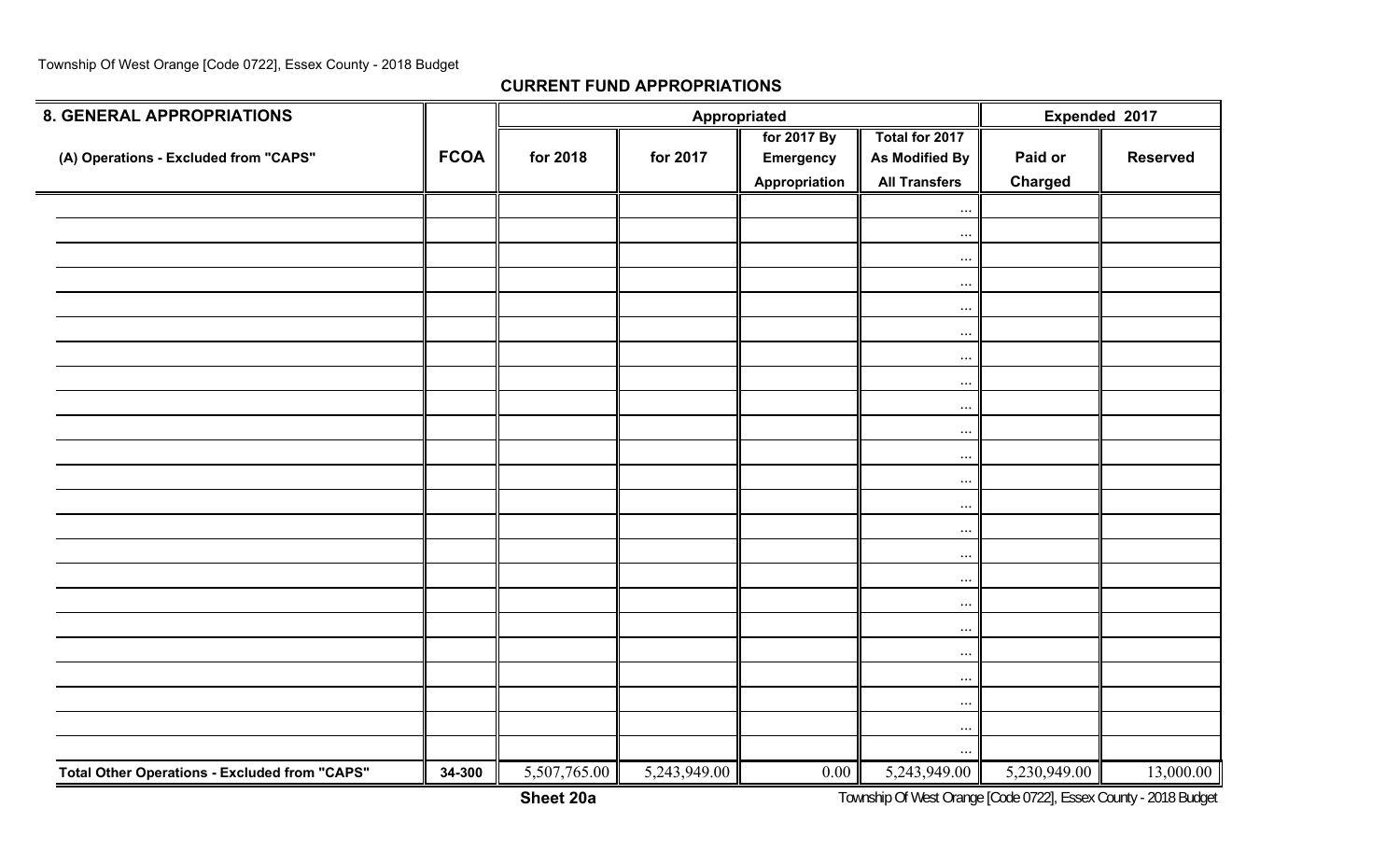| <b>8. GENERAL APPROPRIATIONS</b>                      |               |                    |                    | Appropriated       |                       | <b>Expended 2017</b> |                    |
|-------------------------------------------------------|---------------|--------------------|--------------------|--------------------|-----------------------|----------------------|--------------------|
|                                                       |               |                    |                    | for 2017 By        | Total for 2017        |                      |                    |
| (A) Operations - Excluded from "CAPS"                 | <b>FCOA</b>   | for 2018           | for 2017           | <b>Emergency</b>   | <b>As Modified By</b> | Paid or              | <b>Reserved</b>    |
|                                                       |               |                    |                    | Appropriation      | <b>All Transfers</b>  | <b>Charged</b>       |                    |
| <b>Uniform Construction Code</b>                      |               |                    |                    |                    |                       |                      |                    |
| <b>Appropriations Offset by Increased</b>             | <b>XXXXXX</b> | <b>XXXXXXXXXXX</b> | <b>XXXXXXXXXXX</b> | <b>XXXXXXXXXXX</b> | <b>XXXXXXXXXXX</b>    | <b>XXXXXXXXXXX</b>   | <b>XXXXXXXXXXX</b> |
| Fee Revenues (N.J.A.C. 5:23-4.17)                     | <b>XXXXXX</b> | <b>XXXXXXXXXXX</b> | <b>XXXXXXXXXXX</b> | <b>XXXXXXXXXXX</b> | <b>XXXXXXXXXXX</b>    | <b>XXXXXXXXXXX</b>   | <b>XXXXXXXXXXX</b> |
|                                                       |               |                    |                    |                    | $\cdots$              |                      |                    |
|                                                       |               |                    |                    |                    | $\ddotsc$             |                      |                    |
|                                                       |               |                    |                    |                    | $\ddotsc$             |                      |                    |
|                                                       |               |                    |                    |                    | $\cdots$              |                      |                    |
|                                                       |               |                    |                    |                    | $\cdots$              |                      |                    |
|                                                       |               |                    |                    |                    | $\cdots$              |                      |                    |
|                                                       |               |                    |                    |                    | $\cdots$              |                      |                    |
|                                                       |               |                    |                    |                    | $\cdots$              |                      |                    |
|                                                       |               |                    |                    |                    | $\ldots$              |                      |                    |
|                                                       |               |                    |                    |                    | $\cdots$              |                      |                    |
|                                                       |               |                    |                    |                    | $\cdots$              |                      |                    |
|                                                       |               |                    |                    |                    | $\cdots$              |                      |                    |
|                                                       |               |                    |                    |                    | $\cdots$              |                      |                    |
|                                                       |               |                    |                    |                    | $\cdots$              |                      |                    |
|                                                       |               |                    |                    |                    | $\cdots$              |                      |                    |
|                                                       |               |                    |                    |                    | $\ldots$              |                      |                    |
|                                                       |               |                    |                    |                    | $\ddots$              |                      |                    |
|                                                       |               |                    |                    |                    | $\cdots$              |                      |                    |
|                                                       |               |                    |                    |                    | $\cdots$              |                      |                    |
|                                                       |               |                    |                    |                    | $\cdots$              |                      |                    |
| <b>Total Uniform Construction Code Appropriations</b> | 22-999        | 0.00               | 0.00               | 0.00               | 0.00                  | 0.00                 | 0.00               |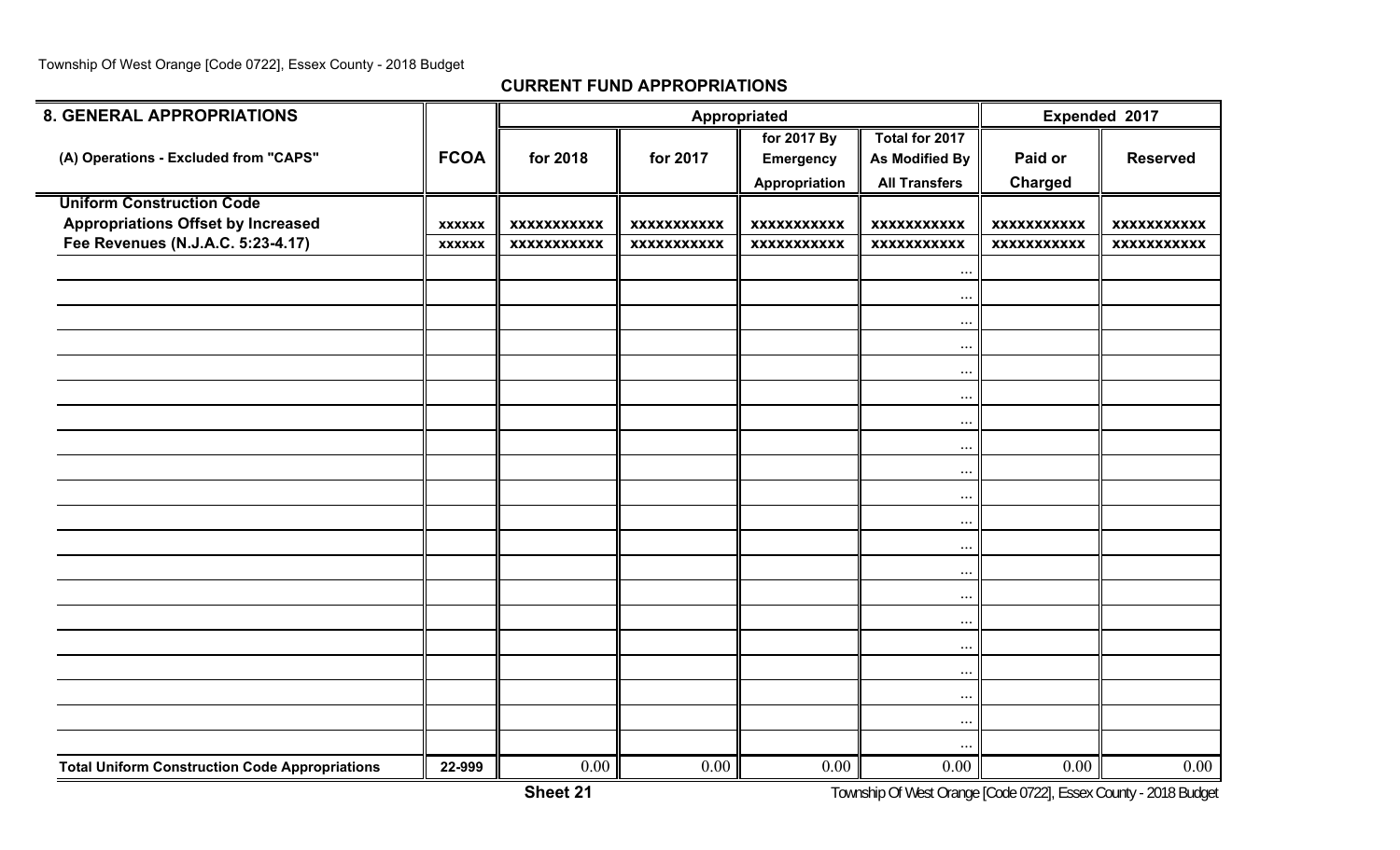| <b>8. GENERAL APPROPRIATIONS</b>       |               |                    |                    | Appropriated       |                       |                    | Expended 2017      |
|----------------------------------------|---------------|--------------------|--------------------|--------------------|-----------------------|--------------------|--------------------|
|                                        |               |                    |                    | for 2017 By        | Total for 2017        |                    |                    |
| (A) Operations - Excluded from "CAPS"  | <b>FCOA</b>   | for 2018           | for 2017           | <b>Emergency</b>   | <b>As Modified By</b> | Paid or            | <b>Reserved</b>    |
|                                        |               |                    |                    | Appropriation      | <b>All Transfers</b>  | <b>Charged</b>     |                    |
| <b>Shared Service Agreements</b>       | <b>XXXXXX</b> | <b>XXXXXXXXXXX</b> | <b>XXXXXXXXXXX</b> | <b>XXXXXXXXXXX</b> | <b>XXXXXXXXXXX</b>    | <b>XXXXXXXXXXX</b> | <b>XXXXXXXXXXX</b> |
| <b>School Board Election</b>           |               |                    |                    |                    | 0.00                  |                    |                    |
| Salaries and Wages                     | 42-120-1      |                    |                    |                    | 0.00                  |                    |                    |
| Other Expenses                         | 42-120-2      |                    |                    |                    | 0.00                  |                    |                    |
| Borough of Roseland                    |               |                    |                    |                    | 0.00                  |                    |                    |
| Salaries and Wages                     | 42-150-1      |                    |                    |                    | 0.00                  |                    |                    |
| Essex Fells Health Ilsa                |               |                    |                    |                    | 0.00                  |                    |                    |
| Salaries and Wages                     | 42-xxx-1      | 10,473.93          | 10,473.93          |                    | 10,473.93             | 10,473.93          | 0.00               |
| <b>Essex County CJIS Network</b>       |               |                    |                    |                    | 0.00                  |                    |                    |
| Other Expenses                         | 42-xxx-2      | 5,018.53           | 5,018.53           |                    | 5,018.53              |                    | 5,018.53           |
|                                        |               |                    |                    |                    | 0.00                  |                    |                    |
|                                        |               |                    |                    |                    | 0.00                  |                    |                    |
|                                        |               |                    |                    |                    | 0.00                  |                    |                    |
|                                        |               |                    |                    |                    | 0.00                  |                    |                    |
|                                        |               |                    |                    |                    | 0.00                  |                    |                    |
|                                        |               |                    |                    |                    | 0.00                  |                    |                    |
|                                        |               |                    |                    |                    | 0.00                  |                    |                    |
|                                        |               |                    |                    |                    | 0.00                  |                    |                    |
|                                        |               |                    |                    |                    | 0.00                  |                    |                    |
|                                        |               |                    |                    |                    | 0.00                  |                    |                    |
|                                        |               |                    |                    |                    | 0.00                  |                    |                    |
|                                        |               |                    |                    |                    | 0.00                  |                    |                    |
|                                        |               |                    |                    |                    | 0.00                  |                    |                    |
| <b>Total Shared Service Agreements</b> | 42-999        | 15,492.46          | 15,492.46          | 0.00               | 15,492.46             | 10,473.93          | 5,018.53           |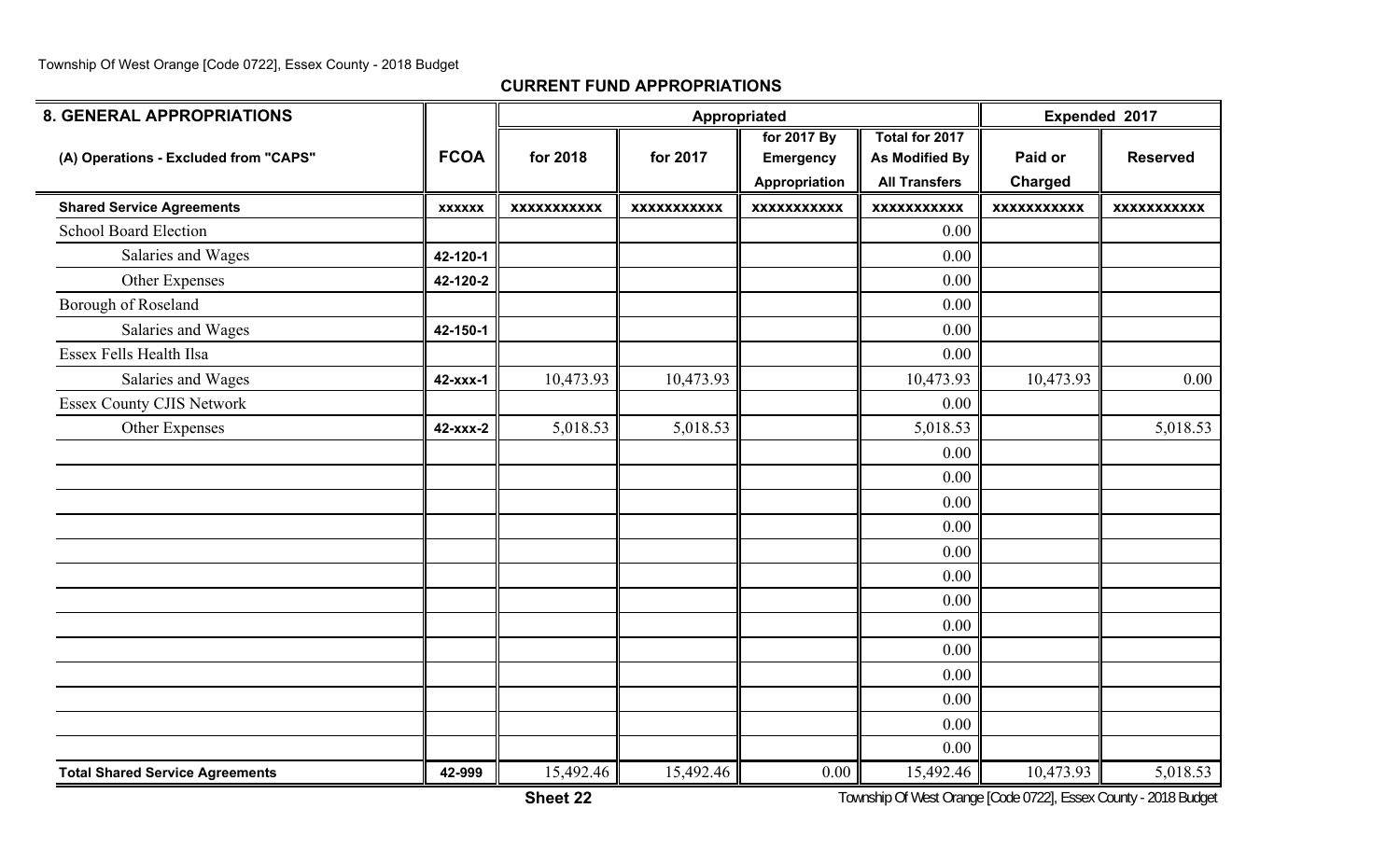| <b>8. GENERAL APPROPRIATIONS</b>                 |               |                    | Appropriated       |                                                  | Expended 2017                                                   |                           |                    |
|--------------------------------------------------|---------------|--------------------|--------------------|--------------------------------------------------|-----------------------------------------------------------------|---------------------------|--------------------|
| (A) Operations - Excluded from "CAPS"            | <b>FCOA</b>   | for 2018           | for 2017           | for 2017 By<br><b>Emergency</b><br>Appropriation | Total for 2017<br><b>As Modified By</b><br><b>All Transfers</b> | Paid or<br><b>Charged</b> | <b>Reserved</b>    |
| <b>Additional Appropriations Offset by</b>       |               |                    |                    |                                                  |                                                                 |                           |                    |
| Revenues (N.J.S. 40A:4-45.3h)                    | <b>XXXXXX</b> | <b>XXXXXXXXXXX</b> | <b>XXXXXXXXXXX</b> | <b>XXXXXXXXXXX</b>                               | <b>XXXXXXXXXXX</b>                                              | <b>XXXXXXXXXXX</b>        | <b>XXXXXXXXXXX</b> |
|                                                  |               |                    |                    |                                                  | $\cdots$                                                        |                           |                    |
|                                                  |               |                    |                    |                                                  | $\cdots$                                                        |                           |                    |
|                                                  |               |                    |                    |                                                  | $\ddotsc$                                                       |                           |                    |
|                                                  |               |                    |                    |                                                  | $\cdots$                                                        |                           |                    |
|                                                  |               |                    |                    |                                                  | $\cdots$                                                        |                           |                    |
|                                                  |               |                    |                    |                                                  | $\cdots$                                                        |                           |                    |
|                                                  |               |                    |                    |                                                  | $\cdots$                                                        |                           |                    |
|                                                  |               |                    |                    |                                                  | $\ldots$                                                        |                           |                    |
|                                                  |               |                    |                    |                                                  | $\cdots$                                                        |                           |                    |
|                                                  |               |                    |                    |                                                  | $\cdots$                                                        |                           |                    |
|                                                  |               |                    |                    |                                                  | $\cdots$                                                        |                           |                    |
|                                                  |               |                    |                    |                                                  | $\cdots$                                                        |                           |                    |
|                                                  |               |                    |                    |                                                  | $\ddots$                                                        |                           |                    |
|                                                  |               |                    |                    |                                                  | $\cdots$                                                        |                           |                    |
|                                                  |               |                    |                    |                                                  | $\cdots$                                                        |                           |                    |
|                                                  |               |                    |                    |                                                  |                                                                 |                           |                    |
|                                                  |               |                    |                    |                                                  | $\cdots$                                                        |                           |                    |
|                                                  |               |                    |                    |                                                  | $\cdots$                                                        |                           |                    |
|                                                  |               |                    |                    |                                                  | $\cdots$                                                        |                           |                    |
|                                                  |               |                    |                    |                                                  | $\cdots$                                                        |                           |                    |
| <b>Total Additional Appropriations Offset by</b> |               |                    |                    |                                                  | $\cdots$                                                        |                           |                    |
| Revenues (N.J.S. 40A:4-45.3h)                    | 34-303        | 0.00               | 0.00               | $0.00\,$                                         | 0.00                                                            | 0.00                      | 0.00               |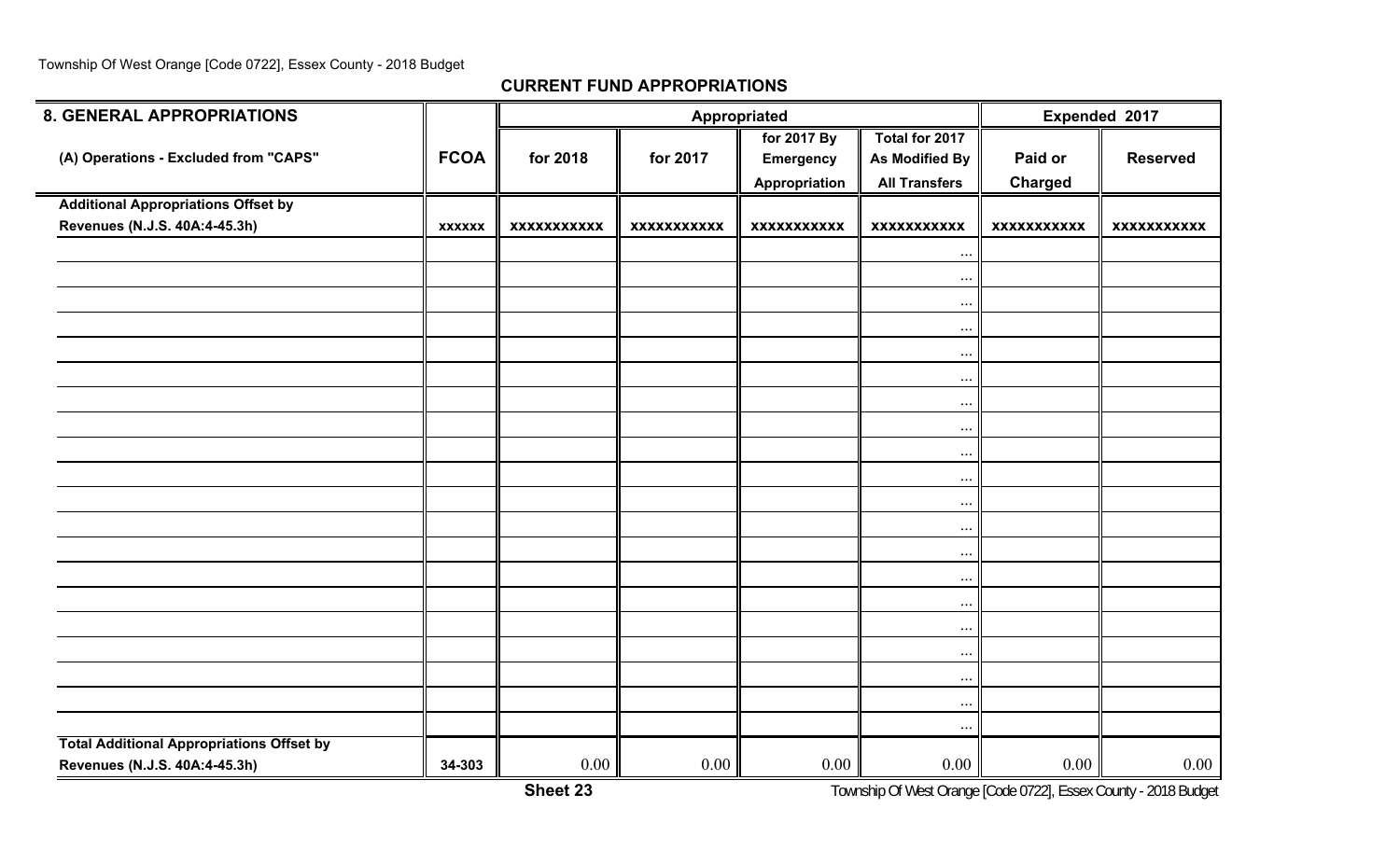**CURRENT FUND APPROPRIATIONS**

| <b>8. GENERAL APPROPRIATIONS</b>                      |                |                    | Appropriated       |                                   | Expended 2017                                 |                    |                    |
|-------------------------------------------------------|----------------|--------------------|--------------------|-----------------------------------|-----------------------------------------------|--------------------|--------------------|
|                                                       | <b>FCOA</b>    | for 2018           | for 2017           | for 2017 By                       | Total for 2017                                | Paid or            | <b>Reserved</b>    |
| (A) Operations - Excluded from "CAPS"                 |                |                    |                    | <b>Emergency</b><br>Appropriation | <b>As Modified By</b><br><b>All Transfers</b> | <b>Charged</b>     |                    |
| <b>Public and Private Programs Offset by Revenues</b> | <b>XXXXX</b>   | <b>XXXXXXXXXXX</b> | <b>XXXXXXXXXXX</b> | <b>XXXXXXXXXXX</b>                | <b>XXXXXXXXXXX</b>                            | <b>XXXXXXXXXXX</b> | <b>XXXXXXXXXXX</b> |
| U zdrive, U Text, U Pay                               | 25-746-1       | 5,500.00           | 5,500.00           |                                   | 5,500.00                                      | 5,500.00           | 0.00               |
| Partners for Health                                   | 27-747-2       | 20,000.00          | 10,000.00          |                                   | 10,000.00                                     | 10,000.00          | 0.00               |
| NJ Dept of Ennvironmental Protection                  |                |                    |                    |                                   |                                               |                    |                    |
| Clean Communities Program App Reserves                | 37-770-2       | 76,506.14          | 90,053.54          |                                   | 90,053.54                                     | 90,053.54          | 0.00               |
| NJ Dept of Solid Waste Administration                 |                |                    |                    |                                   |                                               |                    |                    |
| Recycling Tonnage Grant                               | 37-701-2       | 52,524.21          | 48,705.00          |                                   | 48,705.00                                     | 48,705.00          | 0.00               |
| U.S. Department of Energy                             |                |                    |                    |                                   |                                               |                    |                    |
| Energy Efficiency and Conservation Block              |                |                    |                    |                                   | $\ddots$                                      |                    |                    |
| Grant                                                 | 41-748-2       |                    |                    |                                   | $\cdots$                                      |                    |                    |
| <b>CTTEC Grant</b>                                    | 25-746-1       |                    |                    |                                   |                                               |                    |                    |
| NJACCHO Grant App Res                                 | 27-747-2       | 0.00               | 1,450.00           |                                   | 1,450.00                                      | 1,450.00           | 0.00               |
| Essex County Office on Aging-Title III Older          |                |                    |                    |                                   |                                               |                    |                    |
| Americans Act                                         | 27-709-1       | 16,127.00          | 16,127.00          |                                   | 16,127.00                                     | 16,127.00          | 0.00               |
| Essex County Office on Aging-Title III Older          |                |                    |                    |                                   |                                               |                    |                    |
| Americans Act Match                                   | $27 - XXX - 2$ | 164.00             | 164.00             |                                   | 164.00                                        | 164.00             | 0.00               |
| West Orange Municipal Alliance                        | 27-703-2       | 59,800.00          | 59,202.00          |                                   | 59,202.00                                     | 59,202.00          | 0.00               |
| <b>Essex County Open Space Grant</b>                  | 41-704-1       |                    |                    |                                   |                                               |                    |                    |
| <b>Historical Preservation Grant</b>                  | $21 - XXX - 2$ | 0.00               | 15,000.00          |                                   | 15,000.00                                     | 15,000.00          | 0.00               |
| <b>SAFER Grant App Rers</b>                           | 25-739-1       |                    |                    |                                   |                                               |                    |                    |
| West Orange Municipal Alliance Match                  | 27-703-2       | 14,950.00          | 14,950.00          |                                   | 14,950.00                                     | 14,950.00          | 0.00               |
| Hazardous Discharge Grant App Res                     | 26-708-2       | 865,525.00         | 77,238.00          |                                   | 77,238.00                                     | 77,238.00          | 0.00               |
| <b>ANJAC Grant</b>                                    | 21-739-2       |                    |                    |                                   |                                               |                    |                    |
| County of Essex-Delinquency Prevention Grant          | 25-743-2       |                    | 18,563.00          |                                   | 18,563.00                                     | 18,563.00          | 0.00               |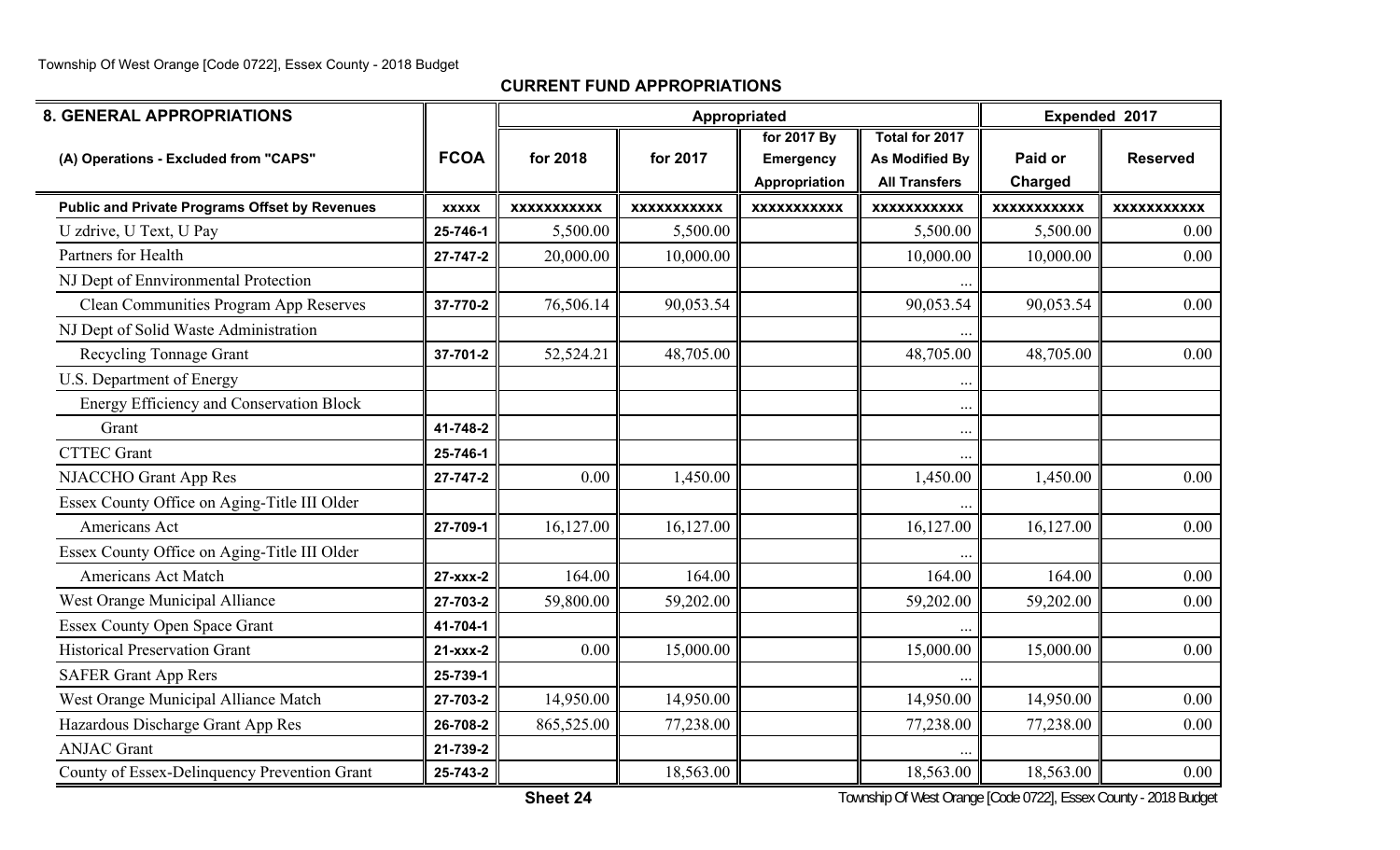**CURRENT FUND APPROPRIATIONS**

| <b>8. GENERAL APPROPRIATIONS</b>                                     |                |                    | Appropriated       |                                                  |                                                          | Expended 2017      |                    |
|----------------------------------------------------------------------|----------------|--------------------|--------------------|--------------------------------------------------|----------------------------------------------------------|--------------------|--------------------|
| (A) Operations - Excluded from "CAPS" (continued)                    | <b>FCOA</b>    | for 2018           | for 2017           | for 2017 By<br><b>Emergency</b><br>Appropriation | Total for 2017<br>As Modified By<br><b>All Transfers</b> | Paid or<br>Charged | <b>Reserved</b>    |
| <b>Public and Private Programs Offset</b><br>by Revenues (continued) | <b>XXXXXX</b>  | <b>XXXXXXXXXXX</b> | <b>XXXXXXXXXXX</b> | <b>XXXXXXXXXXX</b>                               | <b>XXXXXXXXXXX</b>                                       | <b>XXXXXXXXXXX</b> | <b>XXXXXXXXXXX</b> |
| Drunk Driving Enforcement Fund                                       | 25-xxx-2       | 16,390.00          | 18,667.28          |                                                  | 18,667.28                                                | 18,667.28          | $0.00\,$           |
| <b>NJPN</b> Grant                                                    | $21 - XXX - 2$ | 46,824.15          |                    |                                                  |                                                          |                    |                    |
| Click-It-Or-Ticket                                                   | 25-xxx-2       | 5,500.00           | 5,500.00           |                                                  | 5,500.00                                                 | 5,500.00           | 0.00               |
| Body Armor Replacement Fund                                          | 25-xxx-2       |                    | 8,279.27           |                                                  | 8,279.27                                                 | 8,279.27           | 0.00               |
| Body Armor Replacement Fund Approp Reserves                          | 25-xxx-2       |                    |                    |                                                  | $\ddot{\phantom{a}}$                                     |                    |                    |
| <b>COPS Hiring Grant</b>                                             | 25-xxx-2       | 500,000.00         |                    |                                                  | $\cdots$                                                 |                    |                    |
| <b>Community Stewartship</b>                                         | 25-xxx-1       | 30,000.00          |                    |                                                  | $\cdots$                                                 |                    |                    |
| <b>Property Acquisition-Parking Garage</b>                           | 41-727-2       |                    |                    |                                                  | $\cdots$                                                 |                    |                    |
| NJ ROID Grant                                                        | 25-xxx-2       | 8,720.00           |                    |                                                  | $\ddotsc$                                                |                    |                    |
| NJHOA-H1N1 Corrective Action                                         | 41-716-2       |                    |                    |                                                  | $\cdots$                                                 |                    |                    |
| NJDHSS-Influenza H1N1 Virus                                          | 41-742-2       |                    |                    |                                                  | $\ddotsc$                                                |                    |                    |
| NJ Dept. of Law and Public Safety                                    |                |                    |                    |                                                  | $\cdots$                                                 |                    |                    |
| Pedestrain Safety Enforcement                                        | 41-717-1       | 15,000.00          |                    |                                                  | $\cdots$                                                 |                    |                    |
| County of Essex-Arts Council                                         | 25-xxx-2       | 2,000.00           |                    |                                                  | $\ddotsc$                                                |                    |                    |
| <b>Bullet Proof Vest Program Grant</b>                               | 25-xxx-2       |                    | 4,400.00           |                                                  | 4,400.00                                                 | 4,400.00           | 0.00               |
| <b>Total Public and Private Programs Offset</b><br>by Revenue        | 40-999         | 1,735,530.50       | 393,799.09         | 0.00                                             | 393,799.09                                               | 393,799.09         | 0.00               |
| <b>Total Operations - Excluded from "CAPS"</b>                       | 34-305         | 7,258,787.96       | 5,653,240.55       | 0.00                                             | 5,653,240.55                                             | 5,635,222.02       | 18,018.53          |
| Detail:                                                              |                |                    |                    |                                                  |                                                          |                    |                    |
| <b>Salaries &amp; Wages</b>                                          | 34-305-1       | 69,154.93          | 56,432.21          | 0.00                                             | 56,432.21                                                | 56,432.21          | 0.00               |
| <b>Other Expenses</b>                                                | 34-305-2       | 7,189,633.03       | 5,596,808.34       | 0.00                                             | 5,596,808.34                                             | 5,578,789.81       | 18,018.53          |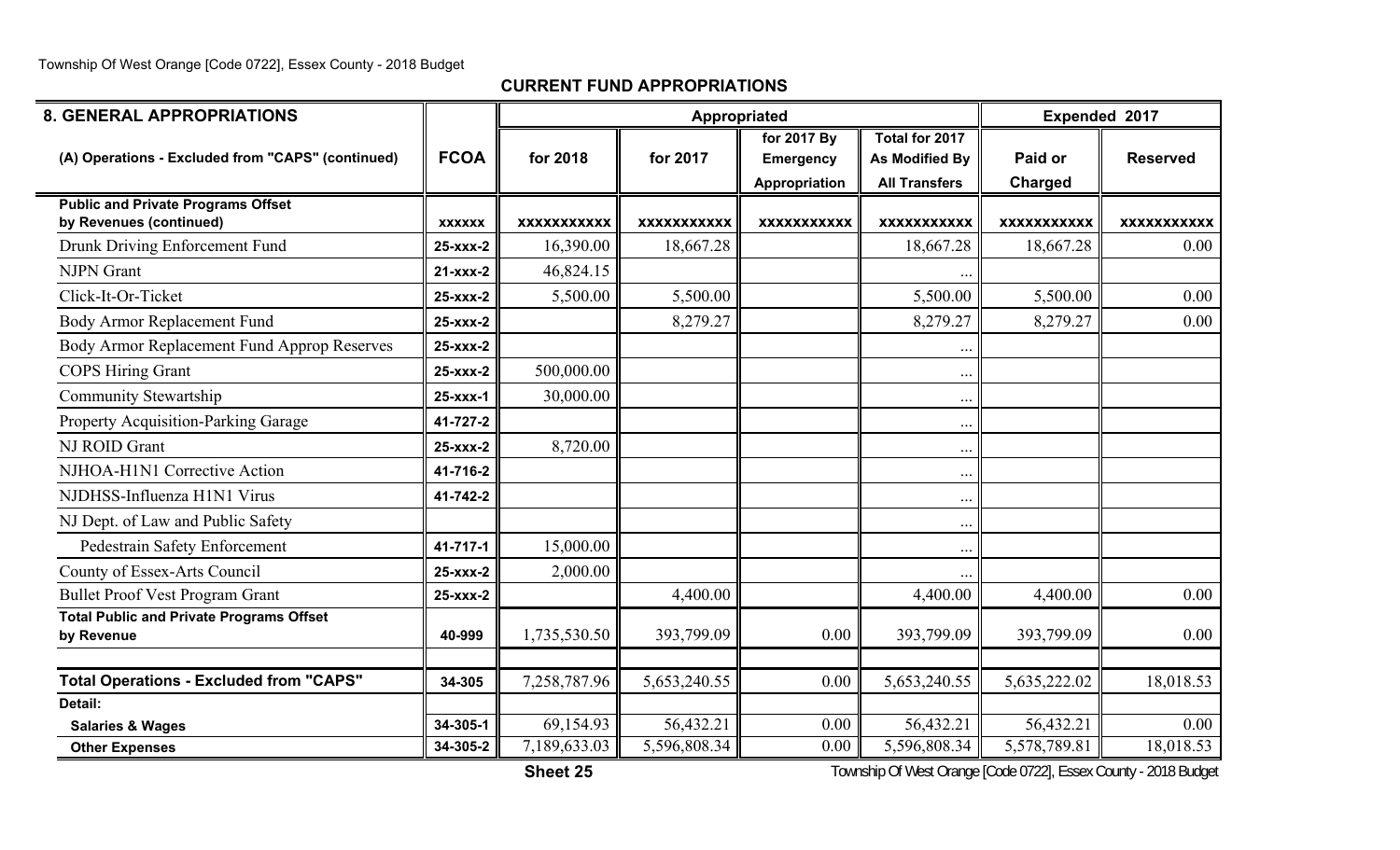| <b>8. GENERAL APPROPRIATIONS</b>                |             |            |            | Appropriated                                     |                                                          |                           | Expended 2017   |
|-------------------------------------------------|-------------|------------|------------|--------------------------------------------------|----------------------------------------------------------|---------------------------|-----------------|
| (C) Capital Improvements - Excluded from "CAPS" | <b>FCOA</b> | for 2018   | for 2017   | for 2017 By<br><b>Emergency</b><br>Appropriation | Total for 2017<br>As Modified By<br><b>All Transfers</b> | Paid or<br><b>Charged</b> | <b>Reserved</b> |
| <b>Down Payments on Improvements</b>            | 44-902      |            |            |                                                  | $\ldots$                                                 |                           | $\cdots$        |
| <b>Capital Improvement Fund</b>                 | 44-901      | 500,000.00 | 500,000.00 | <b>XXXXXXXXXX</b>                                | 500,000.00                                               | 500,000.00                | $\cdots$        |
|                                                 |             |            |            |                                                  | $\cdots$                                                 |                           | $\cdots$        |
|                                                 |             |            |            |                                                  | $\cdots$                                                 |                           | $\cdots$        |
|                                                 |             |            |            |                                                  | $\ldots$                                                 |                           | $\cdots$        |
|                                                 |             |            |            |                                                  | $\ldots$                                                 |                           | $\ldots$        |
|                                                 |             |            |            |                                                  | $\cdots$                                                 |                           | $\cdots$        |
|                                                 |             |            |            |                                                  | $\ldots$                                                 |                           | $\cdots$        |
|                                                 |             |            |            |                                                  | $\cdots$                                                 |                           | $\cdots$        |
|                                                 |             |            |            |                                                  | $\ldots$                                                 |                           | $\ldots$        |
|                                                 |             |            |            |                                                  | $\ldots$                                                 |                           | $\cdots$        |
|                                                 |             |            |            |                                                  | $\ldots$                                                 |                           | $\cdots$        |
|                                                 |             |            |            |                                                  | $\ldots$                                                 |                           | $\cdots$        |
|                                                 |             |            |            |                                                  | $\ldots$                                                 |                           | $\ldots$        |
|                                                 |             |            |            |                                                  | $\ldots$                                                 |                           | $\cdots$        |
|                                                 |             |            |            |                                                  | $\ldots$                                                 |                           | $\ldots$        |
|                                                 |             |            |            |                                                  | $\ldots$                                                 |                           | $\cdots$        |
|                                                 |             |            |            |                                                  | $\ldots$                                                 |                           | $\cdots$        |
|                                                 |             |            |            |                                                  | $\ldots$                                                 |                           | $\cdots$        |
|                                                 |             |            |            |                                                  | $\ldots$                                                 |                           | $\cdots$        |
|                                                 |             |            |            |                                                  | $\ldots$                                                 |                           | $\cdots$        |
|                                                 |             |            |            |                                                  | $\cdots$                                                 |                           | $\cdots$        |
|                                                 |             |            |            |                                                  | $\cdots$                                                 |                           | $\cdots$        |
|                                                 |             |            |            |                                                  | $\cdots$                                                 |                           | $\cdots$        |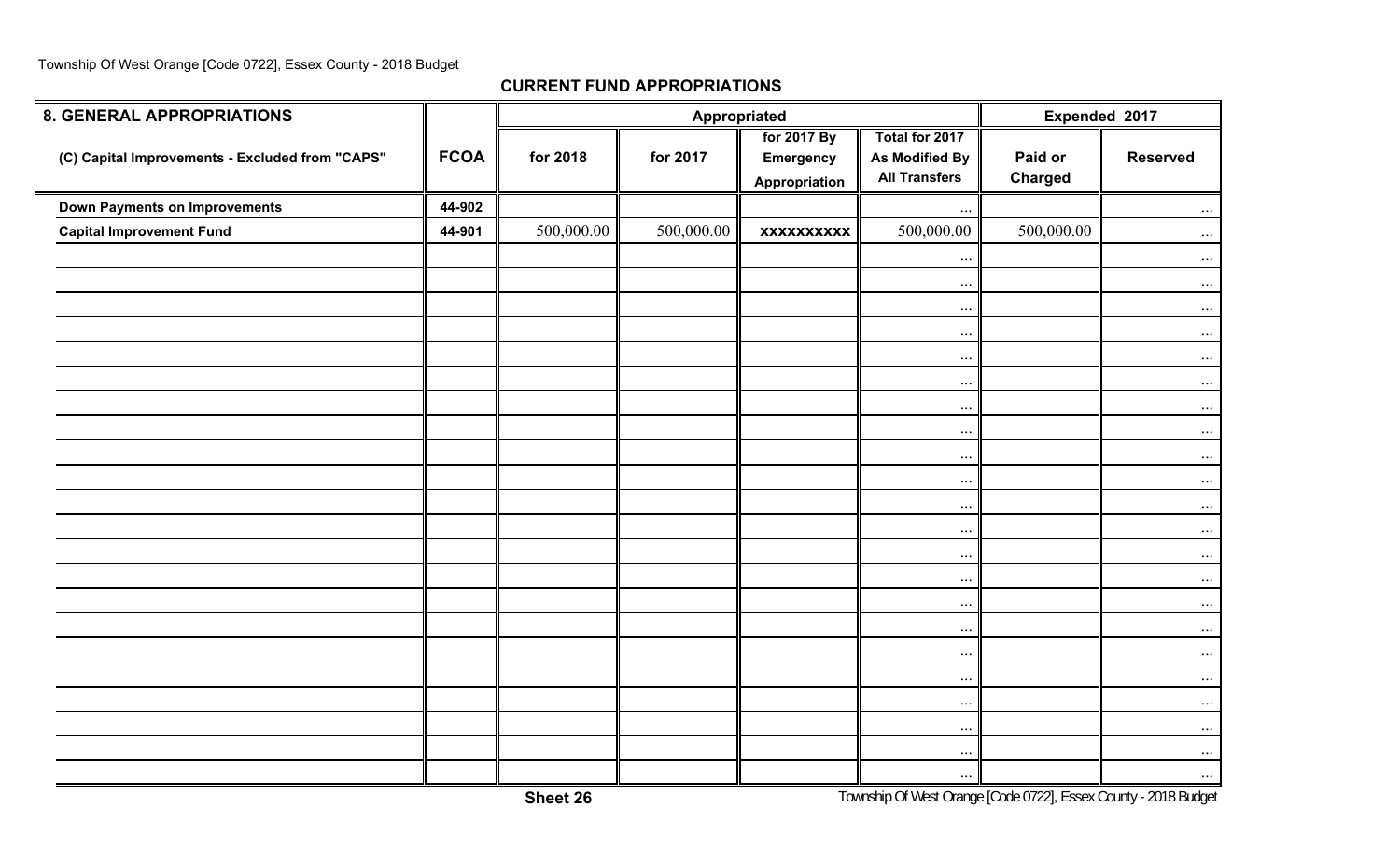| <b>8. GENERAL APPROPRIATIONS</b>                       |               |                    |                    | Appropriated             |                                  | Expended 2017      |                    |  |
|--------------------------------------------------------|---------------|--------------------|--------------------|--------------------------|----------------------------------|--------------------|--------------------|--|
| (C) Capital Improvements - Excluded from "CAPS"        | <b>FCOA</b>   | for 2018           | for 2017           | for 2017 By<br>Emergency | Total for 2017<br>As Modified By | Paid or            | <b>Reserved</b>    |  |
|                                                        |               |                    |                    | Appropriation            | <b>All Transfers</b>             | <b>Charged</b>     |                    |  |
|                                                        |               |                    |                    |                          | $\ldots$                         |                    |                    |  |
|                                                        |               |                    |                    |                          | $\ldots$                         |                    |                    |  |
|                                                        |               |                    |                    |                          | $\cdots$                         |                    |                    |  |
|                                                        |               |                    |                    |                          | $\cdots$                         |                    |                    |  |
| <b>Public and Private Programs Offset by Revenues:</b> | <b>XXXXXX</b> | <b>XXXXXXXXXXX</b> | <b>XXXXXXXXXXX</b> | <b>XXXXXXXXXXX</b>       | $\ldots$<br><b>XXXXXXXXXXX</b>   | <b>XXXXXXXXXXX</b> | <b>XXXXXXXXXXX</b> |  |
| New Jersey DOT Trust Fund Authority Act                | 41-865        |                    |                    |                          |                                  |                    |                    |  |
| Belle Terre Road and Roosevelt Ave.                    |               |                    |                    |                          | $\ldots$                         |                    |                    |  |
| NJDOT - Misc Streets                                   | 44-865        |                    |                    |                          | $\cdots$                         |                    |                    |  |
|                                                        |               |                    |                    |                          | $\ldots$<br>$\cdots$             |                    |                    |  |
|                                                        |               |                    |                    |                          | $\cdots$                         |                    |                    |  |
|                                                        |               |                    |                    |                          | $\cdots$                         |                    |                    |  |
|                                                        |               |                    |                    |                          | $\ldots$                         |                    |                    |  |
|                                                        |               |                    |                    |                          | $\cdots$                         |                    |                    |  |
|                                                        |               |                    |                    |                          | $\ldots$                         |                    |                    |  |
|                                                        |               |                    |                    |                          | $\cdots$                         |                    |                    |  |
|                                                        |               |                    |                    |                          | $\cdots$                         |                    |                    |  |
|                                                        |               |                    |                    |                          | $\cdots$                         |                    |                    |  |
|                                                        |               |                    |                    |                          | $\cdots$                         |                    |                    |  |
|                                                        |               |                    |                    |                          | $\ldots$                         |                    |                    |  |
|                                                        |               |                    |                    |                          | $\cdots$                         |                    |                    |  |
|                                                        |               |                    |                    |                          | $\ldots$                         |                    |                    |  |
|                                                        |               |                    |                    |                          | $\cdots$                         |                    |                    |  |
| Total Capital Improvements - Excluded from "CAPS"      | 44-999        | 500,000.00         | 500,000.00         | 0.00                     | 500,000.00                       | 500,000.00         | $0.00\,$           |  |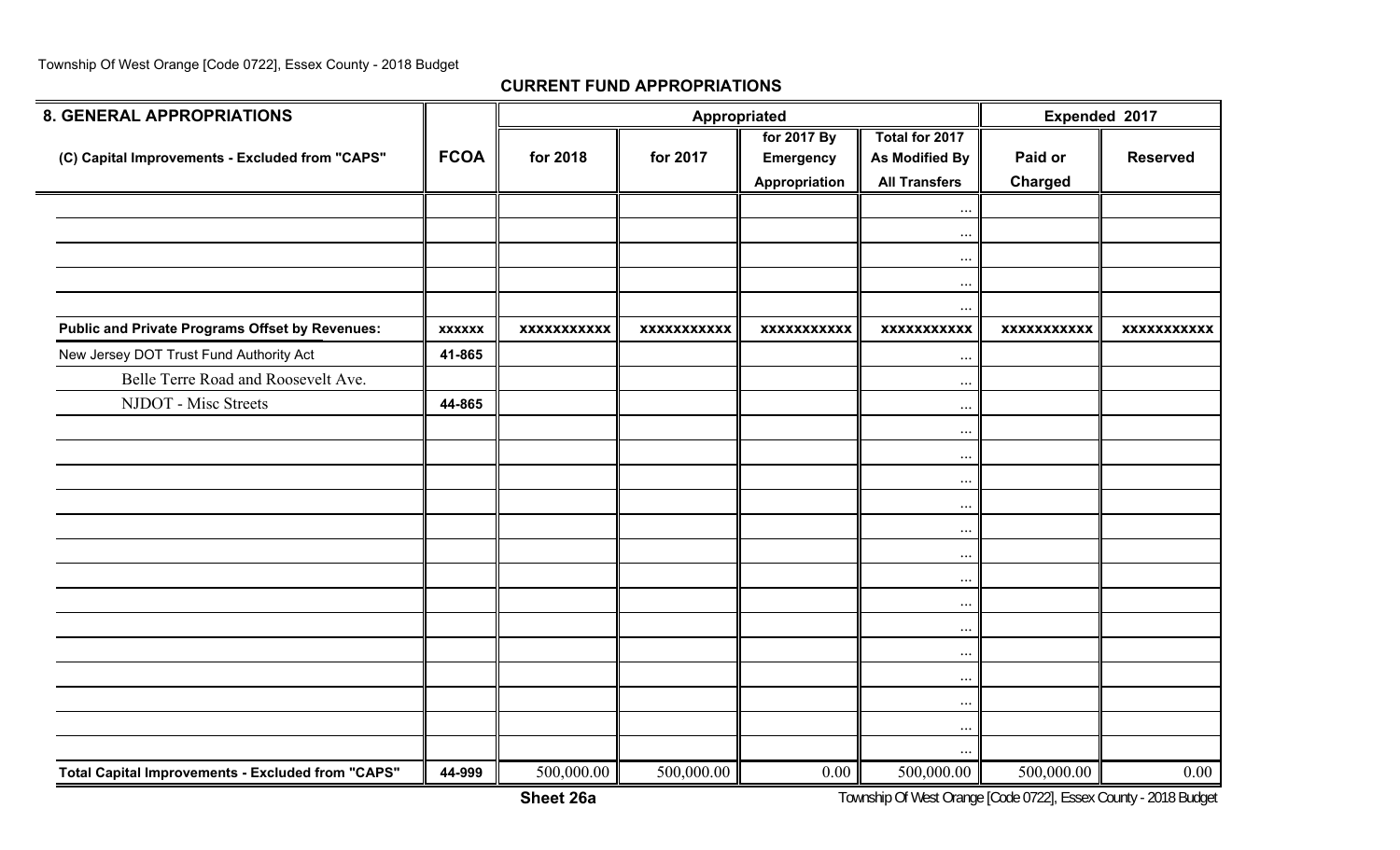| <b>8. GENERAL APPROPRIATIONS</b>                           |               |                    | Appropriated       |                    |                       | Expended 2017      |                    |
|------------------------------------------------------------|---------------|--------------------|--------------------|--------------------|-----------------------|--------------------|--------------------|
|                                                            |               |                    |                    | for 2017 By        | <b>Total for 2017</b> |                    |                    |
| (D) Municipal Debt Service - Excluded from "CAPS"          | <b>FCOA</b>   | for 2018           | for 2017           | <b>Emergency</b>   | <b>As Modified By</b> | Paid or            | <b>Reserved</b>    |
|                                                            |               |                    |                    | Appropriation      | <b>All Transfers</b>  | Charged            |                    |
| Payment of Bond Principal                                  | 45-920        | 3,885,000.00       | 4,140,000.00       |                    | 4,140,000.00          | 4,140,000.00       | <b>XXXXXXXXXXX</b> |
| Payment of Bond Antic. Notes and Capital Notes             | 45-925        | 1,563,567.00       | 1,599,068.00       |                    | 1,599,068.00          | 1,599,068.00       | <b>XXXXXXXXXXX</b> |
| Interest on Bonds                                          | 45-930        | 1,088,711.25       | 1,026,150.19       |                    | 1,026,150.19          | 1,022,246.63       | <b>XXXXXXXXXXX</b> |
| Interest on Notes                                          | 45-935        | 438,523.85         | 360,019.41         |                    | 360,019.41            | 326,827.20         | <b>XXXXXXXXXXX</b> |
| <b>Green Trust Loan Program:</b>                           | <b>XXXXXX</b> | <b>XXXXXXXXXXX</b> | <b>XXXXXXXXXXX</b> | <b>XXXXXXXXXXX</b> | <b>XXXXXXXXXXX</b>    | <b>XXXXXXXXXXX</b> | <b>XXXXXXXXXXX</b> |
| Loan Repayments for Principal and Interest                 | 45-940        |                    |                    |                    | $\cdot$ .             |                    | <b>XXXXXXXXXXX</b> |
|                                                            |               |                    |                    |                    | $\ddotsc$             |                    | <b>XXXXXXXXXXX</b> |
| NJ Environmental Infrastructure Trust and Fund Loans       |               |                    |                    |                    |                       |                    | <b>XXXXXXXXXXX</b> |
| Principal                                                  | 45-945        | 302,030.36         | 308,544.46         |                    | 308,544.46            | 232,157.92         | <b>XXXXXXXXXXX</b> |
| Interest                                                   | 45-950        | 61,145.26          | 76,672.76          |                    | 76,672.76             | 30,816.73          | <b>XXXXXXXXXXX</b> |
|                                                            |               |                    |                    |                    |                       |                    | <b>XXXXXXXXXXX</b> |
|                                                            |               |                    |                    |                    | $\cdots$              |                    | <b>XXXXXXXXXXX</b> |
|                                                            |               |                    |                    |                    | $\ddotsc$             |                    | <b>XXXXXXXXXXX</b> |
|                                                            |               |                    |                    |                    | $\ddot{\phantom{0}}$  |                    | <b>XXXXXXXXXXX</b> |
|                                                            |               |                    |                    |                    | $\cdots$              |                    | <b>XXXXXXXXXXX</b> |
|                                                            |               |                    |                    |                    | $\ddotsc$             |                    | <b>XXXXXXXXXXX</b> |
|                                                            |               |                    |                    |                    | $\ddotsc$             |                    | <b>XXXXXXXXXXX</b> |
| Capital Lease Obligations Approved Prior to 7/1/2007       |               |                    |                    |                    | $\cdots$              |                    | <b>XXXXXXXXXXX</b> |
| Principal                                                  | 45-941        |                    |                    |                    | $\ddotsc$             |                    | <b>XXXXXXXXXXX</b> |
| Interest                                                   | 45-941        |                    |                    |                    | $\cdots$              |                    | <b>XXXXXXXXXXX</b> |
| Capital Lease Obligations Approved After 7/1/2007          |               |                    |                    |                    | $\ddotsc$             |                    | <b>XXXXXXXXXXX</b> |
| Principal                                                  | 45-941        |                    |                    |                    | $\cdots$              |                    | <b>XXXXXXXXXXX</b> |
| Interest                                                   | 45-941        |                    |                    |                    |                       |                    | <b>XXXXXXXXXXX</b> |
| <b>Total Municipal Debt Service - Excluded from "CAPS"</b> | 45-999        | 7,338,977.72       | 7,510,454.82       | 0.00               | 7,510,454.82          | 7,351,116.48       | <b>XXXXXXXXXXX</b> |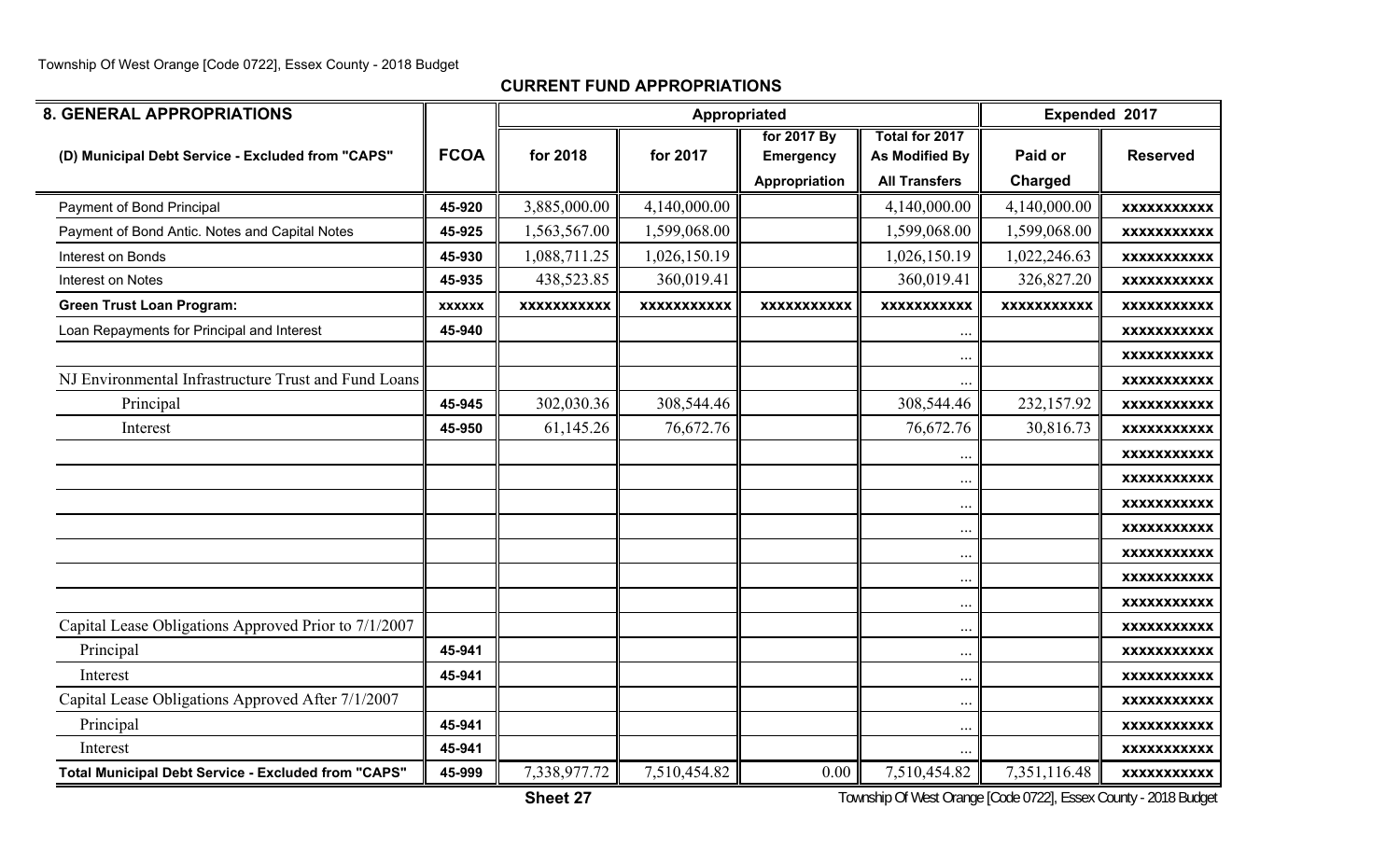**CURRENT FUND APPROPRIATIONS**

| <b>8. GENERAL APPROPRIATIONS</b>                                                               |              |                    |                    | Appropriated       |                      | Expended 2017      |                    |
|------------------------------------------------------------------------------------------------|--------------|--------------------|--------------------|--------------------|----------------------|--------------------|--------------------|
|                                                                                                |              |                    |                    | for 2017 By        | Total for 2017       |                    |                    |
| (E) Deferred Charges - Municipal -                                                             | <b>FCOA</b>  | for 2018           | for 2017           | <b>Emergency</b>   | As Modified By       | Paid or            | <b>Reserved</b>    |
| <b>Excluded from "CAPS"</b>                                                                    |              |                    |                    | Appropriation      | <b>All Transfers</b> | Charged            |                    |
| (1) DEFERRED CHARGES:                                                                          | <b>XXXXX</b> | <b>XXXXXXXXXXX</b> | <b>XXXXXXXXXXX</b> | <b>XXXXXXXXXXX</b> | <b>XXXXXXXXXXX</b>   | <b>XXXXXXXXXXX</b> | <b>XXXXXXXXXXX</b> |
| <b>Emergency Authorizations</b>                                                                | 46-870       |                    |                    | <b>XXXXXXXXXXX</b> | $\ddotsc$            |                    | <b>XXXXXXXXXXX</b> |
| <b>Special Emergency Authorizations-</b>                                                       |              |                    |                    |                    |                      |                    |                    |
| 5 Years (N.J.S. 40A:4-55)                                                                      | 46-875       |                    |                    | <b>XXXXXXXXXXX</b> |                      |                    | <b>XXXXXXXXXXX</b> |
| <b>Special Emergency Authorizations-</b><br>3 Years (N.J.S. 40A:4-55.1 & 40A:4-55.13)          | 46-871       |                    |                    | <b>XXXXXXXXXXX</b> | $\ddotsc$            |                    | <b>XXXXXXXXXXX</b> |
| Deferred Charges to Future Taxation-Unfunded                                                   |              |                    |                    | <b>XXXXXXXXXXX</b> | $\cdots$             |                    | <b>XXXXXXXXXXX</b> |
| ORD#2322-11 Severnce Liabilities                                                               | 46-880-2     |                    |                    | <b>XXXXXXXXXXX</b> | $\ddotsc$            |                    | <b>XXXXXXXXXXX</b> |
| 2015 Library Down Payment                                                                      | 46-xxx-2     |                    |                    | <b>XXXXXXXXXXX</b> | $\cdots$             |                    | XXXXXXXXXXX        |
| 2013 Severance Liabilities                                                                     | 46-xxx-2     | 240,000.00         | 240,000.00         | <b>XXXXXXXXXXX</b> | 240,000.00           | 240,000.00         | <b>XXXXXXXXXXX</b> |
| 2016 Severance Liabilities                                                                     | 46-xxx-2     | 120,000.00         | 120,000.00         | <b>XXXXXXXXXXX</b> | 120,000.00           | 120,000.00         | <b>XXXXXXXXXXX</b> |
| 2014 Severance Liabilities                                                                     | 46-xxx-2     | 131,693.00         | 131,693.00         | <b>XXXXXXXXXXX</b> | 131,693.00           | 131,693.00         | <b>XXXXXXXXXXX</b> |
| 2015 Severance Liabilities                                                                     | 46-xxx-2     | 160,000.00         | 160,000.00         | <b>XXXXXXXXXXX</b> | 160,000.00           | 160,000.00         | <b>XXXXXXXXXXX</b> |
| 2017 Severance Liabilities                                                                     | 46-xxx-2     | 240,000.00         |                    | <b>XXXXXXXXXXX</b> | $\ddotsc$            |                    | <b>XXXXXXXXXXX</b> |
|                                                                                                |              |                    |                    | <b>XXXXXXXXXXX</b> | $\ddotsc$            |                    | XXXXXXXXXXX        |
|                                                                                                |              |                    |                    | <b>XXXXXXXXXXX</b> | $\ddotsc$            |                    | XXXXXXXXXXX        |
| <b>Total Deferred Charges - Municipal -</b>                                                    |              |                    |                    |                    |                      |                    |                    |
| <b>Excluded from "CAPS"</b>                                                                    | 46-999       | 891,693.00         | 651,693.00         | <b>XXXXXXXXXXX</b> | 651,693.00           | 651,693.00         | <b>XXXXXXXXXXX</b> |
| (F) Judgements (N.J.S. 40A:4-45.3cc)                                                           | 37-480       |                    |                    |                    | 0.00                 |                    | <b>XXXXXXXXXXX</b> |
| (N) Transferred to Board of Education for Use of<br>Local Schools (N.J.S.A. 40:48-17.1 & 17.3) | 29-405       |                    |                    | <b>XXXXXXXXXXX</b> | 0.00                 |                    | <b>XXXXXXXXXXX</b> |
|                                                                                                |              |                    |                    | <b>XXXXXXXXXXX</b> |                      |                    | <b>XXXXXXXXXXX</b> |
| (G) With Prior Consent of Local Finance Board:<br><b>Cash Deficit of Preceeding Year</b>       | 46-885       |                    |                    | <b>XXXXXXXXXXX</b> | 0.00                 |                    | <b>XXXXXXXXXXX</b> |
|                                                                                                |              |                    |                    | <b>XXXXXXXXXXX</b> |                      |                    | XXXXXXXXXXX        |
| (H-2) Total General Appropriations for Municipal                                               |              |                    |                    |                    |                      |                    |                    |
| <b>Purposes Excluded from "CAPS"</b>                                                           | 34-309       | 15,989,458.68      | 14,315,388.37      | 0.00               | 14,315,388.37        | 14,138,031.50      | 18,018.53          |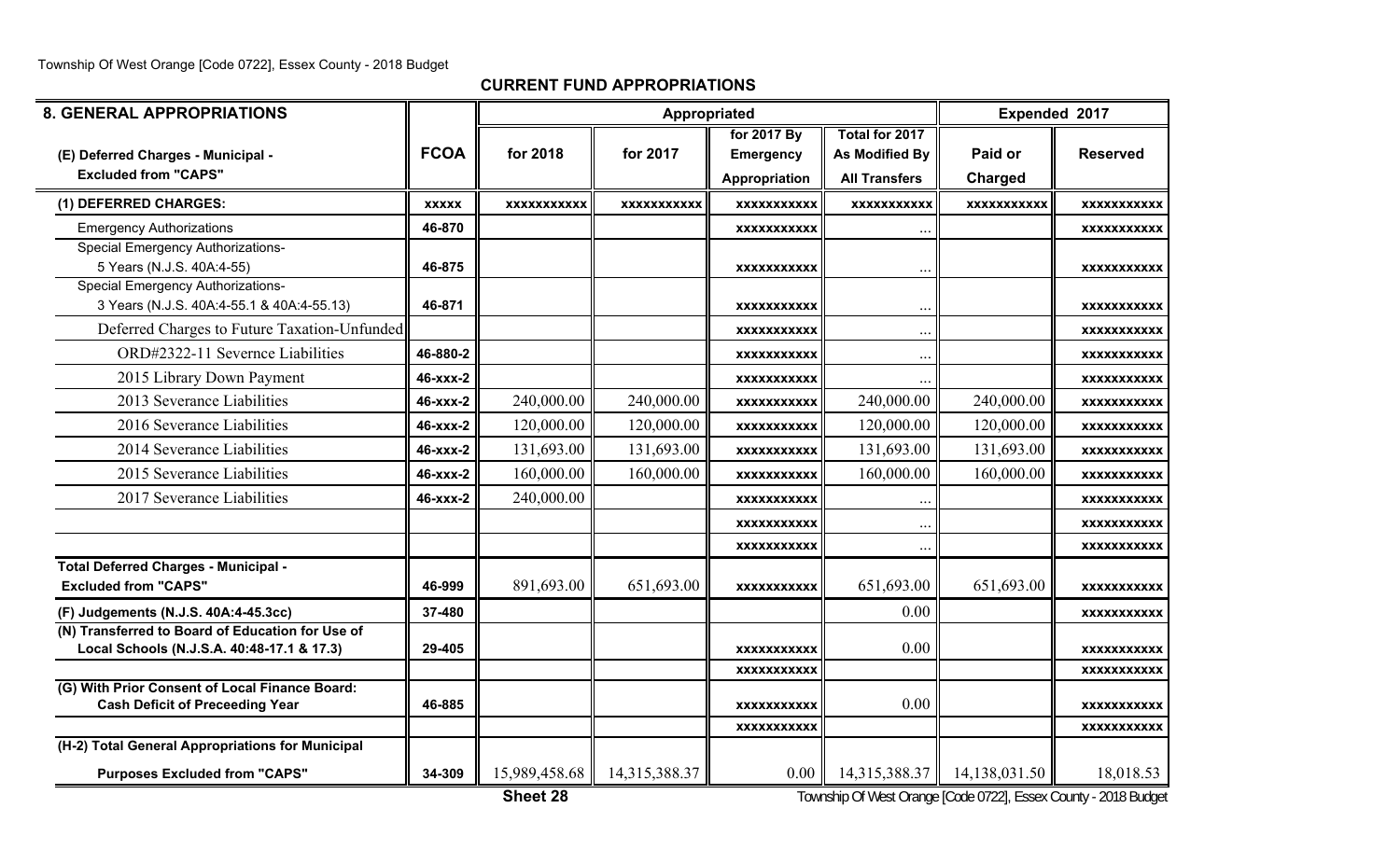**CURRENT FUND APPROPRIATIONS**

| <b>8. GENERAL APPROPRIATIONS</b>                                                              |               |               |                    | Appropriated       |                      |                    | Expended 2017      |
|-----------------------------------------------------------------------------------------------|---------------|---------------|--------------------|--------------------|----------------------|--------------------|--------------------|
|                                                                                               |               |               |                    | for 2017 By        | Total for 2017       |                    |                    |
|                                                                                               | <b>FCOA</b>   | for 2018      | for 2017           | <b>Emergency</b>   | As Modified By       | Paid or            | <b>Reserved</b>    |
|                                                                                               |               |               |                    | Appropriation      | <b>All Transfers</b> | Charged            |                    |
| For Local District School Purposes -                                                          |               |               |                    |                    |                      |                    |                    |
| <b>Excluded from "CAPS"</b>                                                                   | <b>XXXXXX</b> | XXXXXXXX.XX   | <b>XXXXXXXX.XX</b> | XXXXXXXX.XX        | <b>XXXXXXXX.XX</b>   | <b>XXXXXXXX.XX</b> | XXXXXXXX.XX        |
| (I) Type 1 District School Debt Service                                                       | <b>XXXXXX</b> | XXXXXXXX.XX   | XXXXXXXX.XX        | XXXXXXXX.XX        | XXXXXXXX.XX          | XXXXXXXX.XX        | XXXXXXXX.XX        |
| Payment of Bond Principal                                                                     | 48-920        |               |                    |                    | $\ddotsc$            |                    | XXXXXXXX.XX        |
| Payment of Bond Anticipation Notes                                                            | 48-925        |               |                    |                    | $\ddotsc$            |                    | XXXXXXXX.XX        |
| Interest on Bonds                                                                             | 48-930        |               |                    |                    | $\ddotsc$            |                    | XXXXXXXX.XX        |
| Interest on Notes                                                                             | 48-935        |               |                    |                    | $\ddotsc$            |                    | XXXXXXXX.XX        |
|                                                                                               |               |               |                    |                    | $\ddotsc$            |                    | XXXXXXXX.XX        |
|                                                                                               |               |               |                    |                    | $\ddotsc$            |                    | XXXXXXXX.XX        |
| <b>Total of Type 1 District School Debt Service</b>                                           |               |               |                    |                    |                      |                    |                    |
| - Excluded from "CAPS"                                                                        | 48-999        | 0.00          | 0.00               | 0.00               | 0.00                 | 0.00               | XXXXXXXX.XX        |
| (J) Deferred Charges and Statutory Expenditures -                                             |               |               |                    |                    |                      |                    |                    |
| <b>Local School - Excluded from "CAPS"</b>                                                    | <b>XXXXXX</b> | XXXXXXXX.XX   | <b>XXXXXXXX.XX</b> | XXXXXXXX.XX        | <b>XXXXXXXX.XX</b>   | XXXXXXXX.XX        | XXXXXXXX.XX        |
| <b>Emergency Authorizations - Schools</b>                                                     | 29-406        |               |                    | XXXXXXXX.XX        | 0.00                 |                    | XXXXXXXX.XX        |
| Capital Project for Land, Building or Equipment                                               |               |               |                    |                    |                      |                    |                    |
| N.J.S. 18A:22-20                                                                              | 29-407        |               |                    |                    | 0.00                 |                    | XXXXXXXX.XX        |
| Total of Deferred Charges and Statutory Expen-<br>ditures-Local School - Excluded from "CAPS" | 29-409        | 0.00          | 0.00               | 0.00               | 0.00                 | 0.00               | <b>XXXXXXXX.XX</b> |
| (K) Total Municipal Appropriations for Local District School                                  |               |               |                    |                    |                      |                    |                    |
| Purposes {Item (I) and (J)} - Excluded from "CAPS"                                            | 29-410        | 0.00          | 0.00               | 0.00               | 0.00                 | 0.00               | XXXXXXXX.XX        |
| (O) Total General Appropriations - Excluded from<br>"CAPS"                                    | 34-399        | 15,989,458.68 | 14,315,388.37      | 0.00               | 14,315,388.37        | 14,138,031.50      | 18,018.53          |
|                                                                                               |               |               |                    |                    |                      |                    |                    |
| (L) Subtotal General Appropriations<br>${Items (H-1) and (O)}$                                | 34-400        | 79,889,749.00 | 76,820,262.18      | 1,200,000.00       | 78,020,262.18        | 76,597,478.03      | 1,263,445.81       |
| (M) Reserve for Uncollected Taxes                                                             | 50-899        | 3,320,000.00  | 2,887,057.99       | <b>XXXXXXXX.XX</b> | 2,887,057.99         | 2,887,057.99       | XXXXXXXX.XX        |
| 9. Total General Appropriations                                                               | 34-499        | 83,209,749.00 | 79,707,320.17      | 1,200,000.00       | 80,907,320.17        | 79,484,536.02      | 1,263,445.81       |

**Sheet 29**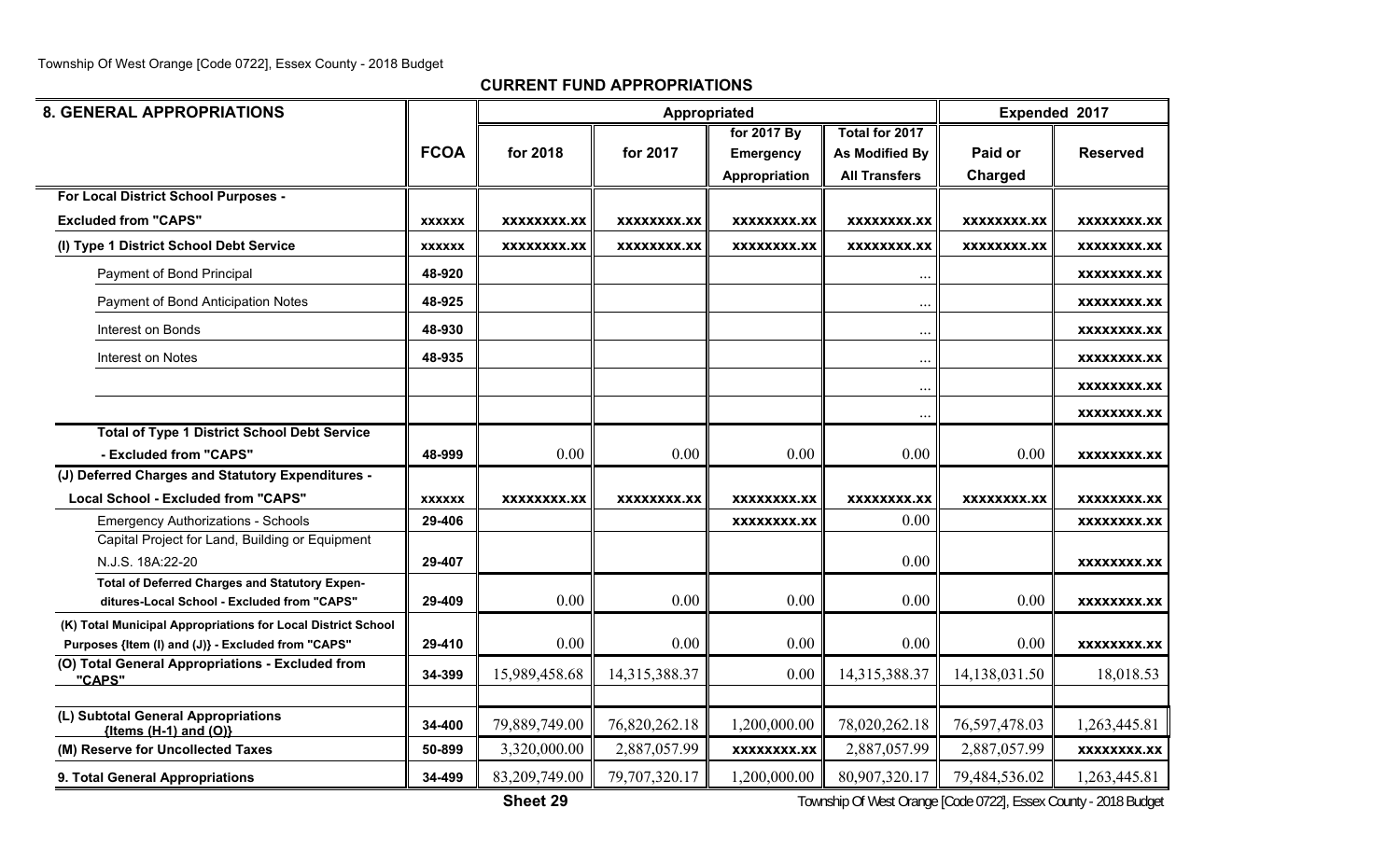**CURRENT FUND APPROPRIATIONS**

| <b>8. GENERAL APPROPRIATIONS</b>                      |               |                   |                   | Appropriated                                            |                                                          | Expended 2017             |                   |
|-------------------------------------------------------|---------------|-------------------|-------------------|---------------------------------------------------------|----------------------------------------------------------|---------------------------|-------------------|
| <b>Summary of Appropriations</b>                      | <b>FCOA</b>   | for 2018          | for 2017          | for 2017 By<br><b>Emergency</b><br><b>Appropriation</b> | Total for 2017<br>As Modified By<br><b>All Transfers</b> | Paid or<br><b>Charged</b> | <b>Reserved</b>   |
| (H-1) Total General Appropriations for                |               |                   |                   |                                                         |                                                          |                           |                   |
| <b>Municipal Purposes within "CAPS"</b>               | 34-299        | 63,900,290.32     | 62,504,873.81     | 1,200,000.00                                            | 63,704,873.81                                            | 62,459,446.53             | 1,245,427.28      |
|                                                       | <b>XXXXXX</b> |                   |                   | <b>XXXXXXXXXX</b>                                       |                                                          |                           | <b>XXXXXXXXXX</b> |
| <b>Operations - Excluded from "CAPS"</b><br>(A)       | <b>XXXXXX</b> | <b>XXXXXXXXXX</b> | <b>XXXXXXXXXX</b> | <b>XXXXXXXXXX</b>                                       | <b>XXXXXXXXXX</b>                                        | <b>XXXXXXXXXX</b>         | <b>XXXXXXXXXX</b> |
| <b>Other Operations</b>                               | 34-300        | 5,507,765.00      | 5,243,949.00      | 0.00                                                    | 5,243,949.00                                             | 5,230,949.00              | 13,000.00         |
| <b>Uniform Construction Code</b>                      | 22-999        | 0.00              | 0.00              | 0.00                                                    | 0.00                                                     | 0.00                      | 0.00              |
| <b>Shared Service Agreements</b>                      | 42-999        | 15,492.46         | 15,492.46         | 0.00                                                    | 15,492.46                                                | 10,473.93                 | 5,018.53          |
| <b>Additional Appropriations Offset by Revs.</b>      | 34-303        | 0.00              | 0.00              | 0.00                                                    | 0.00                                                     | 0.00                      | 0.00              |
| Public & Private Progs Offset by Revs.                | 40-999        | 1,735,530.50      | 393,799.09        | 0.00                                                    | 393,799.09                                               | 393,799.09                | 0.00              |
| <b>Total Operations - Excluded from "CAPS"</b>        | 34-305        | 7,258,787.96      | 5,653,240.55      | 0.00                                                    | 5,653,240.55                                             | 5,635,222.02              | 18,018.53         |
| <b>Capital Improvements</b><br>(C)                    | 44-999        | 500,000.00        | 500,000.00        | 0.00                                                    | 500,000.00                                               | 500,000.00                | 0.00              |
| <b>Municipal Debt Service</b><br>(D)                  | 45-999        | 7,338,977.72      | 7,510,454.82      | 0.00                                                    | 7,510,454.82                                             | 7,351,116.48              | <b>XXXXXXXXX</b>  |
| <b>Total Deferred Charges (Sheets 28 only)</b><br>(E) | 46-999        | 891,693.00        | 651,693.00        | <b>XXXXXXXXXX</b>                                       | 651,693.00                                               | 651,693.00                | <b>XXXXXXXXX</b>  |
| <b>Judgements</b><br>(F)                              | 37-480        | 0.00              | 0.00              | 0.00                                                    | 0.00                                                     | 0.00                      | 0.00              |
| <b>Cash Deficit</b><br>(G)                            | 46-885        | 0.00              | 0.00              | <b>XXXXXXXXXX</b>                                       | 0.00                                                     | 0.00                      | <b>XXXXXXXXX</b>  |
| <b>Local District School Purposes</b><br>(K)          | 29-410        | 0.00              | 0.00              | 0.00                                                    | 0.00                                                     | 0.00                      | <b>XXXXXXXXX</b>  |
| <b>Transferred to Board of Education</b><br>(N)       | 29-405        | 0.00              | 0.00              | <b>XXXXXXXXXX</b>                                       | 0.00                                                     | 0.00                      | <b>XXXXXXXXX</b>  |
| (M) Reserve for Uncollected Taxes                     | 50-899        | 3,320,000.00      | 2,887,057.99      | <b>XXXXXXXXXX</b>                                       | 2,887,057.99                                             | 2,887,057.99              | <b>XXXXXXXXX</b>  |
| <b>Total General Appropriations</b>                   | 34-499        | 83,209,749.00     | 79,707,320.17     | 1,200,000.00                                            | 80,907,320.17                                            | 79,484,536.02             | 1,263,445.81      |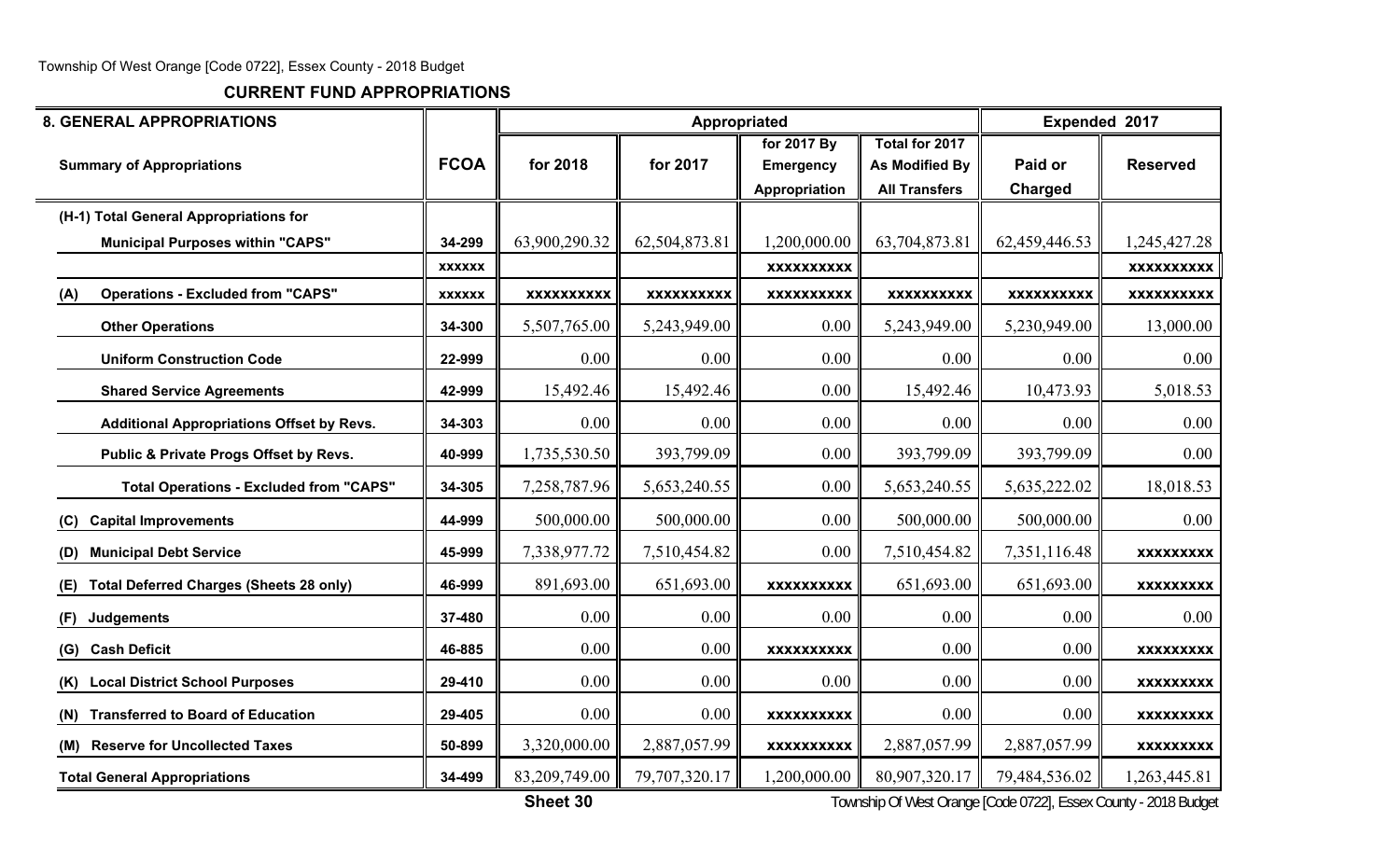Township Of West Orange [Code 0722], Essex County - 2018 Budget **NOT APPLICABLE** 

# **DEDICATED FIRST UTILITY BUDGET**

| <b>10. DEDICATED REVENUES FROM FIRST UTILITY</b>                                                                    | <b>FCOA</b>   | Anticipated         |              | <b>Realized in</b>  |                                                            |
|---------------------------------------------------------------------------------------------------------------------|---------------|---------------------|--------------|---------------------|------------------------------------------------------------|
|                                                                                                                     |               | 2018                | 2017         | Cash in 2017        |                                                            |
| <b>Operating Surplus Anticipated</b>                                                                                | 08-501        |                     |              |                     |                                                            |
| <b>Operating Surplus Anticipated with Prior Written</b><br><b>Consent of Director of Local Government Services</b>  | 08-502        |                     |              |                     |                                                            |
| <b>Total Operating Surplus Anticipated</b>                                                                          | 08-500        | 0.00                | 0.00         | 0.00                | * Note: Use Pages 31, 32 and 33                            |
| Rents                                                                                                               | 08-503        |                     |              |                     | for Water Utility only.                                    |
| Fire Hydrant Service                                                                                                | 08-504        |                     |              |                     | All other utilities use sheets 34,                         |
| Miscellaneous                                                                                                       | 08-505        |                     |              |                     | 35 and 36.                                                 |
|                                                                                                                     |               |                     |              |                     | Use a separate set of sheets<br>for each separate Utility. |
| Special Items of General Revenue Anticipated with Prior<br>Written Consent of Director of Local Government Services | <b>XXXXXX</b> | <b>XXXXXXXXX.XX</b> | XXXXXXXXX.XX | <b>XXXXXXXXX.XX</b> |                                                            |
|                                                                                                                     |               |                     |              |                     |                                                            |
|                                                                                                                     |               |                     |              |                     |                                                            |
|                                                                                                                     |               |                     |              |                     |                                                            |
| <b>Deficit (General Budget)</b>                                                                                     | 08-549        |                     |              |                     |                                                            |
| <b>Total First Utility Revenues</b>                                                                                 | 08-599        | 0.00                | $0.00\,$     | 0.00                |                                                            |

**NOT APPLICABLE** 

**Sheet 31**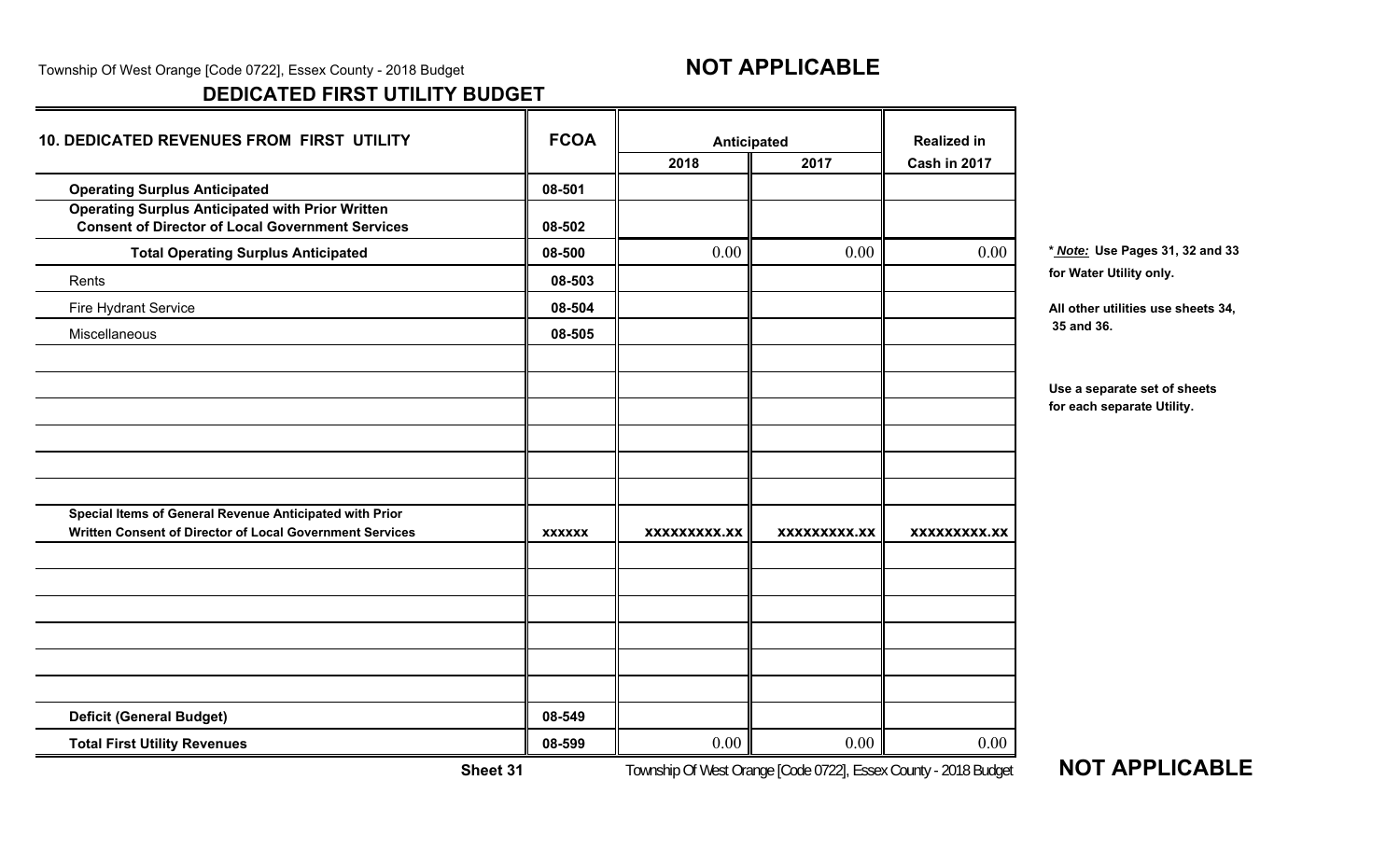Township Of West Orange [Code 0722], Essex County - 2018 Budget **NOT APPLICABLE** 

# **DEDICATED FIRST UTILITY BUDGET - (Continued)** *DEDICATED FIRST UTILITY BUDGET - (Continued)*

|                                        |               |                     |                     | Appropriated        |                        | <b>Expended 2017</b> |                     |
|----------------------------------------|---------------|---------------------|---------------------|---------------------|------------------------|----------------------|---------------------|
| <b>11. APPROPRIATIONS FOR</b>          |               |                     |                     | for 2017 by         | Total for 2017 as      | Paid or              |                     |
| <b>FIRST UTILITY</b>                   | <b>FCOA</b>   | for 2018            | for 2017            | Emergency           | <b>Modified By All</b> | Charged              | <b>Reserved</b>     |
|                                        |               |                     |                     | Appropriation       | <b>Transfers</b>       |                      |                     |
| <b>Operating:</b>                      | <b>XXXXXX</b> | <b>XXXXXXXXX.XX</b> | <b>XXXXXXXXX.XX</b> | <b>XXXXXXXXX.XX</b> | <b>XXXXXXXXX.XX</b>    | <b>XXXXXXXXX.XX</b>  | <b>XXXXXXXXX.XX</b> |
| Salaries & Wages                       | 55-501        |                     |                     |                     | $\cdots$               |                      |                     |
| Other Expenses                         | 55-502        |                     |                     |                     | $\cdots$               |                      |                     |
|                                        |               |                     |                     |                     | $\cdots$               |                      |                     |
|                                        |               |                     |                     |                     | $\cdots$               |                      |                     |
|                                        |               |                     |                     |                     | $\ddots$               |                      |                     |
|                                        |               |                     |                     |                     | $\cdots$               |                      |                     |
| <b>Capital Improvements:</b>           | <b>XXXXXX</b> | <b>XXXXXXXXX.XX</b> | <b>XXXXXXXXX.XX</b> | <b>XXXXXXXXX.XX</b> | <b>XXXXXXXXX.XX</b>    | <b>XXXXXXXXX.XX</b>  | <b>XXXXXXXXX.XX</b> |
| Down Payment on Improvements           | 55-510        |                     |                     |                     | $\ddots$               |                      |                     |
| Capital Improvement Fund               | 55-511        |                     |                     |                     | $\cdots$               |                      |                     |
| <b>Capital Outlay</b>                  | 55-512        |                     |                     |                     | $\cdots$               |                      |                     |
|                                        |               |                     |                     |                     | $\cdots$               |                      |                     |
|                                        |               |                     |                     |                     | $\ddots$               |                      |                     |
|                                        |               |                     |                     |                     | $\ddots$               |                      |                     |
| <b>Debt Service:</b>                   | <b>XXXXXX</b> | <b>XXXXXXXXX.XX</b> | <b>XXXXXXXXX.XX</b> | <b>XXXXXXXXX.XX</b> | <b>XXXXXXXXX.XX</b>    | <b>XXXXXXXXX.XX</b>  | <b>XXXXXXXXX.XX</b> |
| Payment of Bond Principal              | 55-520        |                     |                     |                     | $\ddots$               |                      | <b>XXXXXXXXX.XX</b> |
| Payment of Bond Anticipation Notes and |               |                     |                     |                     |                        |                      |                     |
| <b>Capital Notes</b>                   | 55-521        |                     |                     |                     | $\ddots$               |                      | <b>XXXXXXXXX.XX</b> |
| Interest on Bonds                      | 55-522        |                     |                     |                     | $\cdots$               |                      | <b>XXXXXXXXX.XX</b> |
| Interest on Notes                      | 55-523        |                     |                     |                     | $\cdots$               |                      | <b>XXXXXXXXX.XX</b> |
|                                        |               |                     |                     |                     | $\cdots$               |                      | <b>XXXXXXXXX.XX</b> |
|                                        |               |                     |                     |                     | $\cdots$               |                      | <b>XXXXXXXXX.XX</b> |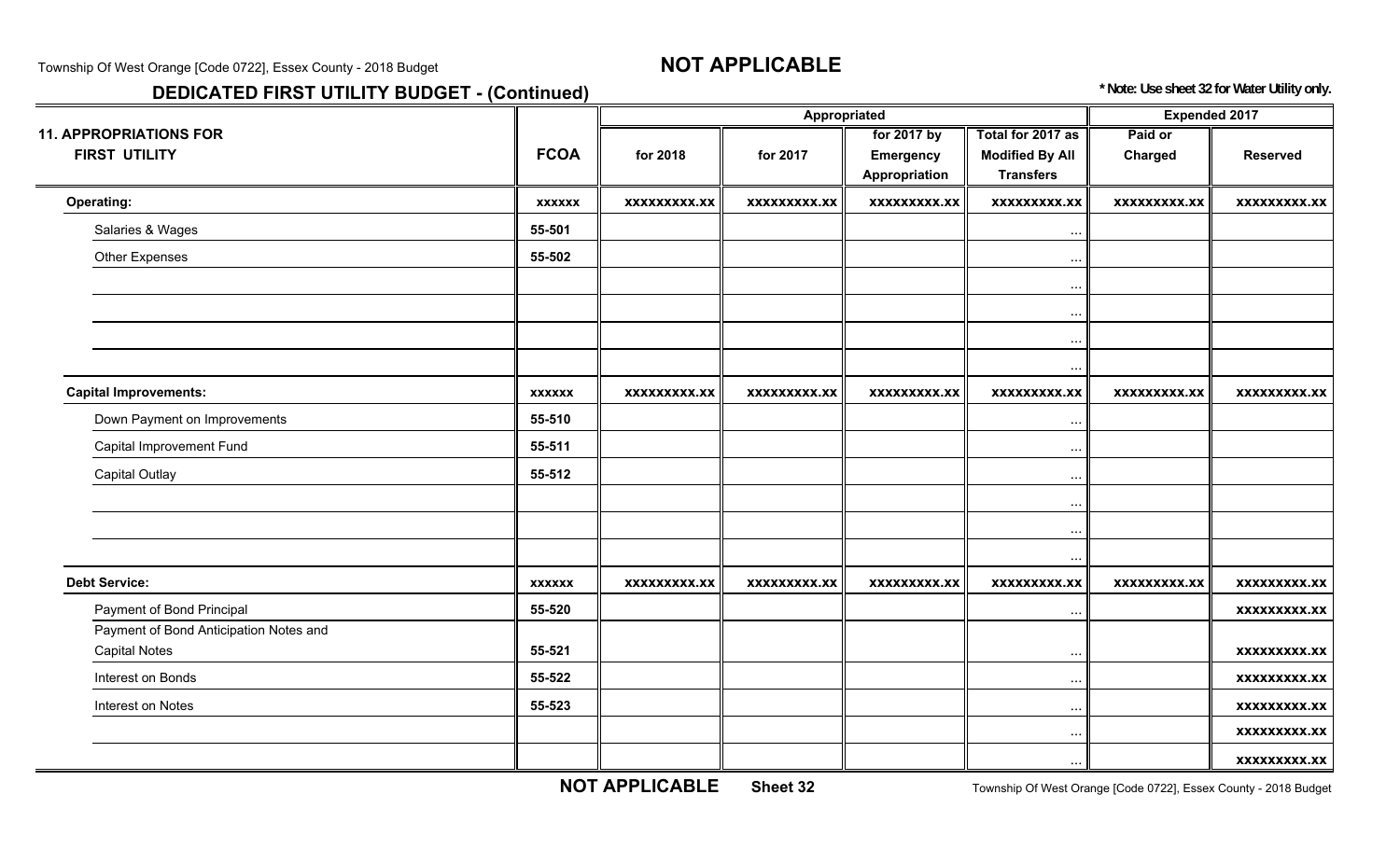# Township Of West Orange [Code 0722], Essex County - 2018 Budget **NOT APPLICABLE**

# **DEDICATED FIRST UTILITY BUDGET - (Continued)** NOTE: Use sheet 33 for Water Utility only.

|                                                     |               |                     |                     | Appropriated        |                        | Expended 2017       |                     |
|-----------------------------------------------------|---------------|---------------------|---------------------|---------------------|------------------------|---------------------|---------------------|
| <b>11. APPROPRIATIONS FOR FIRST UTILITY</b>         |               |                     |                     | for 2017 by         | Total for 2017 as      | Paid or             |                     |
|                                                     | <b>FCOA</b>   | for 2018            | for 2017            | <b>Emergency</b>    | <b>Modified By All</b> | Charged             | <b>Reserved</b>     |
|                                                     |               |                     |                     | Appropriation       | <b>All Transfers</b>   |                     |                     |
| <b>Deferred Charges and Statutory Expenditures:</b> | <b>XXXXXX</b> | XXXXXXXXX.XX        | <b>XXXXXXXXX.XX</b> | <b>XXXXXXXXX.XX</b> | <b>XXXXXXXXX.XX</b>    | <b>XXXXXXXXX.XX</b> | <b>XXXXXXXXX.XX</b> |
| <b>DEFERRED CHARGES:</b>                            | <b>XXXXXX</b> | <b>XXXXXXXXX.XX</b> | <b>XXXXXXXXX.XX</b> | <b>XXXXXXXXX.XX</b> | <b>XXXXXXXXX.XX</b>    | <b>XXXXXXXXX.XX</b> | <b>XXXXXXXXX.XX</b> |
| <b>Emergency Authorizations</b>                     | 55-530        |                     |                     | <b>XXXXXXXXX.XX</b> | $\cdots$               |                     | <b>XXXXXXXXX.XX</b> |
|                                                     |               |                     |                     | <b>XXXXXXXXX.XX</b> | $\ddots$               |                     | <b>XXXXXXXXX.XX</b> |
|                                                     |               |                     |                     | <b>XXXXXXXXX.XX</b> | $\cdots$               |                     | <b>XXXXXXXXX.XX</b> |
|                                                     |               |                     |                     | <b>XXXXXXXXX.XX</b> | $\cdots$               |                     | <b>XXXXXXXXX.XX</b> |
|                                                     |               |                     |                     | <b>XXXXXXXXX.XX</b> | $\cdots$               |                     | <b>XXXXXXXXX.XX</b> |
|                                                     |               |                     |                     | <b>XXXXXXXXX.XX</b> | $\ddots$               |                     | <b>XXXXXXXXX.XX</b> |
|                                                     |               |                     |                     | <b>XXXXXXXXX.XX</b> | $\cdots$               |                     | <b>XXXXXXXXX.XX</b> |
| <b>STATUTORY EXPENDITURES:</b>                      | <b>XXXXXX</b> | <b>XXXXXXXXX.XX</b> | <b>XXXXXXXXX.XX</b> | <b>XXXXXXXXX.XX</b> | <b>XXXXXXXXX.XX</b>    | <b>XXXXXXXXX.XX</b> | <b>XXXXXXXXX.XX</b> |
| Contribution To:                                    |               |                     |                     |                     |                        |                     |                     |
| Public Employees' Retirement System                 | 55-540        |                     |                     |                     | $\ddotsc$              |                     |                     |
| Social Security System (O.A.S.I.)                   | 55-541        |                     |                     |                     | $\ddotsc$              |                     |                     |
| Unemployment Compensation Insurance                 |               |                     |                     |                     |                        |                     |                     |
| (N.J.S.A. 43:21-3 et. seq.)                         | 55-542        |                     |                     |                     | $\cdots$               |                     |                     |
|                                                     |               |                     |                     |                     | $\ddots$               |                     |                     |
|                                                     |               |                     |                     |                     | $\cdots$               |                     |                     |
|                                                     |               |                     |                     |                     | $\ddots$               |                     |                     |
|                                                     |               |                     |                     |                     | $\ddotsc$              |                     |                     |
| Judgements                                          | 55-531        |                     |                     |                     | $\cdots$               |                     |                     |
| <b>Deficit in Operations in Prior Years</b>         | 55-532        |                     |                     | <b>XXXXXXXXX.XX</b> | $\cdots$               |                     | <b>XXXXXXXXX.XX</b> |
| <b>Surplus (General Budget)</b>                     | 55-545        |                     |                     | <b>XXXXXXXXX.XX</b> | $\ddots$               |                     | <b>XXXXXXXXX.XX</b> |
| TOTAL FIRST UTILITY APPROPRIATIONS                  | 55-599        | 0.00                | 0.00                | 0.00                | 0.00                   | 0.00                | 0.00                |

**NOT APPLICABLE**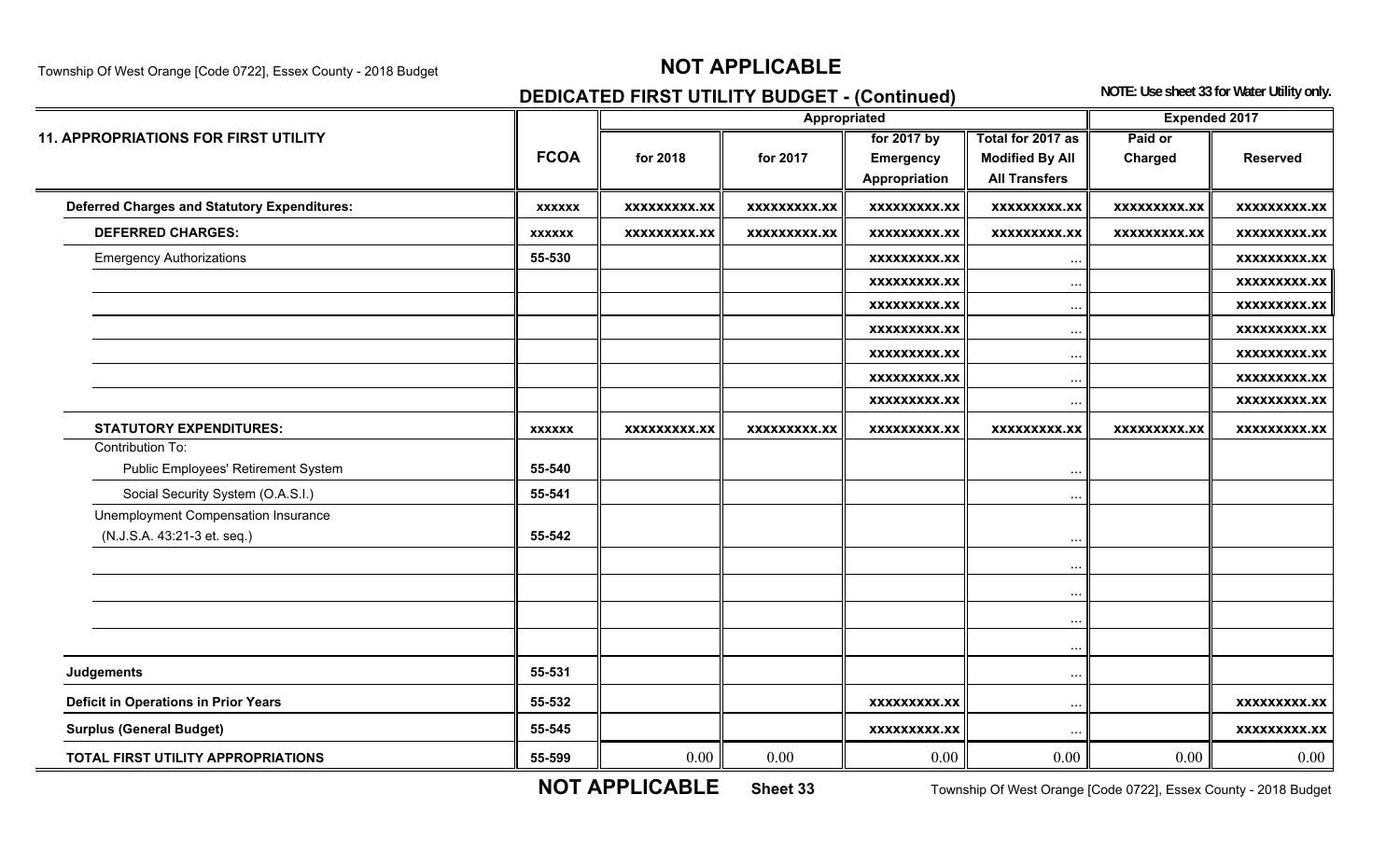## **DEDICATED SWIMMING POOL UTILITY BUDGET**

| <b>10. DEDICATED REVENUES FROM</b>                                                                                  | <b>FCOA</b>   | <b>Anticipated</b>  |                     | <b>Realized in</b>  |
|---------------------------------------------------------------------------------------------------------------------|---------------|---------------------|---------------------|---------------------|
| <b>SWIMMING POOL UTILITY</b>                                                                                        |               | 2018                | 2017                | Cash in 2017        |
| <b>Operating Surplus Anticipated</b>                                                                                | 08-501        | 15,438.00           | 16,055.00           | 16,055.00           |
| <b>Operating Surplus Anticipated with Prior Written</b><br><b>Consent of Director of Local Government Services</b>  | 08-502        |                     |                     |                     |
| <b>Total Operating Surplus Anticipated</b>                                                                          | 08-500        | 15,438.00           | 16,055.00           | 16,055.00           |
| Membership Fees                                                                                                     | 08-503        | 222,741.00          | 211,030.00          | 222,741.00          |
| Miscellaneous                                                                                                       | 08-505        | 61,098.00           | 72,192.00           | 61,098.00           |
|                                                                                                                     |               |                     |                     |                     |
| <b>Current Fund Balance</b>                                                                                         |               |                     |                     |                     |
| Special Items of General Revenue Anticipated with Prior<br>Written Consent of Director of Local Government Services | <b>XXXXXX</b> | <b>XXXXXXXXX.XX</b> | <b>XXXXXXXXX.XX</b> | <b>XXXXXXXXX.XX</b> |
|                                                                                                                     |               |                     |                     |                     |
| <b>Deficit (General Budget)</b>                                                                                     | 08-549        |                     |                     |                     |
| <b>Total Swimming Pool Utility Revenues</b>                                                                         | 08-599        | 299,277.00          | 299,277.00          | 299,894.00          |

**Use a separate set of sheets for each separate Utility.**

**Sheet 34**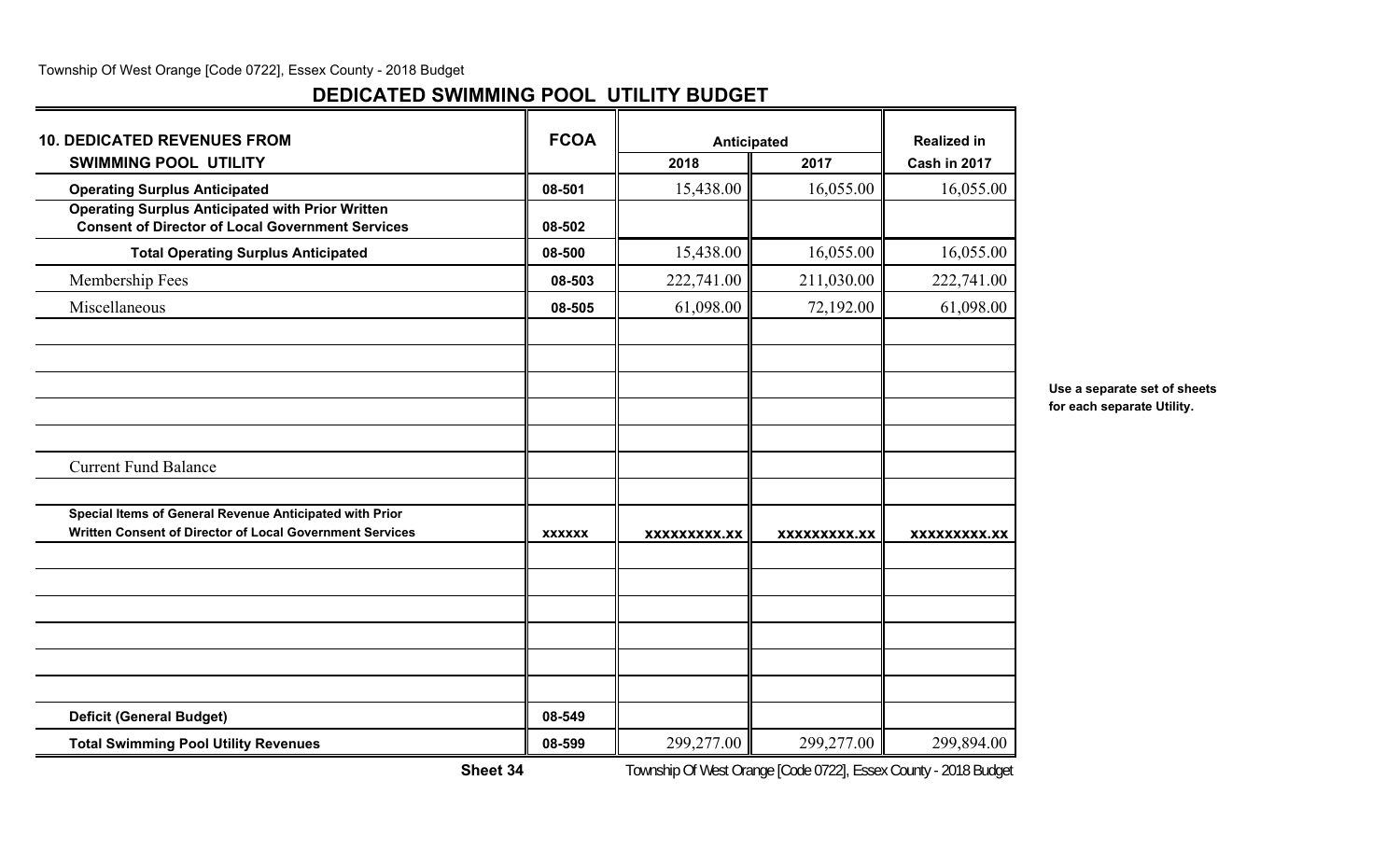# **DEDICATED SWIMMING POOL UTILITY BUDGET - (Continued) The State of August 22 for Water Utility only.** And the State of Water Utility only.

|                                                               |               |                     | Appropriated        |                                                  |                                                                 | <b>Expended 2017</b>      |                     |
|---------------------------------------------------------------|---------------|---------------------|---------------------|--------------------------------------------------|-----------------------------------------------------------------|---------------------------|---------------------|
| <b>11. APPROPRIATIONS FOR</b><br><b>SWIMMING POOL UTILITY</b> | <b>FCOA</b>   | for 2018            | for 2017            | for 2017 by<br><b>Emergency</b><br>Appropriation | Total for 2017 as<br><b>Modified By All</b><br><b>Transfers</b> | Paid or<br><b>Charged</b> | <b>Reserved</b>     |
| <b>Operating:</b>                                             | <b>XXXXXX</b> | <b>XXXXXXXXX.XX</b> | <b>XXXXXXXXX.XX</b> | <b>XXXXXXXXX.XX</b>                              | <b>XXXXXXXXX.XX</b>                                             | <b>XXXXXXXXX.XX</b>       | <b>XXXXXXXXX.XX</b> |
| Salaries & Wages                                              | 55-501        | 169,665.00          | 169,665.00          |                                                  | 173,706.34                                                      | 173,706.34                | $0.00\,$            |
| <b>Other Expenses</b>                                         | 55-502        | 118,325.00          | 118,325.00          |                                                  | 114,283.66                                                      | 90,408.97                 | 4,014.74            |
|                                                               |               |                     |                     |                                                  | $\cdots$<br>$\cdots$<br>$\cdots$                                |                           |                     |
| <b>Capital Improvements:</b>                                  | <b>XXXXXX</b> | XXXXXXXXX.XX        | XXXXXXXXX.XX        | <b>XXXXXXXXX.XX</b>                              | XXXXXXXXX.XX                                                    | <b>XXXXXXXXX.XX</b>       | <b>XXXXXXXXX.XX</b> |
| Down Payment on Improvements                                  | 55-510        |                     |                     |                                                  | $\ddotsc$                                                       |                           |                     |
| Capital Improvement Fund                                      | 55-511        |                     |                     |                                                  | $\cdots$                                                        |                           |                     |
| <b>Capital Outlay</b>                                         | 55-512        |                     |                     |                                                  | $\cdots$                                                        |                           |                     |
|                                                               |               |                     |                     |                                                  | $\cdots$                                                        |                           |                     |
|                                                               |               |                     |                     |                                                  | $\ddots$<br>$\cdots$                                            |                           |                     |
| <b>Debt Service:</b>                                          | <b>XXXXXX</b> | <b>XXXXXXXXX.XX</b> | <b>XXXXXXXXX.XX</b> | <b>XXXXXXXXX.XX</b>                              | <b>XXXXXXXXX.XX</b>                                             | <b>XXXXXXXXX.XX</b>       | <b>XXXXXXXXX.XX</b> |
| Payment of Bond Principal                                     | 55-520        |                     |                     |                                                  | $\cdots$                                                        |                           | <b>XXXXXXXXX.XX</b> |
| Payment of Bond Anticipation Notes and                        |               |                     |                     |                                                  |                                                                 |                           |                     |
| <b>Capital Notes</b>                                          | 55-521        |                     |                     |                                                  | $\cdots$                                                        |                           | <b>XXXXXXXXX.XX</b> |
| Interest on Bonds                                             | 55-522        |                     |                     |                                                  | $\cdots$                                                        |                           | <b>XXXXXXXXX.XX</b> |
| Interest on Notes                                             | 55-523        |                     |                     |                                                  | $\cdots$                                                        |                           | <b>XXXXXXXXX.XX</b> |
|                                                               |               |                     |                     |                                                  | $\cdots$                                                        |                           | <b>XXXXXXXXX.XX</b> |
|                                                               |               |                     |                     |                                                  | $\cdots$                                                        |                           | <b>XXXXXXXXX.XX</b> |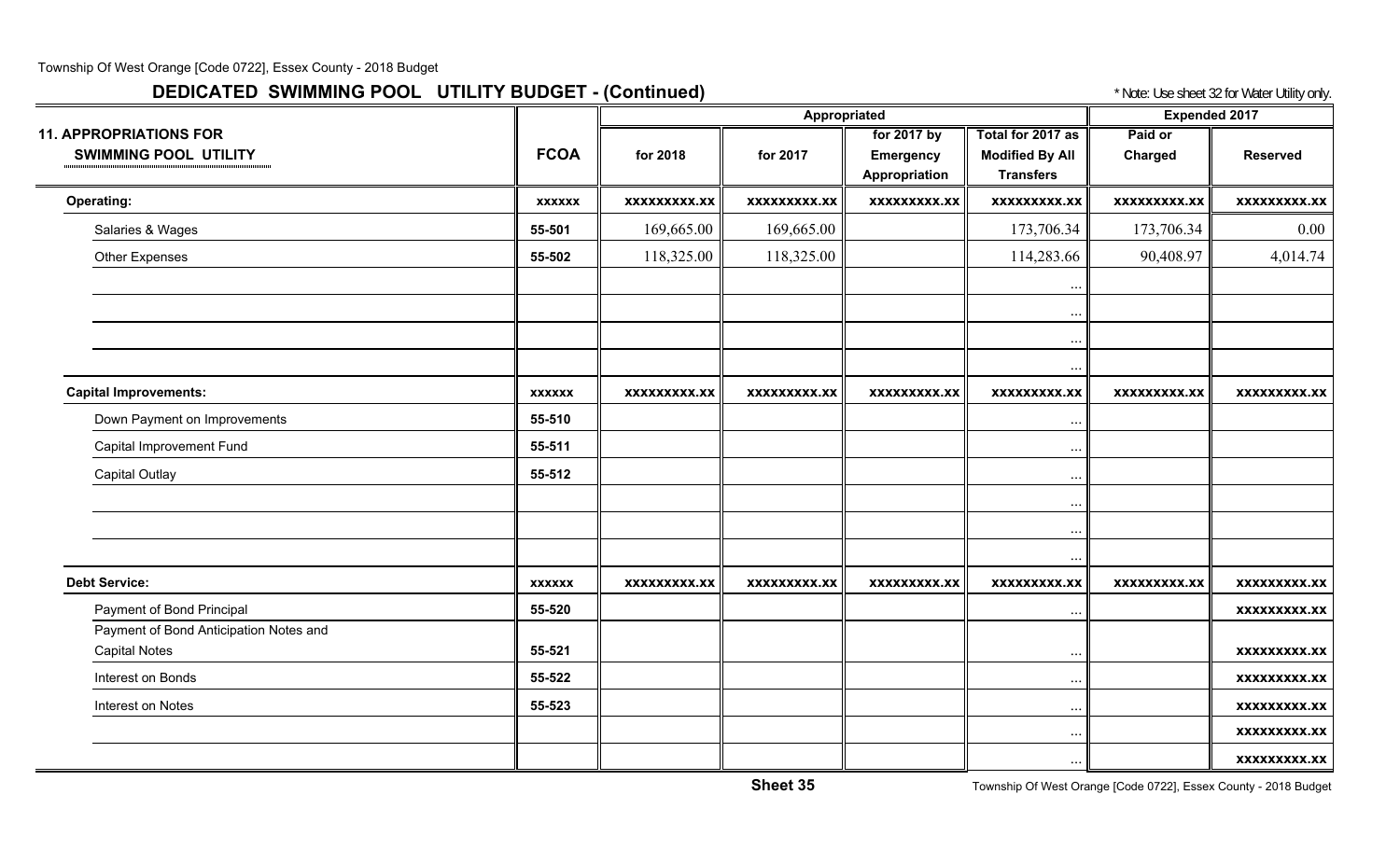## **DEDICATED SWIMMING POOL UTILITY BUDGET - (Continued)**

|                                                     |               |                     | Appropriated        |                     |                        | <b>Expended 2017</b> |                     |
|-----------------------------------------------------|---------------|---------------------|---------------------|---------------------|------------------------|----------------------|---------------------|
| <b>11. APPROPRIATIONS FOR</b>                       |               |                     |                     | for 2017 by         | Total for 2017 as      | Paid or              |                     |
| <b>SWIMMING POOL UTILITY</b>                        | <b>FCOA</b>   | for 2018            | for 2017            | <b>Emergency</b>    | <b>Modified By All</b> | Charged              | <b>Reserved</b>     |
|                                                     |               |                     |                     | Appropriation       | <b>All Transfers</b>   |                      |                     |
| <b>Deferred Charges and Statutory Expenditures:</b> | <b>XXXXXX</b> | <b>XXXXXXXXX.XX</b> | <b>XXXXXXXXX.XX</b> | <b>XXXXXXXXX.XX</b> | <b>XXXXXXXXX.XX</b>    | <b>XXXXXXXXX.XX</b>  | <b>XXXXXXXXX.XX</b> |
| <b>DEFERRED CHARGES:</b>                            | <b>XXXXXX</b> | <b>XXXXXXXXX.XX</b> | XXXXXXXXX.XX        | <b>XXXXXXXXX.XX</b> | <b>XXXXXXXXX.XX</b>    | <b>XXXXXXXXX.XX</b>  | XXXXXXXXX.XX        |
| <b>Emergency Authorizations</b>                     | 55-530        |                     |                     | <b>XXXXXXXXX.XX</b> | $\ddots$               |                      | <b>XXXXXXXXX.XX</b> |
|                                                     |               |                     |                     | <b>XXXXXXXXX.XX</b> | $\cdot\cdot$           |                      | <b>XXXXXXXXX.XX</b> |
| Deficit in Operations                               |               |                     |                     | <b>XXXXXXXXX.XX</b> | $\cdot$ .              |                      | <b>XXXXXXXXX.XX</b> |
|                                                     |               |                     |                     | <b>XXXXXXXXX.XX</b> | $\ddots$               |                      | <b>XXXXXXXXX.XX</b> |
|                                                     |               |                     |                     | XXXXXXXXX.XX        | $\ddots$               |                      | <b>XXXXXXXXX.XX</b> |
|                                                     |               |                     |                     | <b>XXXXXXXXX.XX</b> | $\cdot \cdot$          |                      | <b>XXXXXXXXX.XX</b> |
|                                                     |               |                     |                     | <b>XXXXXXXXX.XX</b> | $\cdots$               |                      | <b>XXXXXXXXX.XX</b> |
| <b>STATUTORY EXPENDITURES:</b>                      | <b>XXXXXX</b> | <b>XXXXXXXXX.XX</b> | XXXXXXXXX.XX        | <b>XXXXXXXXX.XX</b> | XXXXXXXXX.XX           | <b>XXXXXXXXX.XX</b>  | XXXXXXXXX.XX        |
| Contribution To:                                    |               |                     |                     |                     |                        |                      |                     |
| Public Employees' Retirement System                 | 55-540        |                     |                     |                     |                        |                      |                     |
| Social Security System (O.A.S.I.)                   | 55-541        | 11,286.00           | 11,286.00           |                     | 11,286.00              |                      | 0.00                |
| Unemployment Compensation Insurance                 |               |                     |                     |                     |                        |                      |                     |
| (N.J.S.A. 43:21-3 et. seq.)                         | 55-542        | 1.00                | 1.00                |                     | 1.00                   |                      | 0.00                |
|                                                     |               |                     |                     |                     | $\cdot$ .              |                      |                     |
|                                                     |               |                     |                     |                     | $\cdot$ .              |                      |                     |
|                                                     |               |                     |                     |                     |                        |                      |                     |
|                                                     |               |                     |                     |                     | $\cdot \cdot$          |                      |                     |
| Judgements                                          | 55-531        |                     |                     |                     | $\cdot \cdot$          |                      |                     |
|                                                     |               |                     |                     |                     | $\cdot \cdot$          |                      |                     |
| <b>Deficit in Operations in Prior Years</b>         | 55-532        |                     |                     | <b>XXXXXXXXX.XX</b> | $\cdot$ .              |                      | <b>XXXXXXXXX.XX</b> |
| <b>Surplus (General Budget)</b>                     | 55-545        |                     |                     | <b>XXXXXXXXX.XX</b> | $\ddotsc$              |                      | XXXXXXXXX.XX        |
| TOTAL SWIMMING POOL UTILITY APPROPRIATIONS          | 55-599        | 299,277.00          | 299,277.00          | $0.00\,$            | 299,277.00             | 264,115.31           | 4,014.74            |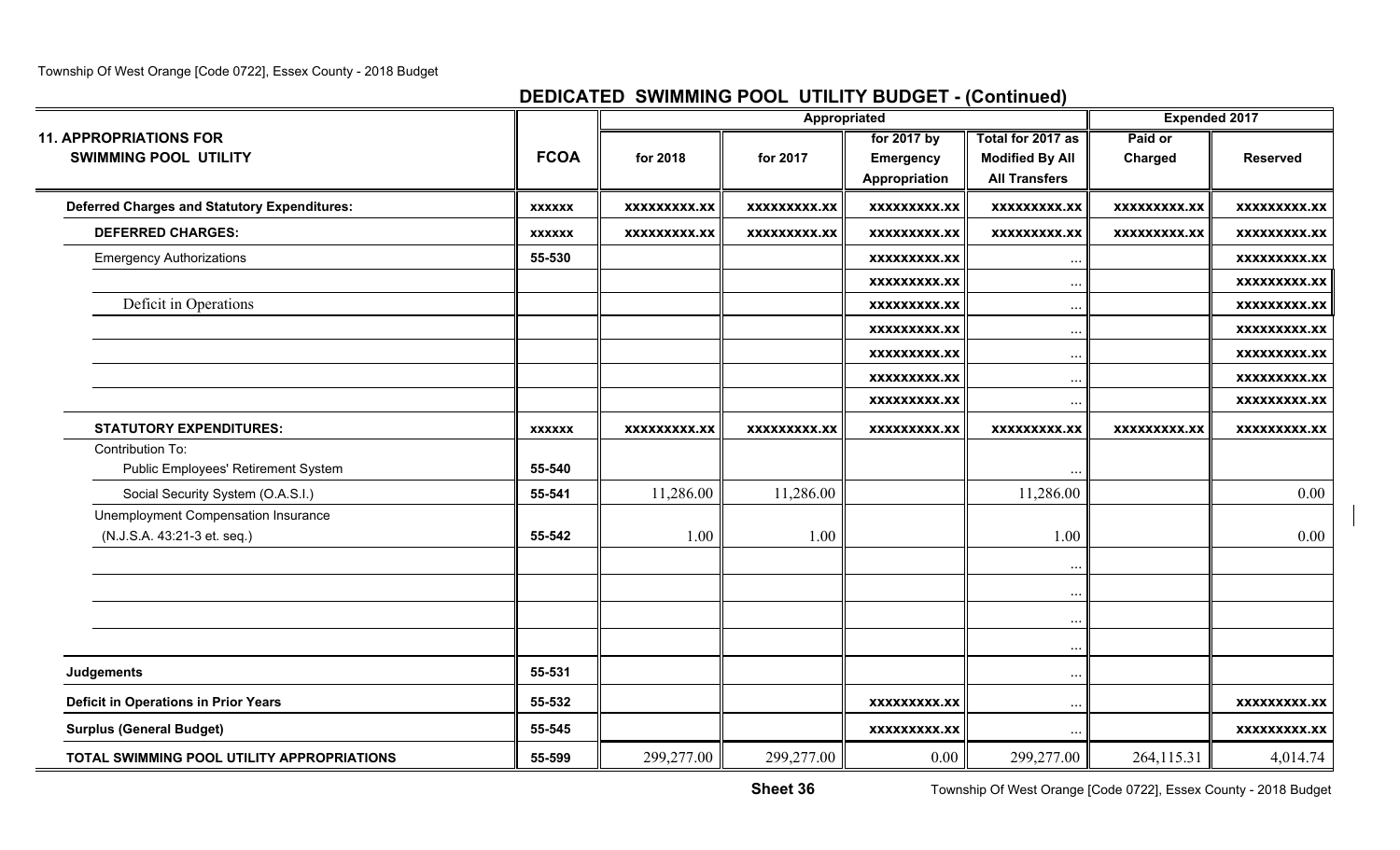## **DEDICATED ASSESSMENT BUDGET**

|                                               |             |      | Anticipated  | <b>Realized in</b>     |
|-----------------------------------------------|-------------|------|--------------|------------------------|
| <b>14. DEDICATED REVENUES FROM</b>            | <b>FCOA</b> | 2018 | 2017         | Cash in 2017           |
| <b>Assessment Cash</b>                        | 51-101      |      |              |                        |
|                                               |             |      |              |                        |
| <b>Deficit (General Budget)</b>               | 51-885      |      |              |                        |
| <b>Total Assessment Revenues</b>              | 51-899      | 0.00 | 0.00         | 0.00                   |
| <b>15. APPROPRIATIONS FOR ASSESSMENT DEBT</b> |             |      | Appropriated | Expended 2017          |
|                                               |             | 2018 | 2017         | <b>Paid or Charged</b> |
| <b>Payment of Bond Principal</b>              | 51-920      |      |              |                        |
| <b>Payment of Bond Anticipation Notes</b>     | 51-925      |      |              |                        |
| <b>Total Assessment Appropriations</b>        | 51-999      | 0.00 | 0.00         | 0.00                   |

# **DEDICATED FIRST UTILITY ASSESSMENT BUDGET**

# **WATER UTILITY NOT APPLICABLE**

|                                                |             | Anticipated  |               | <b>Realized in</b>     |
|------------------------------------------------|-------------|--------------|---------------|------------------------|
| <b>14. DEDICATED REVENUES FROM</b>             | <b>FCOA</b> | 2018         | 2017          | Cash in 2017           |
| <b>Assessment Cash</b>                         | 52-101      |              |               |                        |
|                                                |             |              |               |                        |
| <b>Deficit First Utility Budget</b>            | 52-885      |              |               |                        |
| <b>Total First Utility Assessment Revenues</b> | 52-899      | 0.00         | 0.00          | 0.00                   |
| <b>15. APPROPRIATIONS FOR ASSESSMENT DEBT</b>  |             | Appropriated | Expended 2017 |                        |
|                                                |             | 2018         | 2017          | <b>Paid or Charged</b> |
| <b>Payment of Bond Principal</b>               | 52-920      |              |               |                        |
| <b>Payment of Bond Anticipation Notes</b>      | 52-925      |              |               |                        |
| <b>Total First Utility Assessment</b>          |             |              |               |                        |
| <b>Appropriations</b>                          | 52-999      | 0.00         | 0.00          | 0.00                   |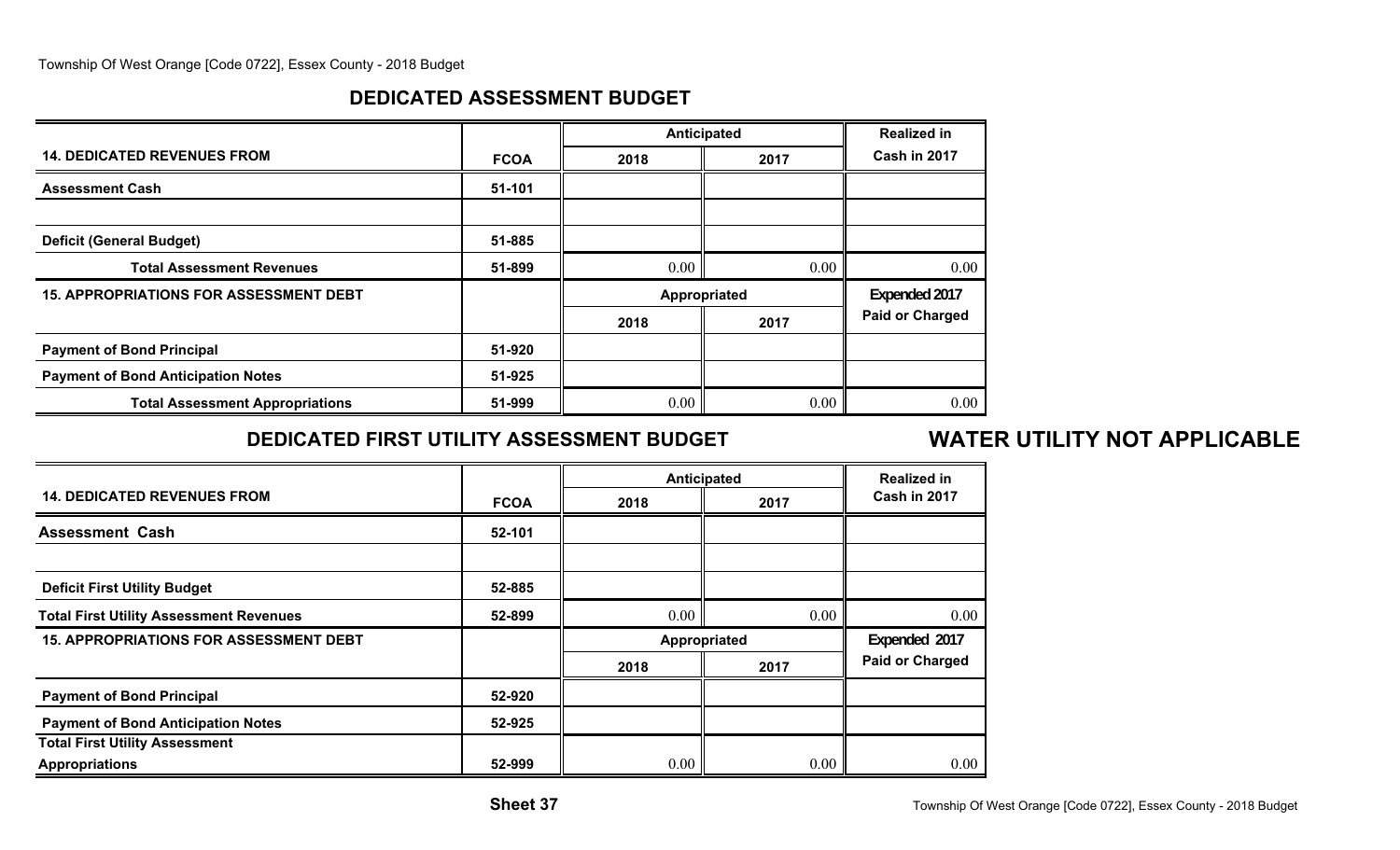## **DEDICATED ASSESSMENT BUDGET SWIMMING POOL UTILITY**

|                                                        |             | Anticipated  |      | <b>Realized in</b> |
|--------------------------------------------------------|-------------|--------------|------|--------------------|
| <b>14. DEDICATED REVENUES FROM</b>                     | <b>FCOA</b> | 2018         | 2017 | Cash in 2017       |
| <b>Assessment Cash</b>                                 | 53-101      |              |      |                    |
|                                                        |             |              |      |                    |
| <b>Deficit (Swimming Pool Utility Budget)</b>          | 53-885      |              |      |                    |
| <b>Total Swimming Pool Utility Assessment Revenues</b> | 53-899      | 0.00         | 0.00 | 0.00               |
|                                                        |             |              |      |                    |
|                                                        |             | Appropriated |      | Expended 2017      |
| <b>15. APPROPRIATIONS FOR ASSESSMENT DEBT</b>          | <b>FCOA</b> | 2018         | 2017 | Paid or Charged    |
| <b>Payment of Bond Principal</b>                       | 53-920      |              |      |                    |
| <b>Payment of Bond Anticipation Notes</b>              | 53-925      |              |      |                    |
| <b>Total Swimming Pool Utility</b>                     |             |              |      |                    |

**Dedication by Rider - (N.J.S. 40A:4-39) "The dedicated revenues anticipated during the year 2018 from Animal Control, State or Federal Aid for Maintenance of Libraries,**

**Bequest, Escheat; Construction Code Fees Due Hackensak Meadowlands Development Commission; Outside Employment of Off-Duty Municipal Police**

**Officers; Unemployment Compensation Insurance; Reimbursement of Sale of Gasoline to State Automobiles; State Training Fees - Uniform Construction Code Act;**

**Older Americans Act - Program Contributions; Municipal Alliance on Alcoholism and Drug Abuse - Program Income;**

Dedication by Rider - (N.J.S. 40A:4-39) "The dedicated revenues anticipated during the year are from Animal Control, reserve for Training & Equipment Uniform Fire Safety Act Penalty Monies,

Fire Prevention Penalties, Recycling Program, Community Development Block Grant, Parking Offenses Adjusication Acxt, Disposal of Forfeited Propoerty, Neighborhood Preservation

Program, Public Defender Application Fees, Developers Fees, Developer Application Escrow Fees, Recreation Trust Fund, Open Space Trust Funds, Snow Removal Trust Funds,

Accumliuated Absences Trust Fund, Sale of Recyclable Materials and Self Insurance Fund.

**are hereby anticipated as revenue and are hereby appropriated for the purposes to which said revenue is dedicated by statute or other legal requirement."**

*(Insert additional, appropriate titles in space above when applicable, if resolution for rider has been approved by the Director)*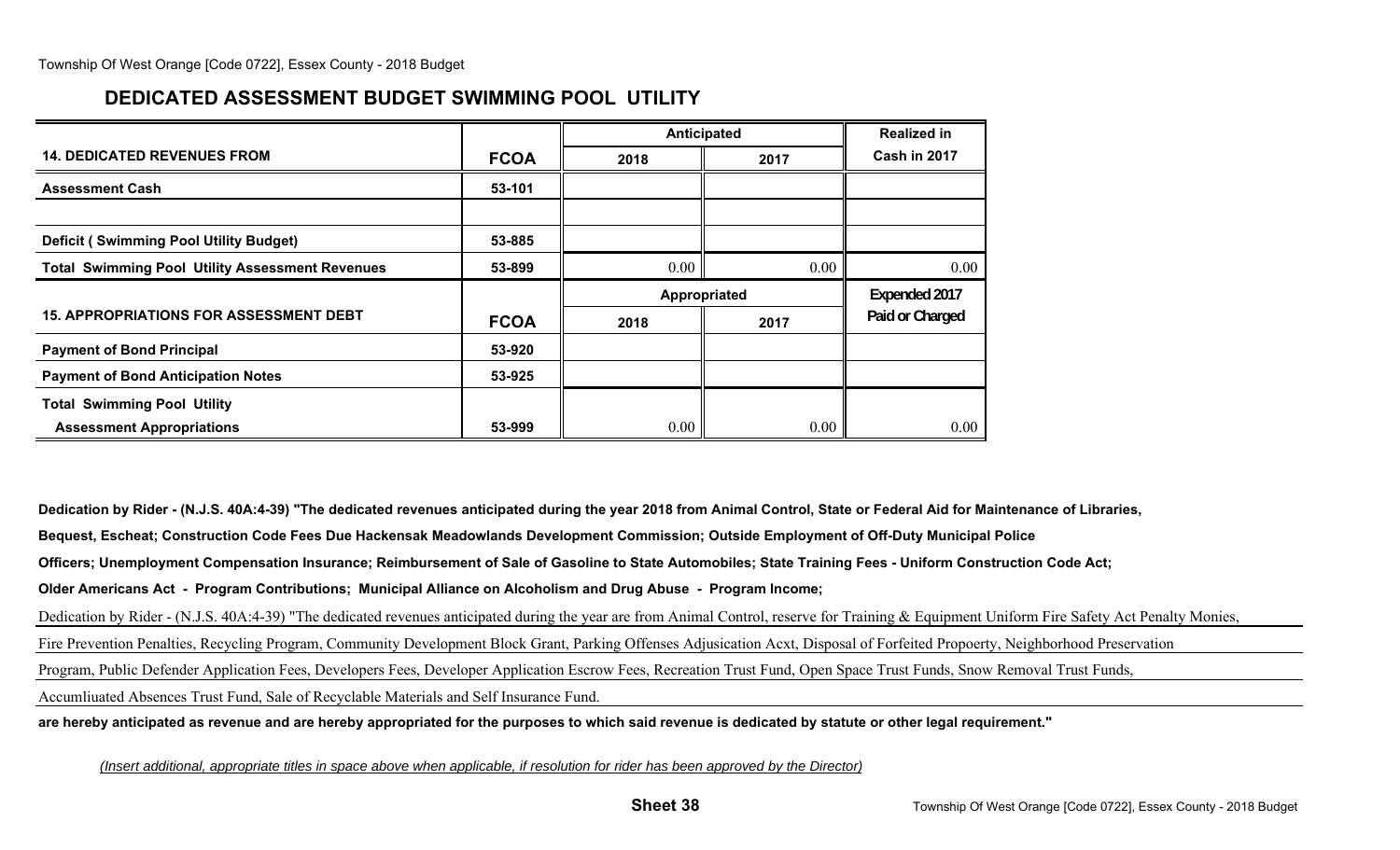### **APPENDIX TO BUDGET STATEMENTS**

**COMPARATIVE STATEMENT OF CURRENT FUND OPERATIONS AND CHANGE IN**

#### **CURRENT FUND BALANCE SHEET - DECEMBER 31, 2017 CURRENT SURPLUS**

| <b>ASSETS</b>                                                    |                |               |                                                                        |         | <b>YEAR 2017</b> | <b>YEAR 2016</b>  |
|------------------------------------------------------------------|----------------|---------------|------------------------------------------------------------------------|---------|------------------|-------------------|
| <b>Cash and Investments</b>                                      | 1110100        | 27,593,762.66 | <b>Surplus Balance, January 1st</b>                                    | 2310100 | 4,415,550.88     | 3,503,500.77      |
| Due from State of N.J. (c. 20, P.L. 1971)                        | 1111000        | 0.00          | <b>CURRENT REVENUE ON A CASH BASIS</b>                                 |         |                  |                   |
|                                                                  |                |               | <b>Current Taxes</b>                                                   |         |                  |                   |
| <b>Federal and State Grants Receivable</b>                       | 1110200        | 998,277.11    | $0.0\,$<br>$0.0 \gamma_0$ , 2016<br>%)<br>*(Percentage collected: 2017 | 2310200 | 220, 193, 875.54 | 215,664,353.90    |
| <b>Receivables with Offsetting Reserves:</b>                     | <b>XXXXXXX</b> | XXXXXXXX.XX   | <b>Delinquent Taxes</b>                                                | 2310300 | 2,588,270.20     | 2,610,334.93      |
| <b>Taxes Receivable</b>                                          | 1110300        | 3,309,924.85  | <b>Other Revenues and Additions to Income</b>                          | 2310400 | 21, 291, 383.52  | 22,323,650.17     |
| <b>Tax Title Liens Receivable</b>                                | 1110400        | 50,234.82     | <b>Total Funds</b>                                                     | 2310500 | 248,489,080.14   | 244, 101, 839. 77 |
| Property Acquired by Tax Title Lien                              |                |               | <b>EXPENDITURES AND TAX REQUIREMENTS:</b>                              |         |                  |                   |
| Liquidation                                                      | 1110500        | 1,652,465.00  | <b>Municipal Appropriations</b>                                        | 2310600 | 77,860,923.84    | 76,217,316.91     |
| <b>Other Receivables</b>                                         | 1110600        | 407,068.19    | <b>School Taxes (Including Local and Regional)</b>                     | 2310700 | 136, 344, 646.00 | 132,632,637.00    |
| Deferred Charges Required to be in 2018 Budget                   | 1110700        | 891,693.00    | <b>County Taxes (Including Added Tax Amounts)</b>                      | 2310800 | 31,398,650.12    | 31,186,201.09     |
| Deferred Charges Required to be in Budgets<br>Subsequent to 2018 | 1110800        | 1,766,691.00  | <b>Special District Taxes</b>                                          | 2310900 | 299,575.09       | 104,274.18        |
| <b>Total Assets</b>                                              | 1110900        | 36,670,116.63 | <b>Other Expenditures and Deductions from Income</b>                   | 2311000 | 1.54             | 145,859.71        |
| <b>LIABILITIES, RESERVES AND SURPLUS</b>                         |                |               | <b>Total Expenditures and Tax Requirements</b>                         | 2311100 | 245,903,796.59   | 240,286,288.89    |
| *Cash Liabilities                                                | 2110100        | 27,465,140.22 | Less: Expenditures to be Raised by Future Taxes                        | 2311200 | 1,200,000.00     | 600,000.00        |
| <b>Reserves for Receivables</b>                                  | 2110200        | 5,419,692.86  | <b>Total Adjusted Expenditures and Tax Requirements</b>                | 2311300 | 244,703,796.59   | 239,686,288.89    |
| <b>Surplus</b>                                                   | 2110300        | 3,785,283.55  | <b>Surplus Balance - December 31st</b>                                 | 2311400 | 3,785,283.55     | 4,415,550.88      |
| <b>Total Liabilities, Reserves and Surplus</b>                   |                | 36,670,116.63 | * Nearest even percent may be used                                     |         |                  |                   |

| <b>ASSETS</b>                                             |                |               |                                                                                           |         | <b>YEAR 2017</b> | <b>YEAR 2016</b>  |
|-----------------------------------------------------------|----------------|---------------|-------------------------------------------------------------------------------------------|---------|------------------|-------------------|
| and Investments                                           | 1110100        | 27,593,762.66 | <b>Surplus Balance, January 1st</b>                                                       | 2310100 | 4,415,550.88     | 3,503,500.77      |
| rom State of N.J. (c. 20, P.L. 1971)                      | 1111000        | 0.00          | <b>CURRENT REVENUE ON A CASH BASIS</b>                                                    |         |                  |                   |
| al and State Grants Receivable <sup>.</sup>               | 1110200        | 998,277.11    | <b>Current Taxes</b><br>$0.0\,$<br>$0.0 \t%$ , 2016<br>%)<br>*(Percentage collected: 2017 | 2310200 | 220, 193, 875.54 | 215,664,353.90    |
| vables with Offsetting Reserves:                          | <b>XXXXXXX</b> | XXXXXXXX.XX   | <b>Delinquent Taxes</b>                                                                   | 2310300 | 2,588,270.20     | 2,610,334.93      |
| <b>Taxes Receivable</b>                                   | 1110300        | 3,309,924.85  | <b>Other Revenues and Additions to Income</b>                                             | 2310400 | 21, 291, 383.52  | 22,323,650.17     |
| <b>Tax Title Liens Receivable</b>                         | 1110400        | 50,234.82     | <b>Total Funds</b>                                                                        | 2310500 | 248,489,080.14   | 244, 101, 839. 77 |
| <b>Property Acquired by Tax Title Lien</b><br>Liquidation | 1110500        | 1,652,465.00  | <b>EXPENDITURES AND TAX REQUIREMENTS:</b><br><b>Municipal Appropriations</b>              | 2310600 | 77,860,923.84    | 76,217,316.91     |
| Other Receivables                                         | 1110600        | 407,068.19    | <b>School Taxes (Including Local and Regional)</b>                                        | 2310700 | 136,344,646.00   | 132,632,637.00    |
| red Charges Required to be in 2018 Budget                 | 1110700        | 891,693.00    | <b>County Taxes (Including Added Tax Amounts)</b>                                         | 2310800 | 31,398,650.12    | 31,186,201.09     |
| red Charges Required to be in Budgets<br>equent to 2018   | 1110800        | 1,766,691.00  | <b>Special District Taxes</b>                                                             | 2310900 | 299,575.09       | 104,274.18        |
| <b>Total Assets</b>                                       | 1110900        | 36,670,116.63 | <b>Other Expenditures and Deductions from Income</b>                                      | 2311000 | 1.54             | 145,859.71        |
| <b>LIABILITIES, RESERVES AND SURPLUS</b>                  |                |               | <b>Total Expenditures and Tax Requirements</b>                                            | 2311100 | 245,903,796.59   | 240,286,288.89    |
| Liabilities                                               | 2110100        | 27,465,140.22 | Less: Expenditures to be Raised by Future Taxes                                           | 2311200 | 1,200,000.00     | 600,000.00        |
| ves for Receivables                                       | 2110200        | 5,419,692.86  | <b>Total Adjusted Expenditures and Tax Requirements</b>                                   | 2311300 | 244,703,796.59   | 239,686,288.89    |
| us                                                        | 2110300        | 3,785,283.55  | <b>Surplus Balance - December 31st</b>                                                    | 2311400 | 3,785,283.55     | 4,415,550.88      |
|                                                           |                |               |                                                                                           |         |                  |                   |

#### **Proposed Use of Current Fund Surplus in 2018 Budget**

| <b>School Tax Levy Unpaid</b>            | 2220100 | $0.00\,$ | <b>Surplus Balance December 31, 2017</b>                    | 2311500 | 3,785,283.55 |
|------------------------------------------|---------|----------|-------------------------------------------------------------|---------|--------------|
| <b>Less: School Tax Deferred</b>         | 2220200 | $0.00\,$ | <b>Current Surplus Anticipated in 2018</b><br><b>Budget</b> | 2311600 | 3,262,227.48 |
| <b>Exagger 1.5 The Included in Above</b> |         |          |                                                             |         |              |
| "Cash Liabilities"                       | 2220300 | 0.00     | <b>Surplus Balance Remaining</b>                            | 2311700 | 523,056.07   |

|  |  |  |  | Important: This appendix must be included in advertisement of budget.) |  |
|--|--|--|--|------------------------------------------------------------------------|--|
|  |  |  |  |                                                                        |  |
|  |  |  |  |                                                                        |  |
|  |  |  |  |                                                                        |  |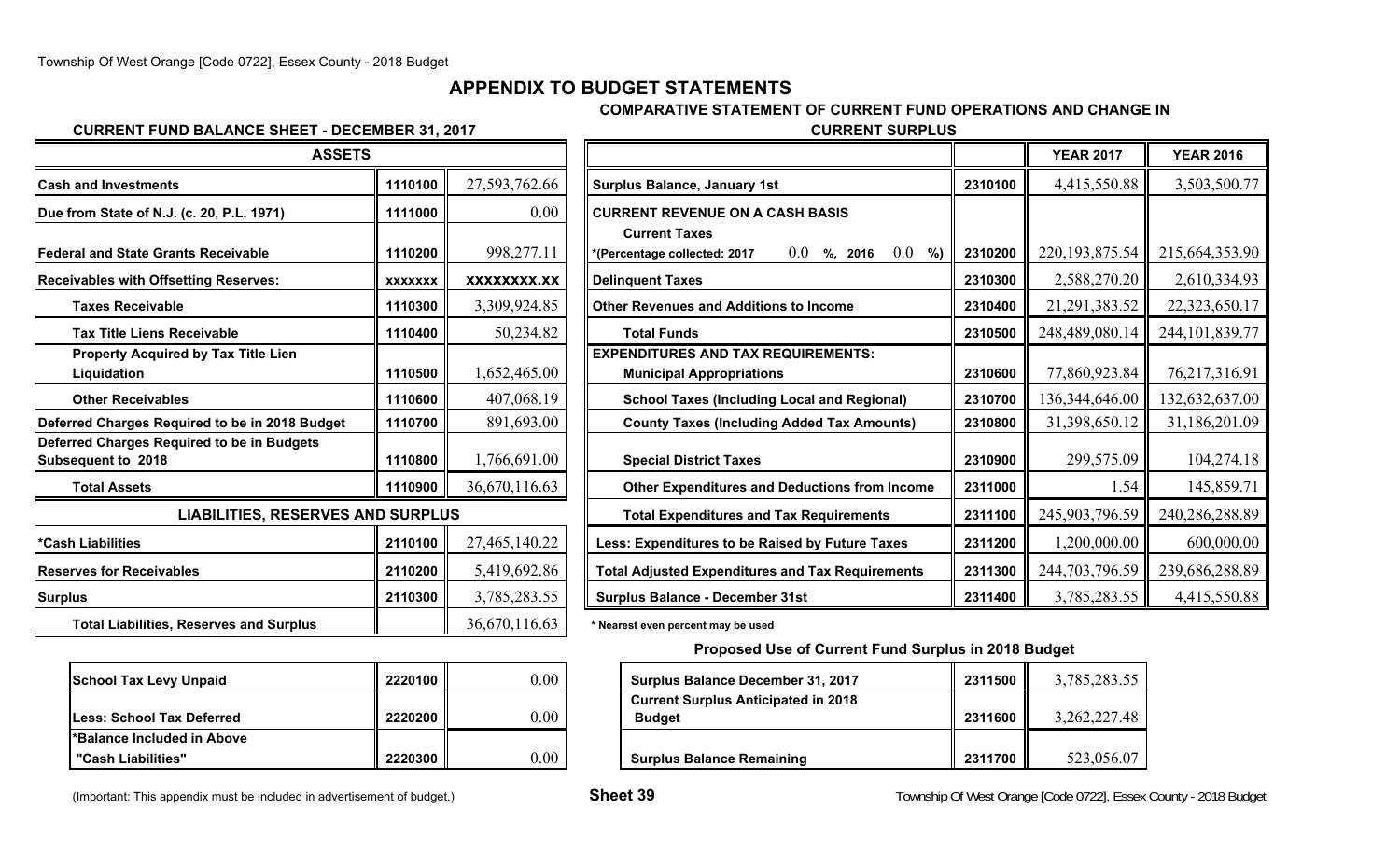|  |  | Township Of West Orange [Code 0722], Essex County - 2018 Budget |
|--|--|-----------------------------------------------------------------|
|  |  |                                                                 |

#### **2018CAPITAL BUDGET AND CAPITAL IMPROVEMENT PROGRAM**

 **This section is included with the Annual Budget pursuant to N.J.A.C. 5:30-4. It does not in itself confer any authorization to raise or expend funds Rather it is a document used as part of the local unit's planning and management program. Specific authorization to expend funds for purposes described in this section must be granted elsewhere, by a separate bond ordinance, by inclusion of a line item in the Capital Improvement Section of this budget, by an ordinance taking the money from the Capital Improvement Fund, or other lawful means**

| <b>CAPITAL BUDGET</b> |  |
|-----------------------|--|
|-----------------------|--|

- A plan for all capital expenditures for the current fiscal year. If no Capital Budget is included, check the reason why:

> Total capital expenditures this year do not exceed \$25,000, including appropriations for Capital Improvement Fund, Capital Line Items and Down Payments on Improvements.

| No bond ordinances are planned this year. |
|-------------------------------------------|
|                                           |

| <b>CAPITAL IMPROVEMENT PROGRAM</b> | - A multi-year list of planned capital projects, including the current year. |
|------------------------------------|------------------------------------------------------------------------------|
|                                    | Check appropriate box for number of years covered, including current year:   |

3 years. (Population under 10,000)



years. (Exceeding minimum time period)

Check if municipality is under 10,000, has not expended more than \$25,000 annually for capital purposes in immediately previous three years, and is not adopting CIP.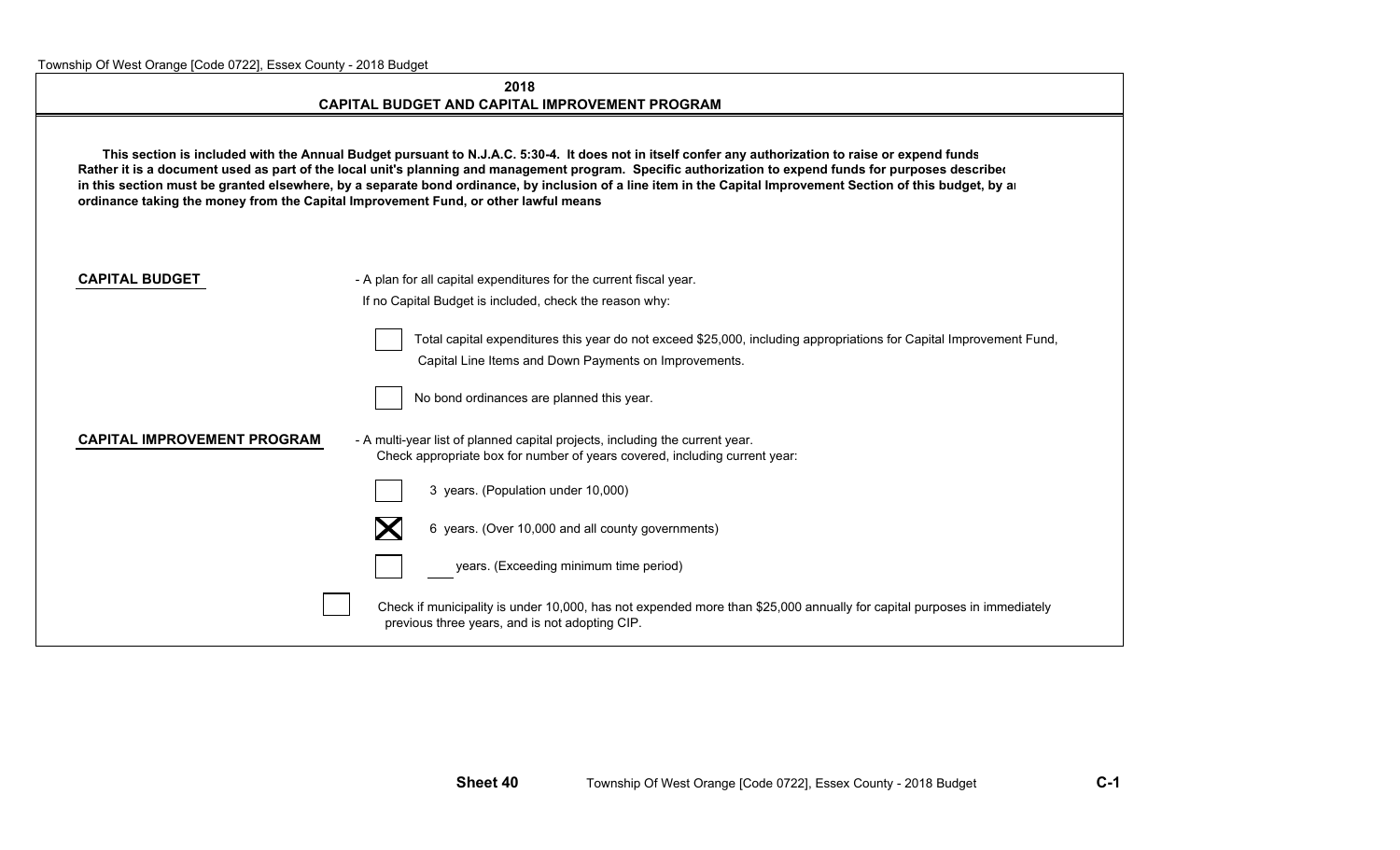**1**

#### **NARRATIVE FOR CAPITAL IMPROVEMENT PROGRAM**

Streets & Sewers Outdoor Facilities Indoor FacilitiesFacilities Information Technology Equpment Vehicles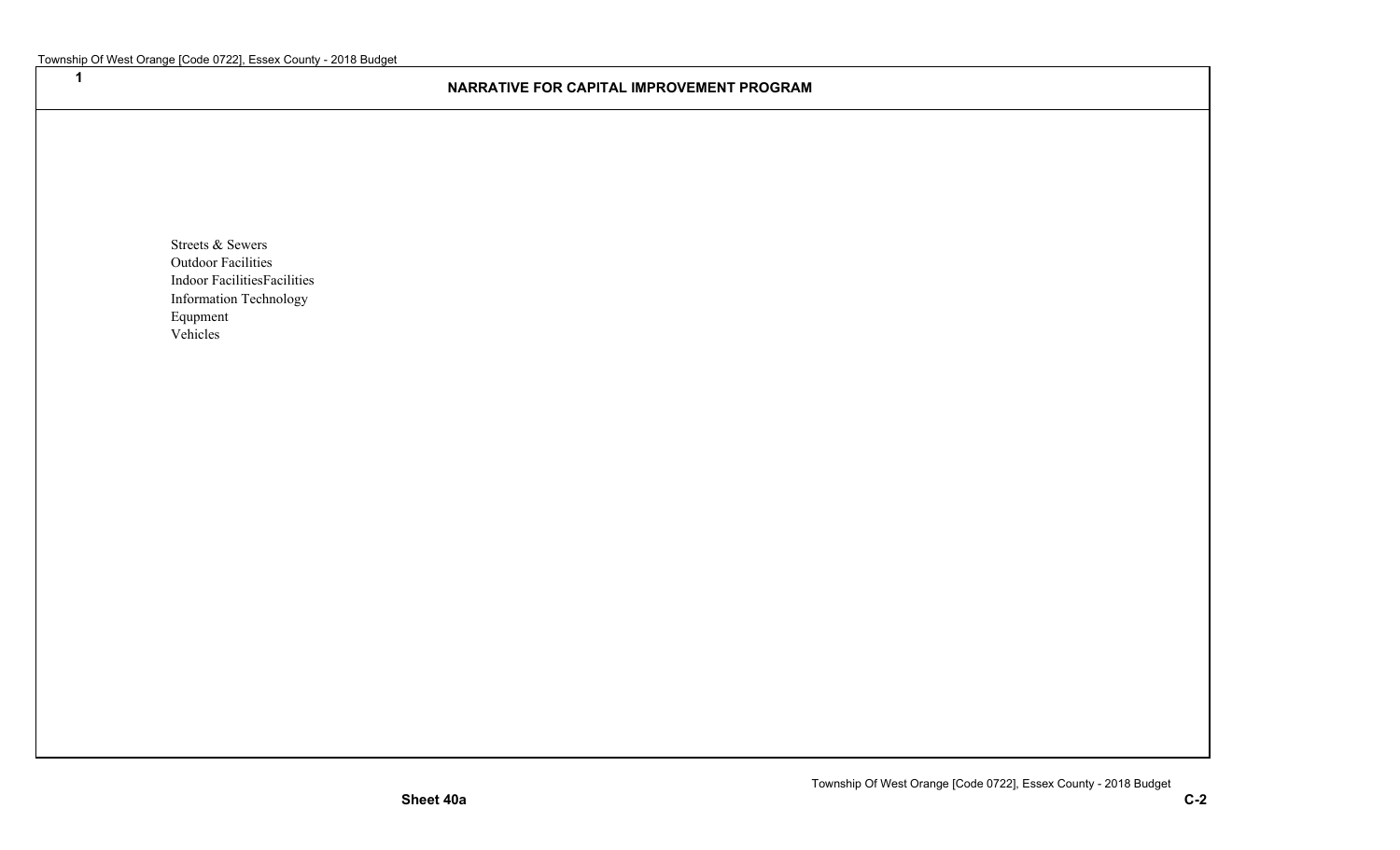**CAPITAL BUDGET (Current Year Action)**

**2018**

**Local Unit:** Township of West Orange

|                             |                |                  | $\boldsymbol{4}$ | PLANNED FUNDING SERVICES FOR CURRENT YEAR - 2018 | 6              |                |                      |              |                                   |
|-----------------------------|----------------|------------------|------------------|--------------------------------------------------|----------------|----------------|----------------------|--------------|-----------------------------------|
|                             | $\mathbf{2}$   | $\mathbf{3}$     | <b>AMOUNTS</b>   | 5a                                               | 5 <sub>b</sub> | 5c             | 5d                   | 5e           | TO BE                             |
| <b>PROJECT TITLE</b>        | <b>PROJECT</b> | <b>ESTIMATED</b> | <b>RESERVED</b>  | 2018 Budget                                      | Capital Im-    | Capital        | <b>Grants in Aid</b> | Debt         | <b>FUNDED IN</b>                  |
|                             | <b>NUMBER</b>  | <b>TOTAL</b>     | <b>IN PRIOR</b>  | Appropriations                                   | provement      | <b>Surplus</b> | and Other            | Authorized   | <b>FUTURE</b>                     |
|                             |                | <b>COST</b>      | <b>YEARS</b>     |                                                  | Fund           |                | Funds                |              | <b>YEARS</b>                      |
|                             |                |                  |                  |                                                  |                |                |                      |              | 0.00                              |
| <b>Streets &amp; Sewers</b> |                | 37,800,000.00    |                  |                                                  | 261,713.13     |                |                      |              | 5,234,262.50 32,304,024.38        |
| Outdoor Facilities          |                | 2,861,000.00     |                  |                                                  | 29,022.50      |                |                      | 580,450.00   | 2,251,527.50                      |
| Indoor FacilitiesFacilities |                | 5,550,000.00     |                  |                                                  | 64,125.00      |                |                      | 1,282,500.00 | 4,203,375.00                      |
| Information Technology      |                | 2,981,303.00     |                  |                                                  | 14,697.21      |                |                      | 293,944.25   | 2,672,661.54                      |
| Equpment                    |                | 804,825.00       |                  |                                                  | 10,679.19      |                |                      | 213,583.75   | 580,562.06                        |
| Vehicles                    |                | 5,306,158.00     |                  |                                                  | 73,205.01      |                |                      | 1,464,100.10 | 3,768,852.90                      |
|                             |                |                  |                  |                                                  |                |                |                      |              | 0.00                              |
|                             |                |                  |                  |                                                  |                |                |                      |              | 0.00                              |
|                             |                |                  |                  |                                                  |                |                |                      |              | 0.00                              |
|                             |                |                  |                  |                                                  |                |                |                      |              | 0.00                              |
|                             |                |                  |                  |                                                  |                |                |                      |              | 0.00                              |
|                             |                |                  |                  |                                                  |                |                |                      |              | 0.00                              |
|                             |                |                  |                  |                                                  |                |                |                      |              | 0.00                              |
|                             |                |                  |                  |                                                  |                |                |                      |              | 0.00                              |
|                             |                |                  |                  |                                                  |                |                |                      |              | 0.00                              |
|                             |                |                  |                  |                                                  |                |                |                      |              | 0.00                              |
|                             |                |                  |                  |                                                  |                |                |                      |              | 0.00                              |
|                             |                |                  |                  |                                                  |                |                |                      |              | 0.00                              |
| TOTALS - ALL PROJECTS       | 33-199         | 55,303,286.00    | 0.00             | 0.00                                             | 453,442.03     | 0.00           |                      |              | $0.00$ 9,068,840.60 45,781,003.38 |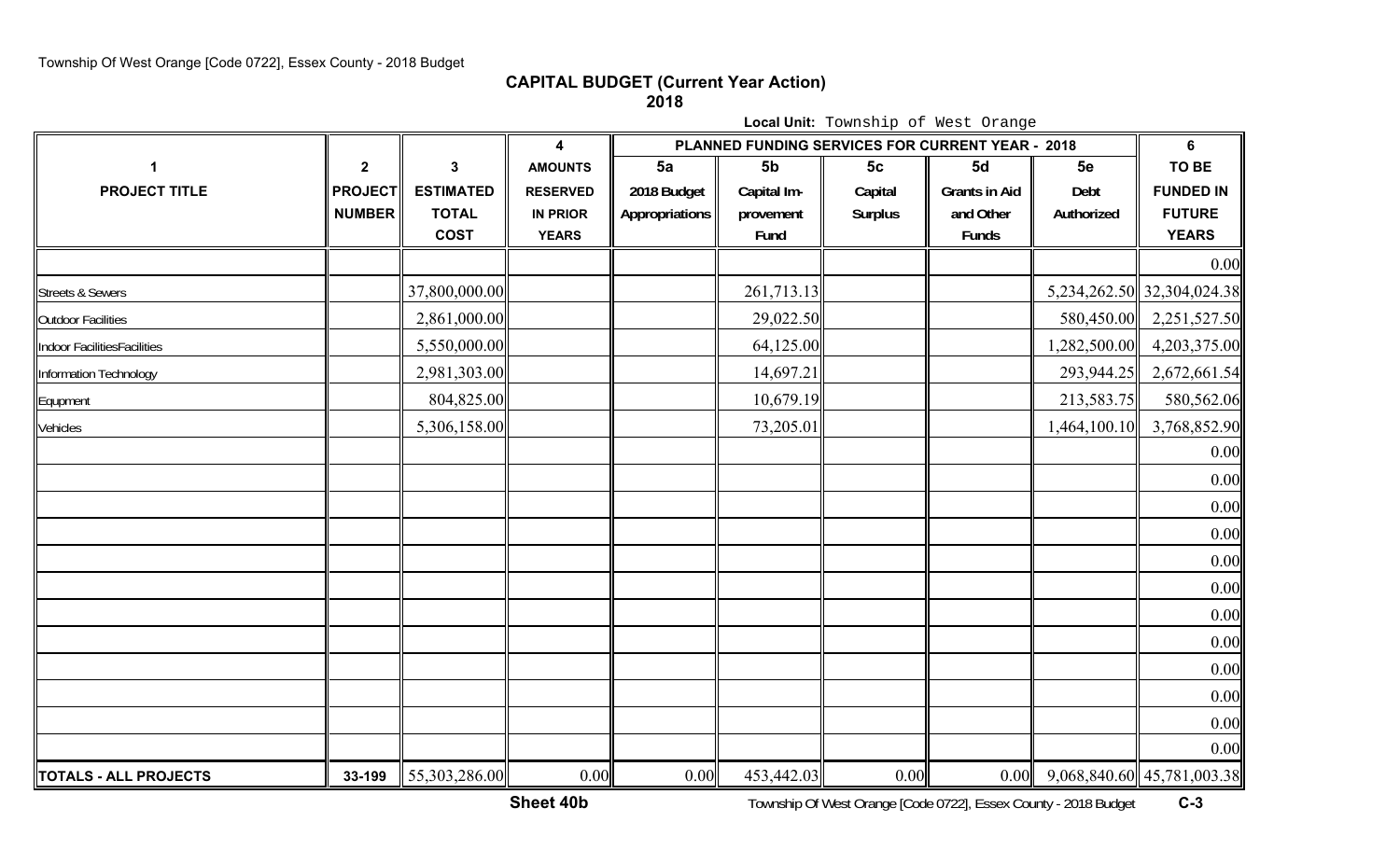## **5 YEAR CAPITAL PROGRAM 2018 - 2022**

## **Anticipated Project Schedule and Funding Requirements**

**Local Unit** Township of West Orange

|                             |                                          |                                                      |                                                           | <b>FUNDING AMOUNTS PER BUDGET YEAR</b> |                        |                                                             |              |              |                               |  |  |
|-----------------------------|------------------------------------------|------------------------------------------------------|-----------------------------------------------------------|----------------------------------------|------------------------|-------------------------------------------------------------|--------------|--------------|-------------------------------|--|--|
| <b>PROJECT TITLE</b>        | $\mathbf{2}$<br><b>PROJECT</b><br>NUMBER | 3<br><b>ESTIMATED</b><br><b>TOTAL</b><br><b>COST</b> | 4<br><b>ESTIMATED</b><br><b>COMPLETION</b><br><b>TIME</b> | 5a<br>2018                             | 5 <sub>b</sub><br>2019 | 5 <sub>c</sub><br>2020                                      | 5d<br>2021   | 5e<br>2022   | 5f<br>2023                    |  |  |
|                             | $\cdots$                                 |                                                      |                                                           |                                        |                        |                                                             |              |              | 0.00                          |  |  |
| <b>Streets &amp; Sewers</b> | $\ldots$                                 | 37,800,000.00                                        | 6 years                                                   | 5,495,975.63                           | 6,460,804.88           | 6,460,804.88                                                | 6,460,804.88 | 6,460,804.88 | 6,460,804.88                  |  |  |
| Outdoor Facilities          | $\ldots$                                 | 2,861,000.00                                         | 6 years                                                   | 609,472.50                             | 450,305.50             | 450,305.50                                                  | 450,305.50   | 450,305.50   | 450,305.50                    |  |  |
| Indoor FacilitiesFacilities | $\ldots$                                 | 5,550,000.00                                         | 6 years                                                   | 1,346,625.00                           | 840,675.00             | 840,675.00                                                  | 840,675.00   | 840,675.00   | 840,675.00                    |  |  |
| Information Technology      | $\ldots$                                 | 2,981,303.00                                         | 6 years                                                   | 308,641.46                             | 534,532.31             | 534,532.31                                                  | 534,532.31   | 534,532.31   | 534,532.31                    |  |  |
| Equpment                    | $\ldots$                                 | 804,825.00                                           | 6 years                                                   | 224,262.94                             | 116,112.41             | 116, 112.41                                                 | 116, 112.41  | 116,112.41   | 116, 112.41                   |  |  |
| Vehicles                    | $\ldots$                                 | 5,306,158.00                                         | 6 years                                                   | 1,537,305.11                           | 753,770.58             | 753,770.58                                                  | 753,770.58   | 753,770.58   | 753,770.58                    |  |  |
|                             | $\cdots$                                 | $\cdots$                                             |                                                           |                                        |                        |                                                             |              |              | 0.00                          |  |  |
|                             | $\ldots$                                 | $\cdots$                                             |                                                           |                                        |                        |                                                             |              |              | 0.00                          |  |  |
|                             | $\ldots$                                 | $\cdots$                                             |                                                           |                                        |                        |                                                             |              |              | 0.00                          |  |  |
|                             | $\ldots$                                 | $\cdots$                                             |                                                           |                                        |                        |                                                             |              |              | 0.00                          |  |  |
|                             | $\ldots$                                 | $\cdots$                                             |                                                           |                                        |                        |                                                             |              |              | 0.00                          |  |  |
|                             | $\cdots$                                 | $\cdots$                                             |                                                           |                                        |                        |                                                             |              |              | 0.00                          |  |  |
|                             | $\ldots$                                 | $\cdots$                                             |                                                           |                                        |                        |                                                             |              |              | 0.00                          |  |  |
|                             | $\ldots$                                 | $\cdots$                                             |                                                           |                                        |                        |                                                             |              |              | 0.00                          |  |  |
|                             | $\cdots$                                 | $\cdots$                                             |                                                           |                                        |                        |                                                             |              |              | 0.00                          |  |  |
|                             | $\ldots$                                 | $\cdots$                                             |                                                           |                                        |                        |                                                             |              |              | 0.00                          |  |  |
|                             | $\cdots$                                 | $\cdots$                                             |                                                           |                                        |                        |                                                             |              |              | 0.00                          |  |  |
|                             | $\ldots$                                 |                                                      |                                                           |                                        |                        |                                                             |              |              | 0.00                          |  |  |
| TOTALS - ALL PROJECTS       | 33-299                                   | 55,303,286.00                                        |                                                           |                                        |                        | $9,522,282.63$ $9,156,200.67$ $9,156,200.67$ $9,156,200.67$ |              |              | $9,156,200.67$ $9,156,200.67$ |  |  |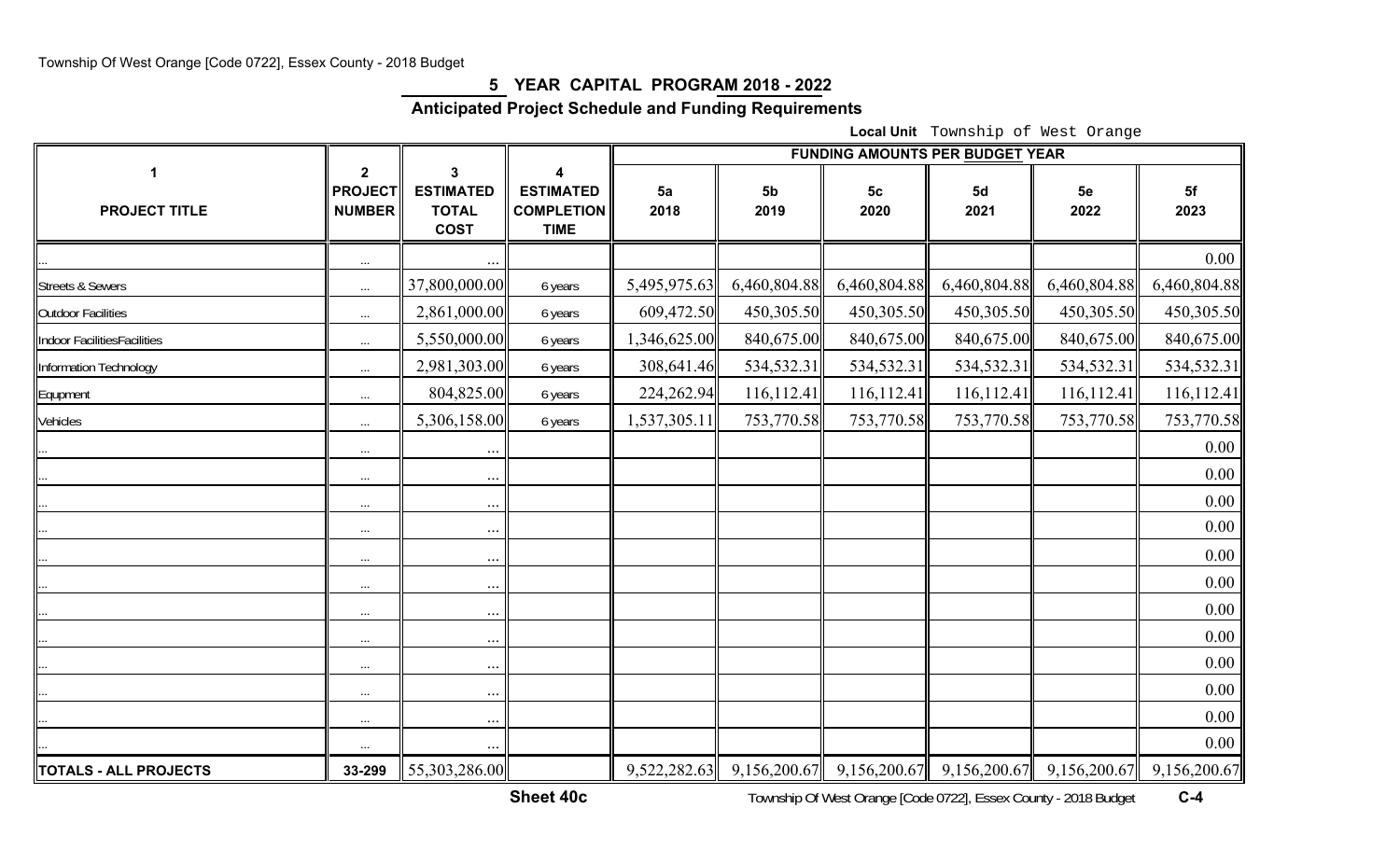## **5 YEAR CAPITAL PROGRAM 2018 - 202 2SUMMARY OF ANTICIPATED FUNDING SOURCES AND AMOUNT S**

**Local Unit:** Township of West Orange

|                                 |                   |                     | <b>BUDGET APPROPRIATIONS</b> | $\boldsymbol{4}$ | $5\phantom{1}$ | $6\phantom{1}$     | <b>BONDS AND NOTES</b> |                |                   |               |
|---------------------------------|-------------------|---------------------|------------------------------|------------------|----------------|--------------------|------------------------|----------------|-------------------|---------------|
|                                 | $\overline{2}$    | 3a                  | 3 <sub>b</sub>               | <b>Capital</b>   | Capital        | Grants-In-         | 7a                     | 7 <sub>b</sub> | 7c                | 7d            |
| <b>Project Title</b>            | <b>Estimated</b>  | <b>Current Year</b> | <b>Future Years</b>          | Improve-         | <b>Surplus</b> | Aid and            |                        | <b>Self</b>    |                   |               |
|                                 | <b>Total Cost</b> | 2018                |                              | ment Fund        |                | <b>Other Funds</b> | General                | Liquidating    | <b>Assessment</b> | <b>School</b> |
|                                 |                   |                     |                              |                  |                |                    |                        |                |                   |               |
|                                 | $\cdots$          | $\cdots$            |                              |                  |                |                    |                        |                |                   |               |
| <b>Streets &amp; Sewers</b>     | 37,800,000.00     | $\cdots$            |                              | 262,500.00       |                |                    | 37,537,500.00          |                |                   |               |
| <b>Outdoor Facilities</b>       | 2,861,000.00      | $\cdots$            |                              | 19,868.06        |                |                    | 2,841,131.94           |                |                   |               |
| Indoor FacilitiesFacilities     | 5,550,000.00      | $\cdots$            |                              | 38,541.67        |                |                    | 5,511,458.33           |                |                   |               |
| Information Technology          | 2,981,303.00      | $\cdots$            |                              | 20,703.49        |                |                    | 2,960,599.51           |                |                   |               |
| Equpment                        | 804,825.00        | $\cdots$            |                              | 5,589.06         |                |                    | 799,235.94             |                |                   |               |
| Vehicles                        | 5,306,158.00      | $\cdots$            |                              | 36,848.32        |                |                    | 5,269,309.68           |                |                   |               |
|                                 | $\cdots$          | $\cdots$            |                              |                  |                |                    |                        |                |                   |               |
|                                 | $\cdots$          | $\ldots$            |                              |                  |                |                    |                        |                |                   |               |
|                                 | $\cdots$          | $\cdots$            |                              |                  |                |                    |                        |                |                   |               |
|                                 | $\cdots$          | $\cdots$            |                              |                  |                |                    |                        |                |                   |               |
|                                 | $\ldots$          | $\cdots$            |                              |                  |                |                    |                        |                |                   |               |
|                                 | $\cdots$          | $\cdots$            |                              |                  |                |                    |                        |                |                   |               |
|                                 | $\cdots$          | $\ldots$            |                              |                  |                |                    |                        |                |                   |               |
|                                 | $\cdots$          | $\cdots$            |                              |                  |                |                    |                        |                |                   |               |
|                                 | $\cdots$          | $\cdots$            |                              |                  |                |                    |                        |                |                   |               |
|                                 | $\cdots$          | $\cdots$            |                              |                  |                |                    |                        |                |                   |               |
|                                 | $\cdots$          | $\cdots$            |                              |                  |                |                    |                        |                |                   |               |
|                                 | $\cdots$          | $\ldots$            |                              |                  |                |                    |                        |                |                   |               |
| TOTALS - ALL PROJECTS<br>33-399 | 55,303,286.00     | 0.00                | 0.00                         | 384,050.60       | 0.00           | 0.00               | 54,919,235.40          | 0.00           | 0.00              | $0.00\,$      |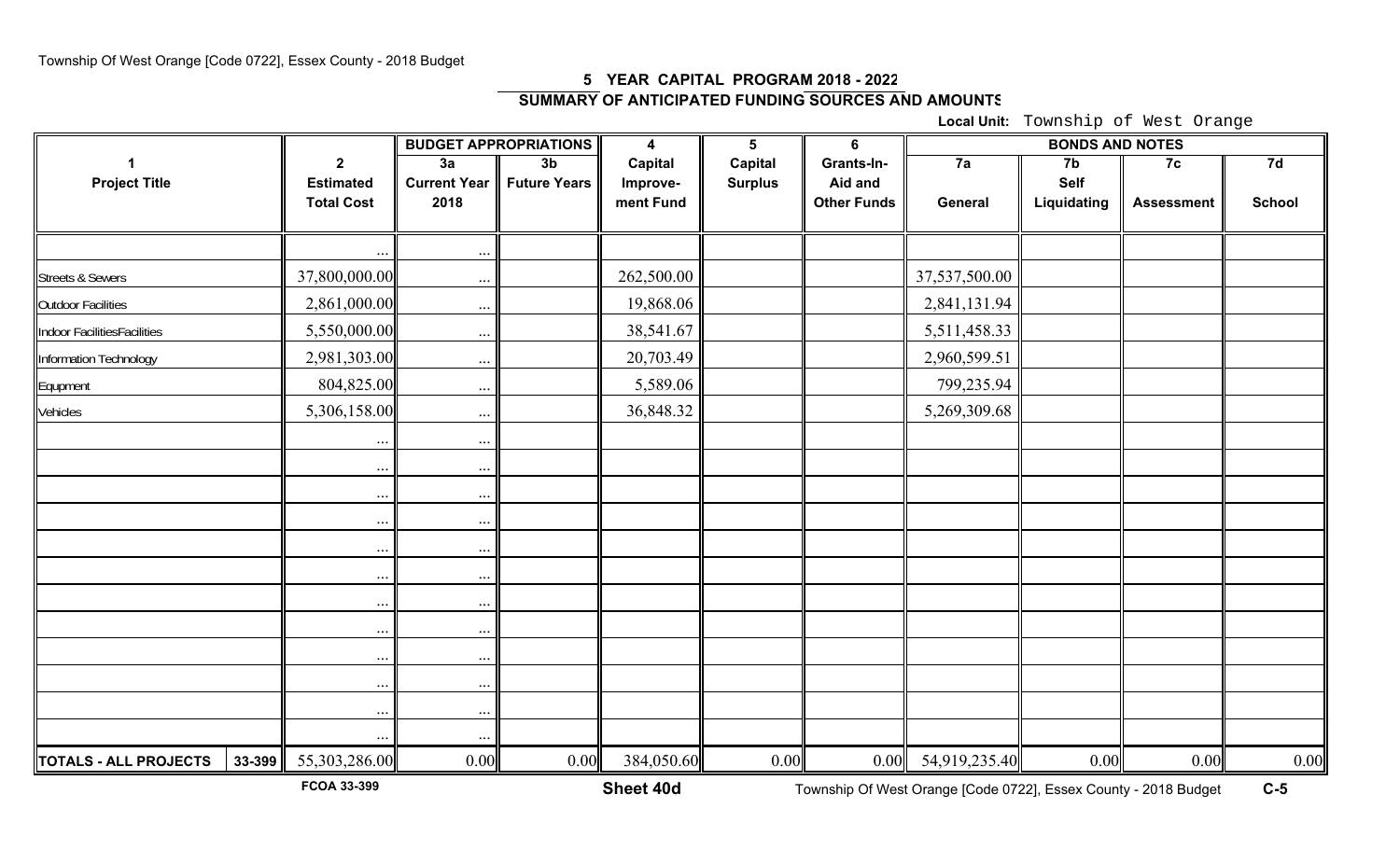#### **SECTION 2 - UPON ADOPTION FOR YEAR 2018**

**(Only to be included in the Budget as Finally Adopted)**

#### **RESOLUTION**

| Be it Resolved by the West Orange                                                                                   |                                                                                                                                               | of the                                                                                                                 | Township |                  |  |                |    |               |  |  |  |  |  |
|---------------------------------------------------------------------------------------------------------------------|-----------------------------------------------------------------------------------------------------------------------------------------------|------------------------------------------------------------------------------------------------------------------------|----------|------------------|--|----------------|----|---------------|--|--|--|--|--|
| <b>West Orange</b>                                                                                                  | , County of Essex                                                                                                                             | that the budget hereinbefore set forth is hereby adopted and                                                           |          |                  |  |                |    |               |  |  |  |  |  |
|                                                                                                                     | shall constitute an appropriation for the purposes stated of the sums therein set forth as appropriations, and authorization of the amount of |                                                                                                                        |          |                  |  |                |    |               |  |  |  |  |  |
| $(a)$ \$                                                                                                            | 54,015,331.47 (Item 2 below) for municipal purposes, and                                                                                      |                                                                                                                        |          |                  |  |                |    |               |  |  |  |  |  |
| $(b)$ \$                                                                                                            |                                                                                                                                               | 0.00 (Item 3 below) for school purposes in Type I School Districts only (N.J.S. 18A:9-2) to be raised by taxation and, |          |                  |  |                |    |               |  |  |  |  |  |
| $(c)$ \$                                                                                                            |                                                                                                                                               | 0.00 (Item 4 below) to be added to the certificate of amount to be raised by taxation for local school purposes in     |          |                  |  |                |    |               |  |  |  |  |  |
|                                                                                                                     | Type II School Districts only (N.J.S. 18A:9-3) and certification to the County Board of Taxation of                                           |                                                                                                                        |          |                  |  |                |    |               |  |  |  |  |  |
|                                                                                                                     | the following summary of general revenues and appropriations.                                                                                 |                                                                                                                        |          |                  |  |                |    |               |  |  |  |  |  |
| $(d)$ \$                                                                                                            | 0.00 (Sheet 43) Open Space, Recreation, Farmland and Historic Preservation Trust Fund Levy                                                    |                                                                                                                        |          |                  |  |                |    |               |  |  |  |  |  |
| (e)\$                                                                                                               | 2,075,157.00 (Item 5 below) Minimum Library Levy                                                                                              |                                                                                                                        |          |                  |  |                |    |               |  |  |  |  |  |
|                                                                                                                     | * fill in name                                                                                                                                |                                                                                                                        |          |                  |  | * fill in name |    |               |  |  |  |  |  |
|                                                                                                                     | * fill in name                                                                                                                                | * fill in name                                                                                                         |          | <b>Abstained</b> |  | * fill in name |    |               |  |  |  |  |  |
| <b>RECORDED VOTE</b>                                                                                                | * fill in name                                                                                                                                | * fill in name                                                                                                         |          |                  |  | * fill in name |    |               |  |  |  |  |  |
| (Insert last name)                                                                                                  | * fill in name<br><b>Ayes</b>                                                                                                                 | Nays<br>* fill in name                                                                                                 |          |                  |  |                |    |               |  |  |  |  |  |
|                                                                                                                     | * fill in name                                                                                                                                | * fill in name                                                                                                         |          |                  |  | * fill in name |    |               |  |  |  |  |  |
|                                                                                                                     | * fill in name                                                                                                                                | * fill in name                                                                                                         |          | <b>Absent</b>    |  | * fill in name |    |               |  |  |  |  |  |
|                                                                                                                     | * fill in name                                                                                                                                |                                                                                                                        |          |                  |  | * fill in name |    |               |  |  |  |  |  |
| 1. General Revenues                                                                                                 | <b>SUMMARY OF REVENUES</b>                                                                                                                    |                                                                                                                        |          |                  |  |                |    |               |  |  |  |  |  |
| <b>Surplus Anticipated</b>                                                                                          |                                                                                                                                               |                                                                                                                        |          |                  |  | 08-100         | \$ | 3,262,227.48  |  |  |  |  |  |
| <b>Miscellaneous Revenues Anticipated</b>                                                                           |                                                                                                                                               |                                                                                                                        |          |                  |  | 13-099         | \$ | 20,629,935.70 |  |  |  |  |  |
| <b>Receipts from Delinguent Taxes</b>                                                                               |                                                                                                                                               |                                                                                                                        |          |                  |  | 15-499         | \$ | 3,227,097.35  |  |  |  |  |  |
|                                                                                                                     | 2. AMOUNT TO BE RAISED BY TAXATION FOR MUNICIPAL PURPOSES (Item 6(a), Sheet 11)                                                               |                                                                                                                        |          |                  |  | 07-190         | \$ | 54,015,331.47 |  |  |  |  |  |
|                                                                                                                     | 3. AMOUNT TO BE RAISED BY TAXATION FOR SCHOOLS IN TYPE I SCHOOL DISTRICTS ONLY:                                                               |                                                                                                                        |          |                  |  |                |    |               |  |  |  |  |  |
| 07-195<br>Item 6, Sheet 42<br>-\$                                                                                   |                                                                                                                                               |                                                                                                                        |          |                  |  |                |    |               |  |  |  |  |  |
| 07-191<br>\$<br>0.00<br>Item 6(b), sheet 11 (N.J.S. 40A:4-14)                                                       |                                                                                                                                               |                                                                                                                        |          |                  |  |                |    |               |  |  |  |  |  |
| Total Amount to be Raised by Taxation for Schools in Type I School Districts Only                                   |                                                                                                                                               |                                                                                                                        |          |                  |  |                |    |               |  |  |  |  |  |
| 4. To Be Added TO THE CERTIFICATE FOR AMOUNT TO BE RAISED BY TAXATION FOR SCHOOLS IN TYPE II SCHOOL DISTRICTS ONLY: |                                                                                                                                               |                                                                                                                        |          |                  |  |                |    |               |  |  |  |  |  |
|                                                                                                                     | 07-191<br>\$<br>Item 6(b), Sheet 11 (N.J.S. 40A:4-14)                                                                                         |                                                                                                                        |          |                  |  |                |    |               |  |  |  |  |  |
|                                                                                                                     | 5. AMOUNT TO BE RAISED BY TAXATION MINIMUM LIBRARY LEVY                                                                                       |                                                                                                                        |          |                  |  | 07-192         |    | 2,075,157.00  |  |  |  |  |  |
| <b>Total Revenues</b>                                                                                               |                                                                                                                                               |                                                                                                                        |          |                  |  | 13-299         | \$ | 83,209,749.00 |  |  |  |  |  |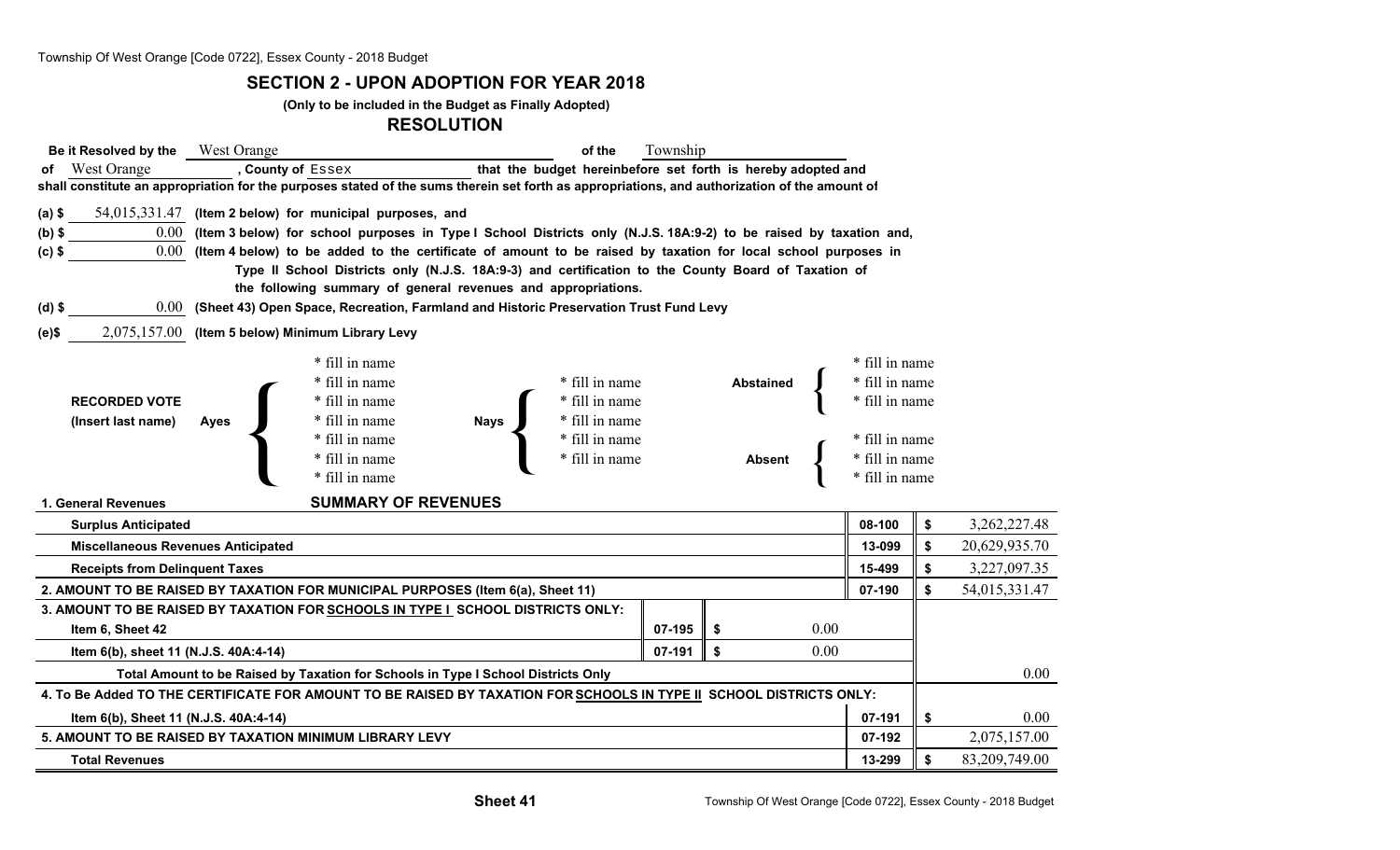$\overline{\phantom{a}}$ 

### **SUMMARY OF APPROPRIATIONS**

|                                                                                           |                 | 2018                 |
|-------------------------------------------------------------------------------------------|-----------------|----------------------|
| <b>5. GENERAL APPROPRIATIONS</b>                                                          | <b>XXXXXXXX</b> | XXXXXXXXXX.XX        |
| <b>Within "CAPS"</b>                                                                      | <b>XXXXXXXX</b> | <b>XXXXXXXXXX.XX</b> |
| (a&b) Operations Including Contingent                                                     | 34-201          | \$<br>56,800,754.13  |
| (e) Deferred Charges and Statutory Expenditures - Municipal                               | 34-209          | \$<br>7,099,536.19   |
| (g) Cash Deficit                                                                          | 46-885          | \$<br>0.00           |
| <b>Excluded from "CAPS"</b>                                                               | <b>XXXXXXXX</b> | <b>XXXXXXXXXX.XX</b> |
| (a) Operations - Total Operations Excluded from "CAPS"                                    | 34-305          | \$<br>7,258,787.96   |
| (c) Capital Improvements                                                                  | 44-999          | \$<br>500,000.00     |
| (d) Municipal Debt Service                                                                | 45-999          | \$<br>7,338,977.72   |
| (e) Deferred Charges - Municipal                                                          | 46-999          | \$<br>891,693.00     |
| (f) Judgements                                                                            | 37-480          | \$<br>0.00           |
| (n) Transferred to Board of Education for Use of Local Schools (N.J.S. 40:48-17.1 & 17.3) | 29-405          | \$<br>0.00           |
| (g) Cash Deficit                                                                          | 46-885          | \$<br>0.00           |
| (k) For Local District School Purposes                                                    | 29-410          | \$<br>0.00           |
| (m) Reserve for Uncollected Taxes (Include Other Reserves if Any)                         | 50-899          | \$<br>3,320,000.00   |
| 6. SCHOOL APPROPRIATIONS - TYPE I SCHOOL DISTRICTS ONLY (N.J.S. 40A:4-13)                 | 07-195          | \$<br>0.00           |
| <b>Total Appropriations</b>                                                               | 34-499          | \$<br>83,209,749.00  |

It is hereby certified that the within budget is a true copy of the budget finally adopted by resolution of the Governing Body on the **15th** day of January, 2018 **. It is further certified that each item of revenue and appropriation is set forth in the same amount and by the same title as**

**appeared in the 2018 approved budget and all amendments thereto, if any, which have been previously approved by the Director of Local Government Services.**

**Certified by me this** 17th **day of** January, 2018 **, Clerk.**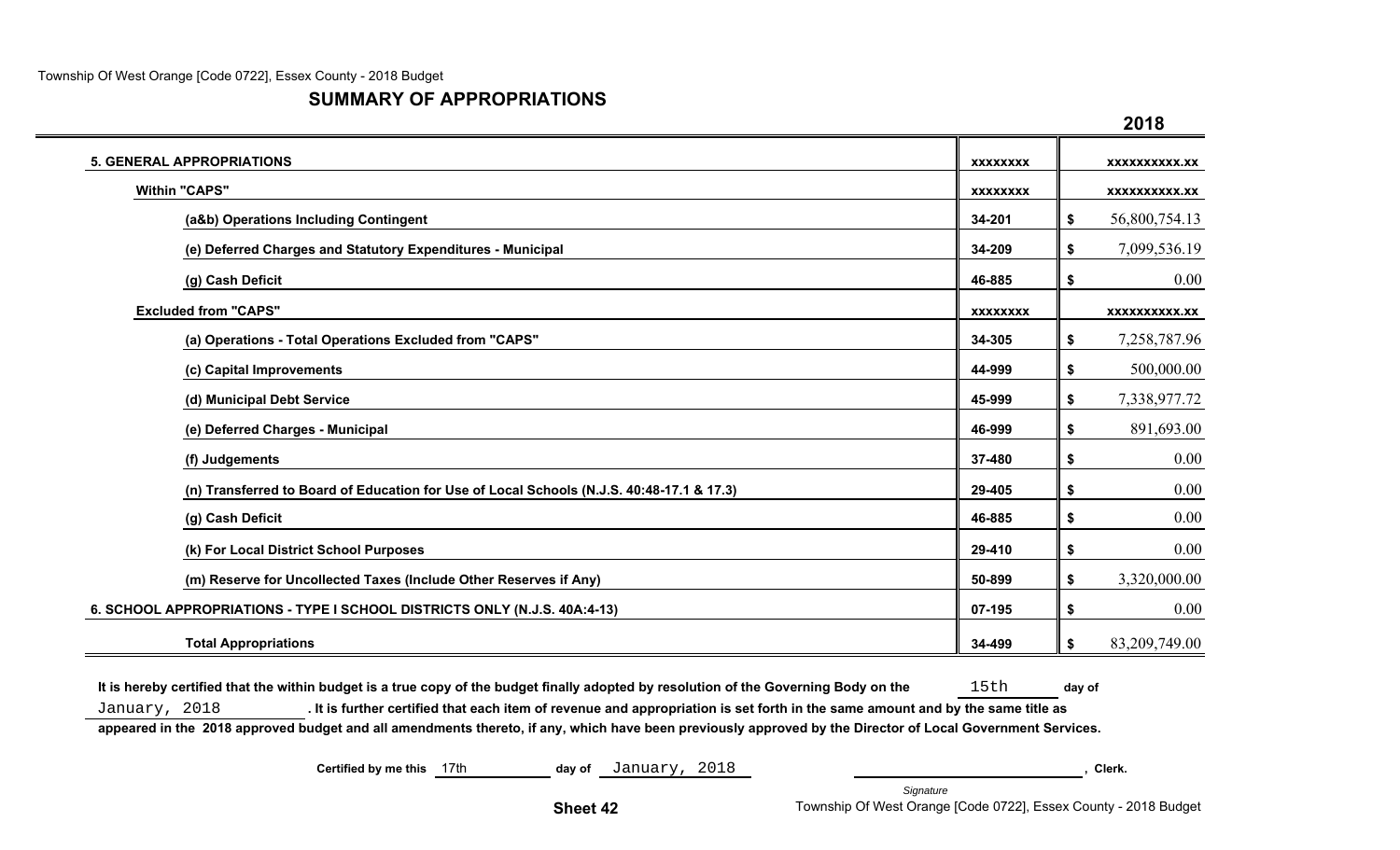#### **Local Unit: MUNICIPAL OPEN SPACE, RECREATIONAL, FARMLAND AND HISTORIC PRESERVATION TRUST FUND TOWNSHIP OF WEST ORANGE [CODE 0**

|                                                        |             |                           |              |                             |                                                                  |             | Appropriated      |                   | <b>Expended 2017</b> |                   |
|--------------------------------------------------------|-------------|---------------------------|--------------|-----------------------------|------------------------------------------------------------------|-------------|-------------------|-------------------|----------------------|-------------------|
| <b>DEDICATED REVENUES</b>                              | <b>FCOA</b> | Anticipated               |              | <b>Realized in</b>          | <b>APPROPRIATIONS</b>                                            | <b>FCOA</b> |                   |                   | Paid or              |                   |
| <b>FROM TRUST FUND</b>                                 |             | 2018                      | 2017         | Cash in 2017                |                                                                  |             | for 2018          | for 2017          | Charged              | <b>Reserved</b>   |
| <b>Amount To Be Raised</b><br><b>By Taxation</b>       | 54-190      |                           | 145,460.49   |                             | <b>Development of Lands for<br/>Recreation and Conservation:</b> |             | XXXXXXX.XX        | <b>XXXXXXX.XX</b> | XXXXXXX.XX           | XXXXXXX.XX        |
|                                                        |             |                           |              |                             | Salaries & Wages                                                 | 54-385-1    |                   |                   |                      |                   |
| <b>Interest Income</b>                                 | 54-113      |                           |              |                             | <b>Other Expenses</b>                                            | 54-385-2    |                   |                   |                      |                   |
|                                                        |             |                           |              |                             | Maintenance of Lands for<br><b>Recreation and Conservation:</b>  |             | <b>XXXXXXX.XX</b> | XXXXXXX.XX        | <b>XXXXXXX.XX</b>    | XXXXXXX.XX        |
| <b>Reserve Funds:</b>                                  |             |                           | 723,407.87   |                             | Salaries & Wages                                                 | 54-375-1    |                   |                   |                      |                   |
|                                                        |             |                           |              |                             | <b>Other Expenses</b>                                            | 54-375-2    |                   |                   |                      |                   |
|                                                        |             |                           |              |                             | <b>Historic Preservation:</b>                                    |             | <b>XXXXXXX.XX</b> | XXXXXXX.XX        | XXXXXXX.XX           | XXXXXXX.XX        |
|                                                        |             |                           |              |                             | Salaries & Wages                                                 | 54-176-1    |                   |                   |                      |                   |
|                                                        |             |                           |              |                             | <b>Other Expenses</b>                                            | 54-176-2    |                   |                   |                      |                   |
|                                                        |             |                           |              |                             |                                                                  |             |                   |                   |                      |                   |
|                                                        |             |                           |              |                             | <b>Acquisition of Lands for Recreation</b><br>and Conservation   | 54-915-2    |                   | 50,896.60         |                      | 50,896.60         |
| <b>Total Trust Fund Revenues</b>                       | 54-299      | 0.00                      | 868, 868. 36 | 0.00                        | <b>Acquisition of Farmland</b>                                   | 54-916-2    |                   |                   |                      |                   |
|                                                        |             | <b>Summary of Program</b> |              |                             | Down Payments on Improvements                                    | 54-906-2    |                   | <b>XXXXXXX.XX</b> |                      |                   |
| Year Referendum Passed / Implemented                   |             |                           |              | MM/DD/YY                    | <b>Debt Service:</b>                                             |             | <b>XXXXXXX.XX</b> | XXXXXXX.XX        | XXXXXXX.XX           | XXXXXXX.XX        |
| <b>Rate Assessed:</b>                                  |             |                           | \$           | (Date)<br>0.0000            | Payment of Bond Principal                                        | 54-920-2    |                   |                   |                      | <b>XXXXXXX.XX</b> |
| <b>Total Tax Collected to date</b>                     |             |                           |              | 0.00                        | Payment of Bond Anticipation<br>Notes and Capital Notes          | 54-925-2    |                   |                   |                      | XXXXXXX.XX        |
| <b>Total Expended to date:</b>                         |             |                           | 0.00         | Interest on Bonds           | 54-930-2                                                         |             |                   |                   | XXXXXXX.XX           |                   |
| <b>Total Acreage Preserved to date</b>                 |             |                           |              | 0.000                       | Interest on Notes                                                | 54-935-2    |                   |                   |                      | XXXXXXX.XX        |
| (Acres)<br>0.000<br>Recreation land preserved in 2017: |             |                           |              |                             | <b>Reserve for Future Use</b>                                    | 54-950-2    |                   | 50,896.60         |                      | 50,896.60         |
| Farmland preserved in 2017:                            |             |                           |              | (Acres)<br>0.000<br>(Acres) | <b>Total Trust Fund Appropriations:</b>                          | 54-499      | 0.00              | 101,793.20        | 0.00                 | 101,793.20        |